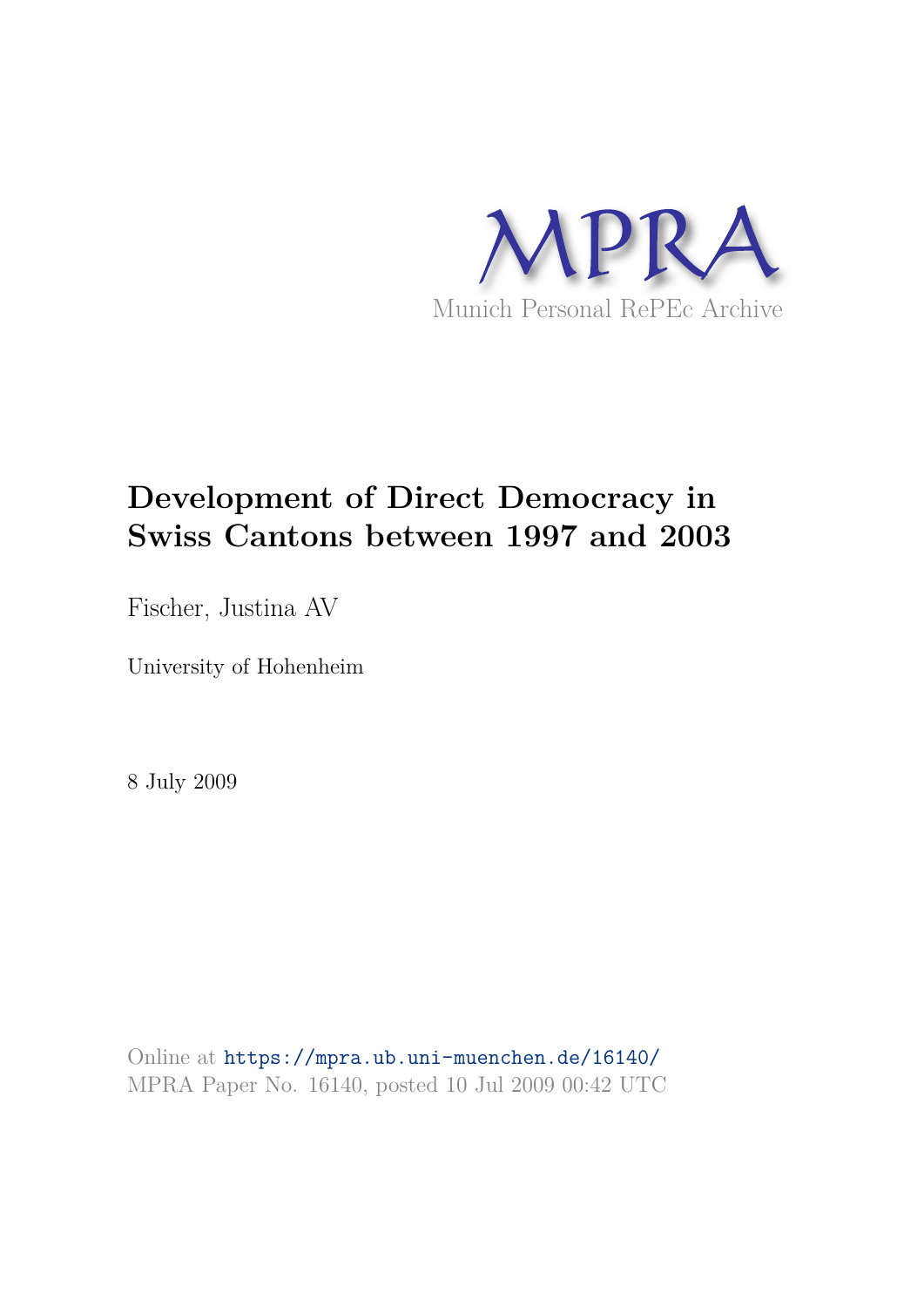## **Development of Direct Democracy in Swiss Cantons between 1997 and 2003**

Justina AV Fischer University of Hohenheim

#### *Abstract*

This paper describes institutions of direct democracy between 1997 and 2003 in 26 Swiss cantons (states), specifically the statutory initiative and referendum, the constitutional initiative, and the fiscal referendum. In particular, it discusses their applications, but also the legal requirements for making use of them, including the signature requirements, the time available for their collection, and the financial thresholds. Optional and mandatory forms of these direct-legislative institutions are distinguished.

This paper also provides calculations of the index and sub-indices of direct democracy for the additional years 1997 to 2003, in continuation of Stutzer (1999), using the identical methodology. Extending Trechsel and Serdült (1999) and Stutzer (1999) this paper includes the political institutions of the so-called *Landsgemeinde* cantons. Description of these institutions is based on the author"s reading of 26 cantonal constitutions in their versions between 1997 and 2003.

#### *JEL-codes*: H11; H73; K19; H40; H72; N40; D70; I31

*Keywords:* institutions; direct democracy; direct legislation; initiative; referendum; fiscal referendum; constitution; Switzerland: culture

<sup>-</sup> $\star$  justina.fischer@uni-hohenheim.de and javfischer@gmx.de , at the time of writing: University of St. Gallen, Switzerland. Current main affiliation: Chair for Household and Consumer Economics, University of Hohenheim, Fruwirthstrasse 48, Kavaliershaus 4 112, DE-70599 Stuttgart, Germany.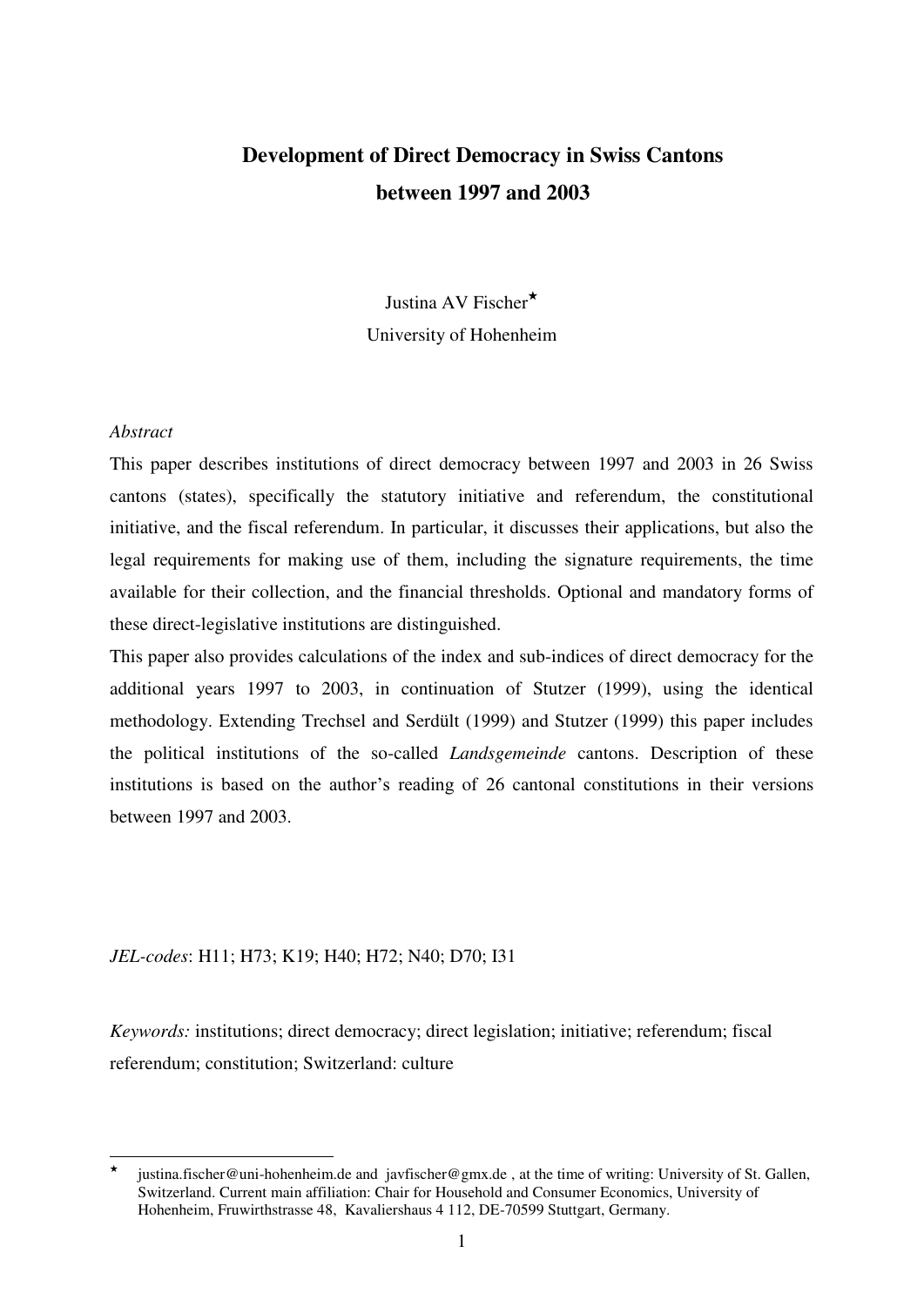## **1 Introduction**

#### *1.1 Scope of paper*

For an empirical analysis, the accuracy of data plays a decisive role. This paper tries to aid researchers interested in the study of direct democracy (1) by briefly introducing the institutions of direct legislation in all 26 Swiss cantons 1997 – 2003 and (2) by providing the necessary data for continuing empirical research. In particular, it describes the formal requirements (and changes therein) for the constitutional initiative, the statutory initiative, the statutory referendum, and the fiscal referendum for all 26 cantons between 1997 and 2003. Furthermore, this paper presents the corresponding values of the index of direct democracy (and its sub-indices for the single institutions). Given that the Swiss household panel, which constitutes the most important source of individual data in Switzerland, started in 1999, this period of investigation is of particular importance. Finally, the aspect of language should not be neglected: most of the literature on the Swiss institutions of direct democracy is still written in German or French (and so are the cantonal constitutions). Since there appears to be a void of English-speaking literature on this subject, this paper fills this gap by providing information on institutions of direct democracy in Swiss cantons to the Anglophone world, with the aim to facilitate the scientific discussions and the ongoing empirical research. Thus, this paper might equally serve as a bridge between local researchers and the international scientific community.

#### *1.2. Definition of direct democracy*

'Direct democracy', or more precisely, "direct legislation", implies the direct influence of the people on the political decision-making process whose outcomes gain shape in both laws and decrees of the parliament. 'Direct democracy' means that a modern democracy, which takes place solely through representative institutions of political decision-making, is complemented by direct-democratic institutions. As economists, why should we care about political institutions such as means of direct legislation? Political decisions made in political (legislative and executive) organs influence economic processes and outcomes, and – according to political economic theory - means of direct legislation influence the political outcome in favor of the preferences of the citizenry (Besley and Coate, 2001; Feld and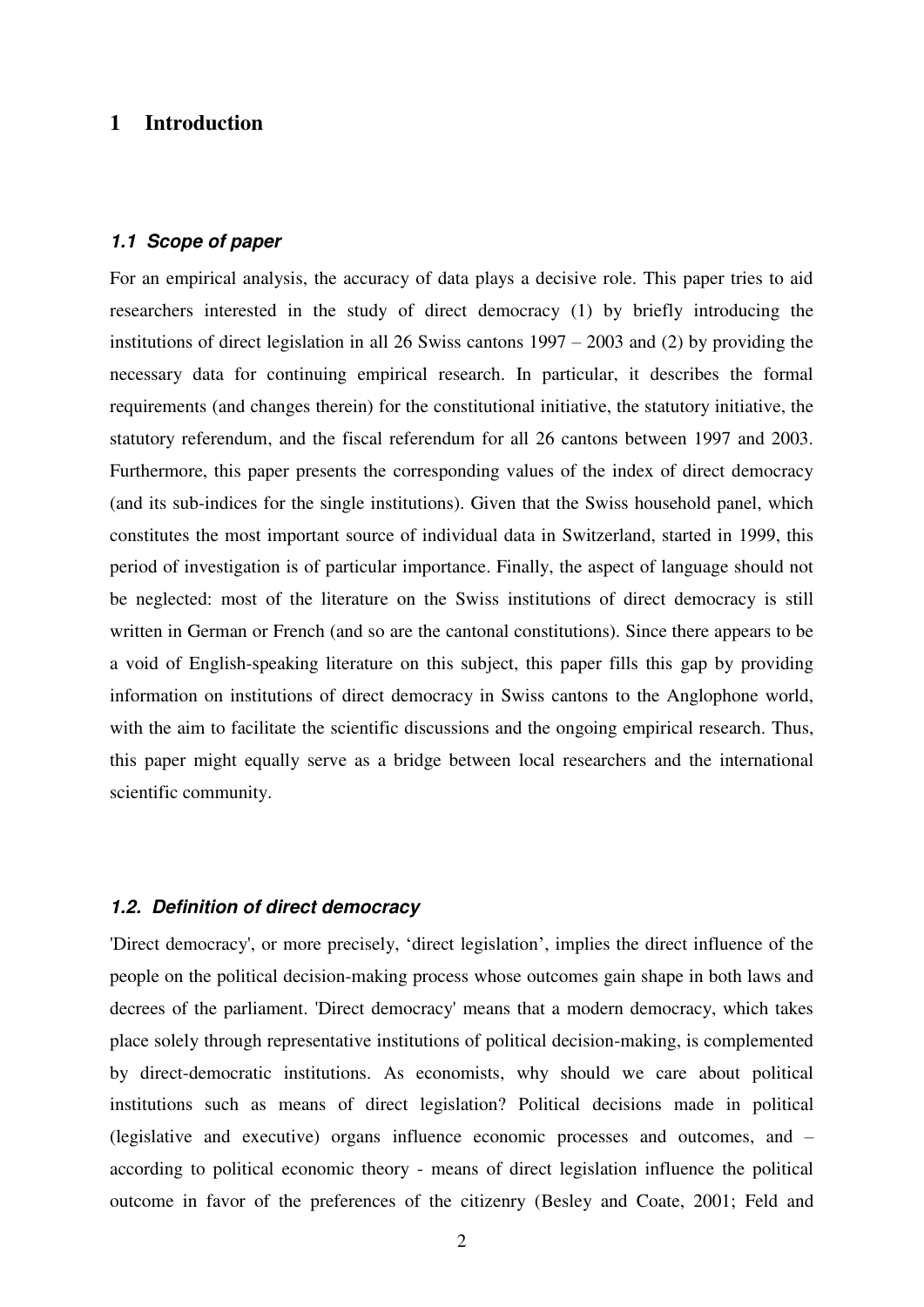Kirchgässner, 2001; Hug, 2004). The typical institutions of direct legislation are referenda and initiatives.

Few countries in the world offer direct-legislative opportunities to their people, particularly the opportunity to influence the daily political decision-making processes. Basically, only two nations offer an extensive range of such direct-democratic means: the United States of America and Switzerland<sup>1</sup>. The political system of Switzerland is shaped by two important characteristics. First, in this federal country, direct legislative institutions exist on all three levels – i.e. the federal level, the cantonal ('state') level, and the communal level. Second, Switzerland shows a very strong fiscal decentralization, which, in contrast to Austria and Germany, gives each level in the state its own tax sources. Therefore, direct democracy provides an institutional link between the power to tax and the power to spend - providing local citizens with the political means to influence both sides of the local budget equally.

From an econometric viewpoint, Switzerland can be regarded as a perfect laboratory for studying the impact of direct democracy on political outcomes (see also e.g. Kirchgässner, 2002a, 2000): Switzerland provides a set of 26 cantons, of which each can be treated as one observation, with 26 varying degrees of direct democracy laid down in its state constitution. All the cantons, however, share an identical macroeconomic and political framework at a higher level, so that some difficulties arising in cross-national comparisons can be avoided. This common framework is shaped by policy-making at the federal level, international politics, and the economic situation of the rest of the world.

#### *The statutory initiative and the fiscal referendum*

-

In the case of Swiss cantons, particularly the statutory initiative and the fiscal referendum play decisive roles (see Frey and Stutzer, 2000a, 2000c; Feld et al., 2007; see the review by Kirchgässner, 2002b, for more fiscal aspects). Whereas the fiscal referendum is of a reactive nature, the statutory initiative provides citizens with an agenda-setting power. Another difference between these institutions is their focus: the fiscal referendum deals with expenditure projects of the cantonal government  $-$  i.e. it is related to administrative acts; in contrast, the statutory initiative directly influences the law-making process – i.e. it is either

<sup>&</sup>lt;sup>1</sup> In many other countries, however, such as Austria, Canada, France, Italy, Ireland, Liechtenstein, a popular votes are held only on constitutional amendments.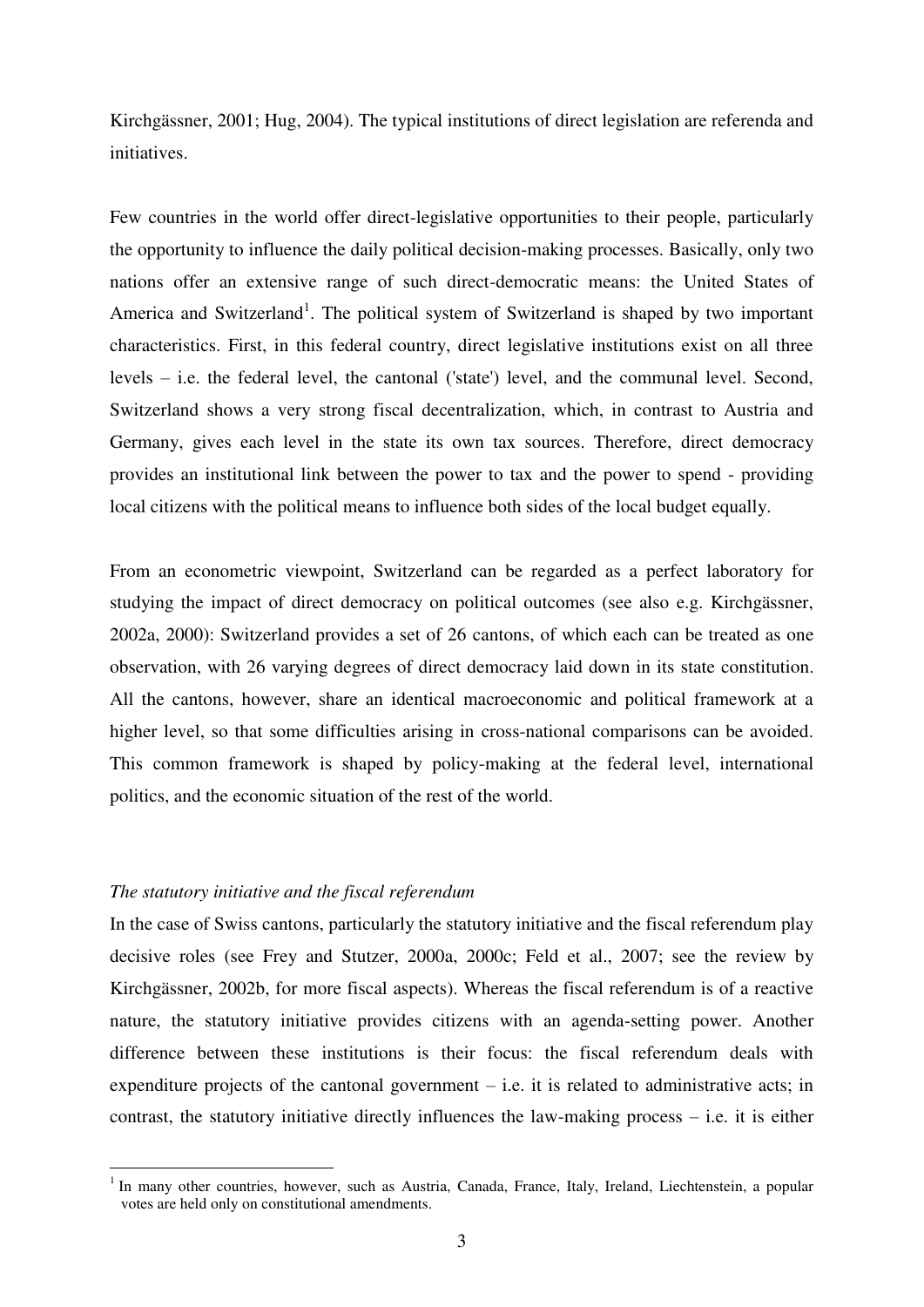used for proposing new laws or for revising/eliminating already existing laws<sup>2</sup>. Other important institutions of direct legislation are the constitutional initiative and the statutory referendum<sup>3</sup>.

#### *1.3. Theoretical context*

<u>.</u>

Some strands of economic theory suggest that in a representative system resources are wasted and allocations of goods and resources occur that deviate strongly from the median voter's position. On the one hand, overspending is caused by (a) politicians who exploit the budget (and implicitly the tax base) to satisfy the needs of the electorate in their local districts ('porkbarrel legislation')<sup>4</sup>; (b) the forming of broad coalition governments leading to an inefficient expansion of budgets by the spending ministers ('budget as a common pool')<sup>5</sup>; or (c) logrolling in the political decision-making process, which brings about the financing of minority projects that would otherwise not have gained support from the parliamentary majority<sup>6</sup>. Moreover, (d) government administrations are headed by bureaucrats who aim at maximizing their budget and extracting rents, potentially leading to a preference for those expenditure projects that also cause a relative increase in administrative spending (e.g. through the foundation of new departments, etc.)<sup>7</sup>. Whatever the case, politico-economic theory predicts that in a purely representative system, expenses are undertaken that are not preferred by the median voter, leading possibly to an unwanted growth in budget, the provision of public goods that are not the first priority for, or are supplied in a way undesirable to, the median voter, or a deteriorating quality of the public good due to fewer means available for its provision.

 $2$  The constitutional initiative aims at changing, eliminating, or adding a new constitutional law. Usually, the requirements for this initiative are the same as those for the legislative one, so that in econometric analyses the impact of the two cannot be distinguished.

<sup>&</sup>lt;sup>3</sup> In some cantons, even more specialized forms of referenda exist, such as those on highway expenditure or international treaties. Examples are given.

<sup>&</sup>lt;sup>4</sup> According to Weingast, Shepsle and Johnsen (1981), this leads to a preference of projects in districts of the winning party at the expense of those of the loosing party. See also Tullock (1959).

<sup>&</sup>lt;sup>5</sup> See Roubini and Sachs (1989), de Haan and Sturm (1997), Kontopoulos and Perotti (1999), or Volkerink and de Haan (2001). See Feld et al. (2003) for an empirical test with Swiss data.

<sup>&</sup>lt;sup>6</sup> See also Besley and Coate (1997, 1998) on inefficiencies in representative democracies, particularly through allowing the politicians to pursue their own goals between elections and the activities of interest groups. In addition, Besley and Coate (2001) on the role of initiatives to break up bundling of projects. See also footnote 10.

<sup>&</sup>lt;sup>7</sup> See Niskanen (1975). See also Besley and Coate (2003) for representatives aiding bureaucrats to seek rents.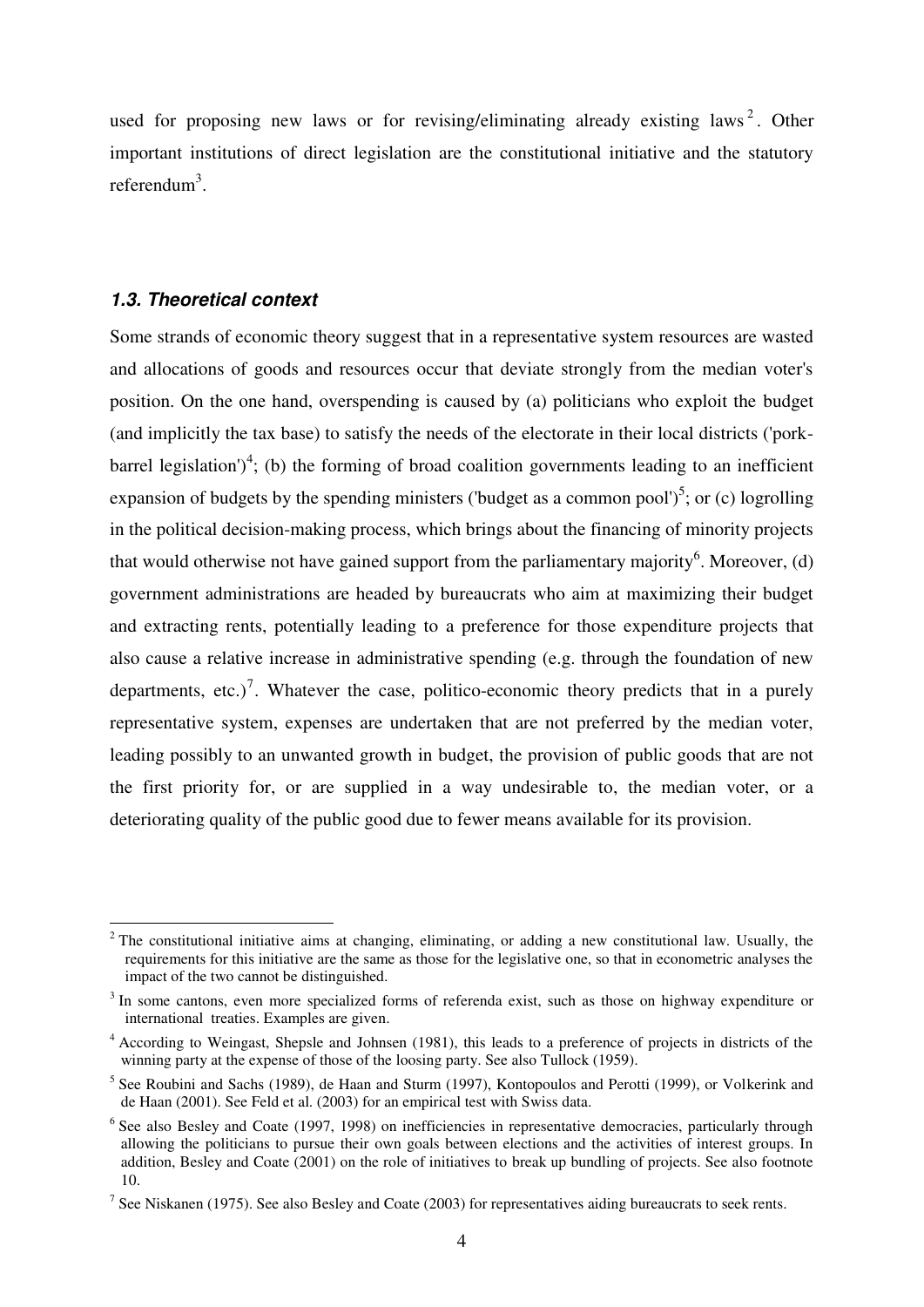Nevertheless, direct democratic institutions, many of their supporters argue, can serve as means to discipline the behavior of politicians and bureaucrats. Using a model of political economy, Feld and Kirchgässner (2001) show that the mere existence of such institutions (playing the role of a 'credible threat') leads to an allocation of goods and resources that is closer to the median voter's preferences than otherwise<sup>8</sup>. Therefore, three characteristics should be expected in direct democracies: first, less money is wasted on undesired projects because voters veto them through fiscal referenda and initiatives<sup>9</sup>; second, governmental budgets should be smaller because fewer financial projects or laws triggering new expenses are approved by the electorate - if voters are fiscally conservative<sup>10</sup>; and third, public goods might be provided more efficiently as bureaucrats' discretionary power is also limited<sup>11</sup>. In a more direct democratic political system smaller governmental budgets should, in turn, bring about lower income and/or property tax rates, thereby relaxing the individual's budget constraint. In addition, because of the resulting increase in individual utility, persons living in a system with strong direct democracy should experience a higher level of well-being than those living under a purely representative political regime<sup>12</sup>.

#### *1.4. Some empirical findings*

<u>.</u>

Most of the empirical analyses for Switzerland, but equally for the United States, provide supportive evidence. For example, an allocation closer to the median voter's preferences regarding fiscal issues is observed by Pommerehne (1975, 1978) for Switzerland and Matsusaka (2000) for the U.S.A. A shift of policy outcomes toward the median voter position

<sup>&</sup>lt;sup>8</sup> Deviation from the desired allocation could also be caused by the level of information asymmetry between politicians and citizens (Kessler, 2001), which might also be mitigated through the existence of institutions of direct legislation. For a discussion on the influence of interest groups, as well as why a mitigation of information asymmetry might take place in the Swiss political system,, see Feld and Kirchgässner (2001) and Kirchgässner (2000).

 $9$  For theoretical arguments, see Besley and Coate (1998, 2001, 2003); see also Feld at al. (2007) for arguments relating to welfare expenditures and tax revenue in Swiss cantons, and its final impact on income redistribution.

<sup>&</sup>lt;sup>10</sup> For more theoretical arguments, see Feld and Kirchgässner (2001), and Fischer (2008, 2005c).

 $11$  See the discussion in Fischer (2005c, 2008) on student performance and educational spending in Switzerland and the references for the USA therein. A contrasting view on the impact of logrolling on the production of public goods is presented in Breton (1996). He argues that in direct democracies an inefficiently low level of provision might be achieved because referenda on single projects prevent gains from vote trading. A strong counterargument can be found in Feld and Kirchgässner (1998).

 $12$  See the various papers by Frey and Stutzer (2002, 2000a, 2000b, 2000c), also discussed in Dorn et al. (2008) on happiness. The well-being raising effect is also discussed in analyses of suicide in Swiss cantons, e.g. Fischer and Rodriguez-Andrés (2008).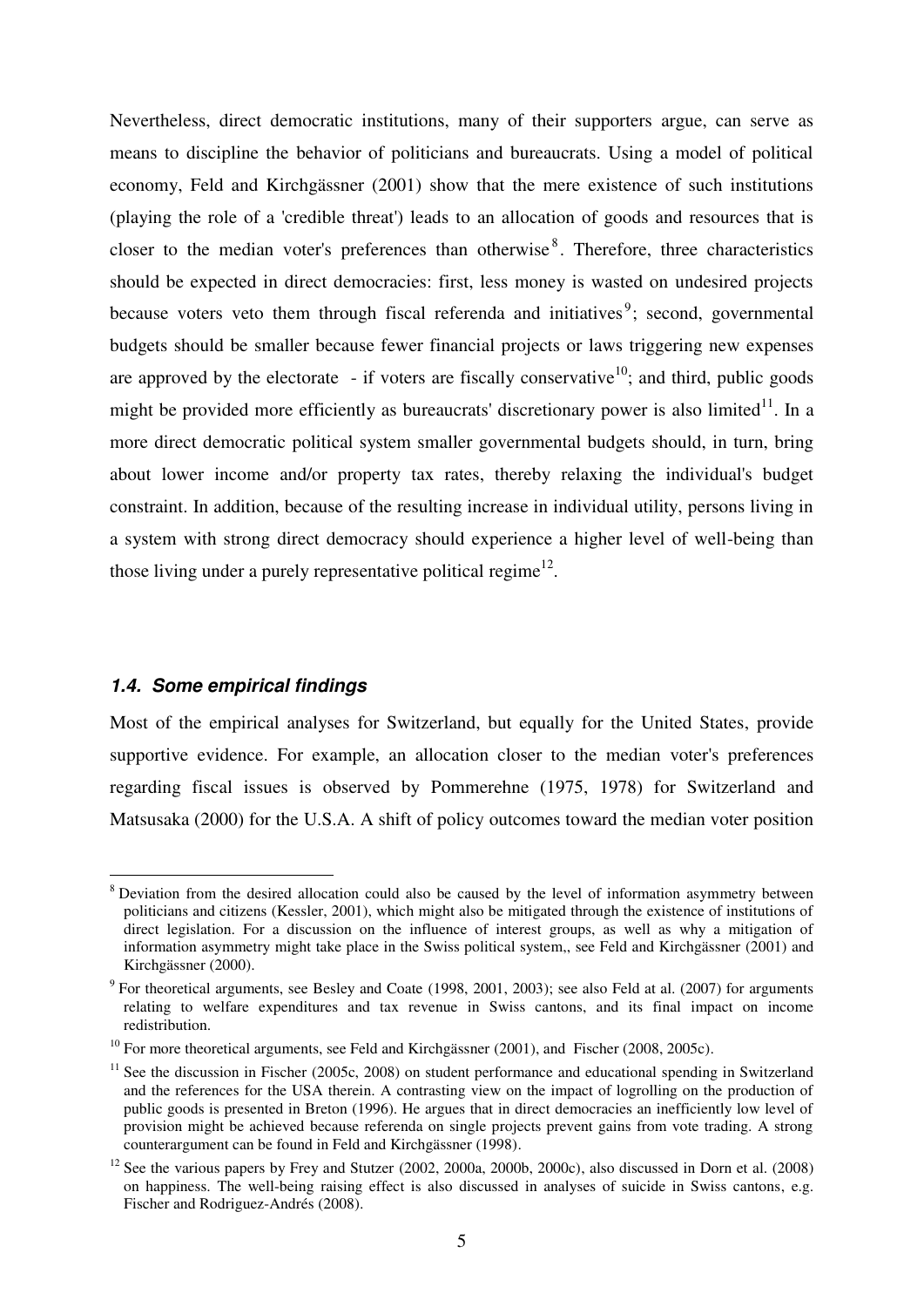on non-budgetary issues like parental consent laws and capital punishment is detected by Gerber for the U.S. (1996, 1999).

As regards the budget and debt lowering impacts of direct legislation, to name some of the most important contributions, see e.g. Feld and Kirchgässner (2001a, 2001b) for the effect on cantonal and local revenue, expenditures and debt; Feld and Kirchgässner (1999) for Swiss municipalities; Feld and Matsusaka (2003) on sub-federal expenditure; Kirchgässner and Hauser (2001) on cantonal expenditure for administration; Schaltegger (2001) for the impact on various sub-federal budget components, Fischer (2005c) on educational spending and Feld et al (2007) on welfare spending and tax revenue; Pommerehne (1978) for Swiss municipalities; Schneider and Pommerehne (1983) on expenditure growth in Swiss municipalities.<sup>13</sup> Similar empirical results have been obtained for the United States, for U.S. states, see e.g., Matsusaka (1995), Kiewiet and Szakaly (1996), Rueben (1997), Holcombe (1980), and the work by Shadbegian (1999, 2000, 2003) for local districts with TELs.<sup>14</sup> Further, and possibly as a result of the budgetary impact, Feld et al. (2003) show that income tax and property tax rates are lower in more direct democratic Swiss cantons.<sup>15</sup> In addition. Feld and Savioz (1997) as well as Freitag and Vatter (2000) observe that GDP per capita is also greater in such cantons.

Yet, given the spending dampening effect of direct democracy on sub-federal budgets, how is the regional and local provision of public goods affected by direct legislation?<sup>16</sup> The empirical evidence is ambiguous in that respect. For a stronger reliance on user charges, see Feld and Matsusaka (2000) and Matsusaka (1995)<sup>17</sup>; for efficiency gains in general, see Kirchgässner and Hauser (2001); for quality gains occurring in the provision of garbage collection service, see the seminal paper by Pommerehne  $(1983)^{18}$ ; and for composition of educational spending, see Fischer (2005c); for income redistribution, see Feld et al. (2007). A detrimental impact on

<sup>&</sup>lt;u>.</u> <sup>13</sup> An (incomplete but informative) overview can be found in Feld and Kirchgässner (2000). For evidence on the fiscal conservatism of voters in the U.S., see Peltzman (1992). For contrasting empirical evidence, see Matsusaka (2000).

<sup>&</sup>lt;sup>14</sup> See also an overview in Kirchgässner et al. (1999).

<sup>&</sup>lt;sup>15</sup> In addition, the studies conducted by Pommerehne and Weck-Hannemann (1996, 1989) reveal also a lower level of tax evasion (see next section for discussion). A decentralizing impact of direct democracy on tax revenue, income, and property tax revenues in particular, was detected in Schaltegger and Feld (2001), i.e. in direct democratic cantons tax collection occurs more at the local level.

 $16$  Lower spending alone is not a valid indicator of efficiency gains; it might be caused by inefficiencies through insufficient vote trading in the political decision-making process (see Breton, 1996).

 $17$  See also Pommerehne (1978, 1983) and Feld and Matsusaka (2000).

 $18$  In addition, Pommerehne (1983) reveals that institutions of direct democracy decrease the costs of garbage collection in Swiss municipalities.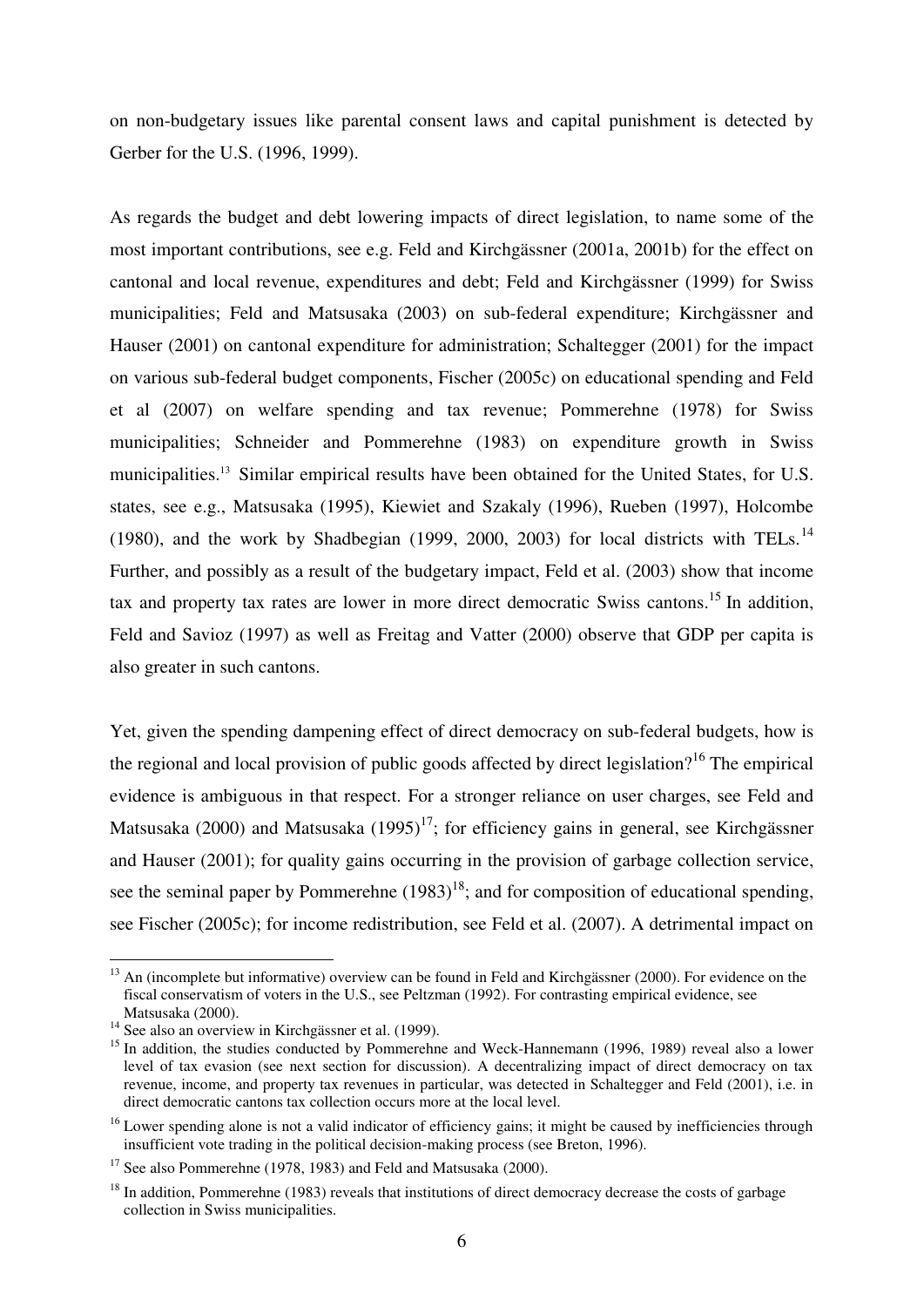health (infant mortality rate) and equally educational outcomes (share of pupils with *maturité* / *Matura*) is found by Barankay (2002), while a deleterious budgetary effect which transmits into lower student performance in Mathematics and Reading is detected by Fischer (2005b, 2008).

The works by Frey and Stutzer (2000a, 2002) support the utility increasing aspect of direct democracy (see also Dorn et al., 2008; see Bjørnskov et al., 2008, for an international perspective; see Stutzer and Frey, 2003, for a focus on procedural utility). Similarly, significantly less tax evasion occurs than in more representative systems, as the studies by Weck-Hannemann and Pommerehne suggest (1989, 1996)<sup>19</sup>, possibly indicating a higher satisfaction of tax payers with the policy-making carried out by their governments and administrations. Thus, the analysis of the influences of direct democracy in political processes and outcomes remains an important and interesting research area.

#### *1.5. Structure of paper*

The rest of this paper is organized as follows. The next section describes briefly and very generally the main institutions of direct democracy in Switzerland, its various forms and requirements. Sections 3 to 6 form the core part of this paper, providing an overview of the changes in the cantonal constitutions from 1997 to 2003. Each section separately examines the institutional changes for one relevant direct democratic institution and describes its actual provisions. Addressed by section 3 the initiative (constitutional and statutory), the mandatory and the optional statutory referendum by section 4, and, finally, the mandatory and the optional fiscal referendum in section 5.

The outcome of this research is organized in the form of tables by type of institution, intended to serve as a 'manual' for information on the relevant constitutional requirements and for further consultation. These tables also allow construction of further controls of direct democratic institutions, such as the signature or the financial threshold requirements for various time points between 1997 and 2003. Finally, the implications of these changes for the construction of the index are discussed in section 6 and the changes of the index are described in section 7. The paper concludes with a brief discussion of some aspects of the index with

1

<sup>&</sup>lt;sup>19</sup> See also more recent analyses by Feld and Frey (2001, 2002).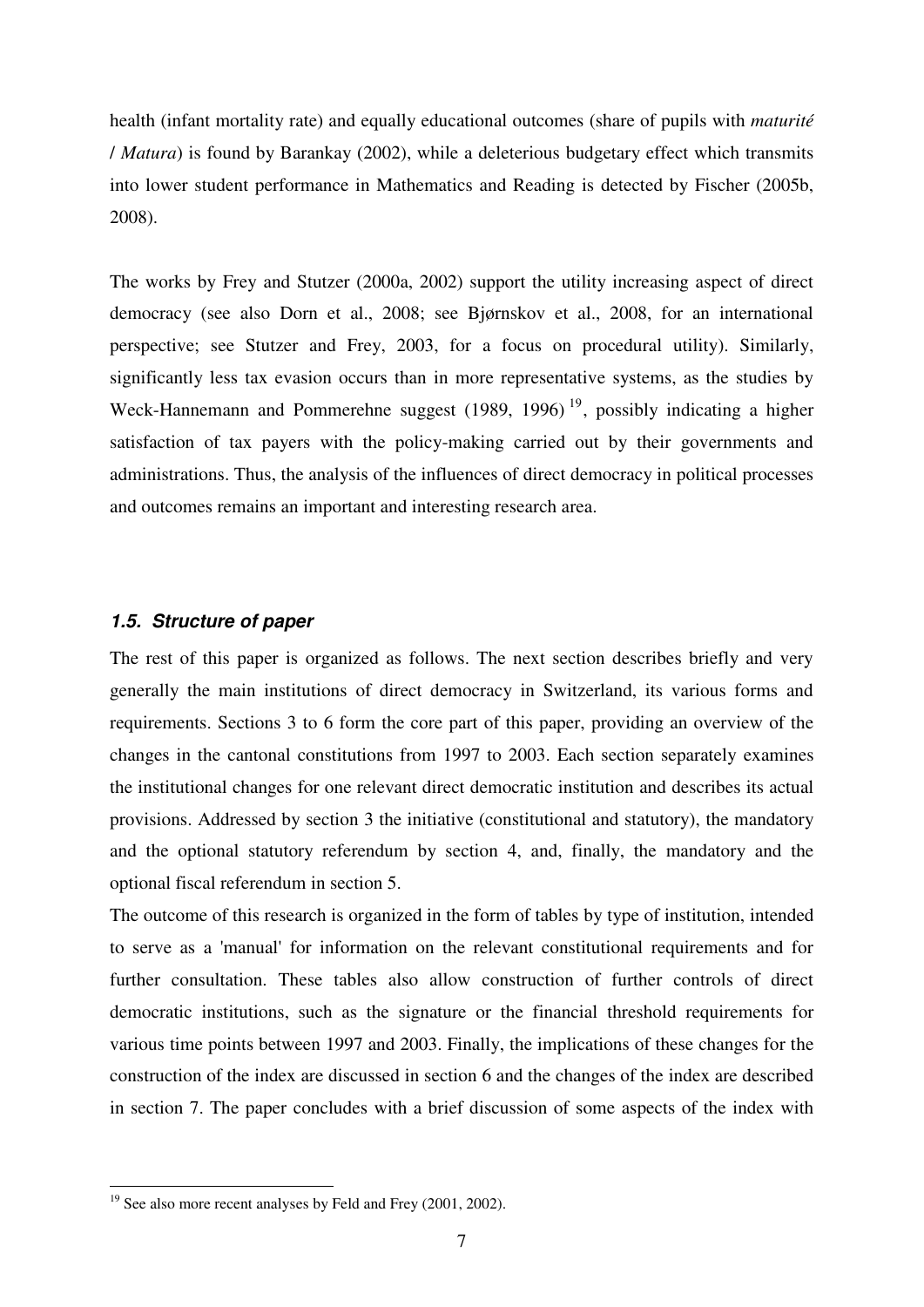section 8. Values of the index and sub-indices for 1997 – 2003 are presented in the end of this paper.

### **2 Introduction to institutions of direct democracy in Swiss cantons**

In general, institutions of direct democracy are initiatives and referenda that are usually regulated in constitutional stipulations. This section contains a brief introduction to these instruments of direct democracy and a description of the so-called 'index of direct democracy' that measures the strength of these institutions at the cantonal level in Switzerland.

#### *2.1. The initiative*

The people"s initiatives constitute an element of active electoral participation in the political decision-making process. They allow the electorate to place a proposal for a law or constitutional amendment on the political agenda. The requirement for a successful launch of any initiative is that a specific number of signatures is collected from among the electorate during a certain period of time. It is not uncommon for the signature requirement to increase proportionally to the importance of the legislative act to which the initiative pertains (e.g. law, partial revision of constitution, total revision of constitution).

Accordingly, we speak of a *statutory initiative* for altering laws and a *constitutional initiative* for a constitutional amendment. In Switzerland, any proposed revision of the cantonal constitution must be approved by the electorate, i.e. any successfully launched constitutional initiative directly brings about a popular vote, as stipulated in the national constitution (art. 51, l Swiss Federal Constitution (SC)). In contrast, a people"s initiative that proposes a cantonal law (or changes thereof) is subject to a popular vote only if the cantonal parliament rejects the initiative or makes a counterproposal (hereby rejecting the initiative); only in some cantons does a popular vote generally follow a successfully launched initiative (i.e. without a government rejection/counterproposal). Non-rejection of (= agreement to) the people"s initiative by the cantonal government constitutes an act of legislating. In any case, the new law may then be challenged through a mandatory or optional statutory referendum, depending on the state constitution.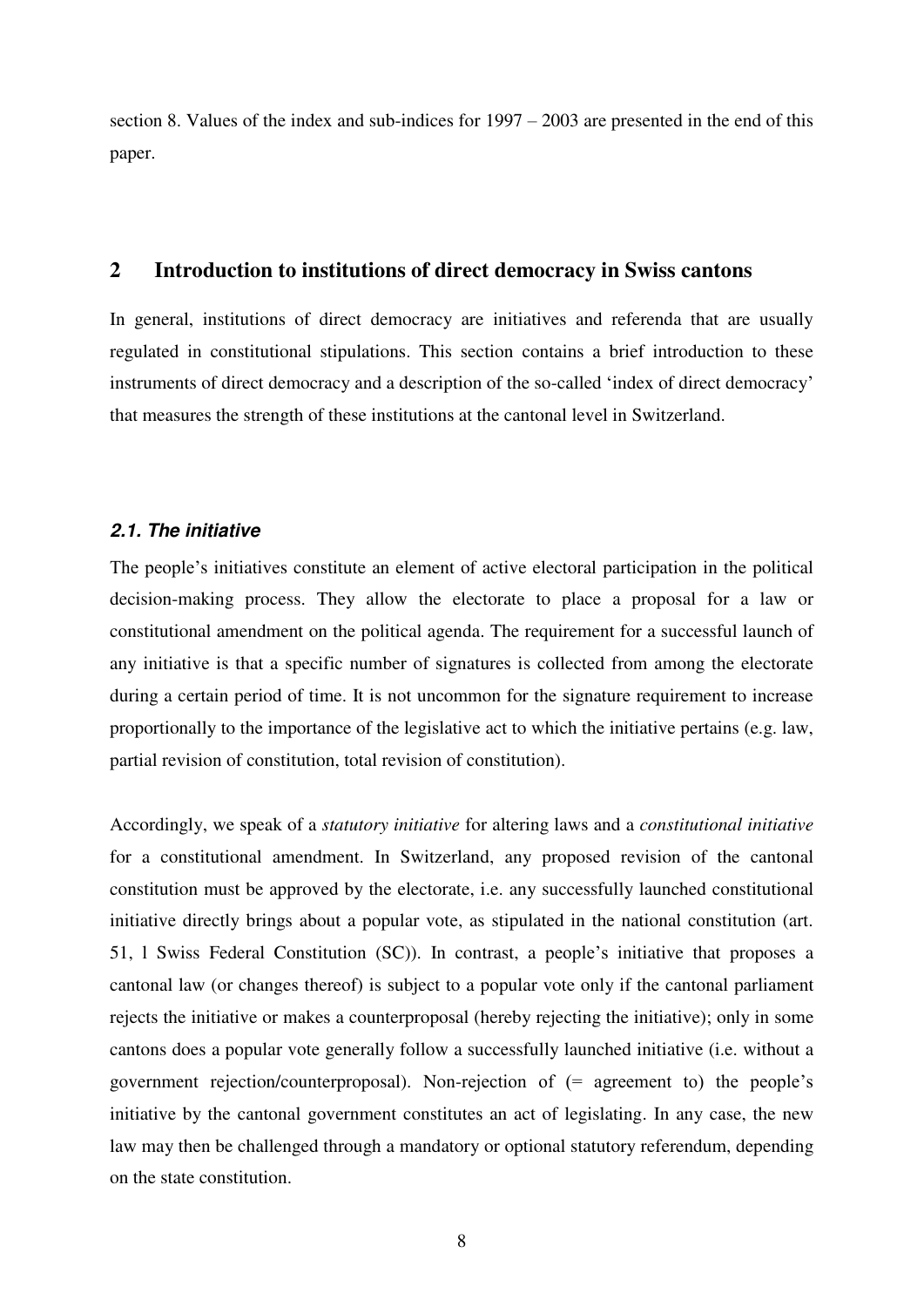#### *2.2. The referendum: mandatory or optional, ordinary or extraordinary*

Referenda (Referendums), on the other hand, constitute a reactive element of direct legislation because they can only take the form of a reaction to preceding activities of the legislative body, putting government decisions on the ballot. Like an initiative, a referendum is usually triggered by collecting a certain number of signatures within a specific time window after (publication of the) the government decision.

Referenda at the cantonal level are, in general, applicable to laws, decrees, international and intercantonal treaties (concordats), and fiscal issues such as expenditure projects. Accordingly, we speak of a so-called statutory referendum for laws (*Gesetzesreferendum*), an administrative referendum for decrees (as they constitute an administrative act – *Verwaltungsreferendum*), a referendum for treaties (*Staatsvertragsreferendum*), and the fiscal referendum (*Finanzreferendum*). In theory, all referenda could exist in either a *mandatory* or an *optional* form: a mandatory referendum triggers a popular vote automatically following a decision by the representative body, whereas an optional referendum must be held only if some specific requirements have been met by the electorate – usually a signature requirement<sup>20</sup>. In theory, all referenda can also exist in an *ordinary* or *extraordinary* form. If a referendum is ordinary, its (potential) application is directly stipulated in the cantonal constitution; it is, in a sense, part of the daily political decision-making process. An extraordinary referendum, however, can only be held if a minority of the representative organ members of the canton demands it: in this case, the requirements of this extraordinary optional referendum are stipulated in the legal act to which it refers. In general, not all types of referenda exist in one canton, and there is a huge variation in requirements between them.

#### *2.3. The minimum of direct-legislative institutions*

1

To ensure a minimum level of direct democracy in each Swiss canton, the federal constitution rules which institutions of direct legislation *must* exist at the cantonal level. Article 51, 1 SC states that 'each canton shall stipulate a democratic constitution', where 'democratic ' refers to the organization of the canton, particularly the division of power, and to the fact that the cantonal parliament is elected by the cantonal citizenry (Ehrenzeller et al. 2002, p. 624, no. 8).

 $20$  In case of fiscal referenda, both forms require the meeting of a financial threshold in first place.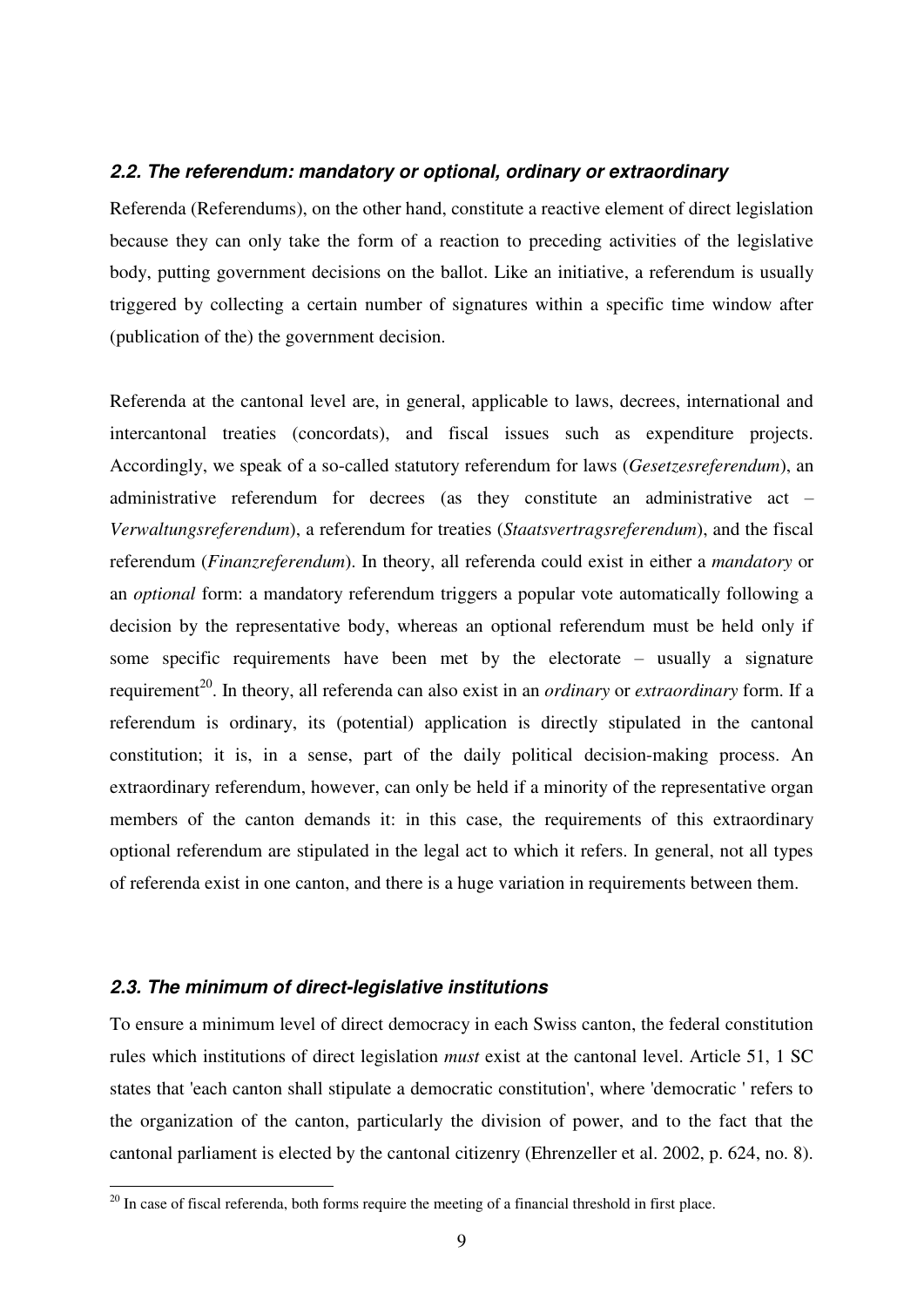As regards institutions of direct legislation, as already mentioned above  $2^1$ , only the constitutional referendum and the constitutional initiative (both for a partial and total revision of the constitution) are required in addition by art. 51, 1 SC (Ehrenzeller et al., 2002, p. 624, no. 9). Although at the federal level a statutory referendum for federal laws is stipulated in its optional form (art. 141 SC), this institution is not prescribed for the 26 Swiss cantons. Nevertheless, all Swiss cantons guarantee their citizens more direct democratic rights than the required minimum. In fact, the statutory referendum of direct legislation exists in all 26 Swiss cantons, as do most of the other institutions such as the fiscal referendum and the administrative referendum<sup>22</sup>. In addition, changes in cantonal territory are subject to approval through a popular vote of the affected populations and cantons (art. 53, 3 SC), as are secessions or unifications of cantons (art. 53, 2 SC).

#### *2.4. The index of direct democracy and scope of this paper*

<u>.</u>

As regards the institutions of direct democracy to be analyzed in this paper, they are restricted mainly to those that serve as a basis for constructing the so-called *index of direct democracy* as developed by Stutzer (1999). This index is an unweighted average of four sub-indices that measure the strength of four specific institutions of direct legislation; in particular, the initiatives for constitutional and statutory changes, the fiscal referendum (ordinary optional and mandatory) on expenditure projects, and the (ordinary optional and mandatory) referendum for laws (and decrees)<sup>23</sup>. To follow this paper's development more easily, the reader should recall that these sub-indices are based on an evaluation of the requirements for each institution: on the one hand, the signature requirements (number, time) necessary for optional referenda and initiatives, and, on the other, the financial threshold for the (optional and mandatory) fiscal referenda. In order to provide as complete a picture of constitutional changes in institutions of direct democracy as possible, however, the discussion also lists most of the changes in administrative referenda and any extraordinary referenda. The

<sup>&</sup>lt;sup>21</sup> Changes in the cantonal constitutions must be in accordance with the federal law that is ensured by the approval by the federal assembly (art. 51, 2 SC; art. 172, 2 SC). The federal assembly consists of two chambers: the federal parliament (*Nationalrat*) and the representatives of the 26 cantons (*Ständerat*) (art. 148, 2 SC). In general, any cantonal stipulation should not contradict federal law (federal law breaks cantonal law, art. 49, 1 SC).

 $22$  For an overview of the (non)existence of the most important institutions of direct legislation in Swiss cantons, see Lutz and Strohmann (1998).

 $23$  In many cantons, the requirements for the statutory and administrative referendum are identical. However, in some cantons they differ, and Stutzer (1999) used either their average or either one of them to construct the sub-index of the statutory referendum.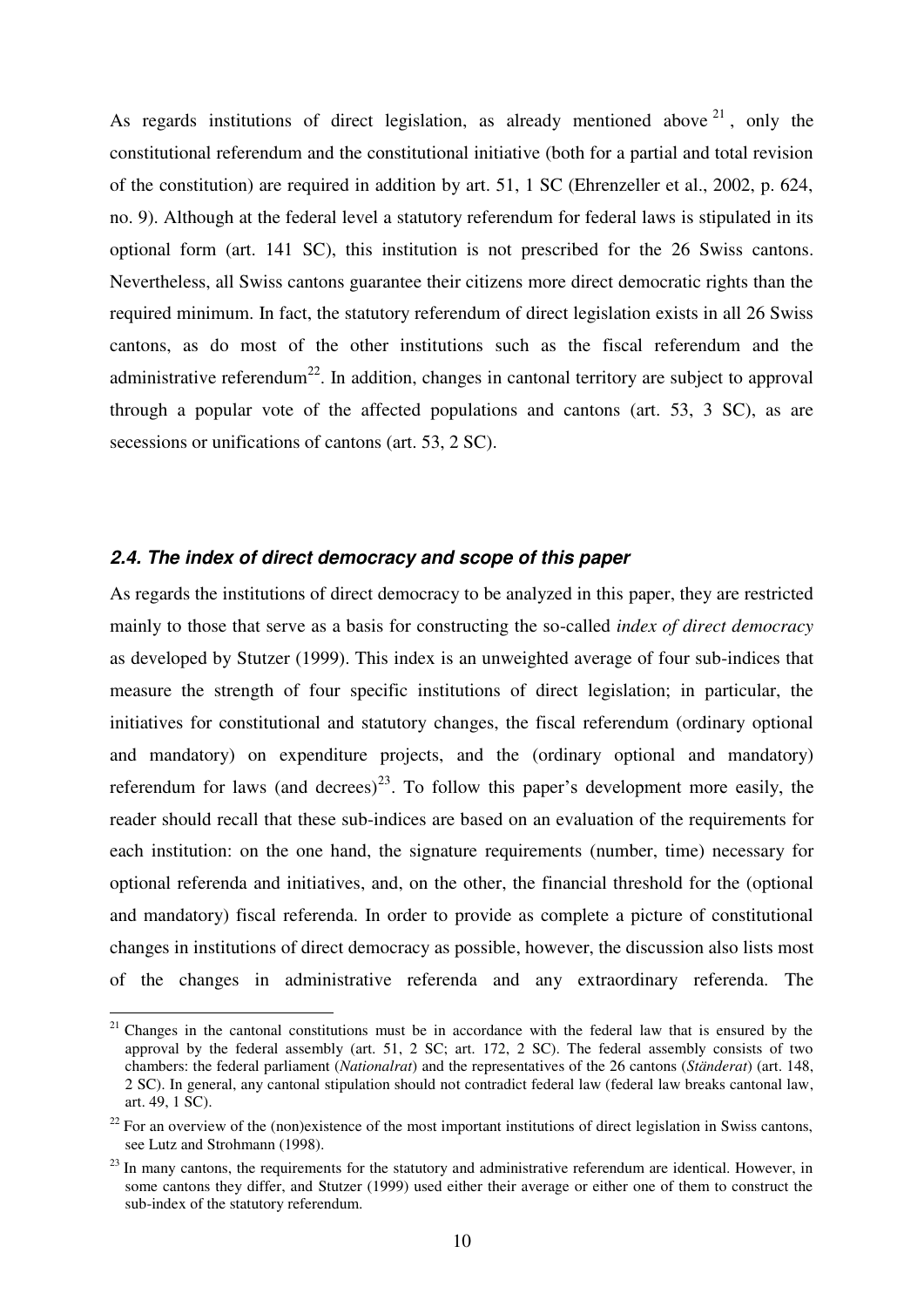administrative referenda are listed in the section on statutory referenda, because with respect to their political intention, they are closely related to the statutory referendum.

The original values of the index of direct democracy were calculated by Stutzer (1999) for the years 1970, 1992, and 1996 and were then updated for the missing years between 1980 and 1998 by Feld and Schaltegger (see their articles in the list of references). The relevant information on institutions of direct democracy for its construction up to  $1996<sup>24</sup>$  can be found in Trechsel and Serdült (1999) (hereafter cited as T/S), in which the authors analyze the changes of these institutions from 1970 onwards (T/S 1999, p. 8). The index of direct democracy has since then been employed in various time-series cross-sectional analyses of the impact of direct democracy in Switzerland and is thus essential<sup>25</sup>. It should also be noted that neither Trechsel and Serdült (1999) nor Stutzer (1999) describe the political institutions of the so-called *Landsgemeinde* cantons, i.e. those cantons that knew no form of legislative representation or delegation by 1996 but voted on everything in an open meeting<sup>26</sup>. These *Landsgemeinde* cantons were *Appenzell Innerrhoden (AI)*, *Appenzell Ausserrhoden (AR)*, *Nidwalden (NW), Obwalden (OW), and <i>Glarus (GL)* (see T/S 1999, p.  $7^{27}$ ). This paper also includes a description of these cantons.

#### *2.5. Acknowledgement*

<u>.</u>

This paper would not have been possible without the actual wording of the constitutional changes between 1996 and 2003 provided by courtesy of various cantonal legal services and administrations. Therefore, at this point I would like to thank again all the various civil servants and honorary collaborators, most particularly, among others, Mr. Jürg Fehner (ZH), Mr. Urs Rüegg (ZH), Ms. Elisabeth Vetter (LU), Ms. Kathrin Graber (LU), Ms. Judith Lauber (LU), Mr Georg Zemp (LU), Mr. Heinz Bachmann (LU), Mr. Peter Huber (UR), Mr. René Zehnder (SZ) and Mr. Peter Gander (SZ), Mr. Notker Dillier (OW), Mr. Josef Baumgartner (NW), Mr. Hansjörg Dürst (GL), Mr. Bruno Zimmermann (ZG), Mr André Schoenenweid (FR), Ms. Yolanda Studer (SO), Dr. Denise Mangold (BS), Mr. René Bolliger (BL), Mr.

<sup>&</sup>lt;sup>24</sup> Sporadically, the description of the changes reaches 1998, particularly in the second part in Trechsel and Serdült (1999) which focuses on single cantonal constitutions.

<sup>&</sup>lt;sup>25</sup> E.g., see the literature cited in Kirchgässner (2002a, 2002b, 2001, 2000).

<sup>26</sup> In various papers by Stutzer and Frey (e.g. 2000) index values for the *Landsgemeinde* cantons are also reported, without, however, a detailed description of their relevant constitutional stipulations.

<sup>27</sup> Today (2003), 2 cantons (*Glarus (GL)* and *Appenzell Innerrhoden (AI)*) are still *Landsgemeinden*; *Nidwalden (NW)* ceased before 1996, *Appenzell Ausserrhoden (AR)* in 1997, and *Obwalden (OW)* in 1998.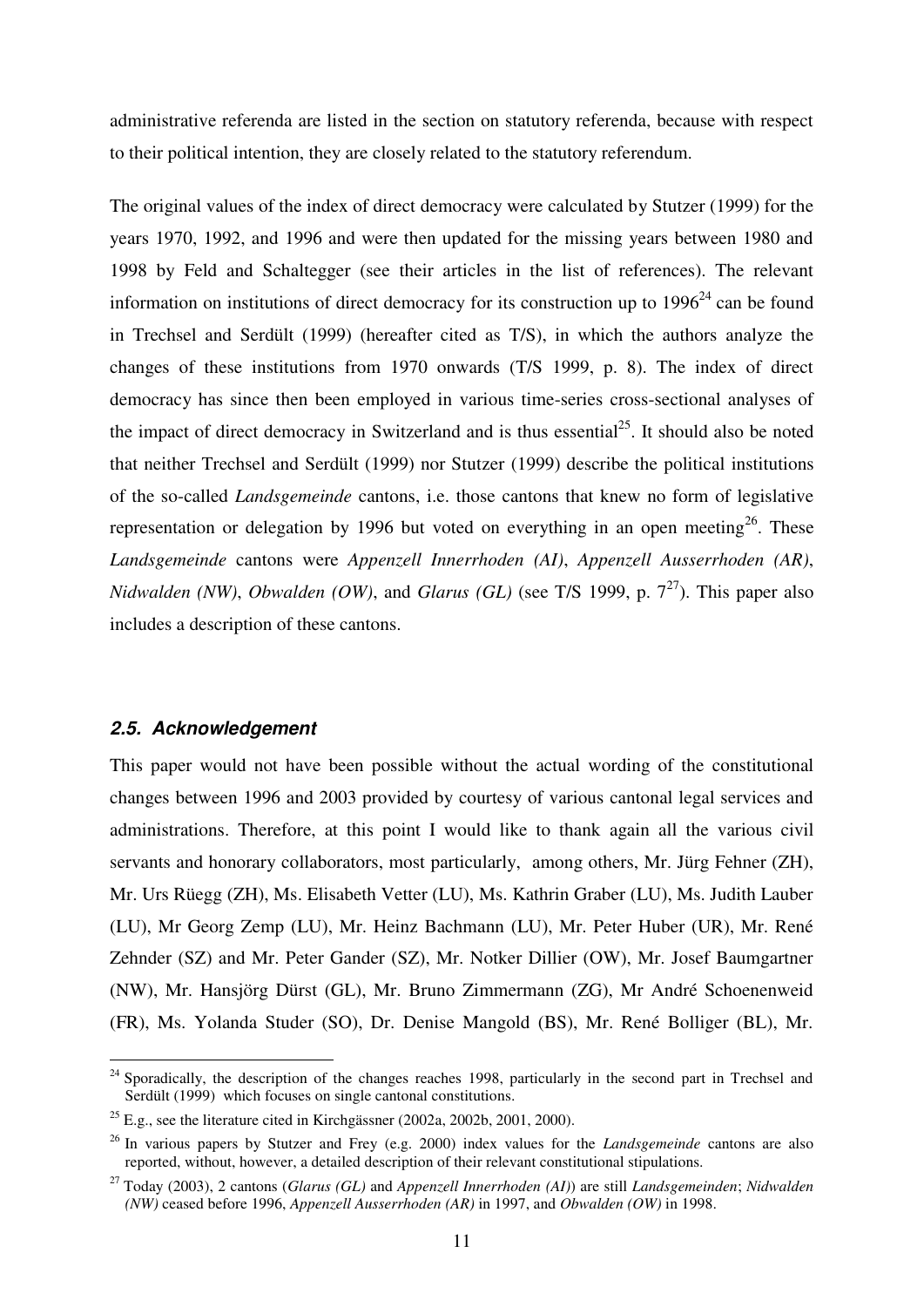Christian Ritzmann (SH), Mr. Joe Müggler (AR), Mr. Köbi Frei (AR), Gabriela Küpfer (SG), Mr. Walter Frizzoni (GR), Mr. Urs Meier (AG), Mr. Claudio Franscini (TI), Mr. Alex Depraz (VD), Ms. Séverine Despland (NE), and Mr. Jean-Jacques Tombet (GE). I also thank Alois Stutzer, the creator of this index, for helpful comments and clarifications.

#### *2 .6. Constitutional changes between 1997 and 2003*

The time span between 1997 and 2003 appears to have been a period favoring the adoption of new cantonal constitutions. Table 1 displays a list of all 26 cantons and their constitutional changes that affect those direct democratic institutions on which the index of direct democracy is based (state: 18th Aug 2004). The cantons *Freiburg (FR), Schaffhausen (SH), St .Gallen (SG), Graubünden (GR), Tessin (TI), Waadt (VD),* and *Neuenburg (NE)* – about one fourth of all Swiss cantons – all passed new, totally revised constitutions between 1997 and 2004 (the canton of *Luzern (LU)* is also currently drafting a new constitution, which should be voted upon in  $2007^{28}$ ). The reason for this 'clustering' could lie both in a "Year" 2000" effect combined with a "200-years jubilee" effect of membership in the Swiss federation, which emerged from a confederation of single independent states. However, not all of these new constitutions necessarily brought about alterations in the existing direct democratic institutions: some of the new constitutions aimed primarily at rewriting the outdated nineteenth-century wording and giving it a more modern and accessible structure without altering its legal content. The rest of this section is devoted to an assessment of how these amendments affect the strength of direct democratic rights.

As regards the *statutory referendum*, in several cantons a shift of the political power from the electorate toward the cantonal parliament occurred, resulting in a weakening of direct democratic institutions. Quite often, the application of the mandatory statutory referendum has been restricted by the inclusion of a constitutional majority requirement of the cantonal parliament *(Solothurn (SO), Appenzell Ausserrhoden (AR), Graubünden (GR), Schaffhausen (SH))* or by restriction of the issues subject to legal stipulation  $(Glarus (GL))^{29}$ .

-

 $2<sup>28</sup>$  This paper was originally written in 2003. Constitutional changes after 2003 are not taken into account. See www.neueverfassung.lu.ch (07.10.2004) and personal communication with Mr. Zemp (20 Apr, 2005).

 $^{29}$  In case the majority restriction serves only as a means for disciplining the cantonal parliament, the introduction of such a majority restriction has to be regarded as equivalent to a de facto elimination of the mandatory referendum. Only observation of the daily political usage over a longer period of time can provide a basis for a correct evaluation of this new institution.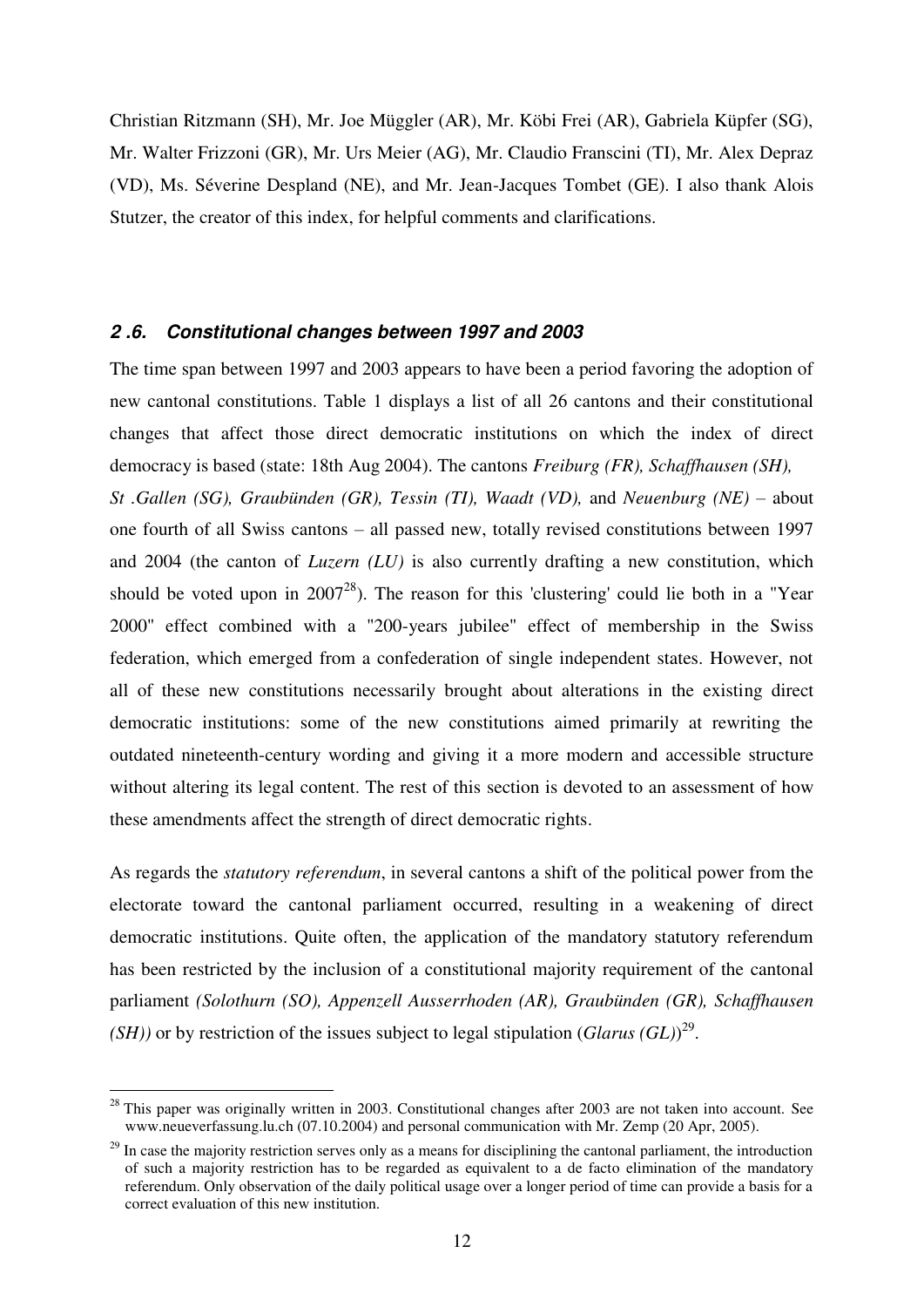| Canton                | <b>Institutional Changes</b><br>between 1997 and 2003       | Comments                                           | Index<br>(1996) | Index<br>(2003) |
|-----------------------|-------------------------------------------------------------|----------------------------------------------------|-----------------|-----------------|
| ZH                    | GRR*: 1 Jan 1999,                                           |                                                    |                 |                 |
|                       | FRR*: 1 Jan 1999                                            |                                                    | 4.417           | 3.500           |
| <b>BE</b>             |                                                             |                                                    | 3.020           | 3.021           |
| LU                    |                                                             |                                                    | 4.420           | 4.417           |
| <b>UR</b>             | VIR, GIR, GRR: 1 Oct 1997<br>FRR: 1 Oct 1997                |                                                    | 5.290           | 5.125           |
| SZ                    |                                                             |                                                    | 4.990           | 4.927           |
| <b>OW</b>             | GIR, GRR*: 29 Nov 1998<br>FRR*: 8 June 1997,<br>29 Nov 1998 | Abolishment of Landsgemeinde<br>(29 Nov 1998)      |                 | 4.625           |
| <b>NW</b>             |                                                             |                                                    |                 | 4.438           |
| GL                    | GRR*: 5 May 2002<br>FRR: 5 May 2002                         | Landsgemeinde                                      |                 | 5.500           |
| ZG                    |                                                             |                                                    | 4.420           | 4.479           |
| <b>FR</b>             |                                                             | New constitution by 1 Jan 2005                     | 2.850           | 2.792           |
| SO <sub>1</sub>       | GRR*: 11 Dec 1998<br>FRR: 11 Dec 1998                       |                                                    | 5.670           | 5.250           |
| <b>BS</b>             | FRR: 1 Jan 1998                                             | Change in cantonal law                             | 4.400           | 4.396           |
| BL                    | GRR*: 1 Jan 2000                                            |                                                    | 5.690           | 5.479           |
| <b>SH</b>             | GRR*: 1 Jan 2003<br>FRR: 1 Jan 2003                         | New constitution by 1 Jan 2003                     | 5.210           | 5.021           |
| AR                    | GRR*: 1 June 2000                                           | Abolishment of the<br>Landsgemeinde (28 Sept 1997) |                 | 4.917           |
| AI                    | FRR: 28 Apr 2002                                            | Landsgemeinde                                      |                 | 5.438           |
| SG                    | VIR, GIR: 1 Jan 2003                                        | New constitution by 1 Jan 2003                     |                 |                 |
|                       | GRR: 1 Jan 2003<br>FRR: 1 Jan 2003                          | Einheitsinitiative                                 | 3.580           | 3.521           |
| <b>GR</b>             |                                                             | New constitution by 1 Jan 2004                     | 4.750           | 4.833           |
| AG                    | GRR*: 1 Jan 2003<br>FRR: 1 Jan 2003                         |                                                    | 5.460           | 5.438           |
| <b>TG</b>             |                                                             |                                                    | 4.330           | 4.333           |
| TI                    | GRR: 1 Jan 1998<br>FRR: 1 Jan 1998                          | New constitution by 1. Jan1998                     | 2.100           | 2.250           |
| <b>VD</b>             | VIR, GIR: 1 Sept 2003<br>FRR*: 1 Sept 2003,<br>29 Nov 1998  | New constitution by 1 Sept 2003                    | 2.420           | 2.417           |
| <b>VS</b>             |                                                             |                                                    | 3.580           | 3.583           |
| <b>NE</b>             | GRR: 1 Jan 2002,<br>FRR*: 1 Jan 2002                        | New constitution by 1 Jan 2002                     | 2.190           | 2.729           |
| <b>GE</b><br>$\rm JU$ |                                                             |                                                    | 1.750<br>4.020  | 1.750<br>3.708  |

## **Table 1: Changes of the institutions of direct democracy 1997 – 2003**

Notes. Empty cells indicate that no relevant revision of the constitution or relevant cantonal law had been observed<sup>30</sup> . FRR: Fiscal Referendum, GIR: Statutory Initiative, GRR: Statutory Referendum (laws), VIR: Constitutional Initiative. \*indicates abrogation or restriction of a mandatory referendum. The dates are dates of effectiveness. The index values of 1996 are taken from Stutzer (1999).

-

<sup>&</sup>lt;sup>30</sup> The constitutions and their tracked changes are based on the versions as of the 18th of Aug, 2004. Updated cantonal constitutions can be obtained from http://www.admin.ch/ch/d/sr/13.html#131.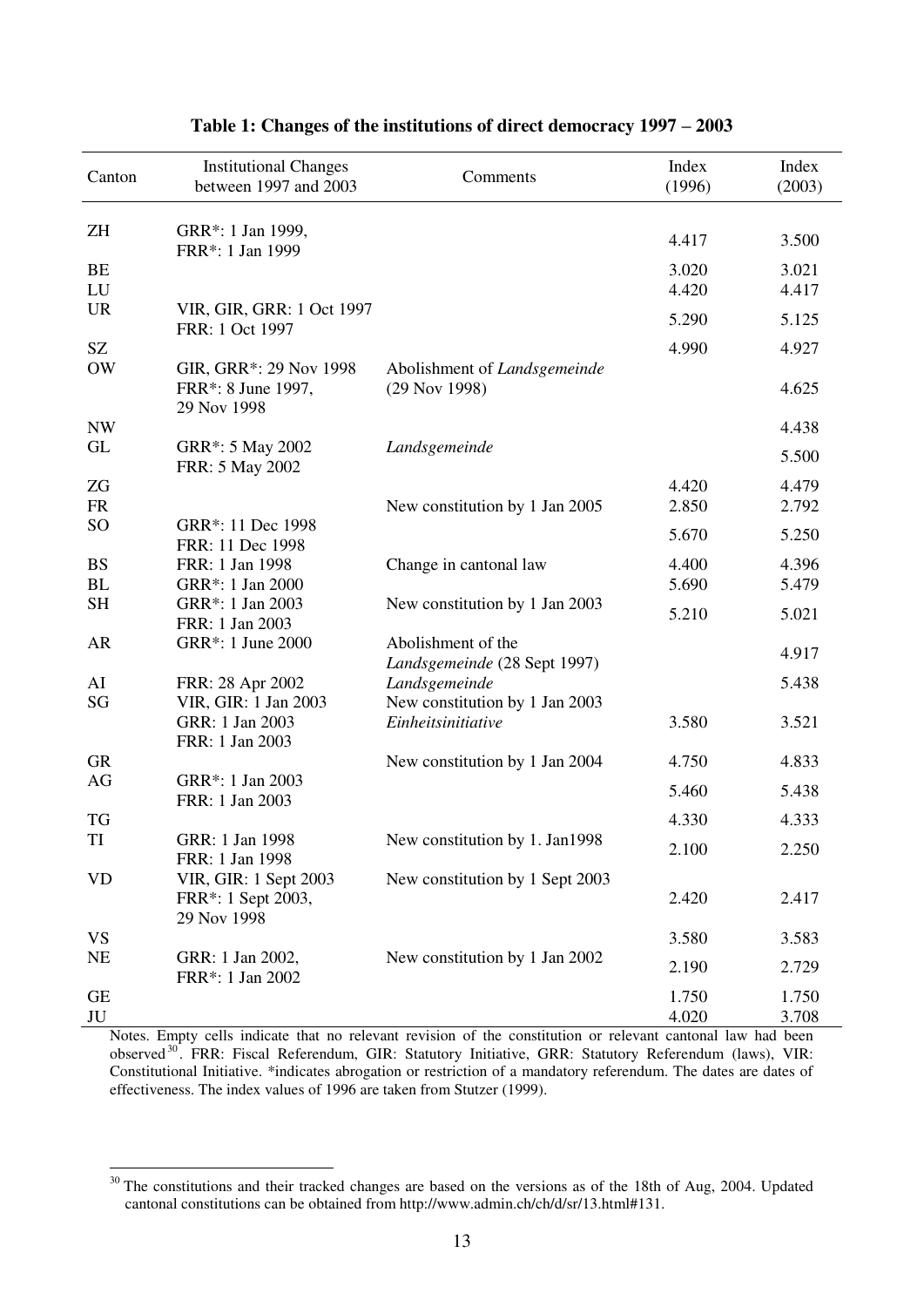A complete abolishment of the mandatory statutory referendum has happened in four cantons *(Zürich (ZH), Obwalden (OW), Appenzell Ausserrhoden (AR), Graubünden (GR))*; in these cantons it has been replaced by an optional statutory referendum. In general, such changes lead to a decline in the index of direct democracy.

Looking at the development of the *statutory initiative and the constitutional initiative*, three interesting changes should be noted. First, more and more cantons present these two existing types of initiatives jointly under the identical heading ("initiative") in their constitution, in order to group them together and indicate them as two possible variations of a people's initiative. This technical integration is particularly true for most of the new constitutions, and is part of a trend to make constitutions more transparent to the average citizen. In contrast, in the old constitutions, the organization of the people's rights was subject to a strict juristic way of thinking that reflected the organization of the state as understood in the nineteenth century. Traditionally, stipulations regarding revisions of the state constitution (including revisions initiated by the people) were given a separate paper in the back part of the constitution, signaling hat revising the constitution was considered as being outside the daily law-making process (framed by the existing constitution). The statutory initiative, in contrast, was placed in the middle in the constitution, signaling its link to the legislative process. For this reason, integrating both types of (statutory and constitutional) initiatives under one heading constitutes not only a formal change but indicates a change in the underlying philosophy and understanding of the purpose of a constitution.

Linked to this change is a second most recent phenomenon: the introduction of the so-called *unitary initiative* (*Einheitsinitiative*) (e.g. in *St. Gallen (SG)*) art. 43 of the new constitution), which also aims to make it easier for the citizens to influence the legislative process. The unitary initiative is a binding motion of the electorate for which no specific legal form is required. During the readings (*Lesungen*) for the new cantonal constitution in *St. Gallen*, the introduction of the *Einheitsinitiative* was under hot debate and the most important aspects of this institution were discussed (Protocol 2000b, Protocol 2000a). According to the various speakers, this new type of initiative offers two advantages to its citizens: first, it is said to be relatively easy to carry out and, second, it is the legislative organ and not the initiator who decides whether a change in cantonal law or in cantonal constitution is the appropriate (re)action. This latter means that unitary initiatives can no longer be turned down on the formal ground that the wrong level of law-making had been chosen by the initiators, e.g. the proposal of a change in cantonal law when an amendment of the constitution would have been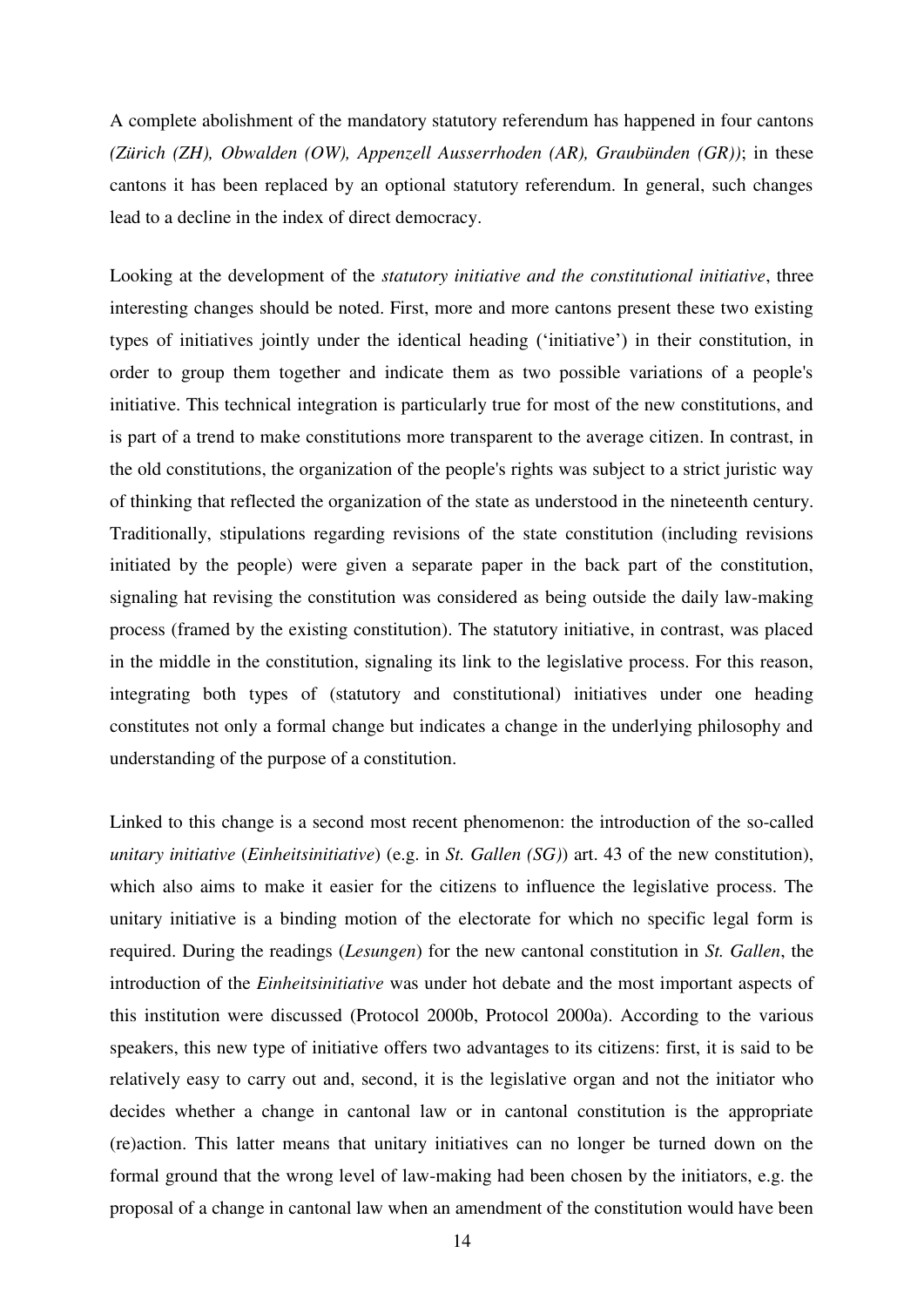correct, and vice versa. Additionally, the *Einheitsinitiative* allows the development of the cantonal law and the constitution in a juristically consistent and systematic way.

Nevertheless, the *Einheitsinitiative* should not be seen as a perfect substitute for the traditional initiatives. Both (traditional) statutory and constitutional initiatives are viewed as stronger instruments because the legal level of application and the content of the change are precisely specified. In addition, depending on the cantonal constitution, the *Einheitsinitiative* may serve as a mere suggestion of the electorate, and the cantonal parliament can decide whether to follow it or not: only if the parliament decides against it, a legislating referendum must be held. If it decides in favor and passes a cantonal law, no popular vote is needed, albeit this law may then be subject to the optional statutory referendum.<sup>31</sup> Overall, some speakers in the cantonal parliament of *St. Gallen* pointed out, a hierarchy of types of initiatives can be construed in which the *unitary initiative* is at the lowest level of influence. Because of this hierarchy of initiatives, differences in the signature requirements appear justified, with the lowest number for the weakest instrument of direct legislation. There are, however, cantonal constitutions in which no differentiation is made between the number of signatures required for the unitary versus the statutory initiative<sup>32</sup>.

The third phenomenon linked to the new treatment of the statutory and the constitutional initiatives is that more and more cantons tend to regulate the time period for collecting signatures in the constitution itself and not in a cantonal (by-)law (usually a law on political rights of its citizenry). The advantage of this development could be increased transparency because now all requirements concerning one institution are laid down in the same legal act. Another advantage might be that any change in constitution must be approved by the electorate through a mandatory referendum<sup>33</sup>, whereas an alteration of a simple cantonal law might only be subject to an optional statutory referendum, depending on the cantonal constitution. In this latter situation, political economic theory predicts larger deviations from the median voter"s preferences than in the former (Feld and Kirchgässner, 2001). On the other hand, again depending on whether differences exist regarding the signature requirements for a statutory or constitutional initiative, it might have equally become more difficult for the

-

<sup>&</sup>lt;sup>31</sup> However, if a constitutional amendment is chosen, the cantonal people must have the final say in a popular vote, as stipulated in the federal constitution.

<sup>&</sup>lt;sup>32</sup> Because of its potentially low level of political influence and because it only complements the existing traditional initiatives, the *Einheitsinitiative* does not (yet) form part of the index of direct democracy. Only the future will show how important the institution becomes to the daily political process and whether it should be included in the index construction or not.

<sup>&</sup>lt;sup>33</sup> As required by the Swiss federal constitution, see previous section.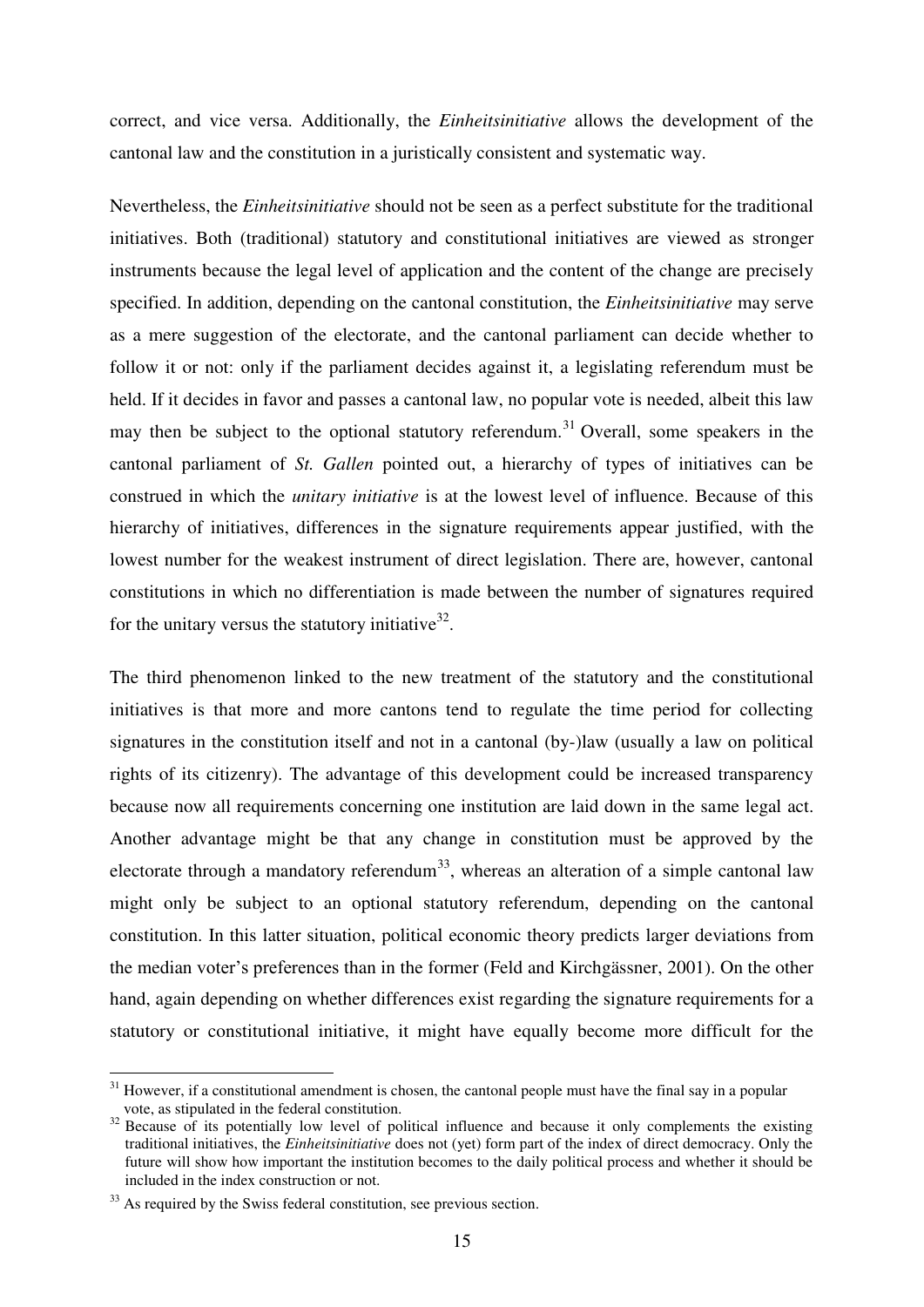electorate to change that requirement to its favor if regulated in a constitution. In political practice, however, between 1980 and 1998, time periods for signature collection, whether regulated by a law or the constitution, were rarely changed. Additionally, for all cantons during our investigation period, regulation at a new, higher level of lawmaking failed to bring about a different (shorter) time period for signature collection<sup>34</sup>.

Table 1 provides information on how the index of direct democracy changed between 1996 (as found in Stutzer, 1999) and 2003 (based on own calculations). It must be noted that not all institutional changes automatically cause a change in its total index-value: index points are awarded for each institution based on ranges of signature requirements or financial thresholds so that relatively small alterations in the requirements do not necessarily translate into a change in category. In addition, the reader should keep in mind that each institution influences the composite index by only 25%: e.g. the change in signature requirement in *Basel-Land (BL)* for the optional statutory referendum caused a total change of just about 0.21 index points. At this point, I would like to emphasize that because the index is constructed on a yearly basis, revisions of the cantonal constitution becoming effective after April 1st are always counted as changes in the index of the subsequent year. Moreover, it is also possible that several, contrasting institutional changes – either occurring simultaneously or subsequent to each other – might cause a compensating impact. For example, in the canton *Uri (UR)*, a partial revision of the statutory and constitutional initiative and the fiscal referendum lead, overall, to no considerable change in the total value. Finally, it should be noted that small alterations in the index can be caused by changes in the residential population or the electorate, as some requirements enter the sub-index in the form of per capita values.

-

<sup>34</sup> A similar situation can be found in *St. Gallen (SG)* where the expenditure thresholds for the mandatory and the optional fiscal referendum are laid down in a cantonal law but not in the constitution.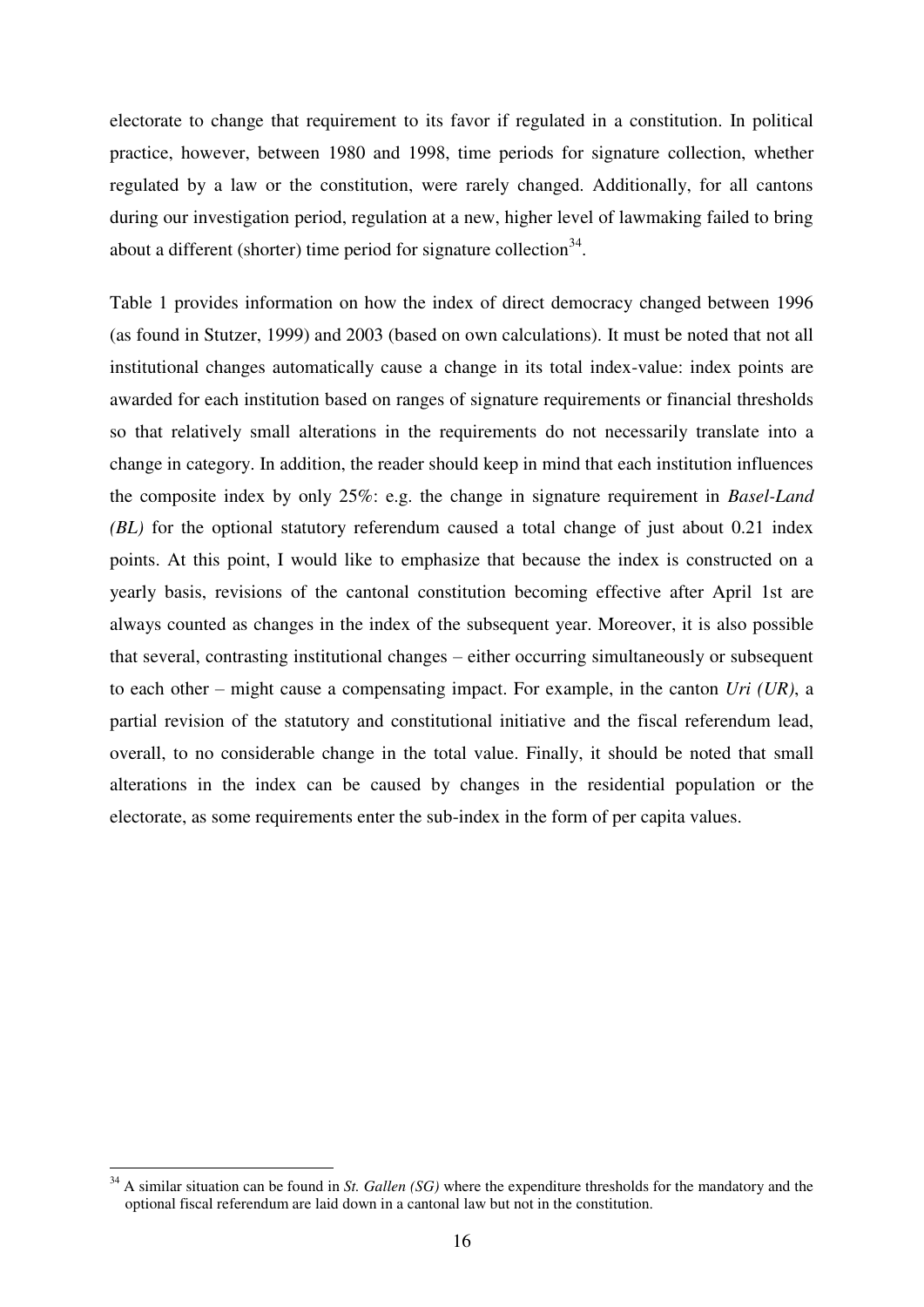## **3 The initiative**

## *3.1 The constitutional initiative*

|                          | Signature    | Articles in cant.  |                        | Time-limit for                   |
|--------------------------|--------------|--------------------|------------------------|----------------------------------|
| Canton                   | requirement  | constitution       | <b>Effective</b> since | collection                       |
| Zürich                   | 10 000       | art. 29, 3 num.1   | 11 June 1969           | 6 months                         |
| (30 Mar 2004)            |              |                    | $(1$ June 1969)        | art. 13, 2                       |
|                          |              |                    |                        | Initiativgesetz                  |
|                          |              |                    |                        | $(\text{art. } 126 \text{ GPR})$ |
| Bern                     | 30 000 (TR)  | art. 58, 1 lit. a  | 1 Jan 1995             | 6 months                         |
| $(21 \text{ Oct } 2003)$ | 15 000 (PR)  | art. 58, 2         |                        | see also T/S 1999,               |
|                          |              |                    |                        | p.190                            |
| Luzern                   | 5 000        | art. 32, 1         | 1 Jan 1994             | 1 year                           |
| $(21 \text{ Oct } 2003)$ |              | art. 35 bis, 2     | $(28$ Nov 1993)        | art. 136 lit. a SRG              |
|                          |              |                    | 1 Sept 1970            | See T/S 1999, p.265              |
|                          |              |                    | (7 June 1970)          |                                  |
| Uri                      | 600          | art. 27, 1         | 1 Oct 1997             | None                             |
| $(1$ Apr 2003)           |              | art. 28, 2         | (8 June 1997)          |                                  |
| Uri                      | 300          | art. 27, 1         | (since 1985)           | None                             |
| $\text{(old)}$           |              | art. 28, 2         |                        | See T/S 1999, p.362              |
| Schwyz                   | 2 000        | art. 102, lit. a   | 21 Dec 1899            | None                             |
| $(18 \text{ Aug } 2004)$ |              | art. 103, lit. b   | (23 Oct 1898)          | See also T/S 1999,               |
|                          |              |                    |                        | p.307                            |
| Obwalden                 | 500          | art. 61, 1 lit. a  | 19 May 1968            | None                             |
| (22. Oct 2002)           |              | (until Nov 1998:   |                        | (29 Nov 1998)                    |
|                          |              | art. 63 num. 1)    |                        | (29 Nov 1998):                   |
|                          |              |                    |                        | abolishment of the               |
|                          |              |                    |                        | Landsgemeinde)                   |
|                          |              |                    |                        | changes in 1998 do               |
|                          |              |                    |                        | not affect institution           |
| Nidwalden                | 1 000 (TR)   | art. 54, 4, num. 1 | 1 Dec 1996             | 2 months                         |
| $(28$ Dec $2001)$        | 500 (PR)     | art. 54, 4, num. 2 | $(1$ Dec 1996)         |                                  |
|                          |              | (Art 54a Abs.4)    |                        |                                  |
| Glarus                   | $\mathbf{1}$ | art. 138, 3        | 1 May 1988             | None                             |
| $(30 \text{ Mar } 2004)$ |              |                    | $(1$ May 1988)         | Landsgemeinde                    |
| Zug                      | 2 000        | art. 79, 2         | 2 Dec 1990             | None                             |
| $(1$ Apr 2003)           |              | art. 35, 1         | (2 Dec 1990)           | (rules for the statutory         |
|                          |              |                    |                        | initiative apply)                |
|                          |              |                    |                        | See T/S 1999, p.397              |
| Freiburg                 | 6 000        | art. 41 a          | 1 Jan 2005             | 90 days                          |
| $(18 \text{ Aug } 2004)$ |              | art. 42, 2         | $(16$ May 2004)        |                                  |
| new constitution         |              |                    |                        |                                  |
| by 1 Jan 2005            |              |                    |                        |                                  |

**Table 2: The constitutional initiative 1997 - 2003**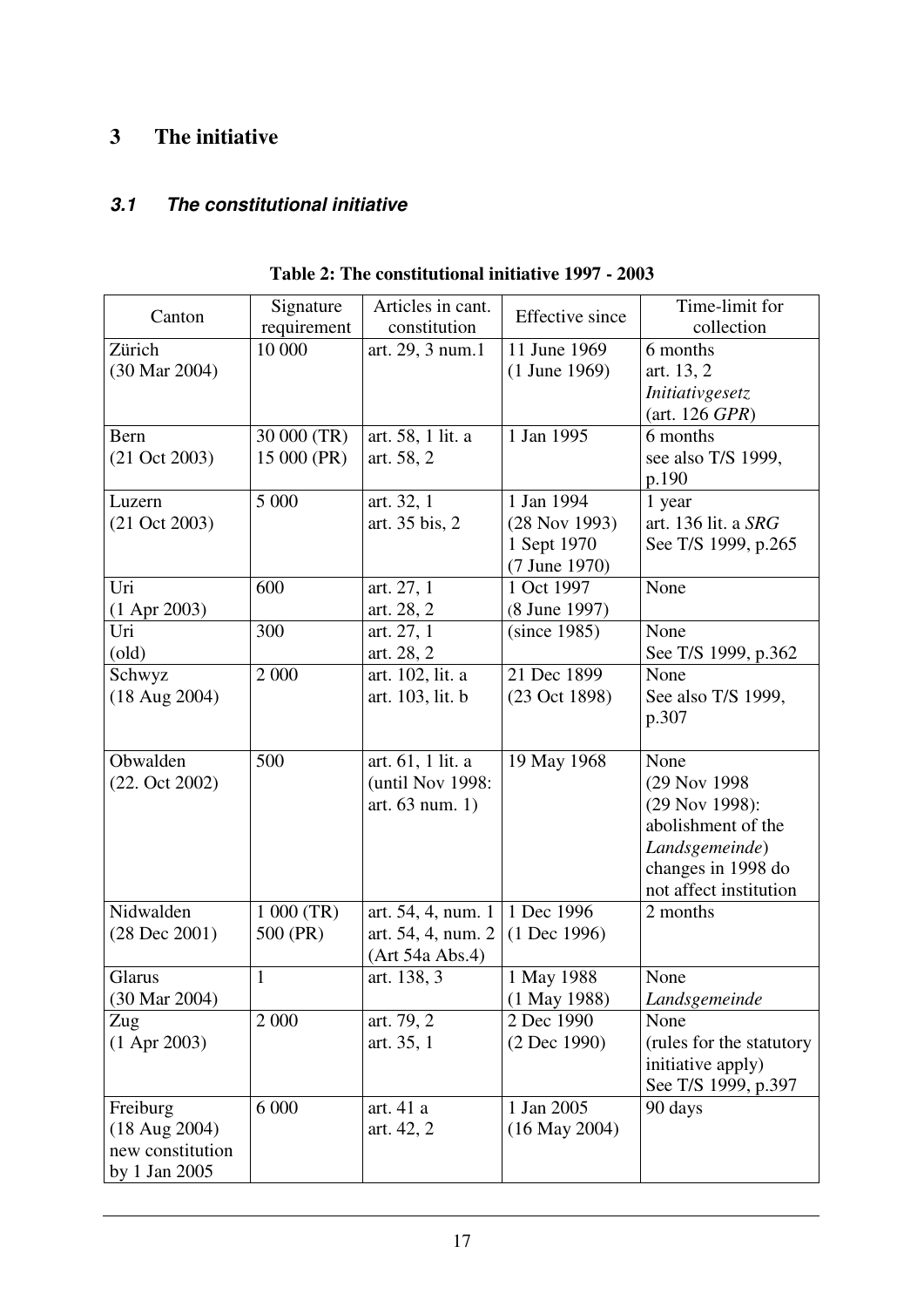| Canton                                                                          | Signature<br>requirement | Articles in cant.<br>constitution            | <b>Effective</b> since                                                                              | Time-limit for<br>collection                                                                              |
|---------------------------------------------------------------------------------|--------------------------|----------------------------------------------|-----------------------------------------------------------------------------------------------------|-----------------------------------------------------------------------------------------------------------|
| Freiburg<br>$\text{(old)}$                                                      | 6 000                    | art. 78, 2 lit. b                            | 3 Aug 1979<br>(24 Sept 1978)                                                                        | 90 days<br>art. 115, 2 PRG<br>art. 193, 3 <i>PRG</i> (old)<br>see also T/S 1999, p.<br>214                |
| Solothurn<br>(30 Mar 2004)                                                      | 3 000                    | art. 29, I lit. a;<br>art. 30, 3             | 1 Jan 1988<br>(8 June 1986)                                                                         | 18 months                                                                                                 |
| <b>Basel-Stadt</b><br>(4 July 2000)                                             | 4 0 0 0                  | art. 28, 1                                   | 3 June 1991<br>$(2$ June 1991)                                                                      | None<br>See T/S 1999, p.166                                                                               |
| <b>Basel-Land</b><br>(22 Oct 2002)                                              | 1 500                    | art. 28, 1                                   | 1 Jan 1987<br>(4 Nov 1984)                                                                          | None<br>See also T/S 1999,<br>p.144                                                                       |
| Schaffhausen<br>$(21 \text{ Oct } 2003)$<br>new constitution<br>by 1st Jan 2003 | 1 000                    | art. 27, 1 lit. a                            | 1 Jan 2003<br>(22 Sept 2002)                                                                        | None                                                                                                      |
| Schaffhausen<br>$\text{(old)}$                                                  | 1 000                    | art. 108 (TR)<br>art. 107 (PR)<br>art. 43, 2 | 6 Apr 1997<br>$(6$ Apr 1997)<br>1. June 1876<br>$(14$ May 1976)<br>20 May 1973<br>$(29$ Jan $1973)$ | None<br>Change of 1997<br>concerns only TR and<br>does not affect the<br>VIR-index<br>See T/S 1999, p.290 |
| Appenzell AR<br>$(3$ Apr 2001)                                                  | 300                      | art. 51                                      | 1 May 1996<br>(30 Apr 1995)                                                                         | None                                                                                                      |
| Appenzell IR<br>(30 Mar 2004)                                                   | $\mathbf{1}$             | art.7 bis<br>art. 48                         | 25 Apr 1982<br>(25 Apr 1982)                                                                        | Landsgemeinde                                                                                             |
| St. Gallen<br>(9 July 2002)<br>new constitution<br>by 1 Jan 2003                | 8 0 0 0                  | art. 41, 1 lit. a, b<br>art. 45              | 1 Jan 2003<br>$(10$ June $2001)$                                                                    | 5 months                                                                                                  |
| St. Gallen<br>$\text{(old)}$                                                    | 8 0 0 0                  | art. 114 num. 2<br>art. 115                  | 1926<br>see T/S 1999, p.<br>333                                                                     | 6 months                                                                                                  |
| Graubünden<br>$(6$ July 2004)<br>new constitution<br>by 1 Jan 2004              | 4 0 0 0                  | art. 12, 1                                   | 1 Jan 2004<br>(18 May 2003 /<br>14 Sept 2003)                                                       | 1 year<br>art. 53c, 1 GPR                                                                                 |
| Graubünden<br>$\text{(old)}$                                                    | 5 000                    | art.54, 3                                    | 2 Mar 1980<br>$(2 \text{ Mar } 1980)$                                                               | 1 year<br>art. 53c, 1 GPR                                                                                 |
| Aargau<br>$(30 \text{ Mar } 2004)$                                              | 3 0 0 0                  | art.64, 1                                    | 1 Jan 1982<br>(28 Sept 1980)                                                                        | 1 year<br>art. 54, 1 GPR                                                                                  |
| Thurgau<br>$(22 \text{ Oct } 2002)$                                             | 4 0 0 0                  | art.26                                       | 1 Jan 1990<br>(4 Dec 1988)                                                                          | 6 months                                                                                                  |

**Table 2: The constitutional initiative 1997 - 2003** (cont.)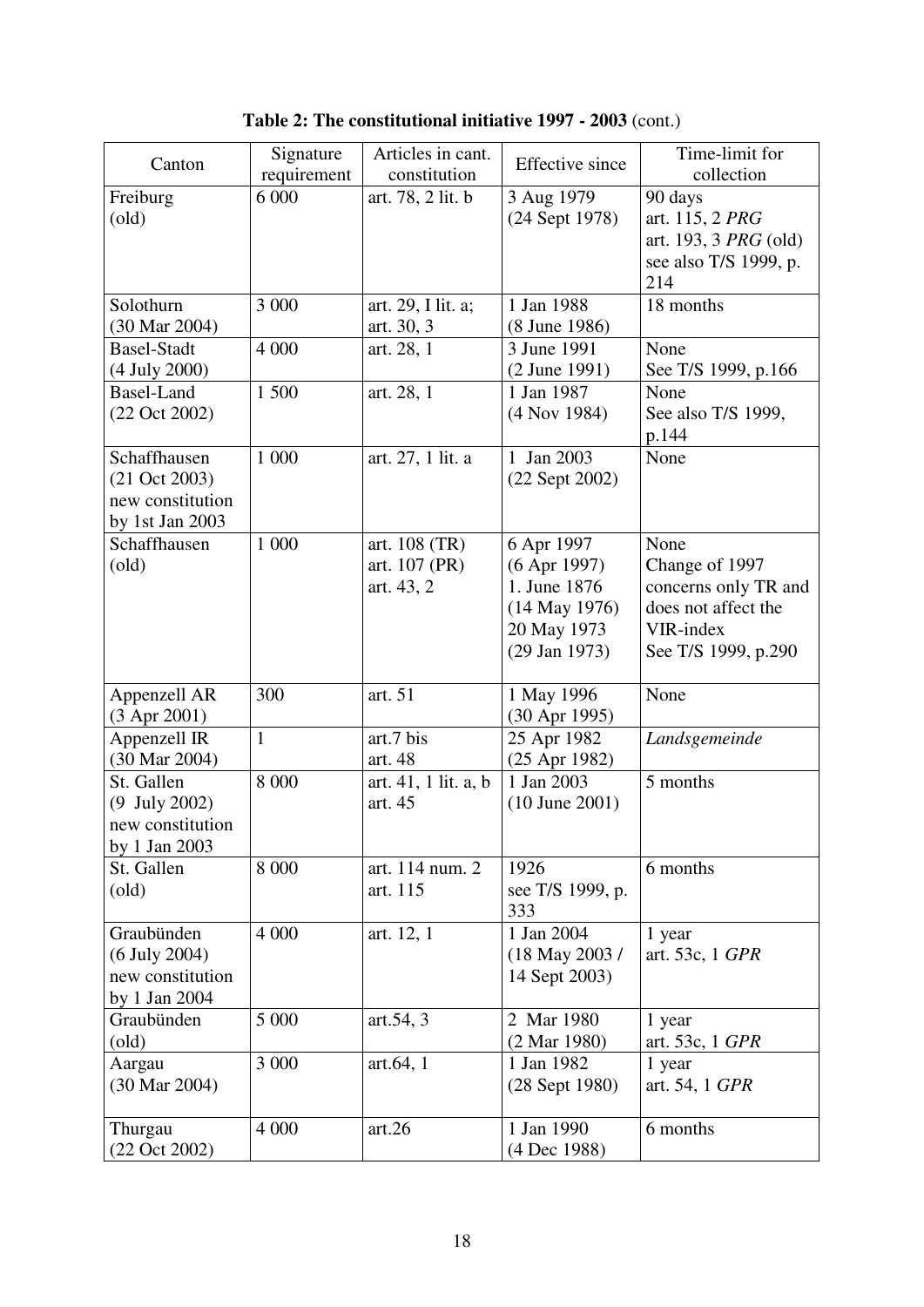| Canton                                                                                                                    | Signature   | Articles in cant. | <b>Effective</b> since | Time-limit for                                                                                                                  |
|---------------------------------------------------------------------------------------------------------------------------|-------------|-------------------|------------------------|---------------------------------------------------------------------------------------------------------------------------------|
|                                                                                                                           | Requirement | constitution.     |                        | collection                                                                                                                      |
| Tessin                                                                                                                    | 10 000      | art. 83           | 1 Jan 1998             | 60 days                                                                                                                         |
| (30 Mar 1999)                                                                                                             |             | (art. 119, 2)     | (14 Dec 1997)          | art. 119, 1 <i>LEDP</i>                                                                                                         |
| new constitution                                                                                                          |             | LEDP)             |                        |                                                                                                                                 |
| by 1 Jan 1998                                                                                                             |             |                   |                        |                                                                                                                                 |
| Tessin                                                                                                                    | 10 000      | art. 54, 1 lit. c | 1970                   | 60 days                                                                                                                         |
| $\text{(old)}$                                                                                                            |             | art. 56           | (31 May 1970)          | art. 3 LIRR                                                                                                                     |
|                                                                                                                           |             |                   |                        | see T/S 1999, p.342                                                                                                             |
| Waadt                                                                                                                     | 12 000 (PR) | art. 78 lit. a    | 1 Sept 2003            | 4 months                                                                                                                        |
| $(21 \text{ Oct } 2003)$                                                                                                  | 18 000 (TR) | art. 79, 2        | $(22$ Sept $2002)$     | (contradicts LEDP,                                                                                                              |
| new constitution                                                                                                          |             |                   |                        | art. $92, 1)$                                                                                                                   |
| by 1 Sept 2003                                                                                                            |             |                   |                        |                                                                                                                                 |
| Waadt                                                                                                                     | 12 000      | art. 100          | 1961                   | 3 months                                                                                                                        |
| $\text{(old)}$                                                                                                            |             |                   | $(11$ June 1961)       | art. 92, 1 LEDP                                                                                                                 |
|                                                                                                                           |             |                   | see T/S 1999,          |                                                                                                                                 |
|                                                                                                                           |             |                   | p.373                  |                                                                                                                                 |
| Wallis                                                                                                                    | 6 000       | art. 100, 1       | 1 June 1994            | None                                                                                                                            |
| $(21 \text{ Oct } 2003)$                                                                                                  |             |                   | (24 Oct 1993)          |                                                                                                                                 |
| Neuenburg                                                                                                                 | 10 000 (TR) | art. 101, 1       | 1 Jan 2002             | 6 months                                                                                                                        |
| (16 Oct 2001)                                                                                                             | 6 000 (PR)  | art. 102, 1       | $(24$ Sept $2000)$     | art. 105, 1 <i>LDP</i>                                                                                                          |
| new constitution                                                                                                          |             |                   |                        |                                                                                                                                 |
| by 1 Jan 2002                                                                                                             |             |                   |                        |                                                                                                                                 |
| Neuenburg                                                                                                                 | 10 000 (TR) | art. 83, 1        | 1959                   | 6 months                                                                                                                        |
| $\text{(old)}$                                                                                                            | 6 000 (PR)  | art.84, 1 and 2   | see T/S 1999,          | art. 105, 1 <i>LDP</i>                                                                                                          |
|                                                                                                                           |             |                   | p.275                  |                                                                                                                                 |
| Genf                                                                                                                      | 10 000      | art.64            |                        | 4 months                                                                                                                        |
| $(21 \text{ Oct } 2003)$                                                                                                  |             | art. 65 A         | (7 Mar 1993)           | art. 89, 1 c <i>LEDP</i>                                                                                                        |
|                                                                                                                           |             |                   |                        |                                                                                                                                 |
| Jura                                                                                                                      | 2 000       | art.75, 1         | 1 Jan 1979             | 12 months                                                                                                                       |
| (4 July 2000)                                                                                                             |             |                   | (20 Mar 1977)          | Art 89, 1 <i>LDP</i>                                                                                                            |
|                                                                                                                           |             |                   |                        | In the column 'Canton', the date of the version of the cantonal constitution (or the date of the download, the 18 <sup>th</sup> |
| 2004)<br>is<br>of<br>Aug,<br>displayed<br>in<br>brackets.<br>In<br>of<br>Freiburg<br>(FR)<br>the<br>case<br>source<br>was |             |                   |                        |                                                                                                                                 |

**Table 2: The constitutional initiative 1997 - 2003** (cont.)

of Aug, 2004) is displayed in brackets. In case of *Freiburg (FR)* the source was http://www.fr.ch/constituante/doc/fichiers/proj\_def/proj.pdf (18 Aug 2004). TR denotes "total revision" and PR 'partial revision' of the cantonal constitution; if not otherwise indicated, the signature requirement applies to both initiatives equally. Signature requirements relate to the corresponding cantonal electorate. The *Einheitsinitiative*, which does not enter the index of direct democracy, has been excluded. In the column 'Effective since' the date of the popular vote is given in brackets. For an explanation of the abbreviation of the cantonal laws on political rights and their dates of enactment, see Table A.1 in the Appendix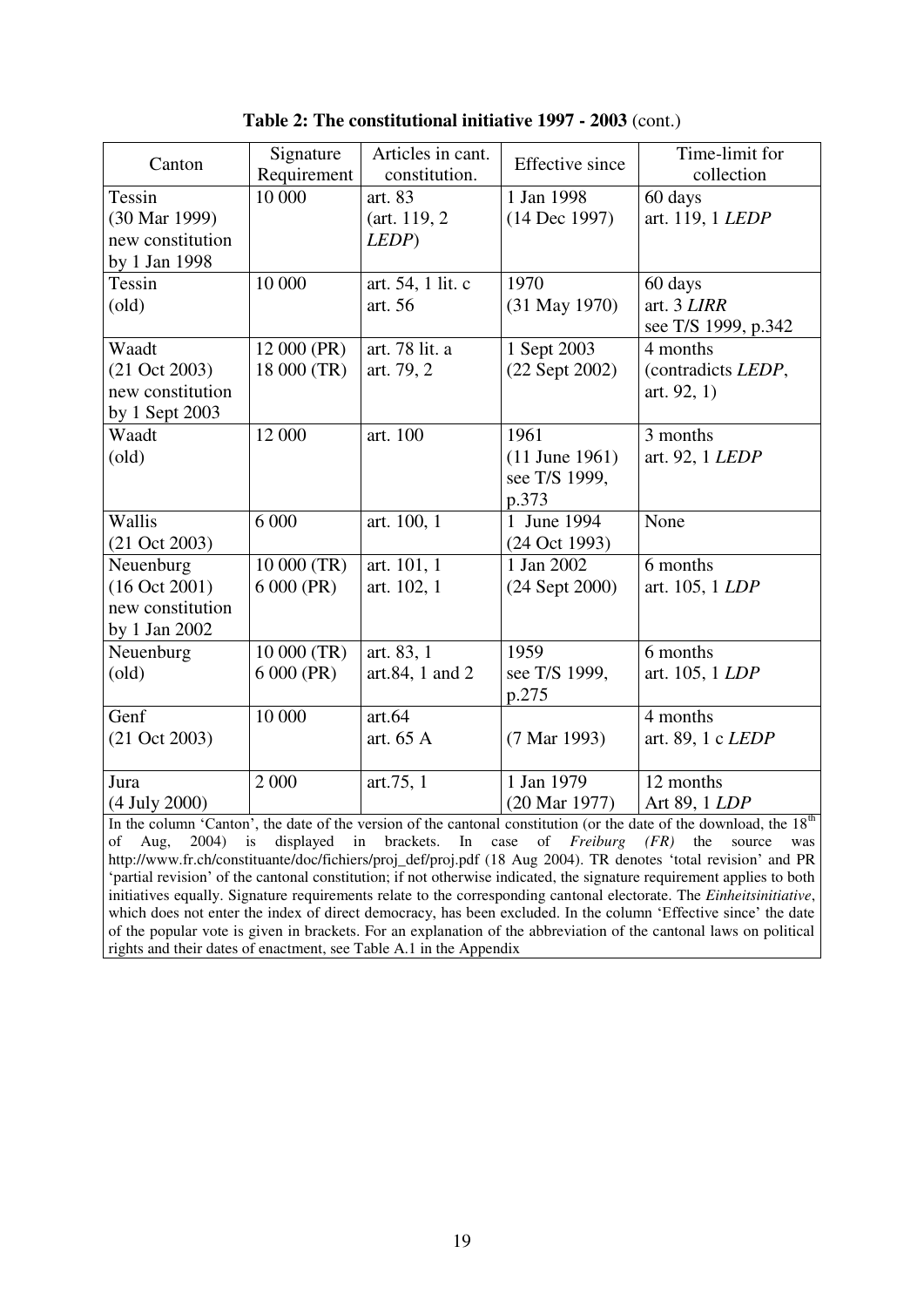## *3.2 The statutory initiative*

| Canton                     | Signature<br>requirement | Articles in cant.<br>constitution     | <b>Effective</b> since           | Time-limit for<br>collection                           |
|----------------------------|--------------------------|---------------------------------------|----------------------------------|--------------------------------------------------------|
| Zürich                     | 10 000                   | art. 29, 3 num. 1                     | 11 June 1969                     | 6 months                                               |
| (30 Mar 2004)              |                          |                                       | $(1$ June 1969)                  | see constitutional<br>initiative                       |
| Bern                       | 15 000                   | art. 58, 1 lit. b                     | 1 Jan 1995                       | 6 months                                               |
| $(21 \text{ Oct } 2003)$   |                          | art. 58, 2                            |                                  | see also T/S 1999, p.<br>191                           |
| Bern                       | 4 000                    | art.41 bis, 1                         | 1 Sept 1970                      | 1 year                                                 |
| $(21 \text{ Oct } 2003)$   |                          |                                       | (7 June 1970)                    | art. 136 lit. a SRG                                    |
| Uri                        | 600                      | art. 27, 1                            | 1 Oct 1997                       | None                                                   |
| $(1$ Apr 2003)             |                          | art. 28, 2                            | (8 June 1997)                    |                                                        |
| Uri                        | 300                      | art. 27, 1                            | (since 1985)                     | None                                                   |
| (old)<br>Schwyz            | 2 000                    | art. 28, 2<br>art. 31, $\overline{2}$ | 21 Dec 1899                      | See T/S 1999, p.362<br>None                            |
| $(18 \text{ Aug } 2004)$   |                          |                                       | (23 Oct 1898)                    | See T/S 1999, p.308                                    |
|                            |                          |                                       |                                  |                                                        |
| Obwalden                   | 500                      | art. 61, 1, lit. b                    | 29 Nov 1998                      | None                                                   |
| $(22 \text{ Oct } 2002)$   |                          |                                       | (29 Nov 1998)                    | Nov 1998:                                              |
|                            |                          |                                       |                                  | abolishment of the                                     |
|                            |                          |                                       |                                  | Landsgemeinde                                          |
| Obwalden                   | $\mathbf{1}$             | art. 63, num. 2                       | 19 May 1968                      | None                                                   |
| (8 June 1997)<br>Nidwalden | 250                      |                                       | $\overline{1}$ Dec 1996          | 2 months                                               |
| $(28$ Dec $2001)$          |                          | art. 54, 4, num. 3<br>art. 54, 5      | $(1$ Dec 1996)                   |                                                        |
|                            |                          |                                       |                                  |                                                        |
| Glarus                     | 1                        | art. $69, 1;$                         | 5 May 2002                       | None                                                   |
|                            |                          | art. 58, 1                            | $(5$ May 2002)                   | Landsgemeinde                                          |
|                            |                          |                                       |                                  | Only important                                         |
|                            |                          |                                       |                                  | regulation in form of<br>law                           |
| Glarus                     | $\mathbf{1}$             | art. 69, 1 lit. b;                    | 1. May 1988                      | None                                                   |
| $\text{(old)}$             |                          | art. 58, 1                            | $(1$ May 1988)                   | Landsgemeinde                                          |
| Zug                        | 2 0 0 0                  | art. 35, 2                            | 2 Dec 1990                       | None                                                   |
| $(1$ Apr 2003)             |                          |                                       | (2 Dec 1990)                     | See T/S 1999, p.397                                    |
| Freiburg                   | 6 0 0 0                  | art. 41 lit. b                        | 1 Jan 2005                       | 90 days                                                |
| $(18 \text{ Aug } 2004)$   |                          | art. 42, 2                            | $(16$ May 2004)                  |                                                        |
| new constitution           |                          |                                       |                                  |                                                        |
| by 1 Jan 2005              |                          |                                       |                                  |                                                        |
| Freiburg<br>$\text{(old)}$ | 6 000                    | art. 28 ter,                          | 11 Mar 1921<br>$(30$ Jan $1921)$ | 90 days                                                |
|                            |                          | art. 28 quater                        |                                  | art. 115, 2 <i>PRG</i><br>art. 193, 3 <i>PRG</i> (old) |
|                            |                          |                                       |                                  | see also T/S 1999,                                     |
|                            |                          |                                       |                                  | p.215                                                  |

## **Table 3: The statutory initiative 1997 - 2003**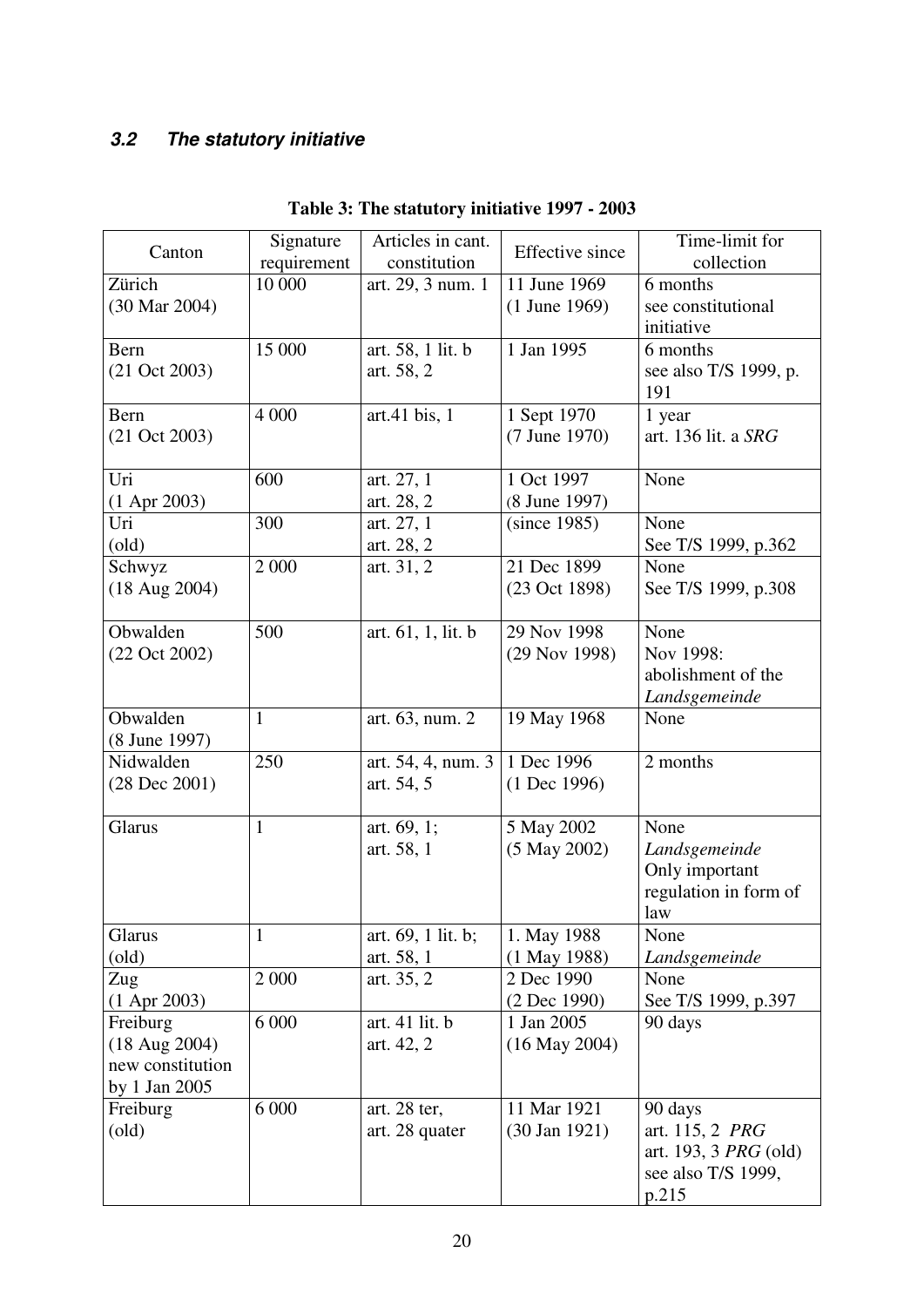| Canton                         | Signature<br>Requirement | Articles in cant.<br>constitution | <b>Effective</b> since       | Time-limit for<br>collection  |
|--------------------------------|--------------------------|-----------------------------------|------------------------------|-------------------------------|
| Solothurn                      | 3 000                    | art. 29, 1 lit. b;                | 1 Jan 1988                   | 18 months                     |
| (30 Mar 2004)                  |                          | art. 30, 3                        | (8 June 1986)                |                               |
| <b>Basel-Stadt</b>             | 4 0 0 0                  | art. 28, 1                        | 3 June 1991                  | None                          |
| (4 July 2000)                  |                          |                                   | (2 June 1991)                |                               |
| <b>Basel-Land</b>              | 1500                     | art.28, 1                         | 1 Jan 1987                   | None                          |
| (22 Oct 2002)                  |                          |                                   | (4 Nov 1984)                 | See also T/S 1999,            |
|                                |                          |                                   |                              | p.145                         |
| Schaffhausen                   | 1 000                    | art. 27, lit. b                   | 1 Jan 2003                   | None                          |
| $(21 \text{ Oct } 2003)$       |                          |                                   | (22 Sept 2002)               |                               |
| new constitution               |                          |                                   |                              |                               |
| by 1st Jan 2003                |                          |                                   |                              |                               |
| Schaffhausen                   | 1 000                    | art. 43, 2                        | 20 May 1973                  | None                          |
| $\text{(old)}$<br>Appenzell AR | 300                      | art.51                            | (29 Jan 1973)<br>1. May 1996 | None                          |
| $(1$ Apr 2001)                 |                          |                                   | (30 Apr 1995)                |                               |
| Appenzell IR                   | $\mathbf{1}$             | art.7 bis                         | 25 Apr 1982                  | Landsgemeinde                 |
| (30 Mar 2004)                  |                          |                                   | (25 Apr 1982)                |                               |
| St. Gallen                     | 6 000                    | art. 42                           | 1 Jan 2003                   | 5 months                      |
| (9 July 2002)                  |                          | art. 45                           | $(10$ June $2001)$           |                               |
| new constitution               |                          |                                   |                              |                               |
| by 1 Jan 2003                  | (4000)                   | (art. 43)                         |                              | ( <i>Einheitsinitiative</i> ) |
| St. Gallen                     | 4 000                    | art. 49                           | 1926                         | 3 months                      |
| $\text{(old)}$                 |                          |                                   | see T/S 1999,                | <i>RIG</i> art 41, 1          |
|                                |                          |                                   | p.334                        |                               |
|                                |                          |                                   | 11 Apr 1996                  |                               |
|                                |                          |                                   | (RIG)                        |                               |
| Graubünden                     | 3 000                    | art. 12, 2                        | 1 Jan 2004                   | 1 year                        |
| $(6$ July 2004)                |                          |                                   | (18 May 2004,                | art. 53c, 1 GPR               |
| new constitution               |                          |                                   | 14 Sept 2003)                |                               |
| by 1 Jan 2004                  |                          |                                   |                              |                               |
|                                |                          |                                   |                              |                               |
| Graubünden                     | 3 000                    | art. 3, 1                         | 2 Mar 1980                   | 1 year                        |
| $\text{(old)}$                 |                          |                                   | $(2 \text{ Mar } 1980)$      | art. 53c, 1 GPR               |
| Aargau                         | 3 000                    | art. 64, 1                        | 1 Jan 1982                   | 1 year                        |
| (30 Mar 2004)                  |                          |                                   | (28 Sept 1980)               | art. 54, 1 GPR                |
|                                |                          |                                   |                              |                               |
| Thurgau                        | 4 0 0 0                  | art. 26                           | 1 Jan 1990                   | 6 months                      |
| (22 Oct 2002)                  |                          |                                   | (04 Dec 1988)                |                               |
| Tessin                         | 7 0 0 0                  | art. 37                           | 1 Jan 1998                   | 60 days                       |
| (30 Mar 1999)                  |                          | art. 119, 3 <i>LEDP</i>           | $(14$ Dec 1997)              | art. 119, 1 <i>LEDP</i>       |
| new constitution               |                          |                                   |                              |                               |
| by 1 Jan 1998                  |                          |                                   |                              |                               |
| Tessin                         | 7 0 0 0                  | art. 59, 4                        | 1970                         | 60 days                       |
| $\text{(old)}$                 |                          | art. 56                           | (31 May 1970)                | art. 3, 3 LIRR, 1954          |
|                                |                          |                                   |                              | see T/S 1999, p.343           |

**Table 3: The statutory initiative 1997 - 2003** (cont.)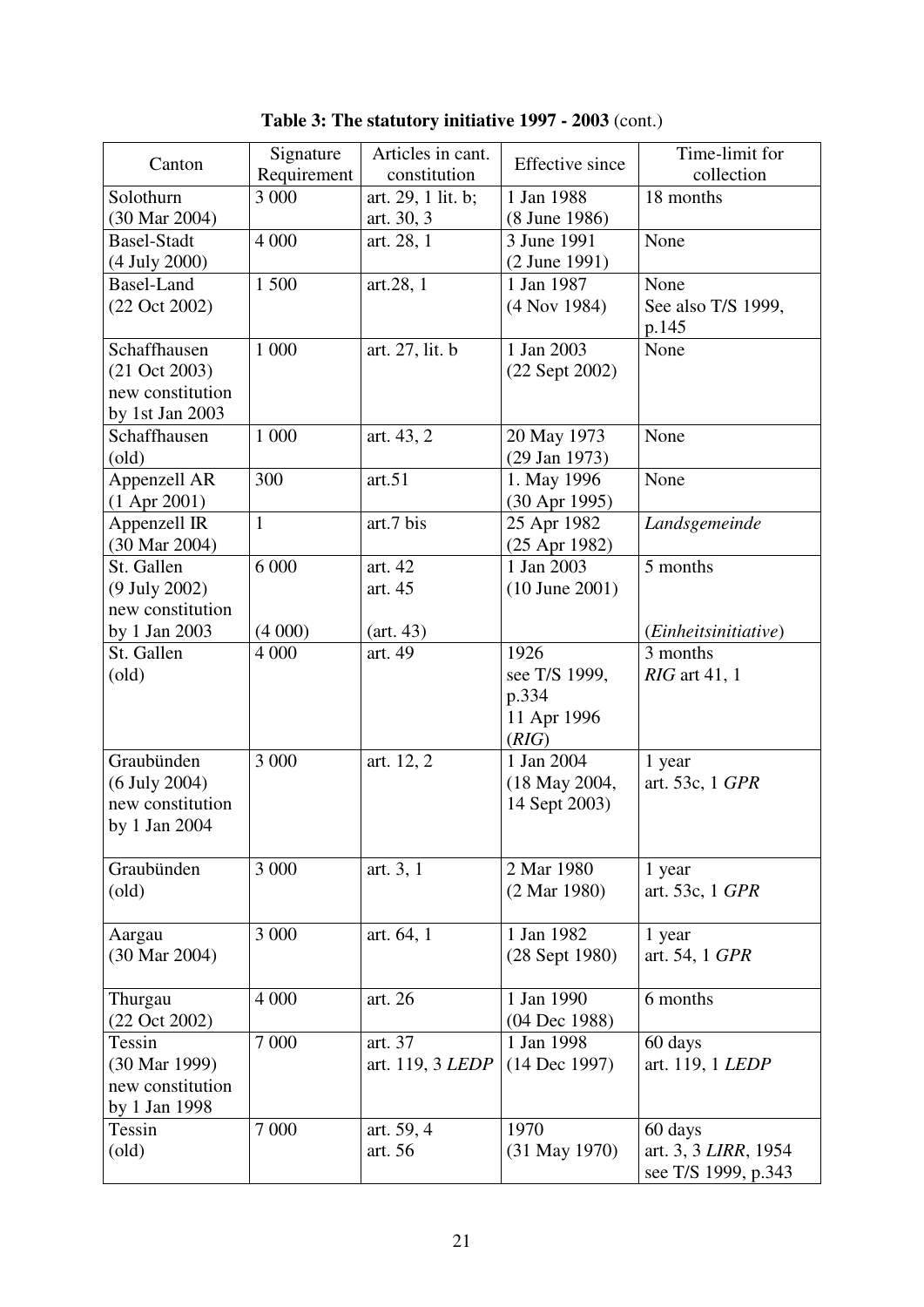| Canton                   | Signature           | Articles in    | <b>Effective</b> since   | Time-limit for           |  |  |
|--------------------------|---------------------|----------------|--------------------------|--------------------------|--|--|
|                          | Requirement         | cant. const.   |                          | collection               |  |  |
| Waadt                    | 12 000              | art. 78 lit. b | 1 Sept 2003              | 4 months                 |  |  |
| $(21 \text{ Oct } 2003)$ |                     | art. 79, 2     | $(22$ Sept $2002)$       | (contradicts LEDP,       |  |  |
| new constitution         |                     |                |                          | art. $92, 1)$            |  |  |
| by 1 Sept 2003           |                     |                |                          |                          |  |  |
| Waadt                    | 12 000              | art. 27, 1     | 1978                     | 3 months                 |  |  |
| $\text{(old)}$           |                     |                | (4 Dec 1977)             | art 92, 1 LEDP           |  |  |
|                          |                     |                | see T/S 1999,            | see also T/S 1999,       |  |  |
|                          |                     |                | p.373                    | p.373                    |  |  |
| Wallis                   | 4 0 0 0             | art. 33, 1     | 1 June 1994              | None                     |  |  |
| $(21 \text{ Oct } 2003)$ |                     |                | (24 Oct 1993)            |                          |  |  |
| Neuenburg                | 6 0 0 0             | art. 40, 1     | 1 Jan 2002               | 6 months                 |  |  |
| $(16$ Oct 2001)          |                     | art. 40, 2     | $(24$ Sept $2000)$       | art. 105, 1 <i>LDP</i>   |  |  |
| new constitution         |                     |                |                          |                          |  |  |
| by 1 Jan 2002            |                     |                |                          |                          |  |  |
| Neuenburg                | 6 000               | art. 38, 2     | 1960                     | 6 months                 |  |  |
| $\text{(alt)}$           |                     | art. 38. 3     | see T/S 1999,            | art. 105, 1 <i>LDP</i>   |  |  |
|                          |                     |                | p.276                    |                          |  |  |
| Genf                     | 10 000              | art. 64        |                          | 4 months                 |  |  |
| $(21 \text{ Oct } 2003)$ |                     | art. 65 B      | (7 Mar 1993)             | art. 89, 1 c <i>LEDP</i> |  |  |
|                          |                     |                |                          |                          |  |  |
|                          |                     | (art. 65)      |                          | (Einheitsinitiative)     |  |  |
| Jura                     | 2 0 0 0             | art. $75,1$    | 1 Jan 1979               | 12 months                |  |  |
| (4 July 2000)            |                     |                | $(20 \text{ Mar } 1977)$ | Art 89, 1 <i>LDP</i>     |  |  |
|                          |                     |                |                          |                          |  |  |
|                          | Notes: See Table 2. |                |                          |                          |  |  |

**Table 3: The statutory initiative 1997 – 2003** (cont.)

### *3.3 Comments on the changes in constitutional and statutory initiatives*

Tables 2 and 3 provide an overview of the 26 Swiss cantons and their constitutional stipulations concerning the constitutional and the statutory initiative between 1997 and 2003. In several cantons, alterations in these institutions of direct legislation have occurred since 1997. In the constitution of *Zürich (ZH)*, the time period available for constitutional and statutory initiatives is not fixed (art. 29, 4 cantonal constitution  $(CC)^{35}$ ; instead, it is stipulated that a cantonal law should determine this limit. As of the 1st of June, 1969, the time period for signature collection was set at 6 months for people's initiatives (art. 13, 2 of the *Initiativgesetz*). On the 1st of September, 2003, a new cantonal law on political rights (*Gesetz über die politischen Rechte, GPR*) was passed in the *Kantonsrat* that fixed an identical time

1

<sup>&</sup>lt;sup>35</sup> Henceforth, CC stands for 'cantonal constitution'.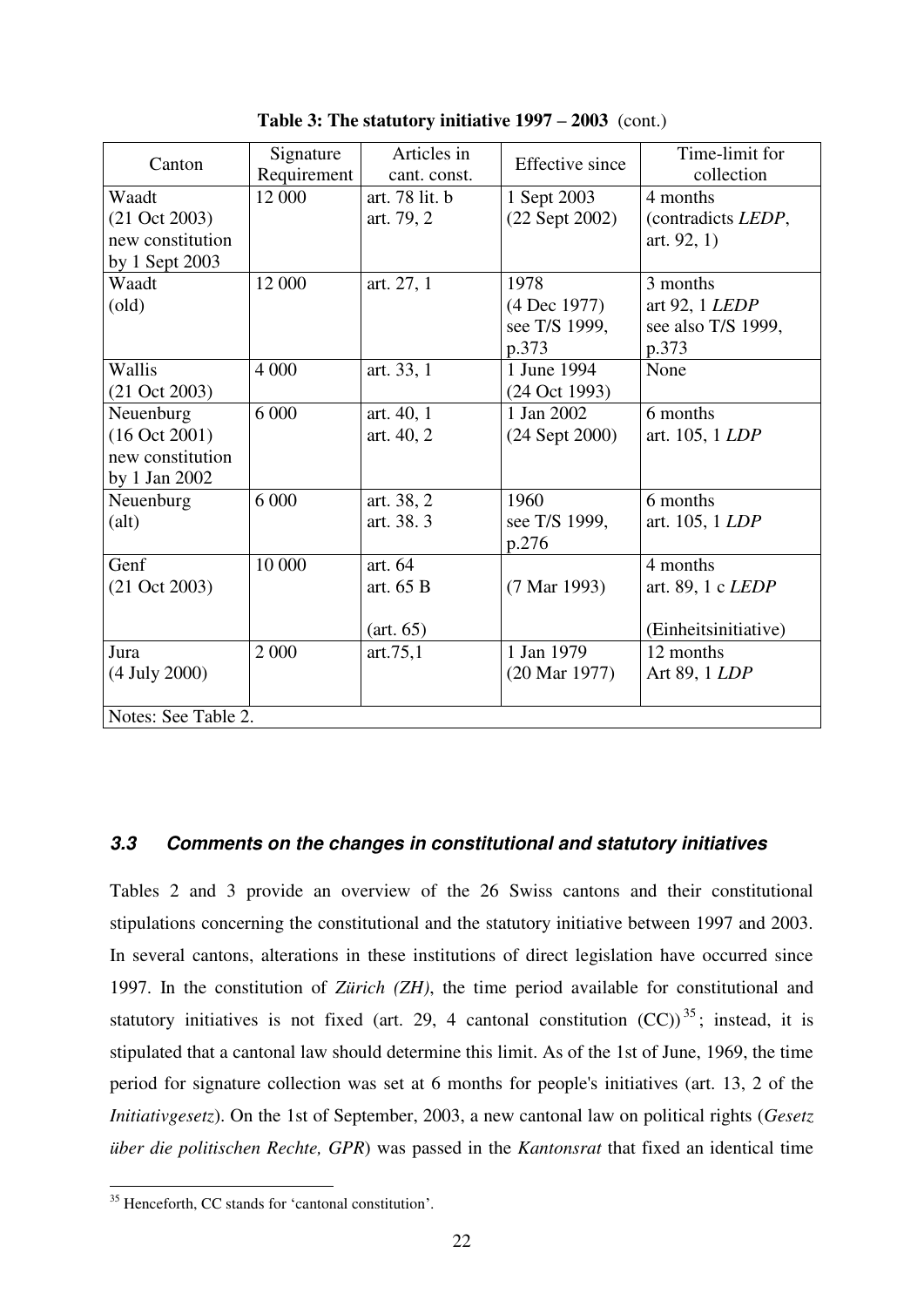period (art. 126, 1 *GPR*) and became effective the 1st of January, 2005. In other words, in terms of the requirements for statutory and constitutional initiatives, no changes that affect the index of direct democracy have been undertaken in *Zürich* since 1969, despite the enactment of a new cantonal law on political rights.

*Uri (UR)* is one of the cantons in which important changes in the requirements for the constitutional and statutory initiatives occurred after 1997. In this canton, the number of required signatures doubled from 300 to 600 as of the 1st October, 1997 (art. 28, 2 CC; art. 27, 1 CC), which caused a duplication of the relative signature requirement from 1.18 per voter to 2.36 per voter and, finally, lowered the sub-index for either initiative from 1998 onwards. Since the identical stipulations are valid for both initiatives, an identical drop is noted for the sub-index relating to either types of initiatives (VIR and GIR). The time period for collection, however, was not altered by this constitutional revision.

In the canton of *Obwalden (OW)*, on the 29th of November, 1998, the electorate decided against maintaining the status of *Landsgemeinde*. This choice meant that (a) the open vote in a yearly citizens' meeting was replaced by a secret vote at the ballot box and (b) the role of the representative organ of legislation was strengthened. As regards the constitutional initiative, however, no change in institutional requirements occurred after 1968 except for a formal renumbering of articles in the constitution. In contrast, as regards the statutory initiative, the abolishment of the *Landsgemeinde* in November 1998 brought about a substantially higher signature requirement than before. As a result, the stipulated number of supporters rose from 1 in June 1997 to 500 in November 1998, which caused a jump in the relative signature hurdle from about 0.005 to 2.27. The time period available for collection, however, remained the same. In effect, this change led to a substantial decline in the sub-index for the statutory initiative (GIR).

For the canton of *Nidwalden (NW)*, there have been no apparent changes in the institutional requirements for either initiative since 1996. It might be interesting to point out, however, that in addition to the usual initiatives, the citizens can also make a counterproposal to an existing decision of the *Kantonsrat* either to revise the constitution or to make a new/change in cantonal law. This institution is very similar to the initiative – in a way it can be viewed as a reactive initiative. The requirements for the counterproposals are identical to that for the statutory initiative and the constitutional initiative, respectively (see art. 54a, 4 CC).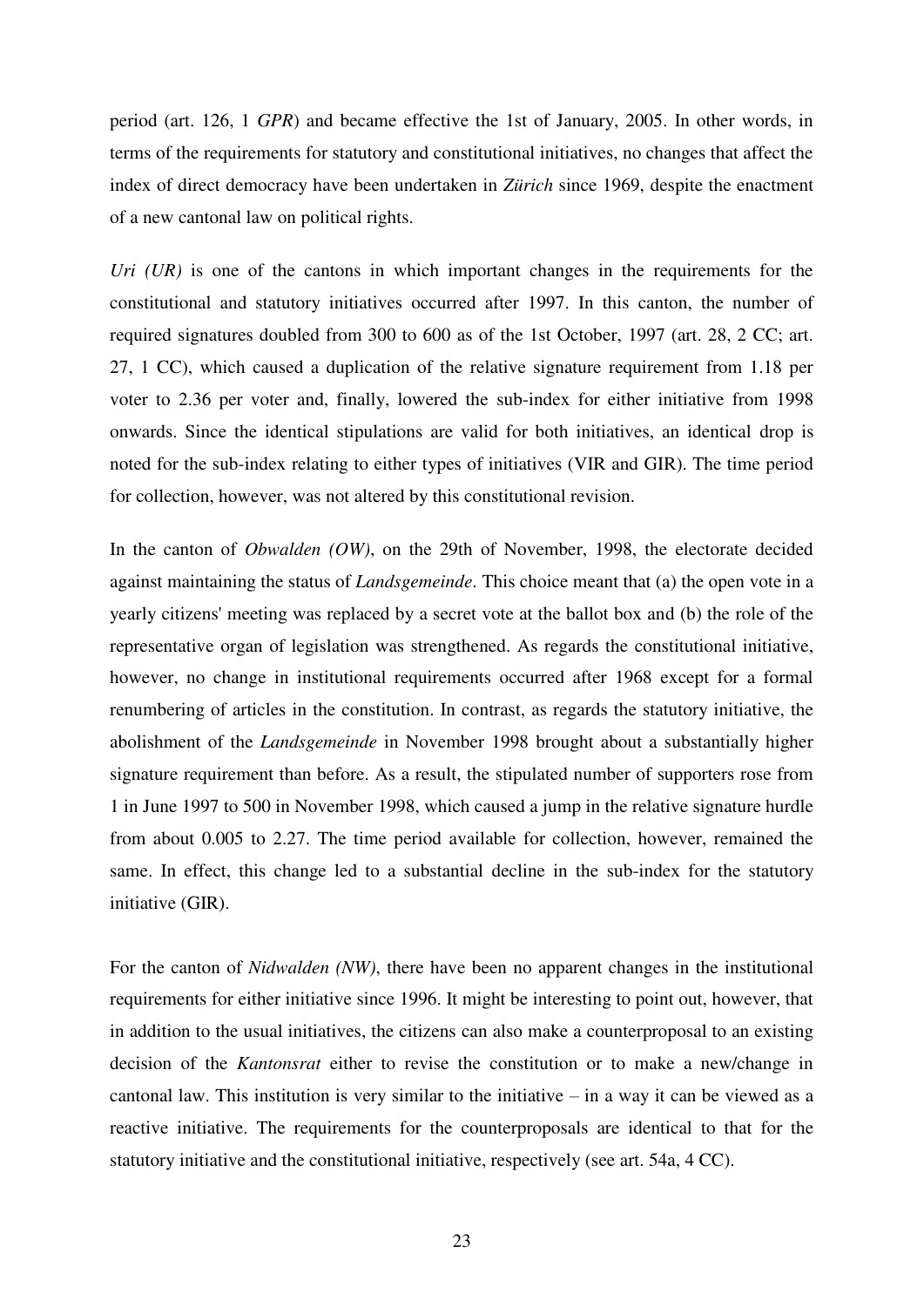The canton of *Glarus (GL)* is one of the two cantons in which direct democracy in the form of the *Landsgemeinde* still exists. In this canton every citizen has the right to make a motion to the *Landsgemeinde*, the assembly of its citizens, on issues that concern the *Landsgemeinde* (art. 58, 1 CC). Hence, according to art. 58, 1 CC and art. 138, 3 CC, it takes one vote to launch a constitutional or statutory initiative. Art. 69 CC then specifies the fields on which the *Landsgemeinde* can exert its decision-making power, which is comprised of the constitution and cantonal laws. Art. 69 CC, however, was amended in May 2002, leading to a seemingly indirect restriction of the statutory initiative<sup>36</sup>, because only fundamental regulations should be determined in the form of laws, whereas before 2002 any issue could have been in a statutory form. The intention of this new regulation was to give the cantonal parliament the power to regulate organizational issues, particularly the execution of the federal law, which the Swiss federal constitutions stipulates to be carried out in Switzerland by cantonal administrations in the form of parliamentary decrees that, as administrative acts, cannot be challenged by direct democratic rights<sup>37</sup>. This change in the scope of the statutory initiative, however, does not affect the value of the index of direct democracy because no distinction is made between a statutory initiative that includes or excludes implementations of federal acts. In the same period, the requirements of the constitutional initiative remained unchanged.

In the canton of *Freiburg (FR)*, a new constitution took effect on the 1st of January, 2005. Regarding the institutional setup of either the statutory or the constitutional initiative, however, no change was introduced. Thus, the index of direct democracy remains unaffected. The sole difference to the old legal system is that for both types of initiatives the signature requirements are now explicitly stated in the constitution instead of being regulated exclusively by a cantonal law. In general, a complete regulation at the constitutional level makes the requirements for these initiatives more transparent to the citizenry; it does not, however, diminish the power of the electorate to change these requirements through an initiative because in *Freiburg* the requirements for launching a statutory initiative and a constitutional one are identical, also before and after 2005.

-

 $36$  As well as of the mandatory statutory referendum – see section 4.

<sup>37</sup> According to Mr. Dürst, *Ratsschreiber* in the *Regierungskanzlei* of *Glarus*, in practice this restriction was only carried out to solve an academic battle over whether all executions of federal laws needed to be based on a socalled cantonal introductory law ('*Einführungsgesetz'*) that would, under the old constitution, have been subject to a mandatory referendum. In political practice, he emphasizes, no restriction of direct democratic rights was caused by this amendment in May 2002.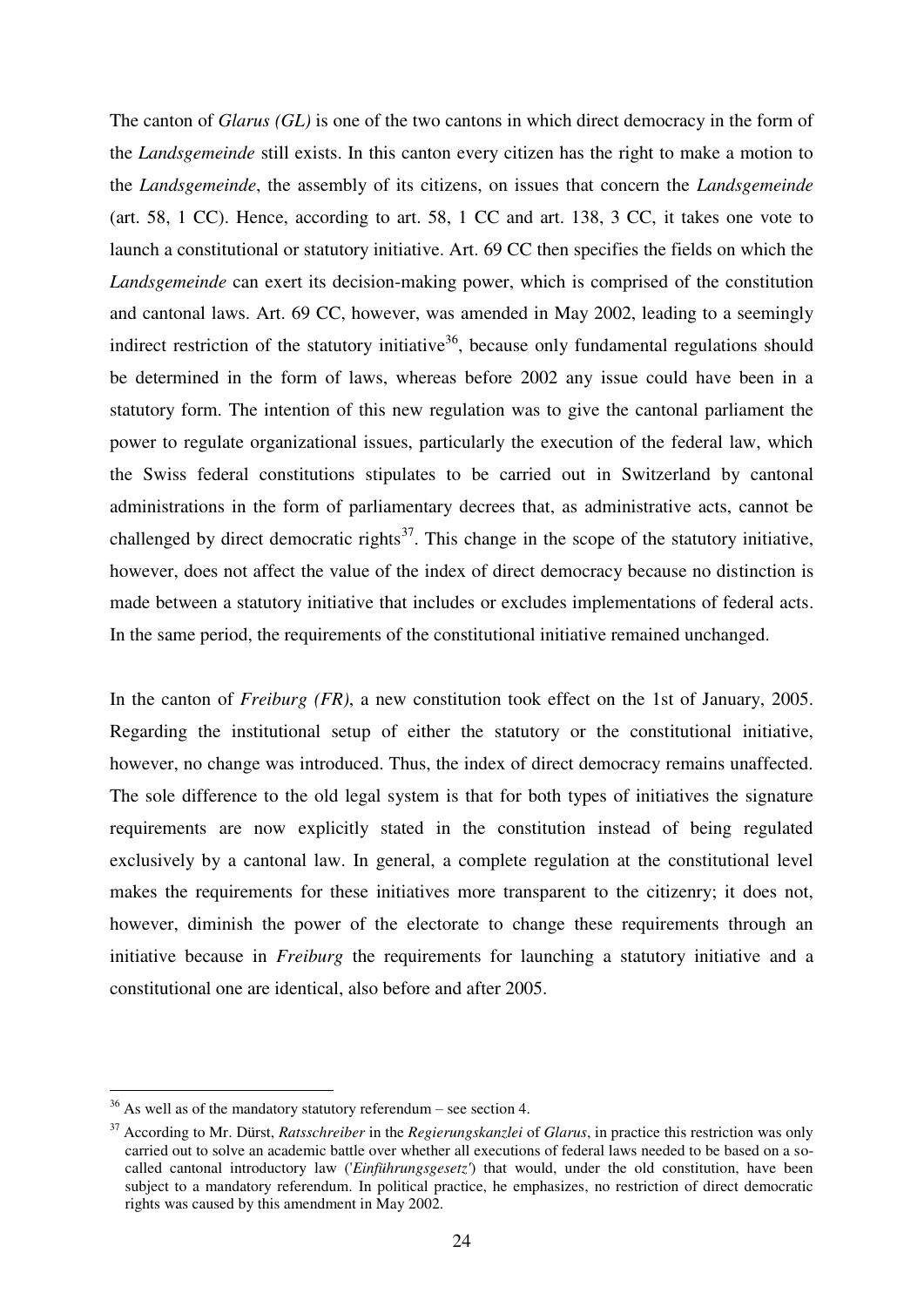The people of *Schaffhausen (SH)* adopted a new constitution that came into force on the 1st of January, 2003. This new constitution is one of those total revisions that aimed to modernize the structure and wording without changing the legal content – at least as far as the initiatives are concerned. In the new constitution, both types of initiatives are now regulated in one article (art. 27 CC) rather than being dispersed within the constitution (art. 108, 107 old CC and art. 43 old CC). Therefore, no change is observed in the values of the subindices of either the constitutional or the statutory initiative.

During the time period under investigation, the people of *St. Gallen (SG)* also adopted a new constitution in 2002, which took effect on the 1st of January, 2003. This new constitution brought about decisive changes for the statutory and constitutional initiatives. Specifically, in the new constitution, the time for collecting signatures was fixed at 5 months for either initiative (for reasons of 'harmonization'  $38$ ), while the number of signatures was raised substantially (from 4,000 to 6,000) for the statutory initiative, but maintained at 8,000 for the constitutional initiative. Hence, the time requirement has become stricter for the constitutional initiative (6 months  $\Rightarrow$  5 months) but more relaxed for the statutory one (3 months  $\Rightarrow$  5 months). As a consequence, the sub-index for the constitutional initiative (VIR) stayed the same<sup>39</sup>, but the sub-index for the statutory initiative (GIR) declined from 4 points down to 3.66 points. One new feature in this constitution is the introduction of the so-called *Einheitsinitiative* (unitary initiative), which is easier to launch in comparison to a traditional statutory or constitutional initiative (4,000 signatures in 5 months, art. 43, 1 CC and art. 45 CC). The advantages and disadvantages of this kind of initiative have already been described in the previous section. As a final change, the minimum time gap between passing a new law and starting a new initiative appears to have been erased in the new constitution. Neither the unitary initiative nor the change in minimum time gap is reflected in the sub-index for the statutory initiative.

Like many other cantonal people, the citizens of *Graubünden (GR)* also opted for a new constitution, which became effective on the 1st of January, 2004, the reason for which it is outside the scope of this investigation. The new stipulations brought about a rise in the people's empowerment through a decrease in the number of signatures necessary for a constitutional initiative (from 5,000 signatures down to 4,000). This development should be well reflected in a higher value of the sub-index of the constitutional initiative (from 4.333 up

<u>.</u>

<sup>&</sup>lt;sup>38</sup> See Protocol 1 and Protocol 2.

 $39$  As the index is constructed, both 180 and 150 days of time for collection fall in the same category.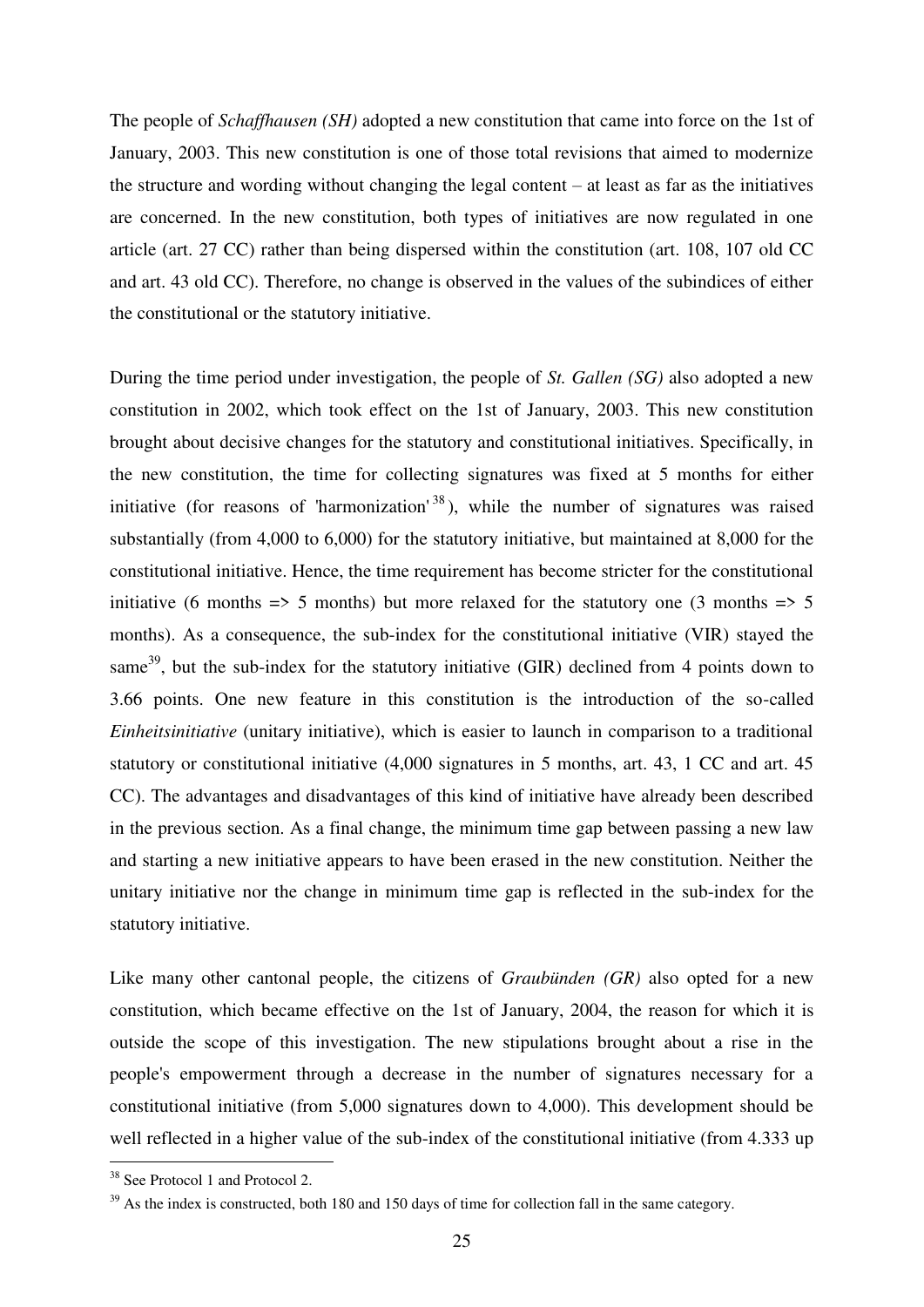to 4.666). Regarding the statutory initiative, however, the old requirements remained unchanged at 3,000. For both initiatives, the time for collecting signatures is set at one year in a cantonal law (art. 53c, 1 *GPR*), which has remained unaltered since 1962.

Also counted among the new cantonal constitutions has to be that of the Italian-speaking canton of *Tessin (TI)*, which was adopted in December 1997 and became effective on the 1st of January, 1998. Regarding both constitutional and statutory initiatives, no changes are observable in the constitutional stipulations. The sole observed change is that the time period available for collection is now regulated at the constitutional level and not (exclusively) through a cantonal law (art. 3, 3 *LIRR* for the old constitution; art. 137, 1 *LEDP* since 1 Jan, 1999). Hence, the index of direct democracy is unaffected. As the number of signatures for launching a constitutional initiative is significantly higher than the number necessary for a statutory one (10,000 vs. 7,000), it is now more difficult for the people to induce a change in the requirement of the time period for collection than prior to the new constitution. At this point, it should be noted that the information given in T/S 1999, p. 343, on the signature requirement for the statutory initiative in the proposed constitution does not reflect the number actually set in the new constitution.

The canton *Waadt (VD)* also experienced the introduction of a new constitution, which entered into force on the 1st of September, 2003. As in many other cases, however, only small institutional changes were introduced through this process. The time period for collecting signatures for either initiative was increased from 3 months to 4 months for all initiatives (art. 79, 2  $CC$ <sup>40</sup>; however, the number of signatures was augmented to 18,000 for a initiating total revision of the constitution but stayed the same for the launching a partial revision and the statutory initiative. Since the index of direct democracy does not take into account a total revision of the constitution (which occurs less than once in a human lifetime on average), its value is not affected by that latter change. Nevertheless, due o the more flexible time limit, the sub-indices for either initiative (GIR, VIR) should increase from 2004 onwards. In addition, as in many other cantons and in contrast to the old legal setup, the time period for collecting signatures is now regulated at the constitutional level. As, however, the requirements for changing a cantonal law and amending the constitution are identical in *Waadt*, regulating such

-

 $40$  The new constitutional stipulation contradicts the time limit laid down in the cantonal law on political rights (*LEDP*, art. 92, 1). The *Grand Conseil* of *Waadt*, however, amended this law on the 5th of Apr, 2005. This revision will come into force after a delay of 40 days if the electorate of *Waadt* does not carry out a statutory referendum to overrule this change.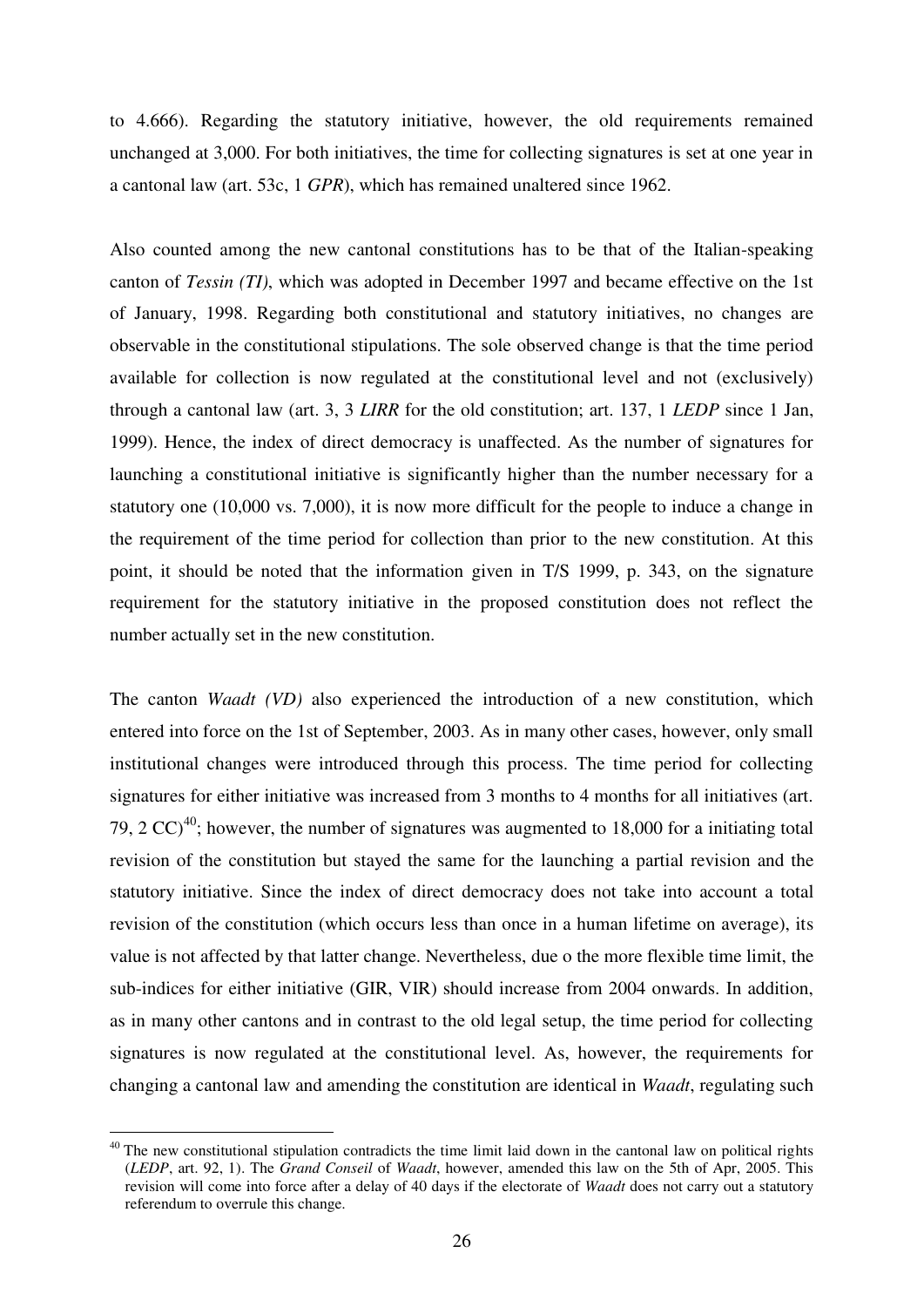an issue in the constitution does not weaken the institution-setting power of the people. The old regulatory setup facilitated, in theory, changes by the parliament to their advantage because cantonal laws were then subject only to an optional statutory referendum. The cantonal parliament in the past, however, has never abused its power as can be concluded from the unchanged stipulation of 3 months signature collection time, having been unchanged at least since  $1978^{41}$ .

Finally, the people of *Neuenburg (NE)* also totally revised their old constitution and voted on a new one on the 16th of October, 2001, which took effect on the 1st of January, 2002. In the new constitution, the stipulations are more transparently and logically structured, but this did not cause any change in the institutional setup for either initiative. Therefore, the two subindices of the statutory and the constitutional initiatives remain unchanged. Additionally in this case, the requirement of the time period, originally solely regulated in the cantonal law *LDP*, became part of the constitutional provisions. Given that signature and time limit requirements are identical for both types of initiatives, and also prior and after the constitutional change, the electorate"s influence on the institutional framework remained unaffected.

### **4 The statutory referendum**

1

Tables 4 and 5 describe the legal status quo and recent amendments concerning the mandatory and optional statutory referenda, referring either to laws, decrees, or by-laws, as they influence the degree of direct democracy in a canton as measured by the sub-index of the statutory referendum (GRR). For reasons of completeness, I have also included information on the extraordinary statutory referendum. Not reported are referenda referring to international or intercantonal treaties or on special issues. To understand the impact of these requirements on the composite index of direct democracy, it must be recalled that in most cases, the sub-index of the statutory referendum (GRR) is constructed either (1) based on the optional statutory referendum only, in case of non-existence of the mandatory referendum, or, (2) as an average of the optional and the (restricted) mandatory statutory referendum; a restriction usually pertains to a majority in the legislating organ or the type of laws/by-laws.

 $41$  See T/S 1999, p. 375 cont. for an account of the institutional development of the initiative.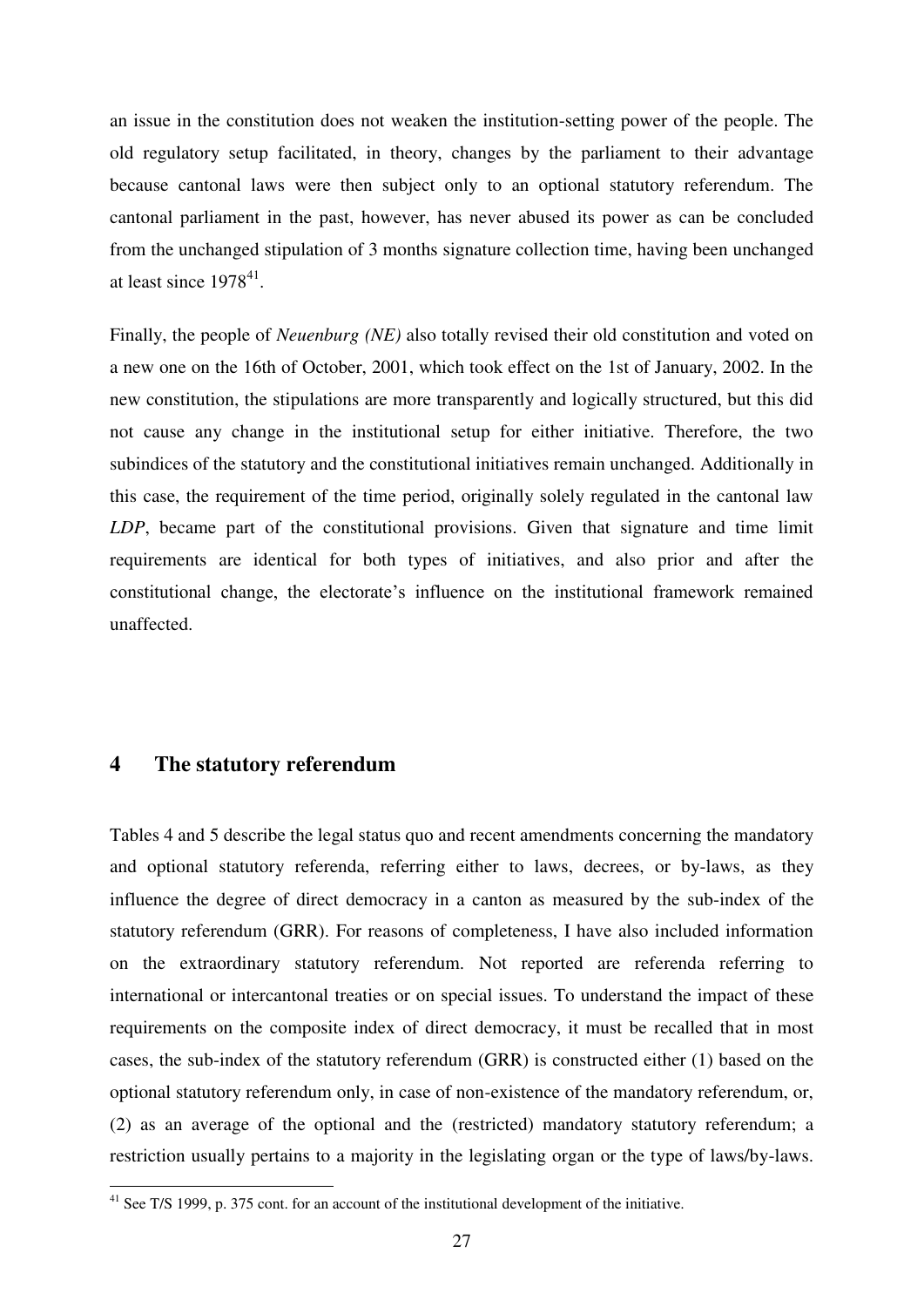However, if an (unrestricted) mandatory statutory referendum exists, only the latter counts to the sub-index. Again, I will only include in the verbal description those cases in which actual alterations of the optional statutory referendum between 1997 and 2003 have occurred.

## *4.1 The mandatory statutory referendum*

| Canton                             | Article in cant.<br>const.       | Effective<br>since:          | Remarks                                                                                                                                          |
|------------------------------------|----------------------------------|------------------------------|--------------------------------------------------------------------------------------------------------------------------------------------------|
| Zürich<br>(30 Mar 2004)            | art. 30, num. 1                  | 1 Jan 1999<br>(27 Sept 1998) | Non-existing for laws                                                                                                                            |
|                                    | art. 30 bis, 1<br>art. 30 bis, 3 | 1 Jan 1999<br>(27 Sept 1998) | Extraordinary mand. stat. ref. for<br>laws and decrees                                                                                           |
| Zürich<br>$\text{(old)}$           | art. 30, num. 1                  | 1869                         | All formal laws, including those<br>treaties which have an impact on the<br>cantonal legislation (see T/S 1999,<br>p.405)                        |
| Bern<br>$(21 \text{ Oct } 2003)$   | art. 61, 2                       | 22 Sept 2002                 | Extraordinary stat. mand. referendum<br>on issues which are subject to the<br>optional referendum                                                |
| Luzern<br>$(21 \text{ Oct } 2003)$ | art 39, 1                        | 1 Jan 1977<br>(5 Dec 1976)   | Extraordinary mand. stat. ref. for<br>laws and concordats                                                                                        |
| Uri<br>$(1.$ Apr 2003)             | art. 24 lit. b                   | 1 Jan 1985<br>(28 Oct 1984)  | All formal laws                                                                                                                                  |
|                                    | art. 25, 4                       |                              | Extraordinary mand. stat. ref. for<br>decrees of the Landrat                                                                                     |
| Schwyz<br>$(18 \text{ Aug } 2004)$ | art. 30, 1<br>art. 32            | 1969 / 1970                  | All Laws<br>Extraordinary mand. stat. ref. for<br>decrees and by-laws enacted by the<br>Kantonsrat                                               |
| Obwalden<br>(22 Oct 2002)          | art. 58 lit. c                   | 29 Nov 1998<br>(29 Nov 1998) | Only initiatives which are not<br>accepted by the Kantonsrat                                                                                     |
|                                    | art. 59, 2 lit. a                |                              | Extraordinary mand. stat. ref. for<br>laws                                                                                                       |
| Obwalden<br>$\text{(old)}$         | art. 65                          | 19 May 1968                  | All laws were passed in a popular<br>vote at the ballot box,<br>( <i>Landsgemeinde</i> ) <sup>42</sup> . For optional<br>referendum, see Table 5 |
| Nidwalden<br>$(28$ Dec $2001)$     |                                  |                              | Non-existing                                                                                                                                     |

**Table 4: The mandatory statutory referendum 1997 - 2003** 

<sup>1</sup> <sup>42</sup> Personal communication with Mr. Dillier of *Rechstdienst* of *Obwalden*, 24 Aug 2004.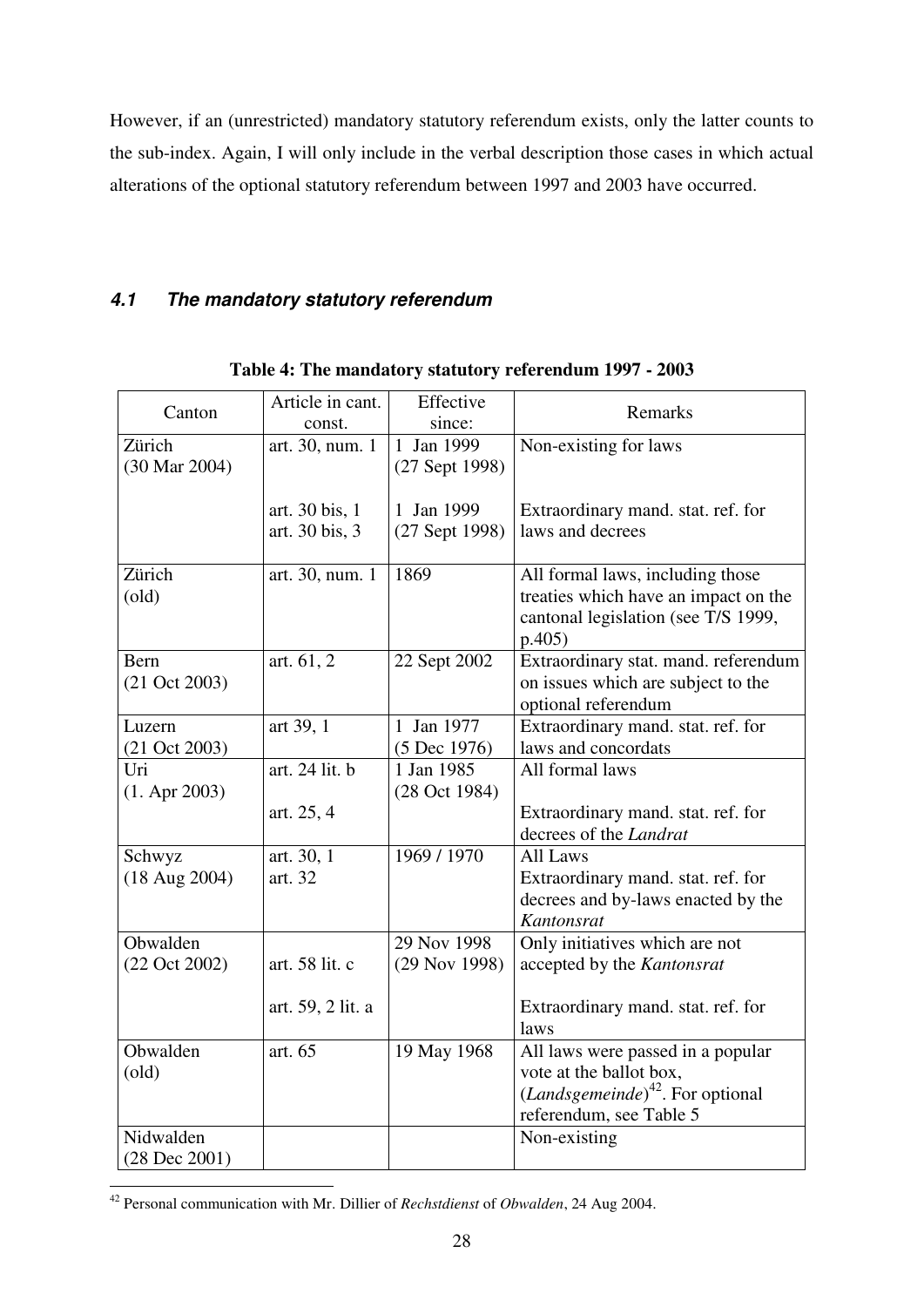| Canton                   | Article in cant.   | Effective               | Remarks                               |
|--------------------------|--------------------|-------------------------|---------------------------------------|
|                          | const.             | since:                  |                                       |
| Glarus                   | art. 69, 1         | 5 May 2002              | Landsgemeinde: only important         |
| (30 Mar 2004)            |                    | $(5$ May 2002)          | regulations and provisions are passed |
|                          |                    |                         | in the form of laws                   |
|                          |                    |                         |                                       |
|                          |                    |                         |                                       |
| Glarus                   | art. 69, 1 lit. b, | 1 May 1988              | Landsgemeinde: All laws and           |
| $\text{(old)}$           | $\mathbf c$        | $(1$ May 1988)          | treaties, including those for         |
|                          |                    |                         | execution of federal laws             |
| Zug                      | art. 34, 4         | 2 Dec 1990              | Extraordinary mand. stat. ref. for    |
| $(1$ Apr 2003)           | art. 34, 1         | (2 Dec 1990)            | laws and decrees of the Kantonsrat    |
| Freiburg                 |                    | 1 Jan 2005              | Non-existing                          |
| $(18 \text{ Aug } 2004)$ |                    | $(16$ May 2004)         |                                       |
| new constitution         |                    |                         |                                       |
| by 1 Jan 2005            |                    |                         |                                       |
|                          |                    |                         |                                       |
| Freiburg                 |                    | 11 Mar 1921             | Non existing                          |
| $\text{(old)}$           |                    | $(30 \text{ Jan} 1921)$ | (see also T/S 1999, p. 210)           |
|                          |                    |                         |                                       |
| Solothurn                | art. 35 1, lit. c  | 11 Dec 1998             | Laws which have been passed by        |
| (30 Mar 2004)            |                    | (29 Nov1998)            | less than 2/3 of the present members  |
|                          |                    |                         | of the Kantonsrat;                    |
|                          |                    |                         |                                       |
|                          | art. $35, 2;$      | 1 Jan 1988              | Extraordinary mand, stat. ref. for    |
|                          | art. 35, 1 lit. k  | $(1$ Jan 1988)          | decrees (no change)                   |
| Solothurn                | art. 35, 1 lit. d  | 1 Jan 1988,             | All laws                              |
| $\text{(old)}$           |                    | and before              | See T/S 1999, p. 313.                 |
|                          |                    | 1887                    |                                       |
|                          | art. $35, 2;$      | $(1$ Jan 1988 /         | Extraordinary mand. stat ref. for     |
|                          | art. 35, 1 lit. k  | $(8 \text{ Jun } 1986)$ | decrees of the Kantonsrat             |
| <b>Basel-Stadt</b>       | (art. 28, 3)       | 1890 / 1991             | (all laws stemming from               |
| (4 July 2000)            |                    |                         | unformulated initiatives)             |
|                          | art. 29, 1         | (1978/1979)             | Extraordinary mand. stat ref. for     |
| Basel-Land               | art. 30 lit. a     | 1 Jan 2000              | Laws passed with less than 4/5 of the |
| (22 Oct 2002)            |                    | (7 June 1998)           | present members of the Landrat        |
|                          |                    |                         |                                       |
|                          | art. 30 lit. b     | 1 Jan 2000              | Extraordinary mand. stat. ref. for    |
|                          |                    | (7 June 1998)           | laws and nomothetic international     |
|                          |                    |                         | treaties                              |
| Basel-Land               | art. 30 lit. b     | 1 Jan 1987              | All laws and important decrees        |
| $\text{(old)}$           |                    | $(4$ Nov 1984)          |                                       |

**Table 4: The mandatory statutory referendum 1997 - 2003** (cont.)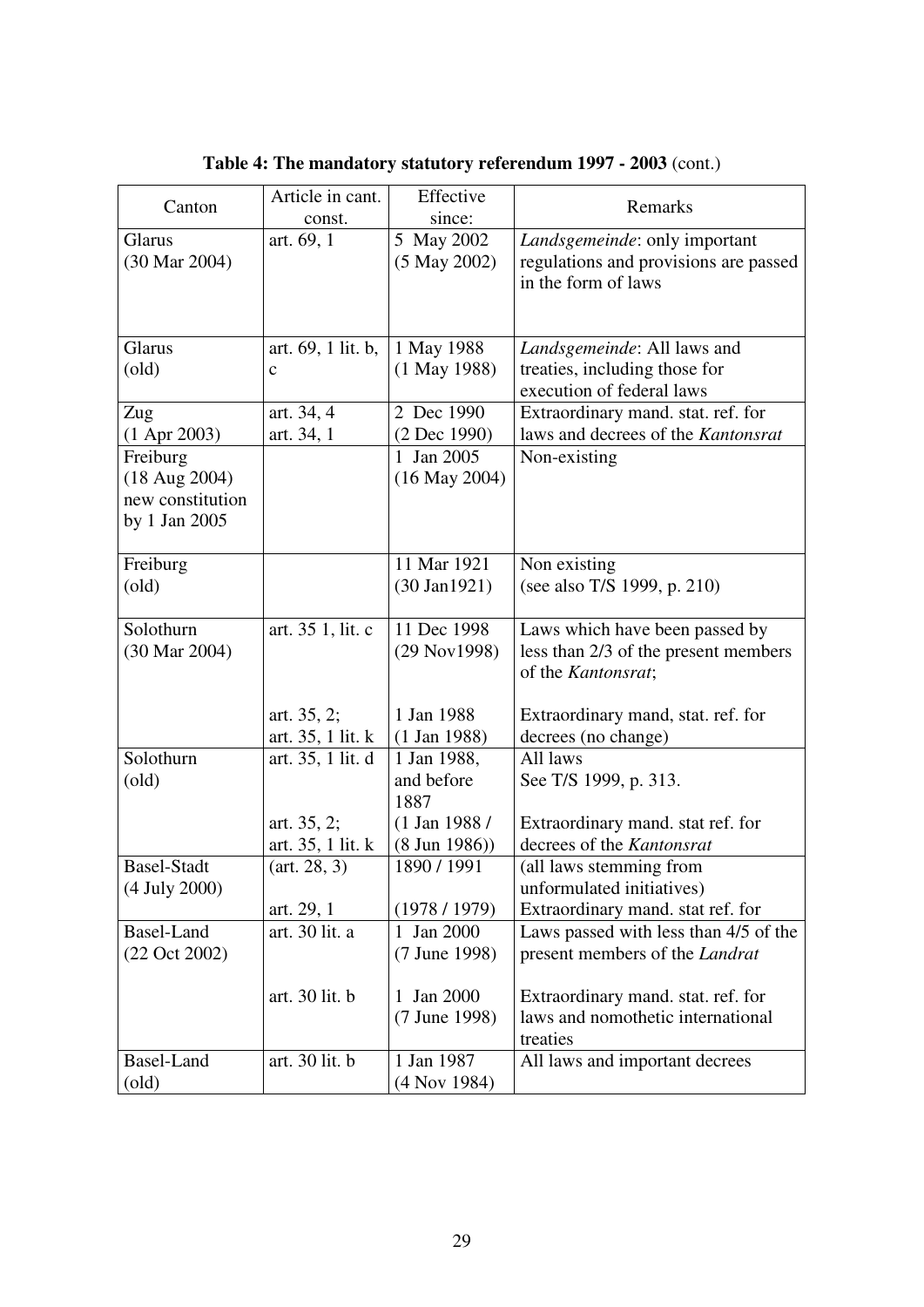|                                          | Article in cant.           | Effective                    | Remarks                                                               |
|------------------------------------------|----------------------------|------------------------------|-----------------------------------------------------------------------|
| Canton                                   | const.                     | since:                       |                                                                       |
| Schaffhausen                             | art. 32 lit. c             | 1 Jan 2003                   | All Laws which are not subject to an                                  |
| $(21 \text{ Oct } 2003)$                 |                            |                              | optional statutory referendum; i.e.                                   |
| new constitution                         |                            |                              | those to which less than 4/5 of the                                   |
| by 1 Jan 2003                            |                            |                              | present members of the Kantonsrat                                     |
|                                          |                            |                              | have agreed;                                                          |
|                                          |                            |                              |                                                                       |
|                                          | art. 32 lit. e             |                              | Decrees of the <i>Kantonsrat</i> , stipulated                         |
|                                          |                            |                              | in a cantonal law                                                     |
|                                          |                            |                              |                                                                       |
|                                          | art. 32 lit. i             |                              | Extraordinary mandatory statutory<br>referendum for any decree of the |
|                                          |                            |                              | Kantonsrat                                                            |
| Schaffhausen                             | art. 42, 1                 | 8 June 1980                  | All laws which are not subject to the                                 |
| $\text{(old)}$                           |                            |                              | optional statutory referendum (art. 42)                               |
|                                          |                            |                              | bis). (see T/S 1999, p.18, p.283)                                     |
|                                          |                            | (1895, 1960,                 | Decrees based on art. 23                                              |
|                                          |                            | 1977, 1978)                  |                                                                       |
|                                          | art. 42, 1 num.            |                              | extraordinary mand. stat. ref. for                                    |
|                                          | 6                          |                              | laws and decrees and possible                                         |
|                                          |                            |                              | treaties                                                              |
|                                          |                            |                              | (see T/S. 1999, 283-284)                                              |
| Appenzell AR                             | art. 60, 1 lit. d          | 1 June 2000                  | <b>Fundamental decrees</b>                                            |
| $(3$ Apr 2001)                           |                            | $(21$ May. $2000)$           | (Grundsatzbeschluss)                                                  |
|                                          |                            |                              |                                                                       |
|                                          | art. 60, 1 lit. h          | 1 June 2000                  | Extraordinary mandatory stat. ref. for                                |
|                                          |                            | $(21$ May $2000)$            | issues subject to the optional stat. ref.                             |
| Appenzell AR                             | art. $60$ , lit b, c       | 1 May 1996                   | Mandatory statutory referendum for                                    |
| (28 Sept 1997)                           |                            | $(30$ Apr 1995)              | laws and treaties with law-creating                                   |
|                                          |                            |                              | character; voting at the ballot box                                   |
| Appenzell IR<br>$(30 \text{ Mar } 2004)$ | art. $1, 2$<br>art. 19, 1, | 27 Apr 1873<br>(24 Nov 1872) | Landsgemeinde<br>(i.e. mand. stat. ref. is unrestricted               |
|                                          | art. 20, 1                 |                              | and existing)                                                         |
| St. Gallen                               | art. 49, 1                 | 1 Jan 2003                   | Extraordinary mandatory stat. ref. for                                |
| (9 July 2002)                            |                            | $(10$ June $2001)$           | - laws and nomothetic international                                   |
| new constitution                         |                            |                              | treaties                                                              |
| by 1 Jan 2003                            |                            |                              | - on issues subject to the optional                                   |
|                                          |                            |                              | stat. ref.                                                            |
| St. Gallen                               | art. 47, 1                 | $(16$ Nov 1890)              | Extraordinary mand. stat. ref on                                      |
| $\text{(old)}$                           |                            |                              | issues subject to the optional stat. ref.                             |
|                                          |                            |                              | (T/S 1999; p. 327 cont.)                                              |
| Graubünden                               | art. 16, num. 2            | 1 Jan 2004                   | Treaties which affect the constitution                                |
| $(6$ July 2004)                          |                            | (18 May 2003,                |                                                                       |
| New constitution                         |                            | 14 Sept 2003)                |                                                                       |
| by 1 Jan 2004                            | art. 16, num. 5,           |                              | extraordinary mand. stat. ref. for all                                |
|                                          | 6                          |                              | issues regulated in art. 16                                           |

**Table 4: The mandatory statutory referendum 1997 - 2003** (cont.)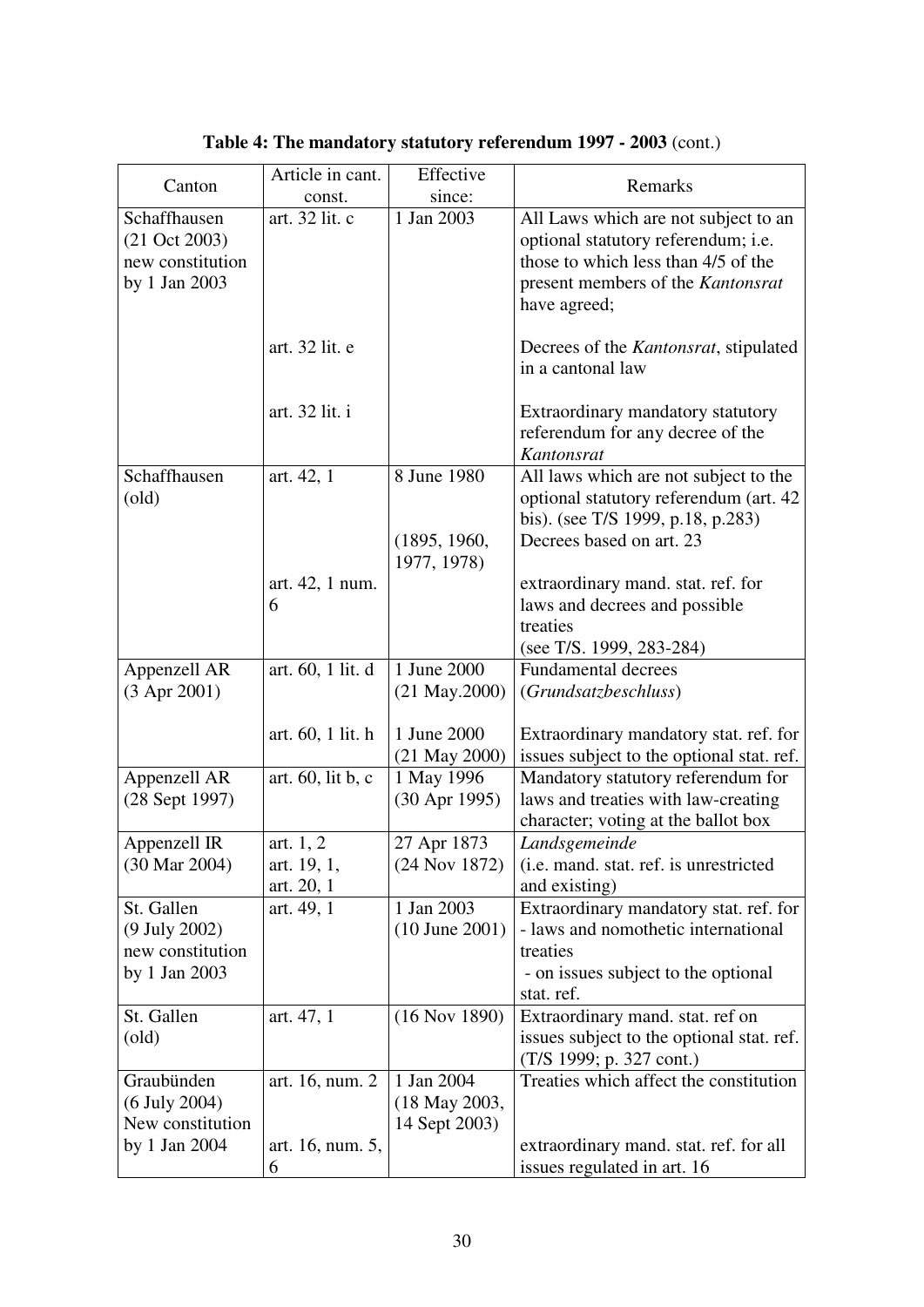| Article in cant. | Effective                                                                                                                                      | Remarks                                                                                                                                                                                                                                |
|------------------|------------------------------------------------------------------------------------------------------------------------------------------------|----------------------------------------------------------------------------------------------------------------------------------------------------------------------------------------------------------------------------------------|
| const.           |                                                                                                                                                |                                                                                                                                                                                                                                        |
|                  |                                                                                                                                                | Organic laws, laws regarding the                                                                                                                                                                                                       |
|                  |                                                                                                                                                | administration, cantonal laws and                                                                                                                                                                                                      |
|                  |                                                                                                                                                | regulations regarding the execution                                                                                                                                                                                                    |
|                  |                                                                                                                                                | of federal laws; decrees which                                                                                                                                                                                                         |
|                  |                                                                                                                                                | establish new branches of cantonal                                                                                                                                                                                                     |
|                  |                                                                                                                                                | administration                                                                                                                                                                                                                         |
|                  |                                                                                                                                                | de facto no exclusion of any law, see                                                                                                                                                                                                  |
|                  |                                                                                                                                                | T/S 1999, p.237                                                                                                                                                                                                                        |
|                  |                                                                                                                                                | Extraordinary mand. stat. ref. for any                                                                                                                                                                                                 |
|                  |                                                                                                                                                | other decrees not regulated in art. 2,<br>$\overline{2}$                                                                                                                                                                               |
|                  |                                                                                                                                                | see also T/S 1999, p. 237 cont.                                                                                                                                                                                                        |
|                  |                                                                                                                                                | Laws and decrees subject to an                                                                                                                                                                                                         |
|                  |                                                                                                                                                | optional referendum but not passed                                                                                                                                                                                                     |
|                  |                                                                                                                                                | with absolute majority of the Grosser                                                                                                                                                                                                  |
|                  |                                                                                                                                                | Rat                                                                                                                                                                                                                                    |
|                  |                                                                                                                                                | Extraordinary mand. stat. referendum                                                                                                                                                                                                   |
|                  |                                                                                                                                                | for the same laws and decrees                                                                                                                                                                                                          |
|                  |                                                                                                                                                | All Laws                                                                                                                                                                                                                               |
|                  |                                                                                                                                                | (as in T/S 1999, p. 124)                                                                                                                                                                                                               |
|                  |                                                                                                                                                |                                                                                                                                                                                                                                        |
| art. 22          | 1 Jan 1990                                                                                                                                     | Extraordinary mand. stat. ref. for                                                                                                                                                                                                     |
| art. 24, 2       | (4 Dec 1988)                                                                                                                                   | laws and decrees                                                                                                                                                                                                                       |
|                  |                                                                                                                                                | see also T/S 1999, p.347                                                                                                                                                                                                               |
| art. 39          | 1 Jan 1998                                                                                                                                     | Art 135, 137 LEDP                                                                                                                                                                                                                      |
|                  | (14 Dec 1997)                                                                                                                                  |                                                                                                                                                                                                                                        |
|                  |                                                                                                                                                |                                                                                                                                                                                                                                        |
|                  |                                                                                                                                                |                                                                                                                                                                                                                                        |
|                  |                                                                                                                                                |                                                                                                                                                                                                                                        |
|                  |                                                                                                                                                | Only unformulated statutory                                                                                                                                                                                                            |
|                  |                                                                                                                                                | initiatives                                                                                                                                                                                                                            |
|                  |                                                                                                                                                | (see T/S 1999, p.339)                                                                                                                                                                                                                  |
|                  |                                                                                                                                                |                                                                                                                                                                                                                                        |
|                  |                                                                                                                                                | Non-existing                                                                                                                                                                                                                           |
|                  |                                                                                                                                                |                                                                                                                                                                                                                                        |
|                  |                                                                                                                                                |                                                                                                                                                                                                                                        |
|                  |                                                                                                                                                | Non-existing                                                                                                                                                                                                                           |
|                  |                                                                                                                                                |                                                                                                                                                                                                                                        |
|                  |                                                                                                                                                |                                                                                                                                                                                                                                        |
|                  |                                                                                                                                                | Non-existing                                                                                                                                                                                                                           |
|                  |                                                                                                                                                | (see T/S 1999, p.369 cont.)                                                                                                                                                                                                            |
|                  | art. 2, 2 num. 3<br>art $2$ , $2$ num. $4$<br>art. 2, 2 num.5<br>art. 62, 1 B,<br>lit. e<br>art. 62, 1 B,<br>lit. e<br>art.62, b<br>art. 21, 2 | since:<br>1 Jan 1894<br>(2 Oct 1892)<br>art. 2, 2 num. $7 \mid 1$ Jan 1894<br>(2 Oct 1892)<br>1 Jan 2003<br>(2 June 2002)<br>1 Jan 2003<br>$(2$ June $2002)$<br>1 Jan 1982<br>29 Oct 1967<br>1 Sept 2003<br>29 Nov 1998<br>1981 (1885) |

**Table 4: The mandatory statutory referendum 1997- 2003** (cont.)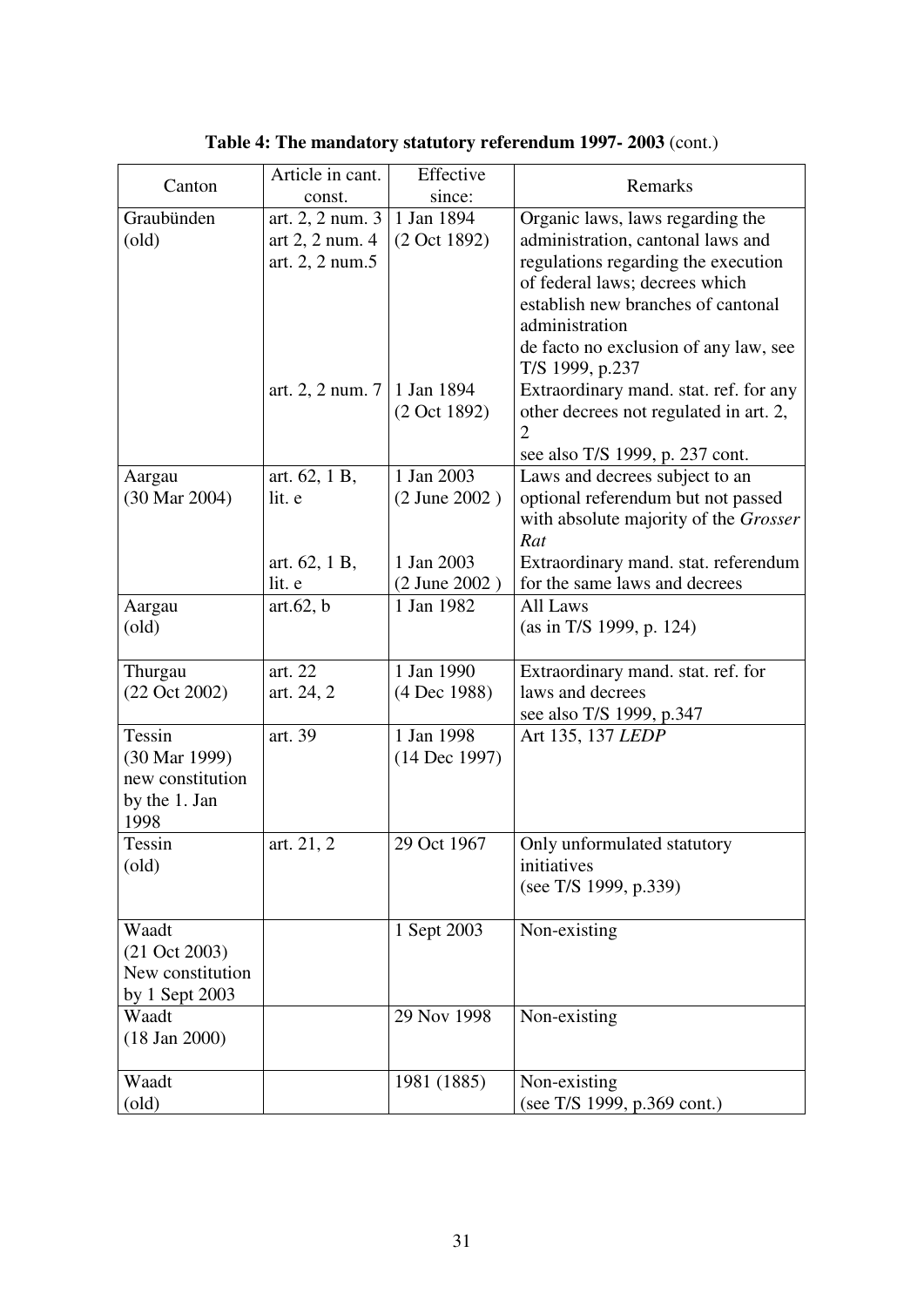| Canton                                                                                    | Article in cant.<br>const. | Effective<br>since:      | Remarks                                |  |
|-------------------------------------------------------------------------------------------|----------------------------|--------------------------|----------------------------------------|--|
| Wallis                                                                                    | art. $31, 2;$              | 1 June 1994              | Extraordinary mand. stat. ref for      |  |
| $(21 \text{ Oct } 2003)$                                                                  | art. 32, 2                 | (24 Oct 1993)            | laws, decrees, and nomothetic          |  |
|                                                                                           |                            |                          | treaties                               |  |
|                                                                                           |                            |                          | see also T/S 1999. p.384               |  |
| Neuenburg                                                                                 |                            | 1 Jan 2002               | Non-existing                           |  |
| (16 Oct 2001)                                                                             |                            |                          |                                        |  |
| new constitution                                                                          |                            |                          |                                        |  |
| by 1 Jan 2002                                                                             |                            |                          |                                        |  |
| Neuenburg                                                                                 |                            | 21 Nov 1858              | Non-existing                           |  |
| $\text{(old)}$                                                                            |                            |                          | (see also T/S 1999, p. 271)            |  |
|                                                                                           |                            |                          |                                        |  |
| Genf                                                                                      |                            | 1993                     | Non-existing                           |  |
| $(21 \text{ Oct } 2003)$                                                                  |                            |                          | (see also T/S 1999, p. 230)            |  |
| Jura                                                                                      | art. 79                    | 1 Jan 1979               | Extraordinary mand. stat. ref for all  |  |
| $(4$ July 2000)                                                                           |                            | $(20 \text{ Mar } 1977)$ | decisions (decrees, laws, etc.) of the |  |
|                                                                                           |                            |                          | parliament                             |  |
| Notes: See Table 2. In some cases the dates of effectiveness were obtained from T/S 1999, |                            |                          |                                        |  |
| particularly for Zürich (ZH), Freiburg (FR), Basel-Stadt (BS), St. Gallen (SG), Solothurn |                            |                          |                                        |  |
| $(SO)$ , Thurgau (TG), Tessin (TI), Waadt (VD) and Genf (GE).                             |                            |                          |                                        |  |

**Table 4: The mandatory statutory referendum 1997 - 2003** (cont.)

Table 4 describes the existence and scope of the mandatory statutory referendum. In many cantons, a mandatory statutory referendum exists that is applicable solely to very specific laws and contracts but not to all cantonal laws in general. For example, since 1999 in *Nidwalden (NW)*, the new mandatory referendum is applicable solely to administrative permissions on subterraneous exploitation or storage (art. 52, 6. CC) and in *Bern (BE)* exclusively to intercantonal treaties and alterations in the cantonal demarcations (art. 61, 1 lit. c, d). In such cases, the mandatory referendum is treated and regarded as nonexistent for the construction of the index of direct democracy because these special cases do not form part of the daily political decision-making process. For this reason, I have largely excluded these mandatory referenda on treaties and special issues in Table 4. Included, however, are the extraordinary statutory referenda because they might shed light on the entire range of statutory referenda (jointly with the optional statutory referendum) that exists in a canton. In general, however, the analysis in Table 4 addresses all those mandatory statutory referenda applicable to all cantonal laws in general.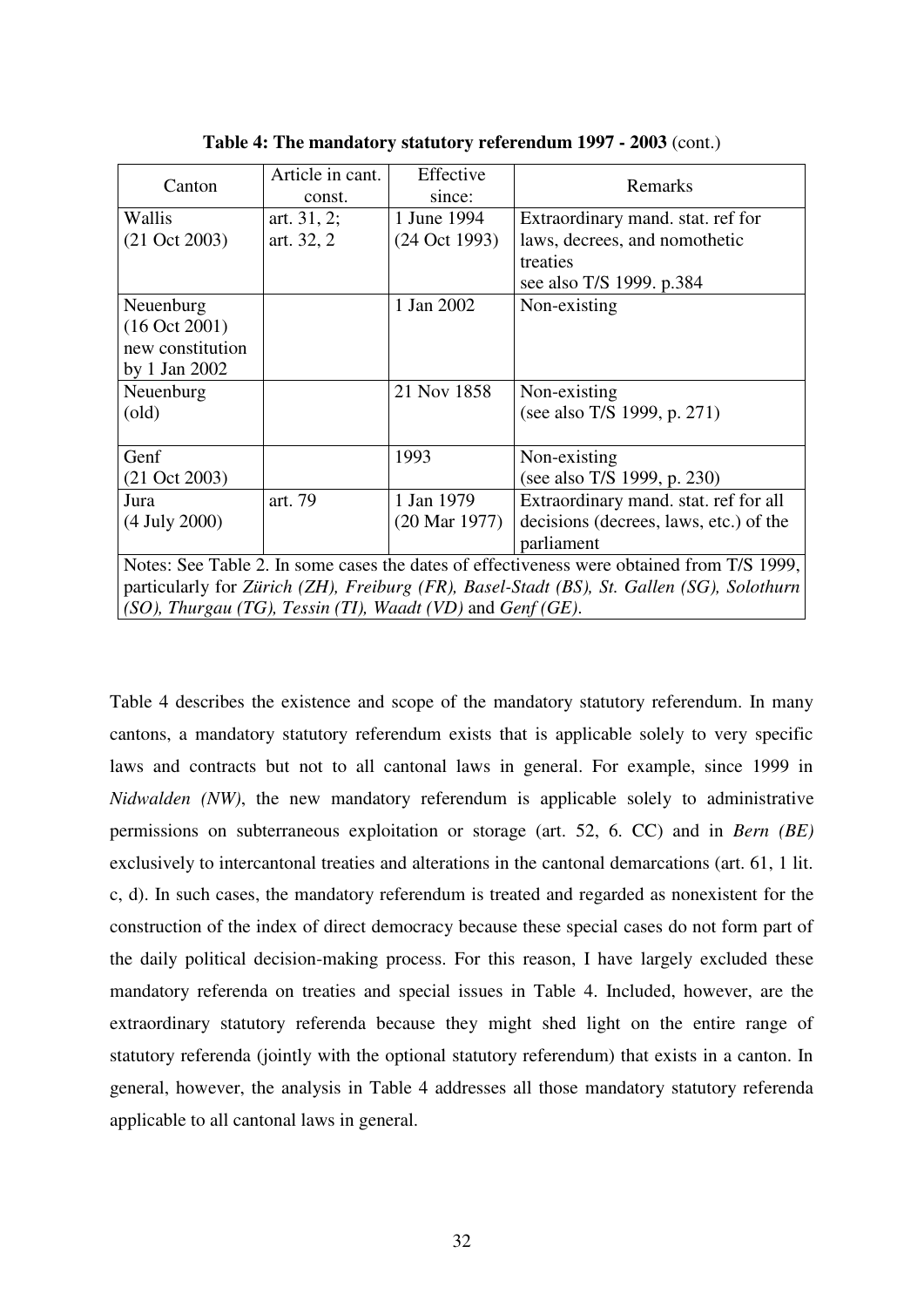### *4.2 Comments on the changes in the mandatory statutory referendum*

Between 1997 and 2003, a considerable constitutional change regarding the mandatory statutory referendum could be observed in *Zürich (ZH)*: the mandatory statutory referendum was abolished and an optional statutory referendum was introduced instead. This change became effective on the 1st of January, 1999. To evaluate how this change affects the subindex for the statutory referendum (GRR), the interplay with the optional statutory referendum must be taken into consideration (see section 4.3), causing a drop in the sub-index (from 6 to 3.33). On the other hand, in 1999, an additional extraordinary mandatory referendum was introduced for laws and decrees (art. 30 bis, 1 and 3 CC).

In canton *Bern (BE)*, a restriction with respect to extraordinary mandatory referendum was introduced in September 2002. Prior to this change any law could be subject to such an extraordinary referendum if 120 members (out of 200) of the *Grosser Rat* decided so (see T/S 1999, p. 177). Now it is stipulated that 100 members (out of 160, art. 72 CC) can put a law or decree on the ballot if it is subject to an optional referendum anyway according to art. 62. CC, - to which all laws, international treaties, and most decrees are subject. Excepted are specific expenditure projects that are below the threshold for an optional fiscal referendum. This change, however, did not affect the index of direct democracy because the extraordinary mandatory statutory referendum does not form part of it.

In the canton of *Obwalden (OW)*, the abolishment of the *Landsgemeinde* in 1998 led to a dramatic change regarding the mandatory statutory referendum. Traditionally, before the popular vote on the 29th of November, 1998, the assembly of the cantonal electorate voted on all laws at the ballot box (art. 65 old CC) and by open ballot in case of optional statutory referenda on decrees of the *Kantonsrat* (art. 61 old CC). In the new partial revision of the constitution in 1998, this mandatory statutory referendum was eliminated and replaced by an optional statutory referendum for laws (art. 59, 1 CC), and the old optional referendum on decrees (art. 61, num.1) was completely abolished<sup>43</sup>. According to the revised constitution, a statutory initiative must be voted upon by the people if the *Kantonsrat* does not agree or if it makes a counterproposal (art. 58 lit. c CC). According to art. 59, 2 lit. a, an extraordinary mandatory statutory referendum can be held if a third of the members of the *Kantonsrat*

1

<sup>43</sup> Personal communication with Mr. Dillier of the *Rechtsdienst* of *Obwalden*, 24.08.2004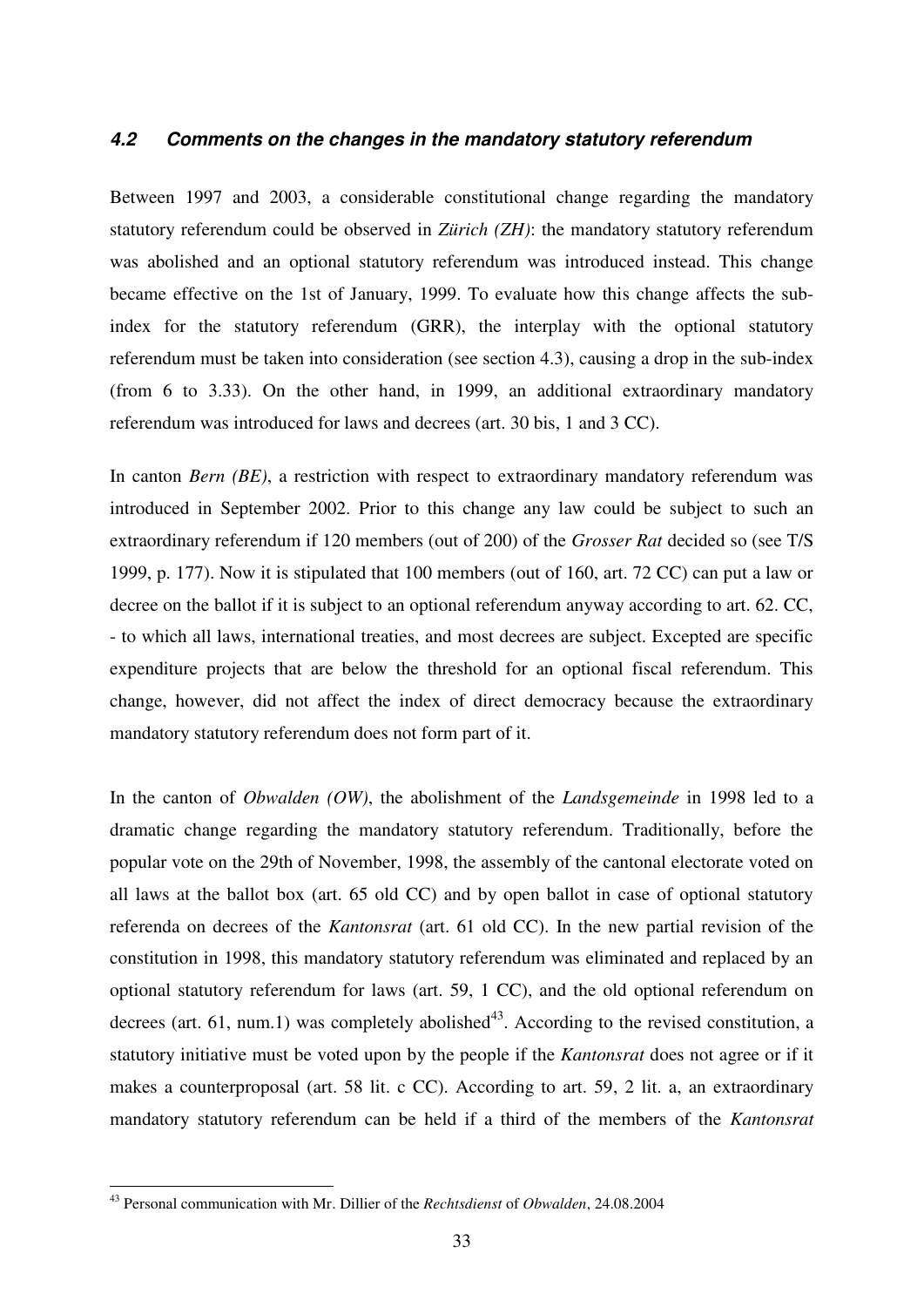agree. This development led to a decline of the sub-index of the statutory referendum (GRR) in *Obwalden* from 6 in 1998 to 4.33 in 1999.

A similar but less drastic revision of the cantonal constitution took place in canton *Glarus (GL)*, one of the still existing *Landsgemeinden*, which, on the surface, appears to have shifted power from the direct democratic town meeting to the representative legislative organ *Landrat* on the 5th of May, 2002. The mandatory statutory referendum became restricted to only 'fundamental and important regulations and provisions' (art. 69 CC), whereas, as implicitly expressed, the remaining legal acts can be determined in the form of decrees and by-laws by the *Landrat* (see also art. 82, 4 CC and 89, lit. b - d CC). In contrast, in the old constitution, the *Landsgemeinde* was responsible for the legislation of all types of laws (art. 69, 1 lit. b old CC), which also encompassed acts aimed at regulating the execution of federal laws. Accordingly, in the new version of article 89 CC, the *Landrat* is given the power to legislate for the execution of both federal and intercantonal law (art. 89, d). Further, it can enact decrees if empowered either by the *Landsgemeinde* or by the constitution (art. 89, lit. b and c CC). This development is analogous to that observed for the initiative. In practice, however, this partial revision does not play a relevant role in the daily political decisionmaking in *Glarus* and thus, as already discussed in the section on initiatives, does not constitute a real restriction of direct legislative power of the electorate.

The people of the canton *Freiburg (FR)* have passed a new constitution that will come into force on the 1st of January, 2005. However, as regards the mandatory statutory referendum, no significant change between the old and new constitutions can be observed: in both, it is basically nonexistent.

In *Solothurn (SO)*, laws are subject to the mandatory statutory referendum when they have been passed by less than a two-thirds majority in parliament. This majority constraint was added in the constitutional referendum of the 29th of November, 1998, which became effective on the 11th of December, 1998 (see also T/S 1999, p. 312). Hence, since then, a mandatory statutory referendum has been taken place more rarely, in contrast to when the unrestricted version of this referendum was in force before November 1998. A similar case applies to *Basel-Land (BL)*, where the mandatory statutory referendum is applied to cantonal laws passed by less then four-fifths of the votes in the cantonal parliament (see also T/S 1999, p. 137). This constraint was added through a decision of the *Landrat* on the 12th of March, 1998, which became effective on the 1st of January, 2000. In the course of this revision, the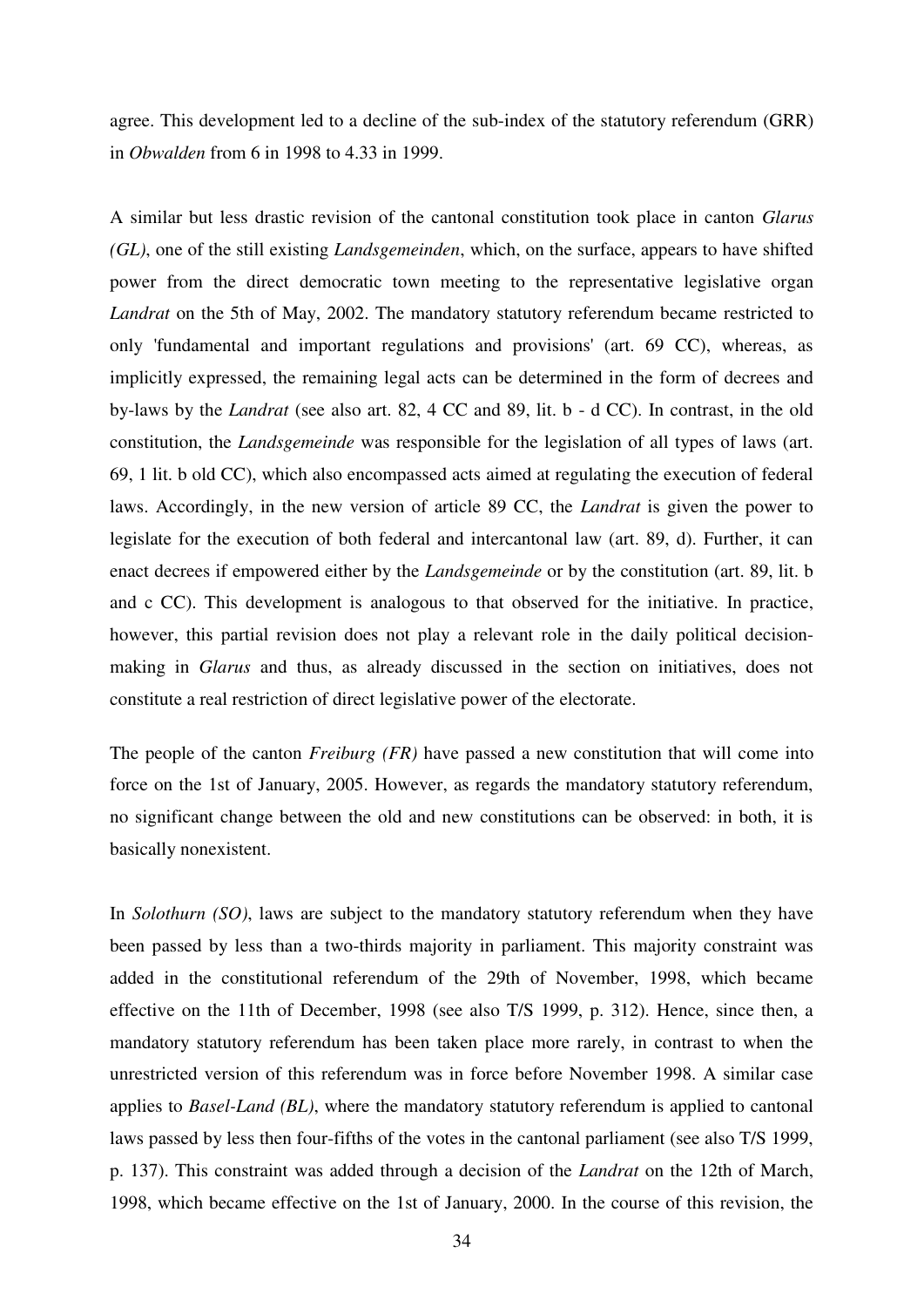extraordinary mandatory statutory referendum was also introduced (art. 30 b CC). In the two cases of *Solothurn* and *Basel-Land*, the revisions in the cantonal constitutions in 1998 lead to a decline in the sub-index value of the statutory referendum (GRR) for both cantons (from 6 to 5.33 and from 6 to 5.167, respectively).

On the 1st of January, 2003, the new constitution of the canton *Schaffhausen (SH)* came into force, which imposes fewer restrictions on the mandatory statutory referendum than the old constitution. As with the old constitution, all laws not subject to an optional statutory referendum (art. 32 lit. c CC) must be passed by the cantonal electorate; thus, the mandatory referendum also applies to those laws by less than four-fifths of the present members of the cantonal parliament ("*Grosser Rat*" old CC; "*Kantonsrat*" new CC). In contrast to the new constitution, however, the old regulations exempted laws referring to cantonal administration and execution of federal laws, as those laws did not bring about new expenses or new taxes (art. 42 old CC, T/S 1999, p. 283). In contrast, in the new constitution, the ordinary mandatory statutory referendum appears to apply, leaving room also for an applicability in its extraordinary form (art 32, 1 lit. h CC; art 33, 1 lit. f CC). This widening of the scope of the mandatory statutory referendum in the new constitution, however, does not affect its evaluation in the (sub-)index.

Decisive changes after 1997 can also be observed in the case of *Appenzell Ausserrhoden (AR)*. On the 28th of September, 1997 (effective as of the same date), the annual open *Landsgemeinde* meeting was replaced by secret voting at the ballot box. At that time, however, the principle character of the direct democratic institution remained unchanged (and thus did not affect the value of the index of direct democracy<sup>44</sup>). On the 21st of May, 2000, however, a distinction between the optional and the mandatory statutory referendum was introduced that includes the abolishment of the statutory mandatory referendum for both laws and international treaties and its replacement by an optional statutory referendum (art. 60 lit. b, c old CC, art. 60 bis CC, see also Table 5, effective: 1st June, 2000). Only fundamental decrees remained subject to a mandatory statutory referendum (art. 60, 1 lit. d CC). According to Mr. Sigrist<sup>45</sup>, this new mandatory referendum on fundamental decrees has been applicable only once since its introduction in June 2000 and plays a negligible role. He further stated that the laws referring to the execution of such a fundamental decree would, again, be subject to

<u>.</u>

 $44$  The index of direct democracy does not take into account the type of voting procedure (e.g. at the ballot box vs. by open ballot).

<sup>45</sup> Personal communication on the 15th of October, 2004.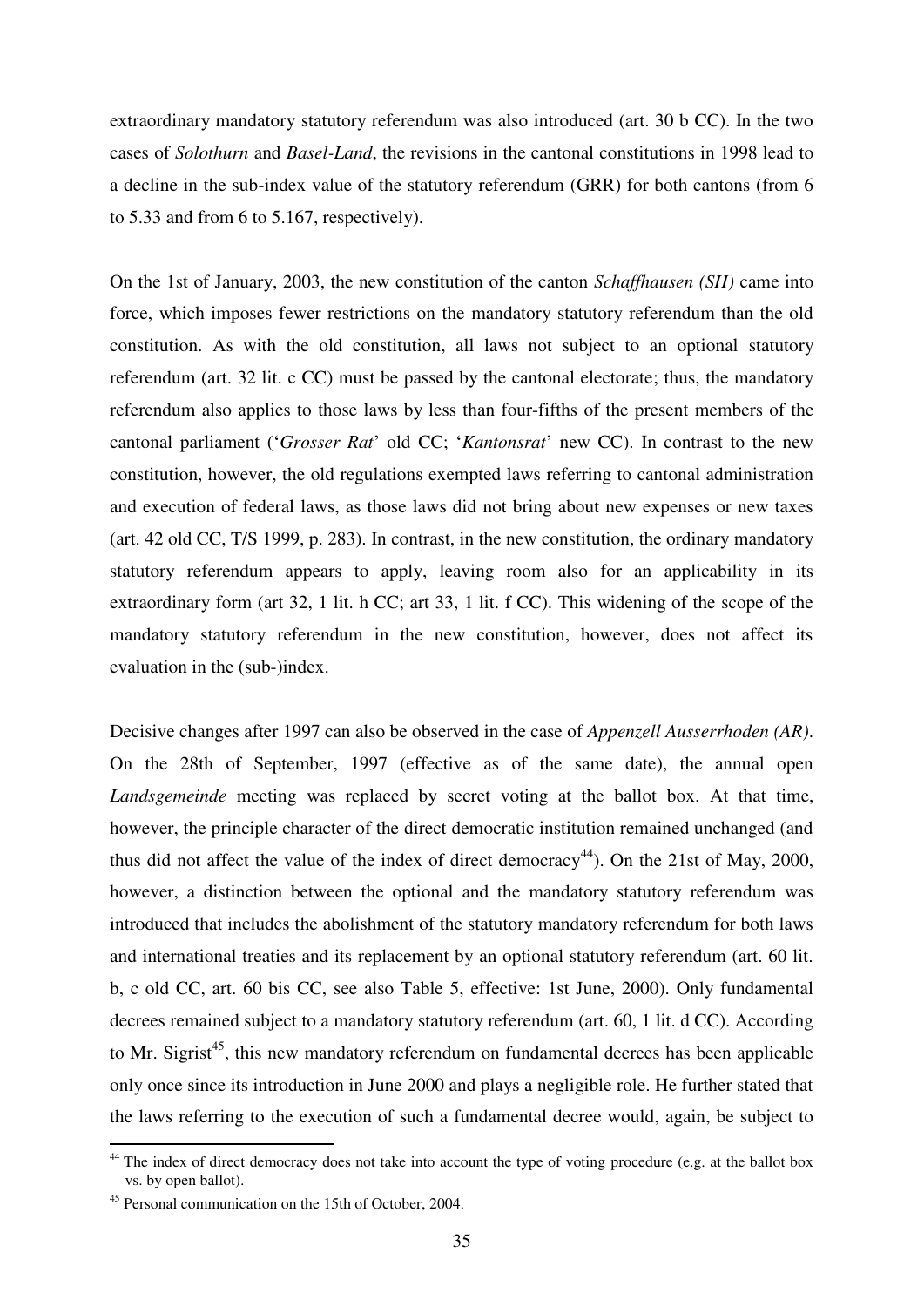the optional statutory referendum. At this point, it should also be noted that laws triggering a new expense are still subject to the mandatory fiscal referendum.

The same constitutional revision in *Appenzell Ausserrhoden (AR)* also affected people"s influence on decrees of the *Kantonsrat*. The new constitution introduced an extraordinary mandatory referendum that can be applied to decrees of the *Kantonsrat* if a third of its present members so demand (art. 60, 1 h CC). This change can be regarded as an improvement in the degree of direct democracy (although not one affecting the index) because prior to this last revision in 2000, decrees of the *Kantonsrat* were not subject to any referendum whatsoever (see 74, 2 old CC). In sum, through the abolishment of the mandatory statutory referendum, however, a decline on the sub-index for the statutory referendum (GRR) was recorded (from 6 to 4.666).

The people of *St. Gallen (SG)* adopted a new constitution on the 10th of June, 2001, which came into force on the 1st of January, 2003. It brought no changes regarding the nonexistence of the ordinary mandatory statutory referendum, while its extraordinary version remained with identical requirements, but couched in revised and more modern wording (if demanded by one-third of the members of the cantonal parliament, '*Kantonsrat*' replacing "*Grosser Rat*"). In both constitutions, the issues that are potentially subject to this type of referendum are identical to those potentially subject to an optional statutory referendum (art. 49, 1 CC; art. 47 old CC, see also T/S 1999, p. 327 cont.). It is readily apparent that these minor changes do not affect the index of direct democracy for the canton of *St. Gallen*.

The abolishment of the mandatory statutory referendum can also be observed in canton *Graubünden (GR)*, becoming effective on the 1st of January, 2004. Before this constitutional revision, basically all laws, even those only regulating the execution of a federal law, as well as decrees that established new branches of administration, were subject to the mandatory statutory referendum. In the new constitution, the newly introduced optional statutory referendum applies only for laws. In both the old and the new constitution, however, an extraordinary mandatory statutory referenda exist. As observed earlier, the abolishment of the mandatory statutory referendum for cantonal laws can be expected to cause a decline in the index of direct democracy from 2004 onwards.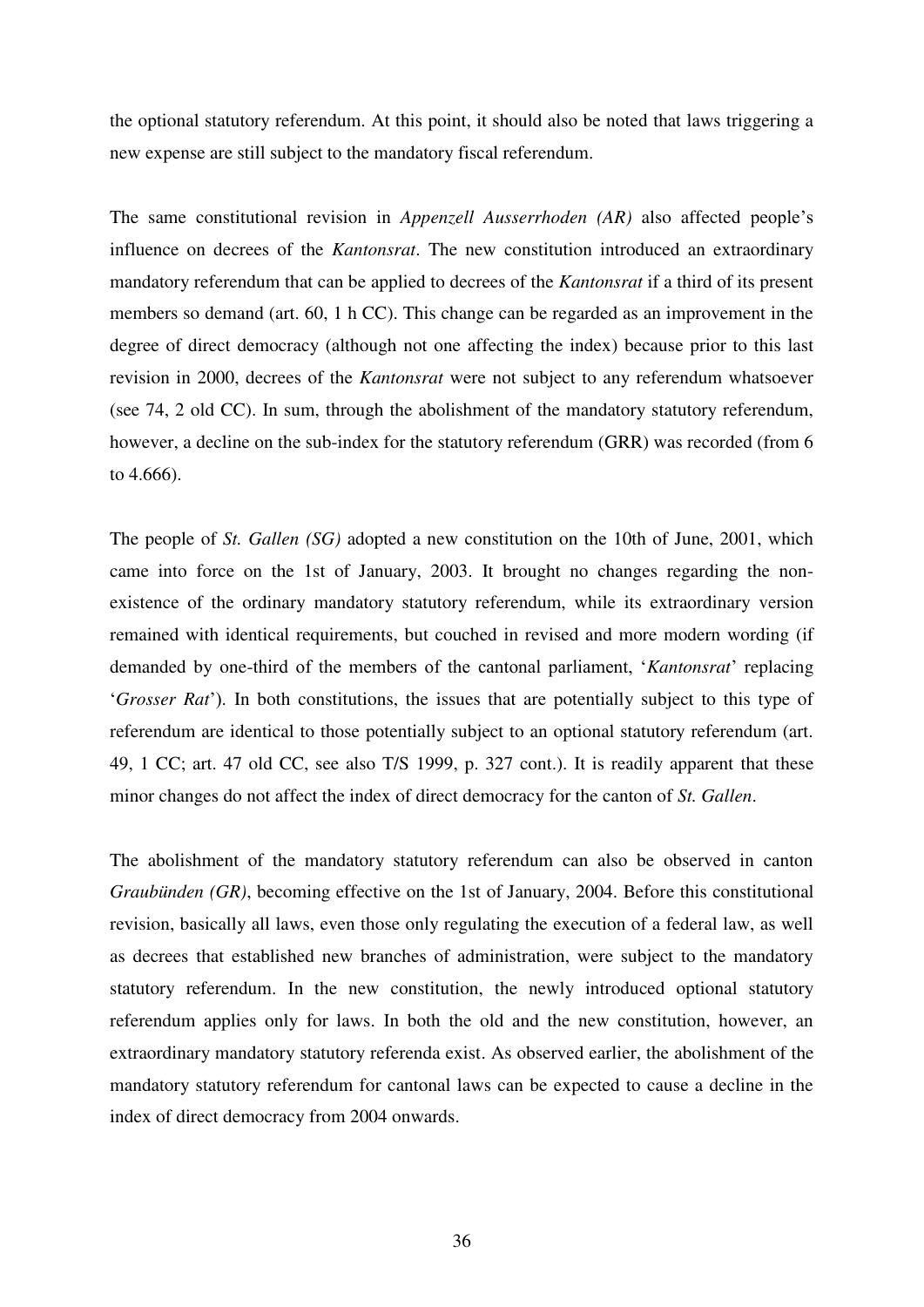In the canton of *Aargau (AG)*, both the diminishing power of the mandatory statutory referendum for laws and its strengthening for decrees can be noted simultaneously. Through a popular vote in June 2002, which became effective on the 1st of January, 2003, the application of the mandatory referendum for laws was restricted by the new requirement that it applies only to those laws not passed by an absolute majority of all members of the *Grosser Rat* (art. 62, 1 b CC). Probably to ease this change, the possibility of an extraordinary mandatory referendum was also introduced in the case that a quarter of all members of the cantonal parliament demanded it (art. 62, 1 lit. b CC). In the course of this revision, article 62 was appended a letter 'e' (art. 62, 1 e CC), which extends the mandatory statutory referendum to decrees of the *Grosser Rat* (according to art. 63, 1 lit. b - d and f CC). This extension means that this referendum is now applicable to decrees to which, prior to its revision, only the optional statutory referendum applied. The constitutional requirement for the mandatory referendum is, again, that decrees have been passed with a majority below the absolute majority of the *Grosser Rat*. Analogous to art. 62, 1 lit. b CC, the extraordinary mandatory referendum is also applicable to such decrees. Given that the index of direct democracy assigns a higher value to an unrestricted mandatory statutory referendum (old CC) than to a combination of restricted mandatory referendum with an optional statutory referendum (new CC), a decline in the sub-index GRR is induced by the new majority requirement (from 6 in 2002 to 5.167 in 2003).

Among the remaining cantons, *Tessin (TI)*, *Waadt (VD)* and *Neuenburg (NE)* adopted new constitutions in 1998, 2003, and 2002, respectively. These, however, did not bring about any changes with respect to the nonexistence of the mandatory statutory referendum for cantonal laws.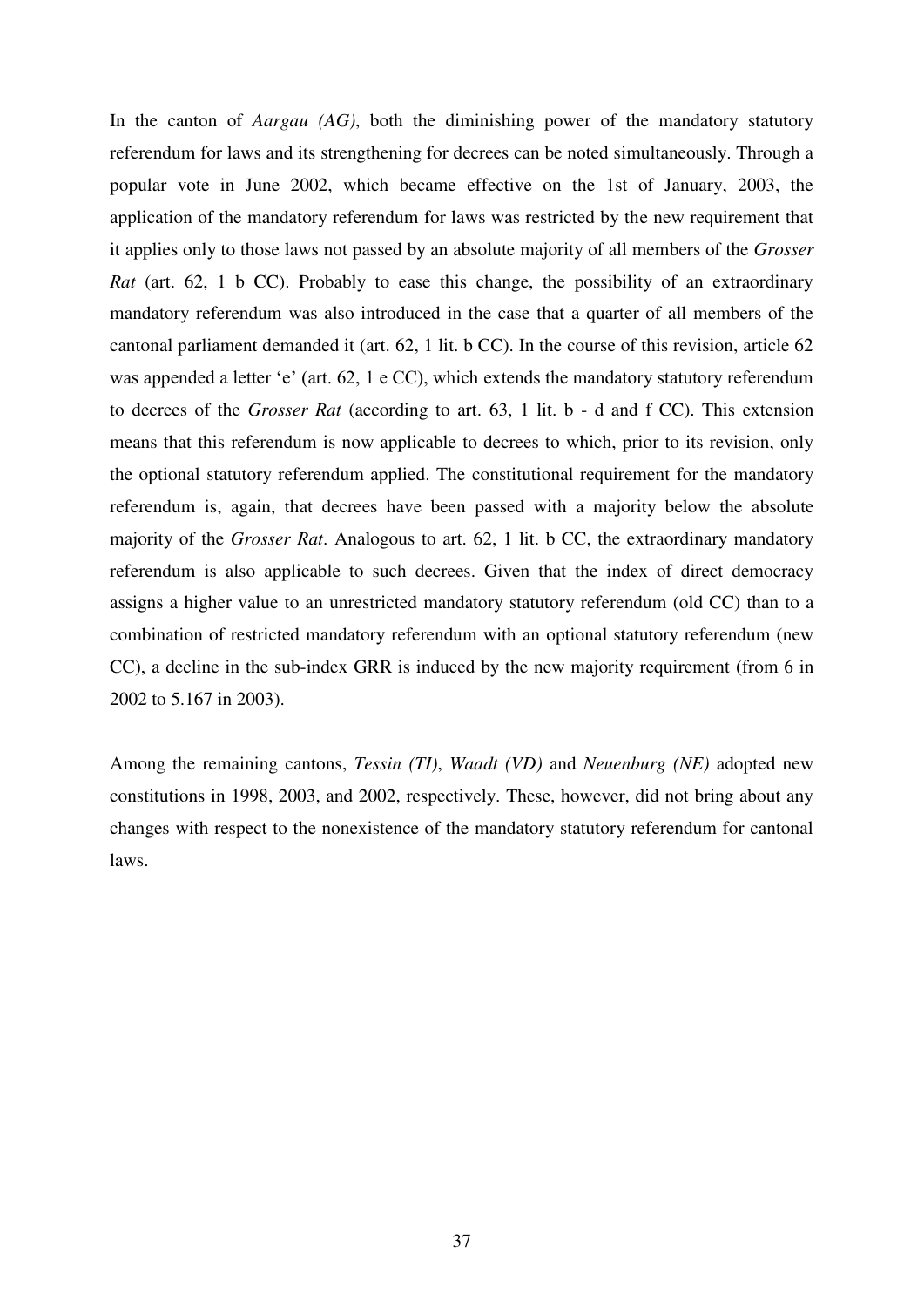# *4.3 The optional statutory referendum*

| Canton                    | Signature<br>requirement | Time-limit for<br>collection | Articles in cant.<br>constitution  | <b>Effective</b> since   |
|---------------------------|--------------------------|------------------------------|------------------------------------|--------------------------|
| Zürich                    | 5 000                    | 60 days                      | art. 30 bis, 1                     | 1 Jan 1999               |
| (30 Mar 2004)             |                          |                              |                                    | $(27.$ Sept 1998)        |
|                           |                          |                              | $(\text{art. } 30 \text{ bis}, 3)$ |                          |
|                           |                          |                              | (extra. opt. stat.                 | $(1$ Jan 1999)           |
|                           |                          |                              | ref.)                              |                          |
| Zürich                    |                          |                              |                                    | Mandatory statutory      |
| $\text{(old)}$            |                          |                              |                                    | referendum               |
|                           |                          |                              |                                    | See table 4              |
| Bern                      | 10 000                   | Three months                 | art. 62, 2                         | 1 Jan 1995               |
| $(21 \text{ Oct } 2003)$  |                          |                              |                                    | (6 June 1993)            |
| Luzern                    | 3 000                    | 60 days                      | art. 39, 1                         | 1 Nov 1969 (art. 40, 1)  |
| $(21 \text{ Oct } 2003)$  |                          |                              | art. 40, 1                         | 1 Jan 1977 (art. 39, 1)  |
| Uri                       | 450                      | 90                           | art. 25, 1                         | 1 Oct 1997               |
| $(1$ Apr 2003)            |                          |                              | art. 25, 2 lit. b                  | $(8 \text{ Jun } 1997)$  |
|                           |                          |                              |                                    | for by-laws;             |
|                           |                          |                              |                                    | mandatory stat. ref. for |
|                           |                          |                              |                                    | laws see Table 4         |
| Uri                       | 300                      | 90                           | art 25, 1                          | Only for by-laws         |
| $\text{(old)}$            |                          |                              |                                    | (see T/S 1999, p.359)    |
|                           |                          |                              |                                    | (1985)                   |
|                           |                          |                              |                                    | mandatory stat. ref. for |
|                           |                          |                              |                                    | laws see Table 4         |
| Schwyz                    | 2 000                    | 30 days                      | art. 31, 1                         | 21 Dec 1899              |
| $(18 \text{ Aug})$        |                          |                              |                                    | (23 Oct 1898)            |
| $2004)*$                  |                          |                              |                                    | decrees and by-laws      |
|                           |                          |                              |                                    | mandatory stat. ref.     |
|                           |                          |                              |                                    | see Table 4              |
|                           |                          |                              |                                    |                          |
| Obwalden                  | 100                      | 30 days                      | art. 59, 1 lit. a                  | 29. Nov 1998             |
| $(22 \text{ Oct. } 2002)$ |                          |                              | art. 59, 2 lit. b                  | $(29. \text{Nov } 1998)$ |
|                           |                          |                              |                                    | laws                     |
|                           |                          |                              |                                    |                          |
| Obwalden                  | 100                      | 30 days                      | art. 61, no. 1                     | Landsgemeinde:           |
| $\text{(old)}$            |                          |                              | art. 73, 1                         | optional statutory       |
|                           |                          |                              |                                    | referendum for           |
|                           |                          |                              |                                    | decrees of the           |
|                           |                          |                              |                                    | Kantonsrat;              |
|                           |                          |                              |                                    | mandatory stat. ref.     |
|                           |                          |                              |                                    | see table 4              |
|                           |                          |                              |                                    |                          |
| Nidwalden                 | 250                      | 2 months                     | art 52a, .1                        | 1 Dec 1996               |
| $(28$ Dec $2001)$         |                          |                              |                                    | $(1$ Dec 1996)           |
|                           |                          |                              |                                    | laws                     |

## **Table 5: The optional statutory referendum 1997 - 2003**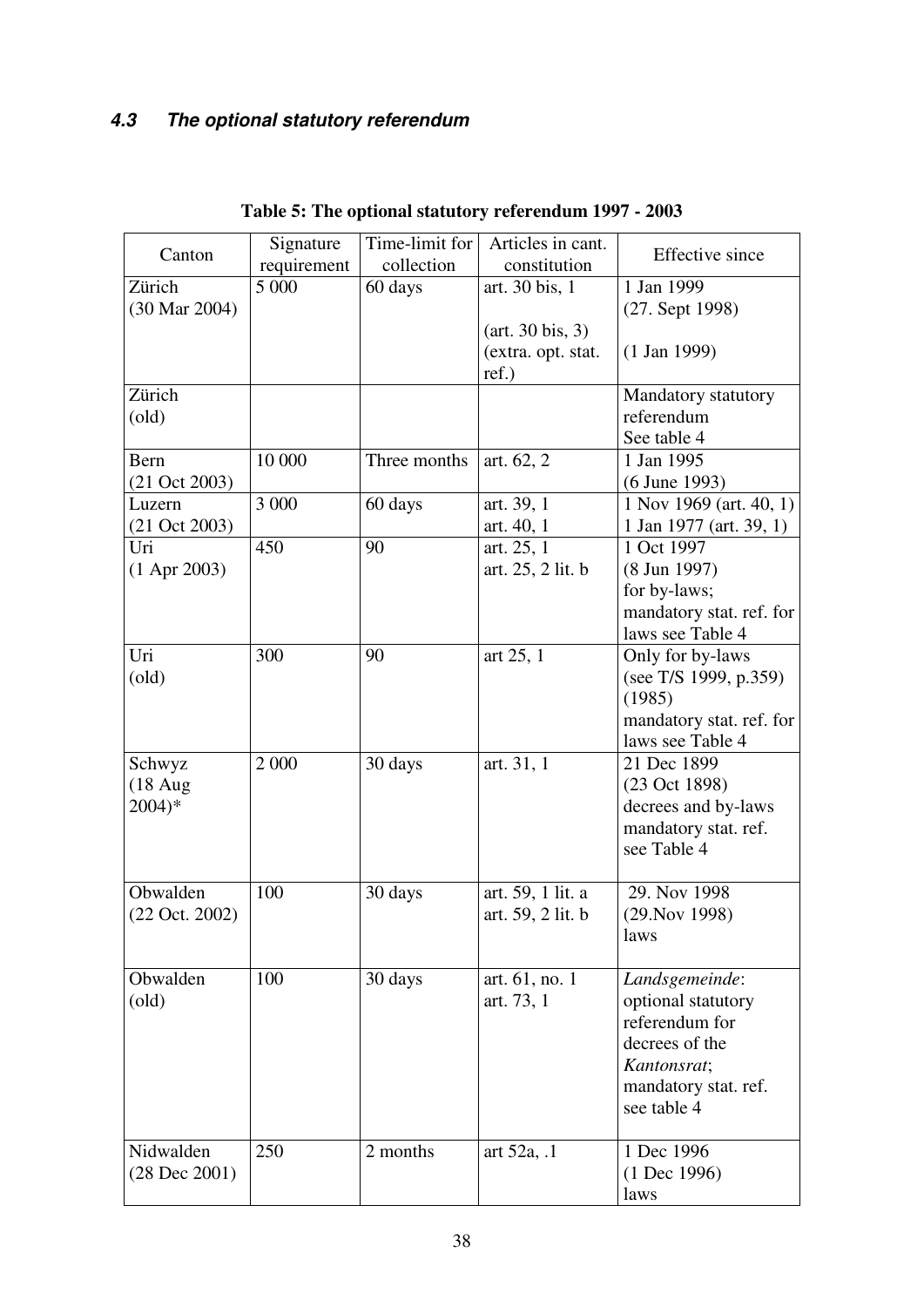| Canton               | Signature   | Time-limit for | Articles in cant. | <b>Effective</b> since  |
|----------------------|-------------|----------------|-------------------|-------------------------|
|                      | requirement | collection     | const.            |                         |
| Glarus               | 1           | $\overline{0}$ | art. 57, 1 lit. b | 1 May 1988              |
| (30. Mar 2004)       |             |                | art. 58, 1        | (1 May 1988)            |
|                      |             |                |                   | Landsgemeinde           |
|                      |             |                |                   | mandatory stat. ref.    |
|                      |             |                |                   | see Table 4             |
|                      |             |                |                   |                         |
| Zug                  | 1500        | 60 days        | art. 34, 1;       | 2 Dec1990               |
| $(1$ Apr 2003)       |             |                | art. 34, 2        | (2 Dec 1990)            |
|                      |             |                |                   | laws and decrees        |
| Freiburg             | 6 0 0 0     | 90             | art. 46           | 1 Jan 2005              |
| $(18 \text{ Aug})$   |             |                |                   | $(16$ May 2004)         |
| $2004$ <sup>**</sup> |             |                |                   | laws                    |
| new                  |             |                |                   |                         |
| constitution by      |             |                |                   |                         |
| 1 Jan 2005)          |             |                |                   |                         |
| Freiburg             | 6 0 0 0     | 90 days        | art. 28 bis, 1    | 11 Mar 1921             |
| $\text{(old)}$       |             | see also PRG,  | art. 28 quarter   | (30 Jan1921)            |
|                      |             | art. 130, 2    |                   | laws and decrees        |
|                      |             |                |                   |                         |
| Solothurn            | 1 500       | 90 days        | art. 36 1, lit. b | 11 Dec 1998 (29. Nov    |
| (30 Mar 2004)        |             |                |                   | 1998)                   |
|                      |             |                |                   | laws and decrees,       |
|                      |             |                |                   | which are not subject   |
|                      |             |                |                   | to the mand. Stat. ref. |
| Solothurn            | 1500        | 90 days        | art. 36, 1 and 2  | $1988 - 1998$           |
| $\text{(old)}$       |             |                |                   | By-laws, decrees        |
|                      |             |                |                   | mandatory stat. ref.    |
|                      |             |                |                   | see Table 4             |
|                      |             |                |                   | see T/S 1999, p. 314    |
| <b>Basel-Stadt</b>   | 2 0 0 0     | 6 weeks        | art. 29, 1 and 2  | 21 June 1979            |
| (4 July 2000)        |             |                |                   | (24 Sept 1978)          |
|                      |             |                |                   | laws and decrees        |
| Basel-Land           | 1 500       | 8 weeks        | art. 31, 1 lit. a | Decrees by the          |
| (22 Oct 2002)        |             |                |                   | Landrat                 |
|                      |             |                |                   | (Planungsbeschluss)     |
|                      |             |                | art. 31, 1 lit. c | (1 Jan 1987, (4 Nov     |
|                      |             |                |                   | 1984)                   |
|                      |             |                |                   | Laws not being          |
|                      |             |                |                   | subject to the mand.    |
|                      |             |                |                   | Stat. ref. (1 Jan 2000, |
|                      |             |                |                   | $(7 \text{ Jun } 1998)$ |

**Table 5: The optional statutory referendum 1997 - 2003** (cont.)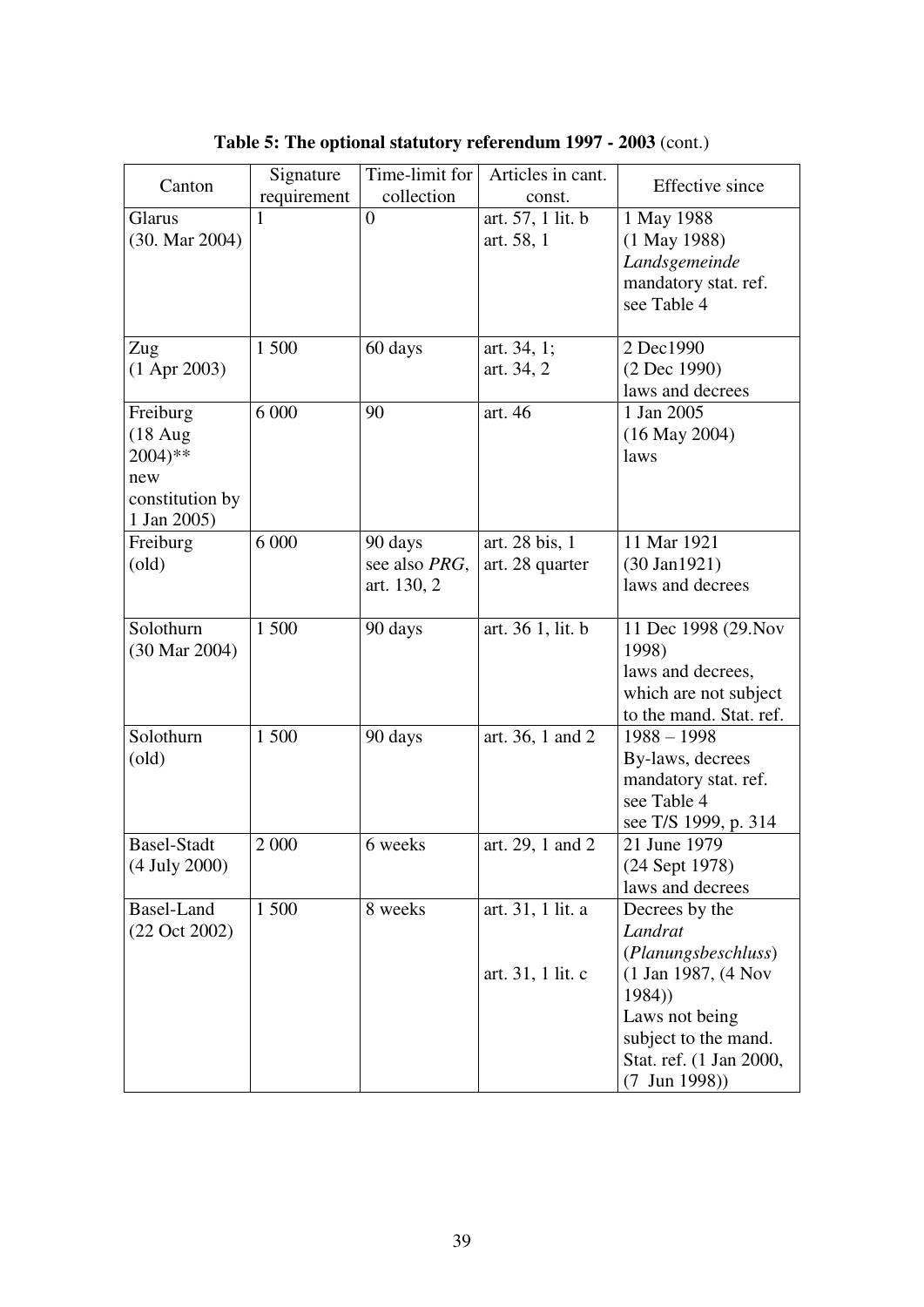| Canton                   | Signature   | Time-limit for | Articles in cant.   | <b>Effective</b> since                      |
|--------------------------|-------------|----------------|---------------------|---------------------------------------------|
|                          | requirement | collection     | const.              |                                             |
| <b>Basel-Land</b>        | 1 500       | 8 weeks        | art. 31, 1 lit. a   | Decrees by the                              |
| $\text{(old)}$           |             |                |                     | <i>Landrat</i> (1 Jan 1987,                 |
|                          |             |                |                     | $(4$ Nov 1984))                             |
|                          |             |                | art. 31, 1 lit. c   | Statutory mand. ref.                        |
|                          |             |                |                     | see Table 4 (see T/S                        |
| Schaffhausen             | 1 000       | 90 days        | art. 33, 1 lit. a   | 1999, p. 137 cont.)<br>All laws to which at |
| $(21 \text{ Oct } 2003)$ |             |                |                     | least 4/5 of the Rat                        |
| new                      |             |                |                     | have agreed                                 |
| constitution by          |             |                |                     | Statutory mand. ref.                        |
| $1st$ Jan 2003           |             |                |                     | see Table 4                                 |
|                          |             |                | art. 33, 1 lit. b   | International treaties                      |
| Schaffhausen             | 1 000       | 90 days        | art. 42 bis, 1      | 8 Jun 1980                                  |
| $\text{(old)}$           |             |                |                     | laws concerning                             |
|                          |             |                |                     | organization of                             |
|                          |             |                |                     | administration or                           |
|                          |             |                |                     | execution of laws; all                      |
|                          |             |                |                     | remaining laws to<br>which at least 4/5 of  |
|                          |             |                |                     | the Rat have agreed                         |
|                          |             |                |                     |                                             |
|                          |             |                |                     |                                             |
| Appenzell AR             | 300         | 60 days        | art. 60 bis         | 1 June 2000                                 |
| $(3$ Apr 2001)           |             |                |                     | $(21$ May $2000)$                           |
|                          |             |                |                     | laws, treaties with                         |
|                          |             |                |                     | law-like character                          |
| Appenzell AR             |             |                |                     | 1 May 1996                                  |
| $\text{(old)}$           |             |                |                     | $(30$ Apr 1995)                             |
|                          |             |                |                     | mandatory statutory                         |
|                          |             |                |                     | referendum, see table<br>4                  |
| Appenzell IR             |             |                |                     | 27. Apr 1873                                |
| $(30 \text{ Mar } 2004)$ |             |                |                     | (24 Nov 1872)                               |
|                          |             |                |                     | statutory mand. ref.,                       |
|                          |             |                |                     | see Table 4                                 |
| St. Gallen               | 4 0 0 0     | 40 days        | art. 49 1 lit. a, b | 1 Jan 2003                                  |
| $(9$ July 2002)          |             |                | art. 50, 1          | $(10$ Jun 2001)                             |
| new                      |             |                |                     | laws and international                      |
| constitution by          |             |                |                     | treaties with law-like                      |
| 1 Jan 2003               |             |                |                     | content                                     |
|                          |             |                |                     |                                             |

**Table 5: The optional statutory referendum 1997 - 2003** (cont.)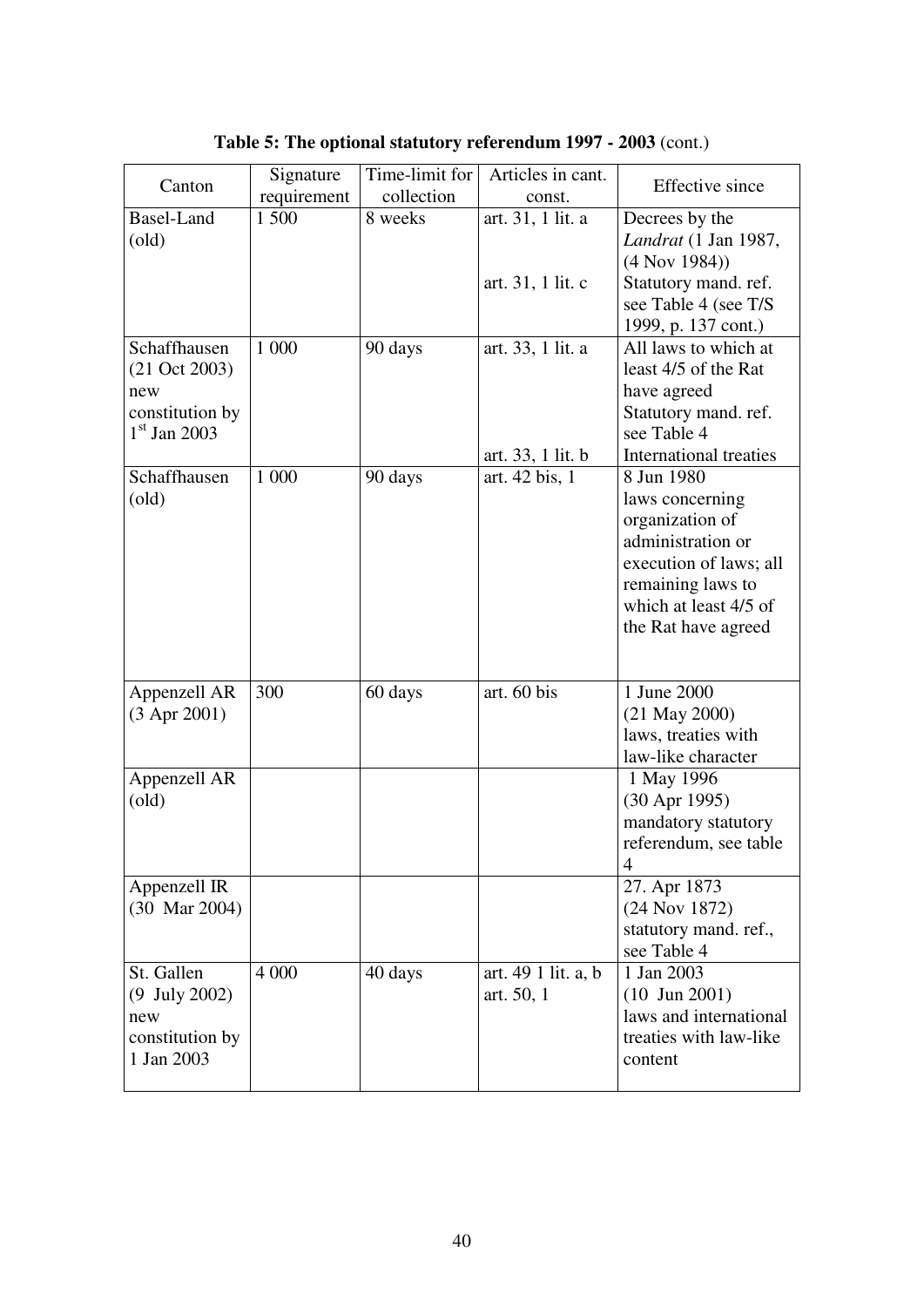|                 | Signature   | Time-limit for | Articles in cant.   | <b>Effective</b> since        |
|-----------------|-------------|----------------|---------------------|-------------------------------|
| Canton          | requirement | collection     | const.              |                               |
| St. Gallen      | 4 0 0 0     | 30 days        | art. 47             | Laws, general decrees         |
| $\text{(old)}$  |             |                |                     | not subject to art. 55        |
|                 |             |                |                     | or not of an urgent           |
|                 |             |                |                     | nature                        |
|                 |             |                |                     | T/S 1999; p. 327 cont.        |
| Graubünden      | 1 500       | 90             | art. 17, 1 num. 1   | Laws                          |
| $(6$ July 2004) |             |                | art. 17, 1 num. 2   | <b>International treaties</b> |
| new             |             |                |                     | with law-affecting            |
| constitution by |             |                |                     | content                       |
| 1 Jan 2004      |             |                |                     | 1 Jan 2004 (18 May            |
|                 |             |                |                     | 2003, 14 Sept 2004)           |
| Graubünden      |             |                |                     | Non-existing                  |
| $\text{(old)}$  |             |                |                     | 1 Jan 1894 (210.1892)         |
|                 |             |                |                     | Statutory mand. ref           |
|                 |             |                |                     | see Table 4                   |
| Aargau          | 3 000       | 90             |                     | 1 Jan 2003                    |
| (30 Mar 2004)   |             |                |                     | $(2 \text{ Jun } 2002)$       |
|                 |             |                | art. 63, lit. a     | - laws                        |
|                 |             |                | art. 63, lit. f     | - specific decrees of         |
|                 |             |                |                     | the Grosser Rat which         |
|                 |             |                |                     | are determined by law         |
|                 |             |                | art. 63, 1 lit. b   | - fundamental plans of        |
|                 |             |                |                     | state activity                |
|                 |             |                |                     | which are all not s.t. a      |
|                 |             |                |                     | mandatory referendum          |
|                 |             |                | (art. 62, 1 lit. b, | (see Table 4)                 |
|                 |             |                | lit. e)             | art. 40 GPR                   |
| Aargau          | 3 0 0 0     | 90             | art. 63, 1 lit. f   | 1 Jan 1982                    |
| $\text{(old)}$  |             |                |                     | Specific decrees of the       |
|                 |             |                |                     | Grosser Rat which are         |
|                 |             |                | art. 63, 1 lit. b   | determined by law             |
|                 |             |                | art. 63, 1 lit. a   | Treaties                      |
|                 |             |                |                     | Fundamental plans of          |
|                 |             |                |                     | state activity                |
|                 |             |                |                     | art. 40 GPR                   |
|                 |             |                |                     | see also T/S 1999, p.         |
|                 |             |                |                     | 124 cont.                     |

**Table 5: The optional statutory referendum 1997 - 2003** (cont.)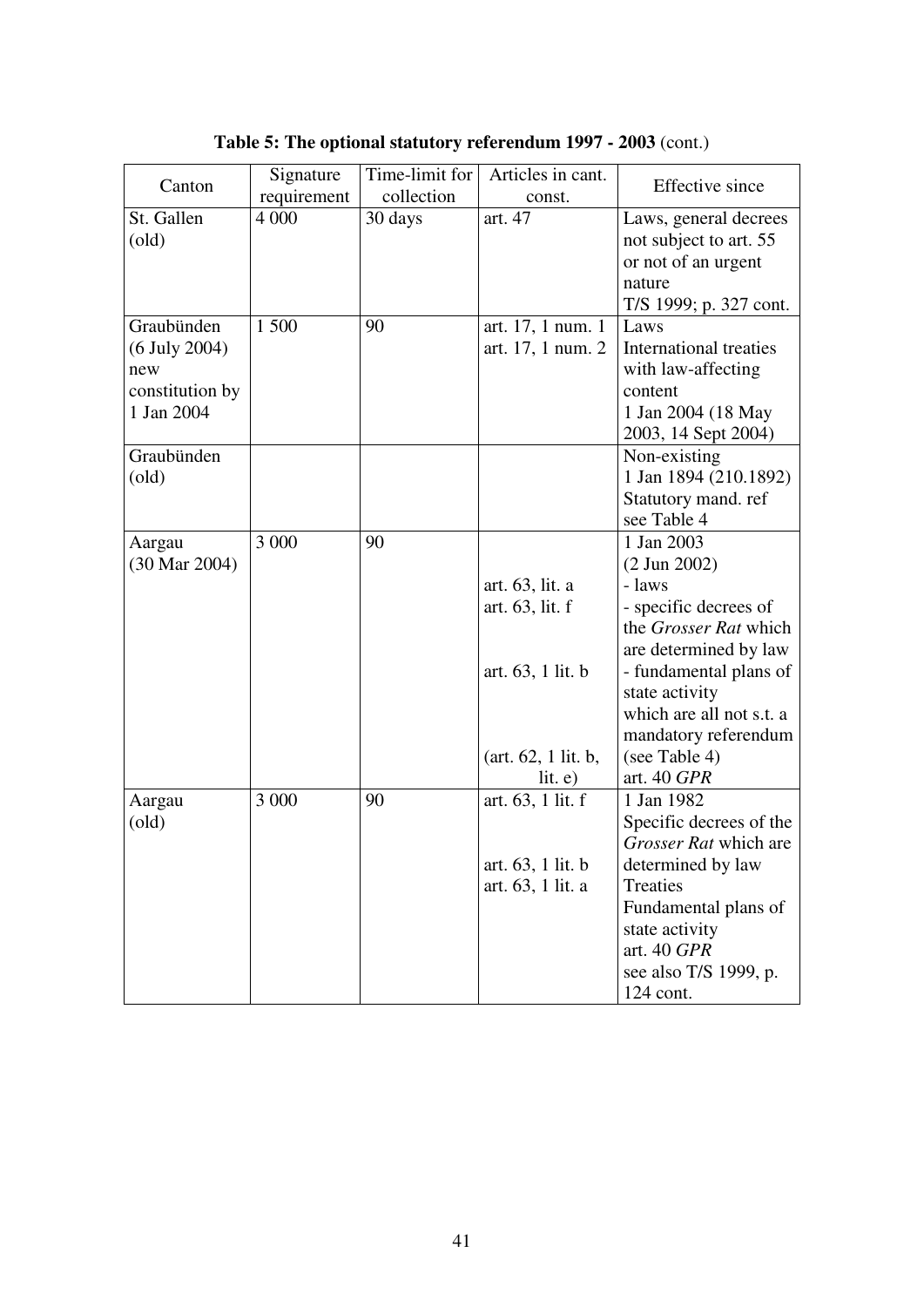| Canton                   | Signature   | Time-limit for | Articles in cant. | <b>Effective</b> since      |
|--------------------------|-------------|----------------|-------------------|-----------------------------|
|                          | requirement | collection     | const.            |                             |
| Thurgau                  | 2 000       | 3 months       | art. 22           | 1 Jan 1990                  |
| (22 Oct 2002)            |             |                |                   | (4 Dec 1988)                |
|                          |             |                |                   | laws,                       |
|                          |             |                |                   | decrees on treaties         |
|                          |             |                |                   | see also T/S 1999,          |
|                          | 7 000       |                |                   | p.346<br>1 Jan 1998         |
| Tessin<br>(30 Mar 1999)  |             | 45 days        |                   | (14 Dec 1997)               |
| new                      |             |                | art. 42 lit. a    | laws and decrees            |
| constitution by          |             |                | art. 42 lit. c    | treaties with               |
| 1 Jan 1998               |             |                |                   | nomothetic character        |
| Tessin                   | 7 0 0 0     | 30 days        | art. 60, I        | $(31$ May 1970)             |
| $\text{(old)}$           |             |                |                   | laws and decrees            |
|                          |             |                |                   | See T/S 1999, p. 339        |
|                          |             |                |                   | for further application     |
| Waadt                    | 12 000      | 40 days        | art. 84 1, lit. a | Laws and decrees            |
| $(21 \text{ Oct } 2003)$ |             |                | art. 84 1, lit. b | Treaties with               |
| new                      |             |                |                   | nomothetic content          |
| constitution by          |             |                |                   |                             |
| 1 Sept 2003              |             |                |                   |                             |
| Waadt                    | 12 000      | 40 days        | art. 27, 2        | 1978 / (29 Nov1998)*        |
| $\text{(old)}$           |             |                |                   | laws and decrees            |
|                          |             |                |                   | see also T/S 1999,<br>p.369 |
|                          |             |                |                   | *changes concerning         |
|                          |             |                |                   | fiscal referendum, see      |
|                          |             |                |                   | Tables 6 and 7              |
|                          |             |                |                   |                             |
| Wallis                   | 3 000       | 90 days        | art. 31, 1        | 1 June 1994                 |
| (21 Oct 2003)            |             |                |                   | (24 Oct1993)                |
|                          |             |                |                   | laws and decrees,           |
|                          |             |                | art. 31, 2        | treaties with               |
|                          |             |                |                   | nomothetic content          |
|                          |             |                |                   | see also T/S 1999, p.       |
|                          |             |                |                   | 380 cont.                   |
| Neuenburg                | 4 500       | 40 days        | art. 42, 1        | 1 Jan 2002                  |
| (16 Oct 2001)<br>new     |             |                | art. 42 2, lit. a | $(24$ Sept $2001)$<br>laws  |
| constitution by          |             |                | art. 42, 2 lit. e | treaties                    |
| 1 Jan 2002               |             |                | art. 42, 2 lit. g | extraordinary optional      |
|                          |             |                |                   | statutory referendum        |
|                          |             |                |                   | decrees based on            |
|                          |             |                | art. 42, 2 lit. c | people's initiatives        |

**Table 5: The optional statutory referendum 1997 - 2003** (cont.)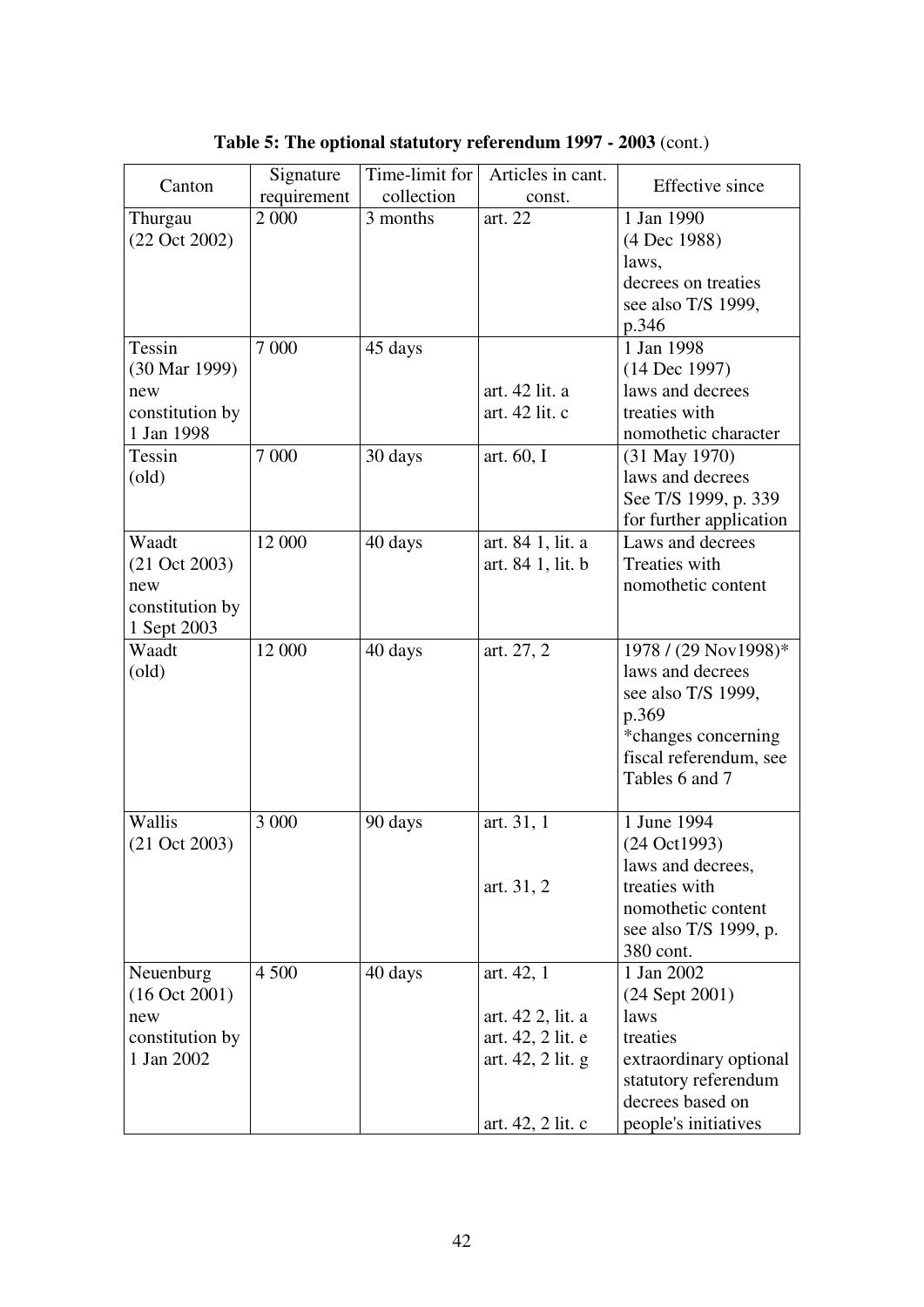| Canton                   | Signature<br>requirement | Time-limit for<br>collection | Articles in cant.<br>const. | Effective since         |
|--------------------------|--------------------------|------------------------------|-----------------------------|-------------------------|
| Neuenburg                | 6 0 0 0                  | 40 days                      | art. 39, 2                  | 1879, 1959              |
| $\text{(old)}$           |                          |                              | $LDP$ art. 120              | (see T/S 1999, p.271)   |
|                          |                          |                              |                             | Laws and specific       |
|                          |                          |                              |                             | decrees,                |
| Genf                     | 7 0 0 0                  | 40 days                      | art. 53                     | 1983                    |
| $(21 \text{ Oct } 2003)$ |                          |                              |                             | $(7 \text{ Mar } 1982)$ |
|                          |                          |                              |                             | Laws                    |
|                          |                          |                              |                             | See also T/S 1999, p.   |
|                          |                          |                              |                             | $221 - 2$               |
| Jura                     | 2 0 0 0                  | 60                           | art. 78                     | $(1$ Jan 1979)          |
| $(4$ July 2000)          |                          | art. 94 LDP                  | art. 78 lit. a              | 20 Mar 1977             |
|                          |                          |                              | art. 78 lit. c              | Laws                    |
|                          |                          |                              |                             | Treaties with           |
|                          |                          |                              |                             | nomothetic character    |
|                          |                          |                              |                             | See also T/S 1999, p.   |
|                          |                          |                              |                             | 250 cont.               |
| Notes: See Table 2.      |                          |                              |                             |                         |

**Table 5: The optional statutory referendum 1997 - 2003** (cont.)

## *4.4 Comments on the changes in the optional statutory referendum*

After 1997, many cantons introduced some alterations regarding the optional statutory referendum. To begin with, *Zürich (ZH)* introduced in January 1999 such a referendum as a new institution replacing the abolished mandatory statutory referendum. The optional referendum is fitted out with the requirement of 5,000 signatures to be collected within 60 days. As discussed before, in the case of *Zürich*, this change in the constitution led to a decline of the sub-index for the statutory referendum (GRR) from 6, the maximum, down to 3.33.

In *Uri (UR)*, the optional statutory referendum applies only to by-laws, not to laws. The signature requirement for this referendum was raised from 300 to 450 votes in June 1997. In this special case, the sub-index of the statutory referendum (GRR) is negatively affected by this development. For the treatment of *Uri* concerning the index of direct democracy, see the section 6.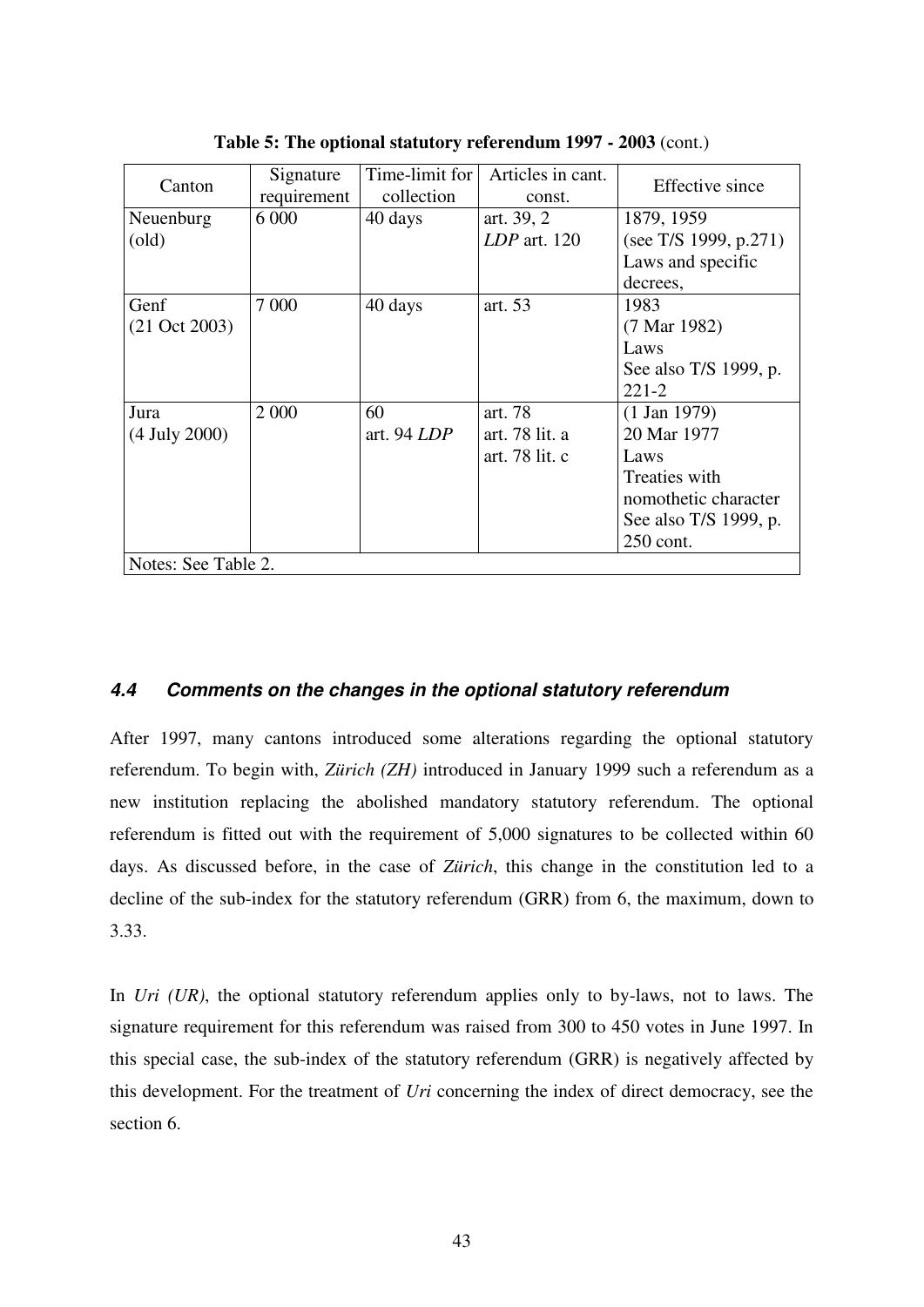The next canton in which a considerable development could be observed is *Obwalden (OW)*. In the course of the introduction of a (partly) representative system that became effective in 1998, an optional statutory referendum for laws was introduced as a new institution with a signature requirement of 100 and a collection time of 30 days, simultaneously abolishing the old optional referendum for decrees of the *Kantonsrat* (with the identical requirements). According to my source in the Obwalden administration, as a result, decrees can no longer be challenged by a referendum<sup>46</sup>. This abolishment of the mandatory statutory referendum has led to a lower sub-index value for the statutory referendum (GRR) of just 4.33 compared to the previous maximum value achieved in 1998 and 1997.

On the 1st of January, 2005, a new constitution entered into force in the canton of *Freiburg (FR)*. This new constitution did not, however, bring about any new stipulations regarding the optional statutory referendum (6,000 signatures within 90 days). The only difference lies in the fact that the time period for collection is now regulated at the constitutional, not any more at the statutory level.

The people of the canton *Solothurn* (SO) partially revised their constitution in November 1998. Before 1998, the optional statutory referendum was only applicable to decrees but not to laws, to which the mandatory statutory referendum applied (T/S 1999, p. 313 cont.). Now the restricting the mandatory statutory referendum in the new constitution, almost all laws and decrees of the cantonal parliament can be subject to an optional statutory referendum. The signature requirement of 1,500 votes and a time limit for collection of 90 days were kept in the amended article. The value of the sub-index for the statutory referendum (GRR) was brought down to 5.333 from the maximum value of 6 achieved before.

In *Basel-Land (BL)*, the optional statutory referendum for laws was also introduced as a new institution because the use of the mandatory statutory referendum became restricted. The number of signatures required was set to 1,500 in a popular vote in 1998, and the time available for collection was stipulated as 60 days, identical to the requirements for the old optional statutory referendum for decrees, which continues to exist (see T/S 1999, p. 137, for the old constitution). The former restriction of the old mandatory statutory referendum caused the sub-index for the statutory referendum (GRR) to decline from 6 to 5.167.

1

<sup>46</sup> Personal communication with Mr. Dillier, 24.08.2004, *Rechtsdienst* of *Obwalden*.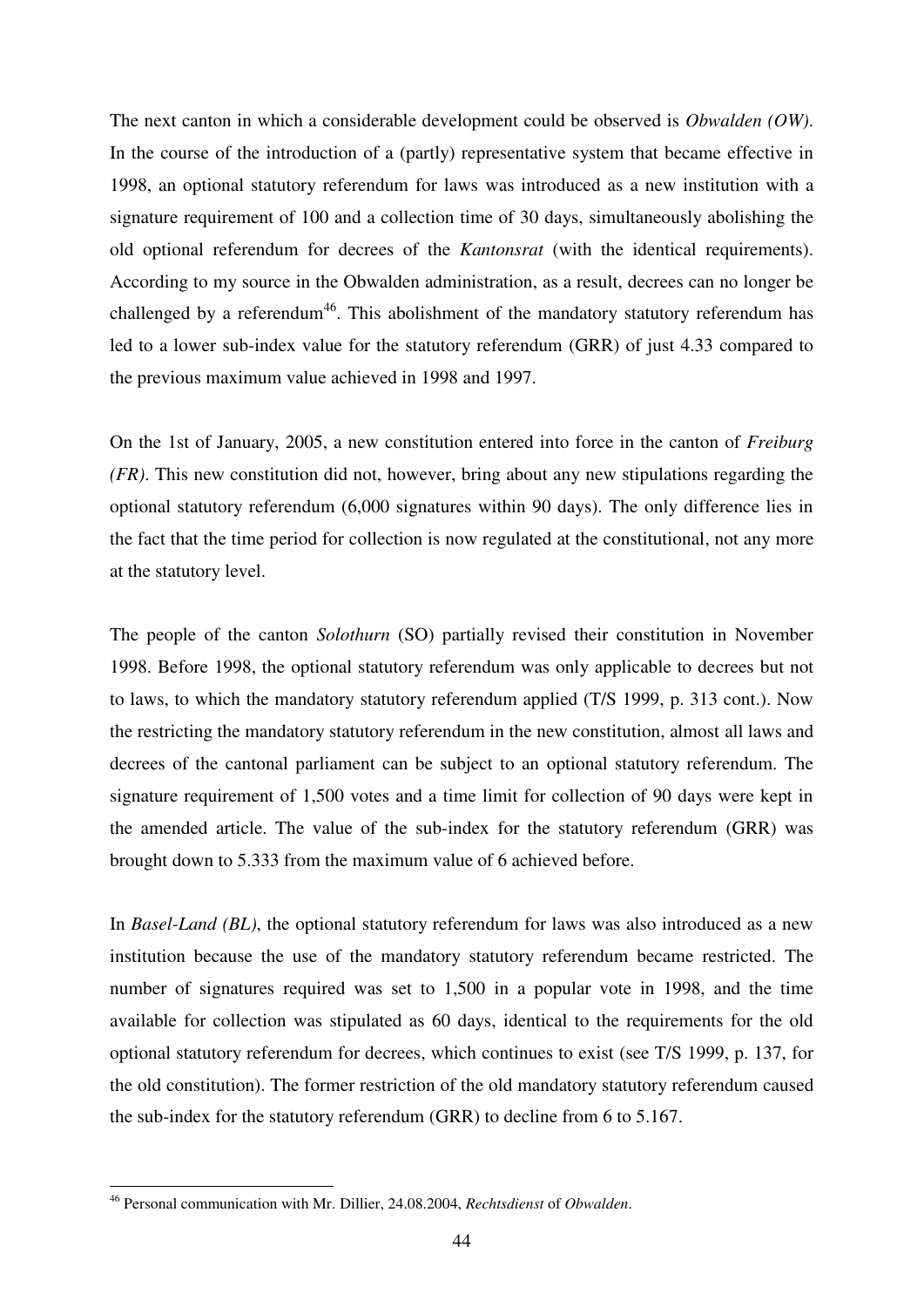In *Schaffhausen (SH)*, the new constitution of the 1st of January, 2003, brought about a restriction of the optional statutory referendum in comparison to the old constitution: only all those laws, including laws concerning administrative issues, to which more than four-fifths of the *Rat* have agreed, are subject to this institution. In the old constitution, however, all laws related to administration and organization were subject to only the optional referendum (while the remaining laws were subject to the mandatory referendum). The inclusion of 'administrative' laws in the scope of the mandatory statutory referendum led to no change in the index of direct democracy.

In the canton of *Appenzell Ausserrhoden (AR)*, the electorate decided to introduce an optional statutory referendum in 2000, which was not known prior to this date. This optional referendum applies to laws and international treaties with a nomothetic impact and can be carried out if 300 signatures have been collected within 60 days after the publication of that law or treaty. Since this new optional statutory referendum replaces an old mandatory referendum, a decline in the level of the sub-index of the statutory referendum (GRR) occurred, from 6 down to 4.66.

On January 1st, 2003, a new constitution became effective in the canton *St. Gallen (SG)*. One of the prominent differences between the optional statutory referendum of the old and that of the new constitution is the time available for the signature collection, which has been increased from 30 days to 40 days, while keeping the required number of signatures unaltered. The scope of this referendum has been narrowed because, generally, binding decrees of the *Grosser Rat* (now: *Kantonsrat*) are no longer subject to this referendum (and hence not subject to any referendum at all), whereas cantonal laws can still be challenged through this referendum (art 49, 1 lit. a CC; art. 47 old CC). In the new constitution, however, regulations concerning the wages of civil servants and teachers are explicitly exempted from the optional statutory referendum (art. 49, 2 CC). On the other hand, the scope of the optional referendum has been widened as international and intercantonal treaties are now subject to it if their content is nomothetic (art. 49, 1 lit. b). The increase in the time available for the signature collection has caused an increase in the sub-index of the statutory referendum (GRR) from 3 to 3.33, which is also reflected in the change in the overall index of direct democracy.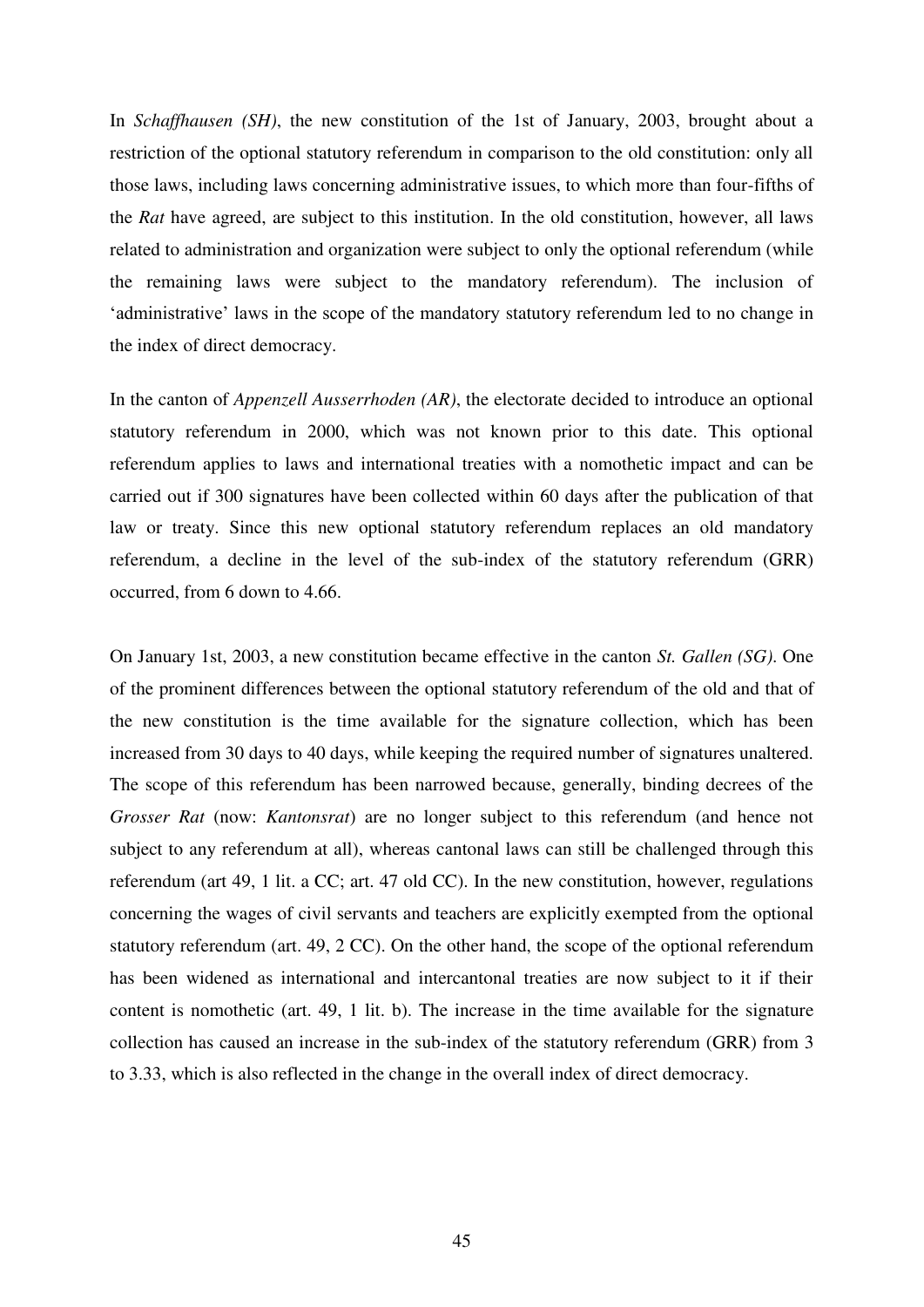The electorate of *Graubünden (GR)* also voted on a new constitution both on the 18th of May and the 14th of September,  $2003^{47}$ , which took effect on the 1st of January, 2004. Similar to the development observable in other cantons, the mandatory statutory referendum was replaced by an optional referendum for laws. This new optional statutory referendum is applicable to both cantonal laws and treaties whose stipulations are nomothetic. The requirement of 1,500 signing supporters out of the electorate must be met within 90 days after publication. From 2004 on, this constitutional change will cause the sub-index of the overall statutory referendum (GRR) to fall from its old level of 6 points.

Observable in the canton *Aargau (AG)* is another example where the scope of the optional statutory referendum was broadened at the expense of the mandatory statutory referendum. On the 2nd of June, 2002, the electorate of *Aargau* opted for a revision of art. 63, 1 lit. a CC. This amendment led to an abolishment of the old unconstrained mandatory referendum by including an absolute majority constraint and making 'laws' a new field of application of the optional referendum. Additional potential applications of the optional referendum are laid down in art. 63, 1 CC (except for lit. e), which also include (among others) decrees of the *Grosser Rat*, as already known in the old constitution. The constitutional requirements for taking the optional statutory referendum remained unchanged (3,000 signatures within 90 days). As the index of direct democracy takes into account statutory referendums for laws rather than for decrees, a decline in the level of the overall index of statutory referendum (GRR) occurred due to this new restriction (from 6 to 5.167), as discussed in the preceding section, which also transmits to the total index (see Table 9 for the overall index change).

The cantonal electorate of *Tessin (TI)* passed a new constitution effective on the 1st of January, 1998, that raised the number of days available for the collection of 7,000 signatures from 30 to 45 (art. 42 CC). The optional statutory referendum is applicable to both laws and decrees. This change caused an increase in the index for the statutory referendum (GRR) from the low level of 1.66 to 2.00 (comparable values are observable for Jura, Geneve, and Vaud).

In the canton of *Waadt (VD)*, a partial revision of the constitution took place in 1998 that, however, did not affect the optional statutory referendum for laws (and decrees), only the fiscal referendum (see Tables 6 and 7). In 2003, the electorate passed a completely new

<u>.</u>

<sup>47</sup> Because the official result of the first popular vote on the vote system for electing the *Grosser Rat* appeared to be scanty and changed after a recount in May 2003, it was decided to hold a second popular vote in September 2003 for reasons of clarification (personal communication with Mr. Frizzoni, September 10, 2004).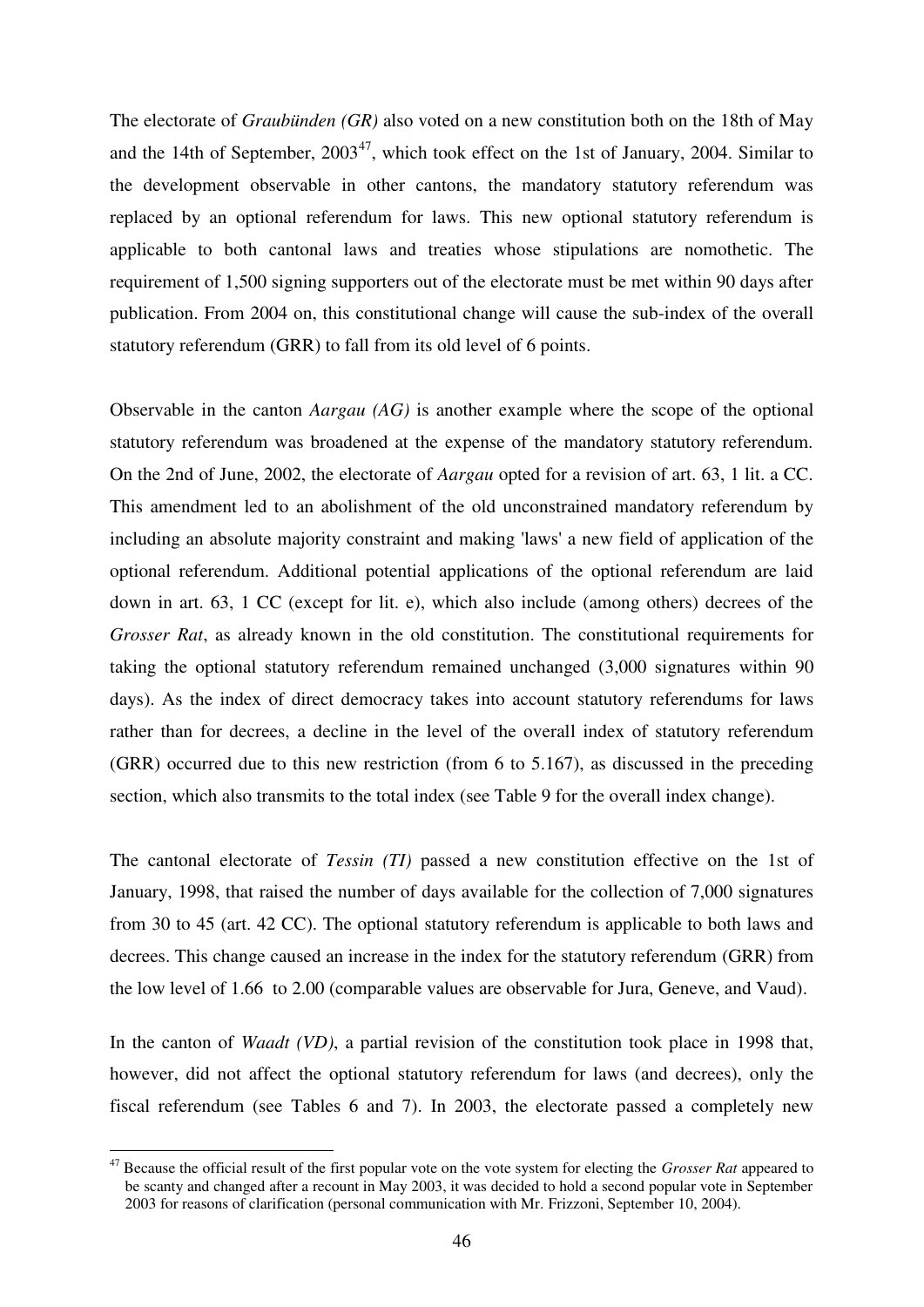constitution (effective the 1st of September,  $2003$ )<sup>48</sup> that extends the application of the optional statutory referendum from laws and decrees to international treaties and concordats in case their stipulations contradict cantonal law or are of a law-giving character in general (art. 84 1, lit. b CC). In the old constitution it was not possible for the people to challenge these treaties (see T/S 1999, p. 368 cont.). The requirements for taking an optional referendum, 12,000 signatures and 40 days, have remained unchanged since 1997, leaving the value of the sub-index unaffected.

Finally, in *Neuenburg (NE)*, a new constitution was also adopted in 2001 that entered into force as of the 1st of January, 2002. This new constitution brought, first, a change in the scope of application of the optional statutory referendum and, second, a facilitation of carrying it out. Both in the old and new constitutions the optional statutory referendum is applicable to laws, while in the new constitution the specific (general) decrees (art. 39, 2 old CC) are now exempted from its application. As regards requirements, the number of signatures was lowered from 6,000 down to 4,500, whereas the number of days for collecting them remained the same; this new requirement is now entirely regulated in the constitution itself (*LDP* art. 120: for the old constitution; art. 42, 1 CC: for the new constitution). New to the scope of the optional referendum, however, is its application to international and intercantonal treaties (art. 42, 2 e CC) that are either nomothetic or equivalent to a decree leading to government expenses<sup>49</sup>. Finally, an extraordinary optional statutory referendum was also introduced, applicable to "other acts of the *Grand Conseil*" in the case that 35 of its members so decide (art. 42, 2 g CC). The relaxation of the signature requirement in the new constitution has caused the sub-index of the statutory referendum (GRR) for *Neuenburg* to rise, from 1.66 to 2.33.

-

 $48$  The date of effectiveness given in the new constitution (art. 175 CC) was altered through a decree of the *Grand Conseil* of *Waadt* (2nd of July, 2003).

 $49$  For a discussion of the non-applicability of the optional referendum to treaties in the old constitution, see T/S 1999, p. 272.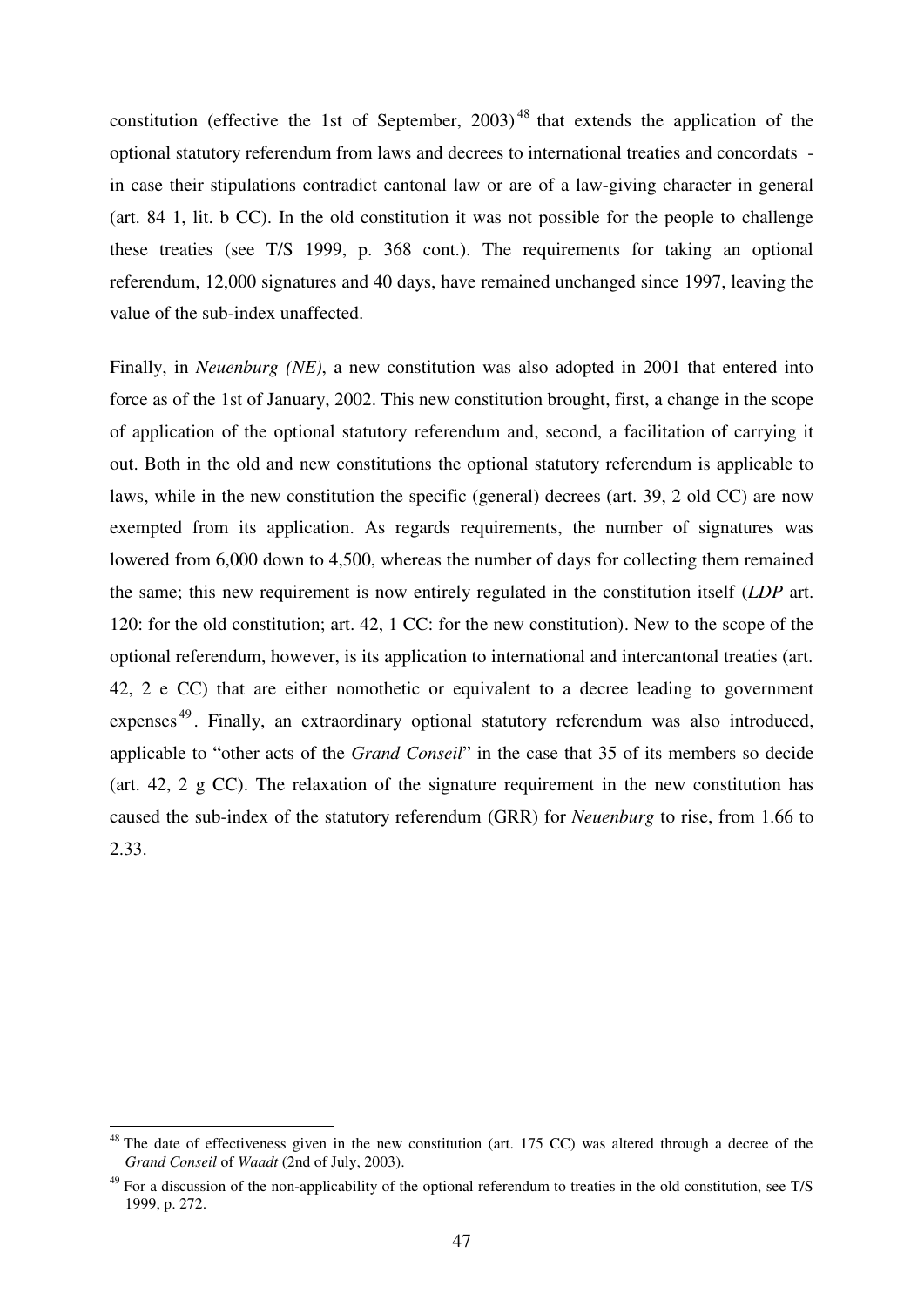## **5 The Fiscal Referendum**

The next two tables are devoted to the description of the development of both the mandatory and optional fiscal referendum (Tables 6 and 7) on expenditure projects in the Swiss cantons between 1997 and 2003.

In general, fiscal referenda refer to resolutions (decrees) of the cantonal parliament that are administrative acts (from a legal perspective); in some cantons, the fiscal referendum also refers explicitly to specific cantonal laws. For the fiscal referendum to be applicable, these decrees and laws have to involve a substantial expense that must be borne by the cantonal budget and thus by the cantonal taxpayers. In some constitutions, in which the optional fiscal referendum refers solely to expense-triggering decrees of the parliament, it is the (optional) statutory referendum that serves as a control device over expenses induced by cantonal law. In this sense, the fiscal and the statutory referendum do constitute two institutions whose scope of application might partly overlap.

The following Tables 6 and 7 describe only fiscal referenda on expenditure projects (the most important type). They do not take into account the existence of either extraordinary fiscal referenda or of fiscal referenda related to tax rates, acquisition or disposition of real estate, bond loans, and so on, because these latter do not form part of the index of direct democracy. For constructing the sub-index for the fiscal referendum (FRR), usually the greater value of the points awarded to either the optional or the mandatory referendum is chosen.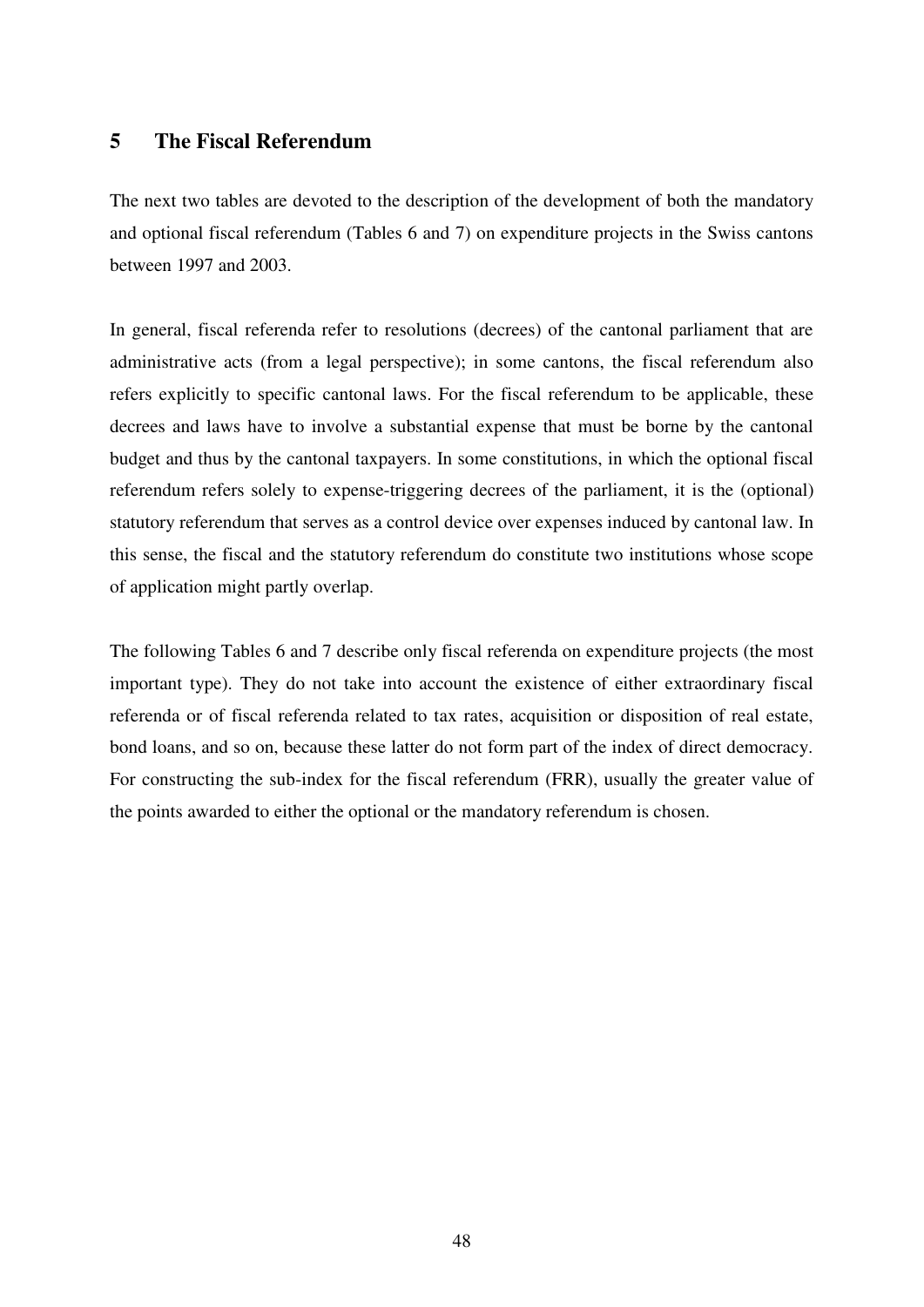## *5.1 The mandatory fiscal referendum*

| Canton                   | Financial<br>threshold  | Article in<br>cant. const. | effective since                       | Remarks                    |
|--------------------------|-------------------------|----------------------------|---------------------------------------|----------------------------|
| Zürich<br>(30 Mar 2004)  |                         |                            | 1 Jan 1999<br>$(27 \text{ Sept}1998)$ | Non-existing               |
| Zürich                   | $> 20$ million          | art. 30 num.               | 6 June 1971                           | Decrees of the             |
| $\text{(old)}$           | $($ 2 million $)$       | $\overline{2}$             |                                       | Kantonsrat                 |
| Bern                     |                         |                            | 1 Jan 1995                            | Non-existing               |
| $(21 \text{ Oct } 2003)$ |                         |                            | (6 June 1993)                         | See T/S 1999, p. 183       |
| Luzern                   | $>25$ million           | art. 39 bis, 1             | 1 Jan1977                             | Decrees and laws of        |
| $(21 \text{ Oct } 2003)$ | $(> 25$ millions =      | lit. c;                    | (5 Dec 1976)                          | the Grosser Rat            |
|                          | 10 times annual         | art. 39, 2                 |                                       |                            |
|                          | expense)                | art. 39 bis, 3             |                                       |                            |
| Uri                      | $>1$ million            | art. 24, lit. c,           | 1 Jan 1994                            | Expenditure                |
| $(1$ Apr 2003)           | $($ > 100 000 at        | art. 24, lit. d            | (28 Nov 1993)                         | projects, i.e. decrees;    |
|                          | least 10 years)         |                            |                                       | laws see Table 4           |
| Schwyz                   | > 250000                | art. 30, 2                 | 31 Dec 1958                           | Decrees of the             |
| $(18 \text{ Aug } 2004)$ | (> 50000)               |                            |                                       | Kantonsrat                 |
|                          |                         |                            |                                       | See T/S 1999, p.305        |
|                          |                         |                            |                                       |                            |
| Obwalden                 |                         |                            | 29 Nov 1998                           | Non-existing               |
| (22 Oct 2002)            |                         |                            | (29 Nov1998)                          |                            |
|                          |                         |                            |                                       |                            |
| Obwalden                 | $> 1$ million           | art.61,                    | 8 June 1997                           | (Landsgemeinde)            |
| (8 June 1997 -           | (> 200 000)             | num.3                      | (8 June 1997)                         | Laws and decrees           |
| 29. Nov 1998)            |                         |                            |                                       |                            |
| Obwalden                 | $>$ 300 000             | art.61,                    | 8 June 1986                           | (Landsgemeinde)            |
| $\text{(old)}$           | ( > 50 000)             | num.3                      | (8 June 1986)                         | Laws and decrees           |
|                          |                         |                            |                                       |                            |
| Nidwalden                | $> 5$ million           | art. 52                    | 1 Dec 1996                            | Decrees of the             |
| $(28$ Dec $2001)$        | (> 500 000)             | num.4                      | $(1$ Dec1996)                         | Landrat                    |
| Glarus                   | > 1 million             | art. 69, 2 lit.            | 5 May 2002                            | (Landsgemeinde)            |
| (30 Mar 2004)            | (> 200 000)             | $\mathbf b$                | $(5$ May 2002)                        | Decrees                    |
| Glarus                   |                         | art. 69, 1 lit.            |                                       |                            |
| $\text{(old)}$           | > 500000<br>(> 100 000) | d                          | 1 May 1988<br>$(1$ May 1988)          | (Landsgemeinde)<br>Decrees |
|                          |                         |                            |                                       |                            |
| Zug                      |                         |                            | At least since                        | Non-existing               |
| $(1$ Apr 2003)           |                         |                            | 1970                                  | See also T/S 1999,         |
|                          |                         |                            |                                       | p.401                      |

## **Table 6: The fiscal referendum – mandatory (ordinary) between 1997 and 2003**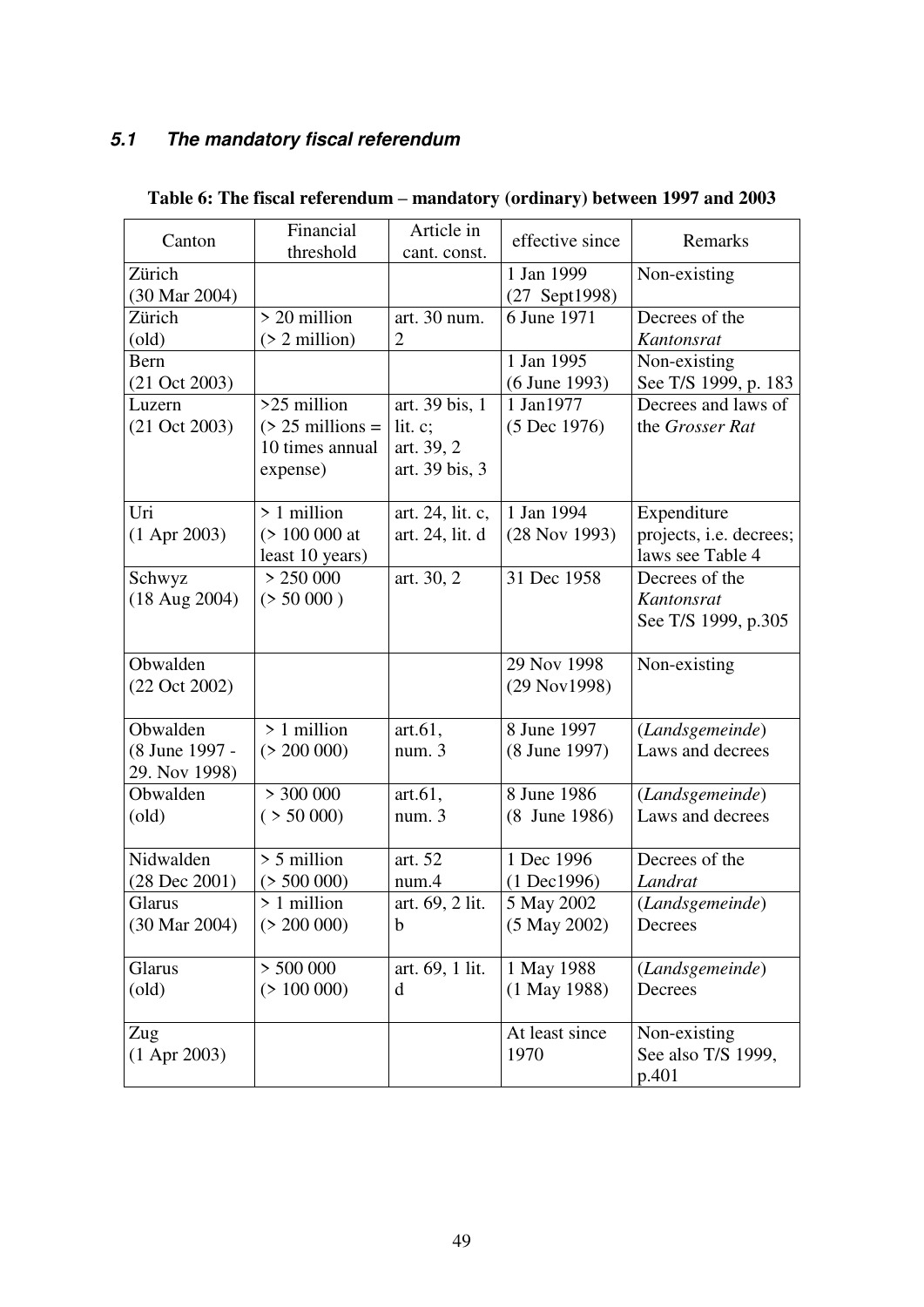| Canton                                                                           | Financial<br>threshold                                                                                    | Article in<br>cant. const.                            | effective since                             | Remarks                                                                                            |
|----------------------------------------------------------------------------------|-----------------------------------------------------------------------------------------------------------|-------------------------------------------------------|---------------------------------------------|----------------------------------------------------------------------------------------------------|
| Freiburg<br>$(18$ Aug 2004)<br>new<br>constitution by<br>1 Jan 2005              | $> 1\%$ of the<br>overall spending<br>of the last<br>cantonal budget                                      | art. 45 lit. b                                        | 1 Jan 2005<br>$(16$ May 2004)               | Decrees and Laws<br>of the Grand<br>Conseil / Grosser<br>Rat                                       |
| Freiburg<br>$\text{(old)}$                                                       | $\overline{>}$ 1 % of the<br>overall spending<br>of the last<br>cantonal budget                           | art. 28 bis                                           | 7 Oct 1986<br>(8 June 1986)                 | Laws and decrees of<br>the Grosser Rat /<br>Grand Conseil                                          |
| Solothurn<br>(30 Mar 2004)                                                       | $> 5$ million<br>(> 500 000)                                                                              | art. 35, 1 lit.<br>e                                  | 11 Dec 1998<br>(29 Nov 1998)                | Decrees of the<br>Kantonsrat                                                                       |
| Solothurn<br>$\text{(old)}$                                                      | > 2 million<br>(> 200 000)                                                                                | art. 35, 1 lit.<br>e                                  | 1 Jan 1988<br>(8 June 1986)<br>(new const.) | Decrees of the<br>Kantonsrat<br>See T/S 1999, p.317                                                |
| <b>Basel-Stadt</b><br>(4 July 2000)                                              |                                                                                                           |                                                       | Since 1954 or<br>earlier                    | Non-existing<br>See also T/S 1999,<br>p.161                                                        |
| Basel-Land<br>(22 Oct 2002)                                                      |                                                                                                           |                                                       | 1 Jan 1987 and<br>before                    | Non-existing<br>See T/S 1999, p.139                                                                |
| Schaffhausen<br>$(21 \text{ Oct } 2003)$<br>new<br>constitution by<br>1 Jan 2003 | 3 million<br>(> 500 000)                                                                                  | art. 32 lit. e                                        | 1 Jan 2003<br>$(22$ Sept $2002)$            | Decrees of the<br>Kantonsrat                                                                       |
| Schaffhausen<br>$\text{(old)}$                                                   | $> 1$ million<br>(> 100 000)                                                                              | art. 42 ter                                           | $(23$ Apr 1989)                             | Decrees of the<br>Grosser Rat                                                                      |
|                                                                                  | $>$ 300 000 < 1<br>millions<br>(> 50000 < 100<br>000)                                                     | art. 42, 1<br>num. 2                                  | $(23$ Apr 1989)                             | Decrees of the<br>Grosser Rat passed<br>with less than 4/5<br>majority<br>(see T/S 1999,<br>p.287) |
| Appenzell AR<br>$(3$ Apr 2001)                                                   | $> 5\%$ of a<br>taxing unit<br>$($ 1\% of a<br>taxing unit)                                               | art. 60, 1<br>lit. e; art. 76,<br>$2$ lit a, $b$      | 1 May 1996<br>$(30$ Apr 1995)               | (28 Sept 1997:<br>abolishment of<br>Landsgemeinde); via<br>voting at the ballot<br>box             |
| Appenzell AR<br>$\text{(old)}$                                                   | $> 5\%$ of a<br>taxing unit<br>$(2003)$ :<br>1,650,500)<br>$($ 1% of a<br>taxing unit)<br>(2003: 331,000) | art. 60, 1<br>lit. $e$ ;<br>art. 76, 2<br>lit. $a, b$ | 1 May 1996<br>$(30$ Apr 1995)               | (Landsgemeinde)<br>Decrees of the<br>Kantonsrat                                                    |

**Table 6: The fiscal referendum – mandatory (ordinary)** (cont.)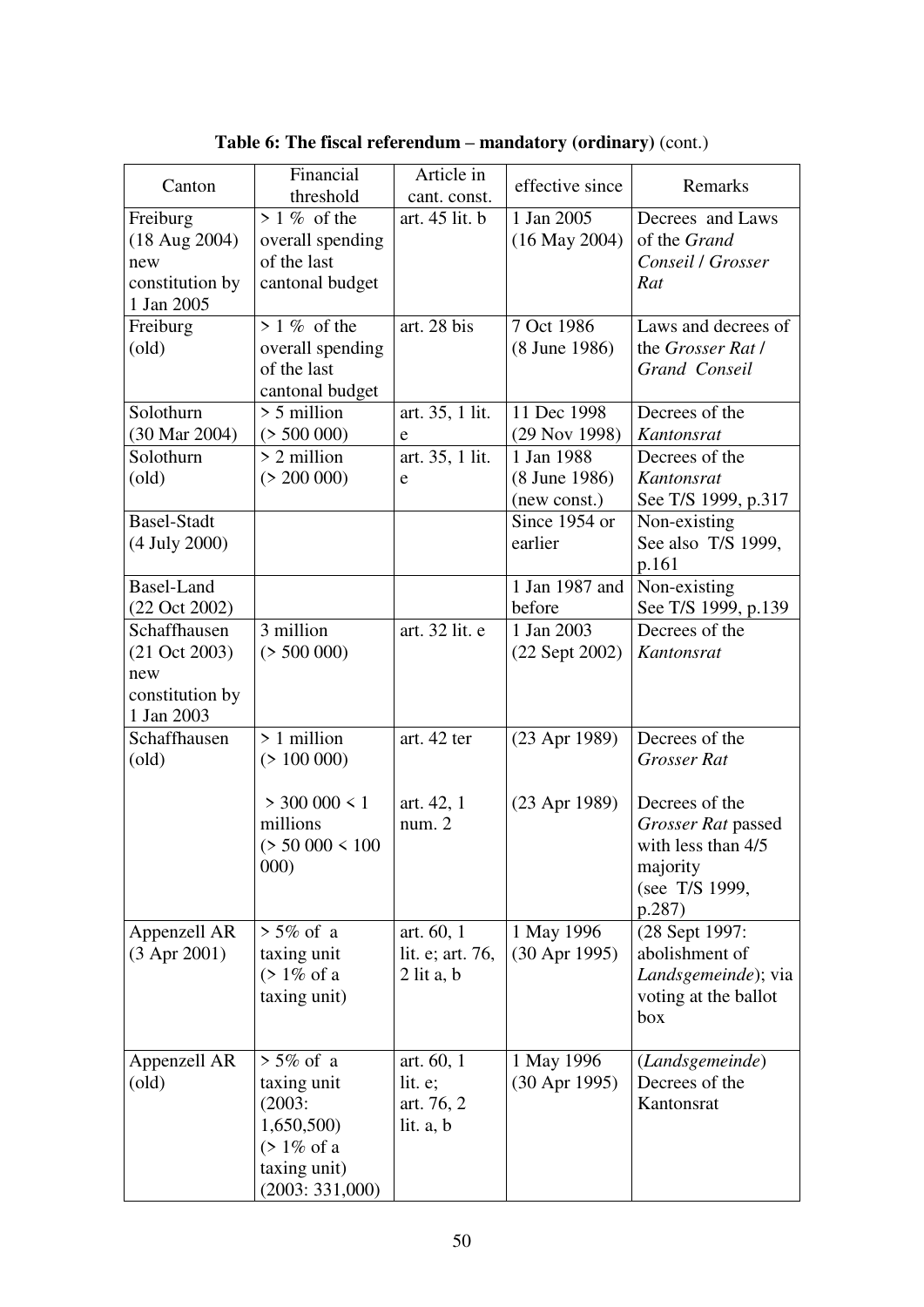| Canton                   | Financial<br>threshold    | Article in<br>cant. const. | effective since         | Remarks              |
|--------------------------|---------------------------|----------------------------|-------------------------|----------------------|
| Appenzell IR             | > 1 million               | art. 7 ter, 1              | 28 Apr 2002             | (Landsgemeinde)      |
| (30 Mar 2004)            | (> 200 000 for at         |                            | $(28$ Apr $2002)$       | Decrees of the       |
|                          | least 5 years)            |                            |                         | <b>Grosser Rat</b>   |
| Appenzell IR             | > 500000                  | art. 7 ter, 1              | 25 Apr 1982             | (Landsgemeinde)      |
| $\text{(old)}$           | $( > 100 000$ for at      |                            |                         | Decrees of the       |
|                          | least 5 years)            |                            |                         | <b>Grosser Rat</b>   |
| St. Gallen               | $\overline{>}$ 15 million | art. 48 lit. d;            | $\overline{1}$ Jan 2003 | Laws and decrees;    |
| (9 July 2002)            | $( > 1 500 000$ for       | art. $6$ $RIG$             | $(10$ June              | threshold specified  |
| new                      | at least 10 years)        |                            | 2001);                  | in cantonal law RIG  |
| constitution by          |                           |                            | RIG: IV. NG             |                      |
| 1 Jan 2003               |                           |                            | 1 Apr 1997              |                      |
|                          |                           |                            | $(11$ Apr 1996)         |                      |
| St. Gallen               | $> 15$ millions           | GS 14, 27;                 | 20 Jan 1924             | Laws and decrees,    |
| $\text{(old)}$           | $( > 1 500 000$ for       | nGS 6, 38*                 | $(17$ Nov 1923)         | threshold specified  |
|                          | at least 10 years)        |                            |                         | in cantonal law RIG  |
|                          |                           | art. 6 RIG                 | <b>RIG: IV NG</b>       | through last         |
|                          |                           |                            | 1 Apr 1997              | amendment IV NG      |
|                          |                           |                            | $(11$ Apr 1996)         | see T/S 1999, p.330  |
| Graubünden               | > 10 million              | art. 16,                   | 1 Jan 2004              | Decrees of the       |
| $(6$ July 2004)          | $($ 1 million $)$         | num. 4                     | (18 May 2003,           | <b>Grosser Rat</b>   |
| new                      |                           |                            | 14 Sept 2003)           |                      |
| constitution by          |                           |                            |                         |                      |
| 1 Jan 2004               |                           |                            |                         |                      |
| Graubünden               | $> 5$ million             | art. 2, 2                  | $(28$ Jan 1973)         | Decrees of the       |
| $\text{(old)}$           | (> 500 000)               | num. 6 a                   |                         | <b>Grosser Rat</b>   |
| Aargau                   | $\frac{1}{2}$ 5 million   | art. 62, 1                 | 1 Jan 2003              | Decrees of the       |
| $(30. \text{Mar } 2004)$ | (> 500 000)               | lit. e                     | (2 June 2002)           | Grosser Rat if not   |
|                          |                           |                            |                         | passed with absolute |
|                          |                           |                            |                         | majority             |
| Aargau                   |                           |                            | 1 Jan 1982              | Non-existing         |
| $\text{(old)}$           |                           |                            | (28 Sept 1980)          | See also T/S 1999,   |
|                          |                           |                            |                         | p.127                |
| Thurgau                  | $>$ 3 million             | art. 23, 1                 | 1 Jan 1990              | Decrees of the       |
| (22 Oct 2002)            | ( > 600 000 )             |                            | (4 Dec1988)             | Grosser Rat          |
| Tessin                   |                           |                            | 1 Jan 1998              | Non-existing         |
| (30 Mar 1999)            |                           |                            | $(14 \text{ Dec}1997)$  | Also non-existing in |
| new                      |                           |                            |                         | 1997                 |
| constitution by          |                           |                            |                         | See also T/S 1999,   |
| the 1 Jan 1998           |                           |                            |                         | p.341                |
|                          |                           |                            |                         |                      |

**Table 6: The fiscal referendum – mandatory (ordinary)** (cont.)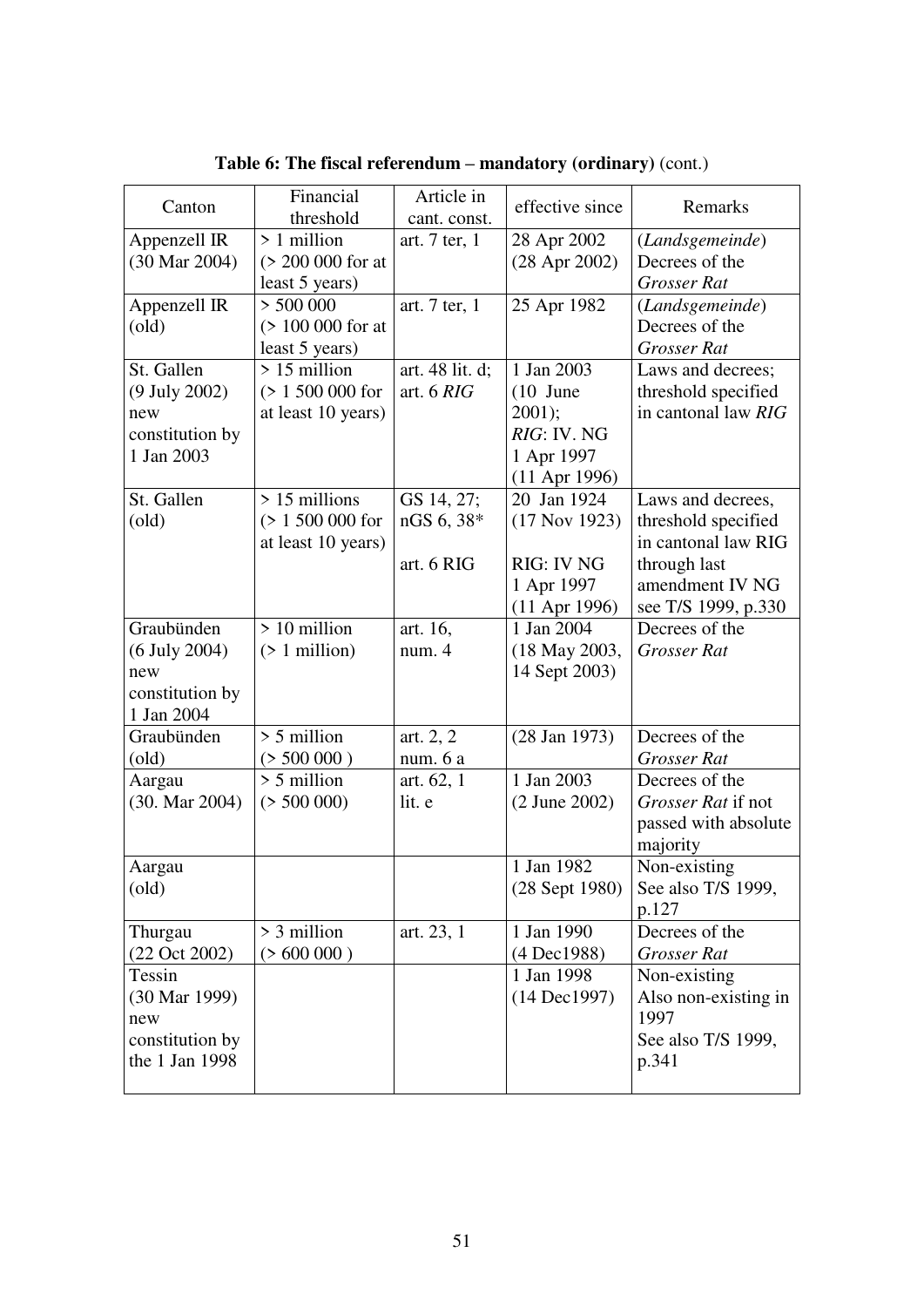| Canton                                                                                                     | Financial<br>threshold                                                      | Article in<br>cant. const.         | effective since                        | Remarks                                                                                                                                                                                                      |  |
|------------------------------------------------------------------------------------------------------------|-----------------------------------------------------------------------------|------------------------------------|----------------------------------------|--------------------------------------------------------------------------------------------------------------------------------------------------------------------------------------------------------------|--|
| Waadt<br>$(21 \text{ Oct } 2003)$<br>new<br>constitution by<br>1 Sept 2003                                 |                                                                             |                                    | 1 Sept 2003<br>$(14$ Apr 2003)         | Non-existing                                                                                                                                                                                                 |  |
| Waadt<br>$(18 \text{ Jan } 2000)$                                                                          | $> 20$ million<br>$($ 2 million at<br>least for<br>$10$ years)              | art. 27, 2 bis                     | 29 Nov 1998<br>(29 Nov1998)            | Decrees of the<br>Grand Conseil is<br>subject to the<br>assembly of the<br>communal electorate<br>(assemblées de<br>commune)                                                                                 |  |
| Waadt<br>$\text{(old)}$                                                                                    |                                                                             |                                    | 1885                                   | Non-existing<br>See T/S 1999, p.371                                                                                                                                                                          |  |
| Wallis<br>$(21 \text{ Oct } 2003)$                                                                         |                                                                             |                                    | 1 June 1994<br>(24 Oct 1993)           | Non-existing<br>See T/S 1999, p.382                                                                                                                                                                          |  |
| Neuenburg<br>(16 Oct 2001)<br>new<br>constitution by<br>1 Jan 2002                                         |                                                                             |                                    | 1 Jan 2002<br>$(24$ Sept $2000)$       | Non-existing                                                                                                                                                                                                 |  |
| Neuenburg<br>$\text{(old)}$                                                                                | $> 1.5 \%$<br>$($ 1.5 per mill)<br>of total cantonal<br>revenues            | art. 39, 3                         | 1992<br>$(8$ Dec 1991)                 | Laws and decrees<br>See also T/S 1999,<br>p.273                                                                                                                                                              |  |
| Genf<br>$(21 \text{ Oct } 2003)$                                                                           |                                                                             |                                    |                                        | Non-existing<br>See also T/S 1999,<br>p.223                                                                                                                                                                  |  |
| Jura<br>(4 July 2000)                                                                                      | $> 5\%$<br>$(55 \text{ per mill})$<br>of the revenues<br>of the last budget | art. 77, lit. d<br>art. 77, lit. e | 1 Jan 1979<br>$(20 \text{ Mar } 1977)$ | laws and decrees, all<br>expenses not<br>determined by a law<br>see also T/S 1999,<br>p.253<br>Notes: See Table 2. In the column 'Financial threshold', the threshold for recurring expenses is displayed in |  |
| brackets, while the expenditure threshold for nonrecurring expenses is displayed above. All numbers are in |                                                                             |                                    |                                        |                                                                                                                                                                                                              |  |

**Table 6: The fiscal referendum – mandatory (ordinary)** (cont.)

\* Decree of the *Grosser Rat* of *St. Gallen (SG)* (*Grossratsbeschluss*) of the 17th of November, 1923.

Swiss Francs.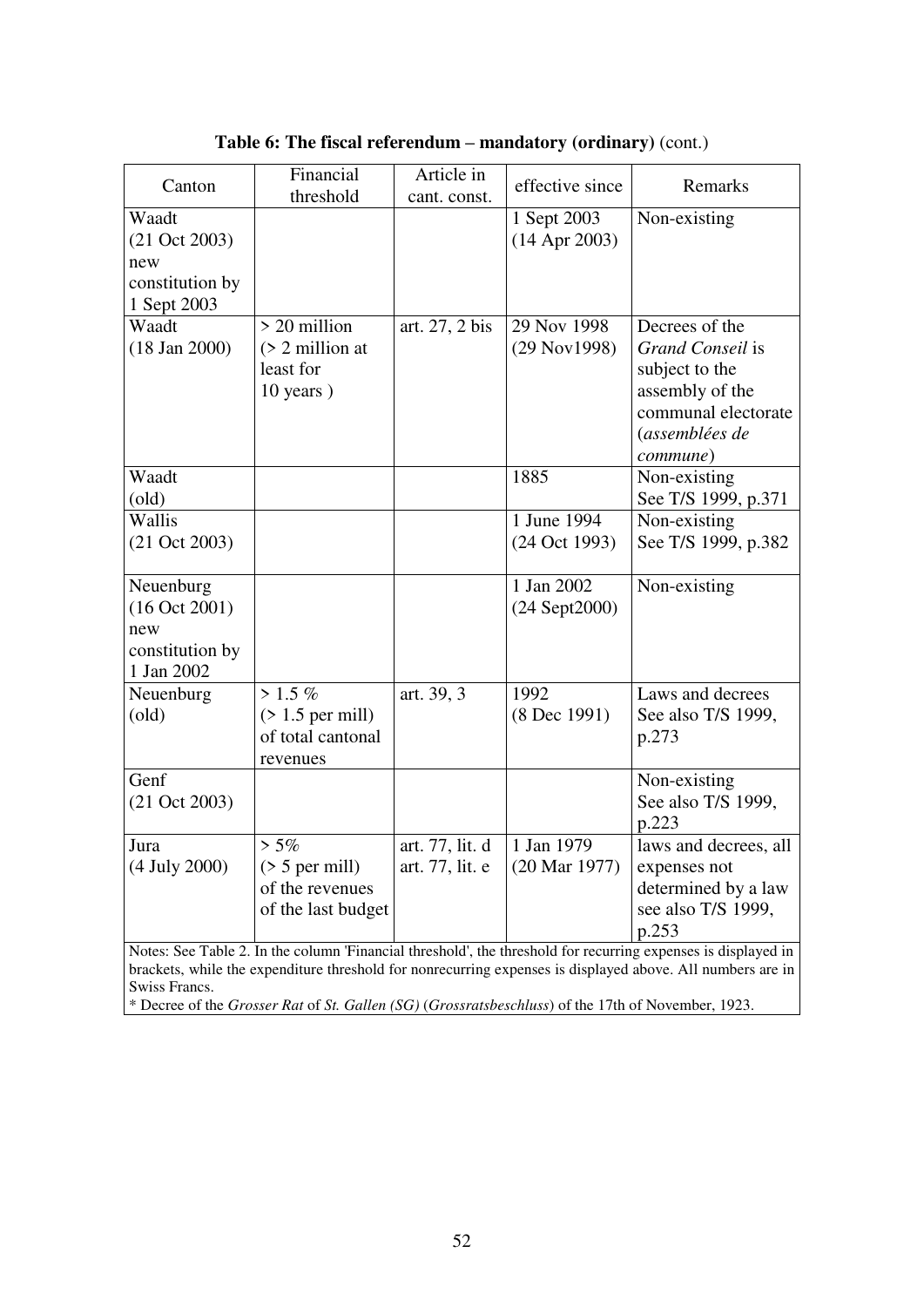#### *5.2 Comments on the changes in the mandatory fiscal referendum*

Since 1997, only a few developments regarding the mandatory fiscal referendum (of the ordinary type) could be observed. In most of the cantons, the mandatory fiscal referendum was either abolished and replaced by an optional fiscal referendum, or its threshold was increased substantially. Certainly, such developments might cause a decline in the sub-index for the fiscal referendum (FRR).

The most prominent change is probably that which occurred in *Zürich (ZH)*. After years of the existence of a mandatory fiscal referendum (from at least 1970 on; see T/S 1999, p. 406), the electorate of *Zürich* decided to abolish it and keep only the optional fiscal referendum. This new constitutional amendment became effective on the 1st of January, 1999. An elimination of the mandatory fiscal referendum and its replacement by the optional fiscal referendum also occurred in *Obwalden (OW)* (effective: the 29th of November, 1998) after the threshold for the mandatory fiscal referendum for laws and decrees had already been increased substantially on the 8th of June, 1997, from 300,000 to 1 million Swiss Francs. A similar development could also be observed in the canton of *Neuenburg (NE)*, where on the 1st of January, 2002, the mandatory fiscal referendum was abolished in the new constitution. Before that total revision, the mandatory fiscal referendum existed for nonrecurring expenses of more than 1.5% of the last total cantonal revenues (art. 39, 3 old CC). Additionally, in the canton of *Waadt (VD)*, an elimination of a previously existing mandatory fiscal referendum took place in Apr 2003. The development in this particular canton is described in more detail below. For all these cantons, an obvious decline is noticeable in the level of direct democracy.

An increase in the threshold for the mandatory fiscal referendum could be observed in various cantons. One of them is *Glarus (GL)*, in which the threshold for decrees was raised from 500,000 to 1 million Swiss Francs on the 5th of May, 2002. The canton *Solothurn (SO)* also partially revised its requirements for a mandatory fiscal referendum for decrees of the *Kantonsrat* and more than doubled the old financial threshold, from 2,000,000 (valid since 1988) to 5,000,000 Swiss Francs in 1998. Similarly, the new constitution of the canton of *Schaffhausen (SH)* brought about a tripling of the old threshold for decrees from 1 million to 3 million Swiss Francs for nonrecurring expenses, from the 1st of January, 2003, onward. At this point, it is also worth pointing out that the special mandatory fiscal referendum with a substantially lower hurdle of 300,000 Swiss Francs for decrees passed with less than a four-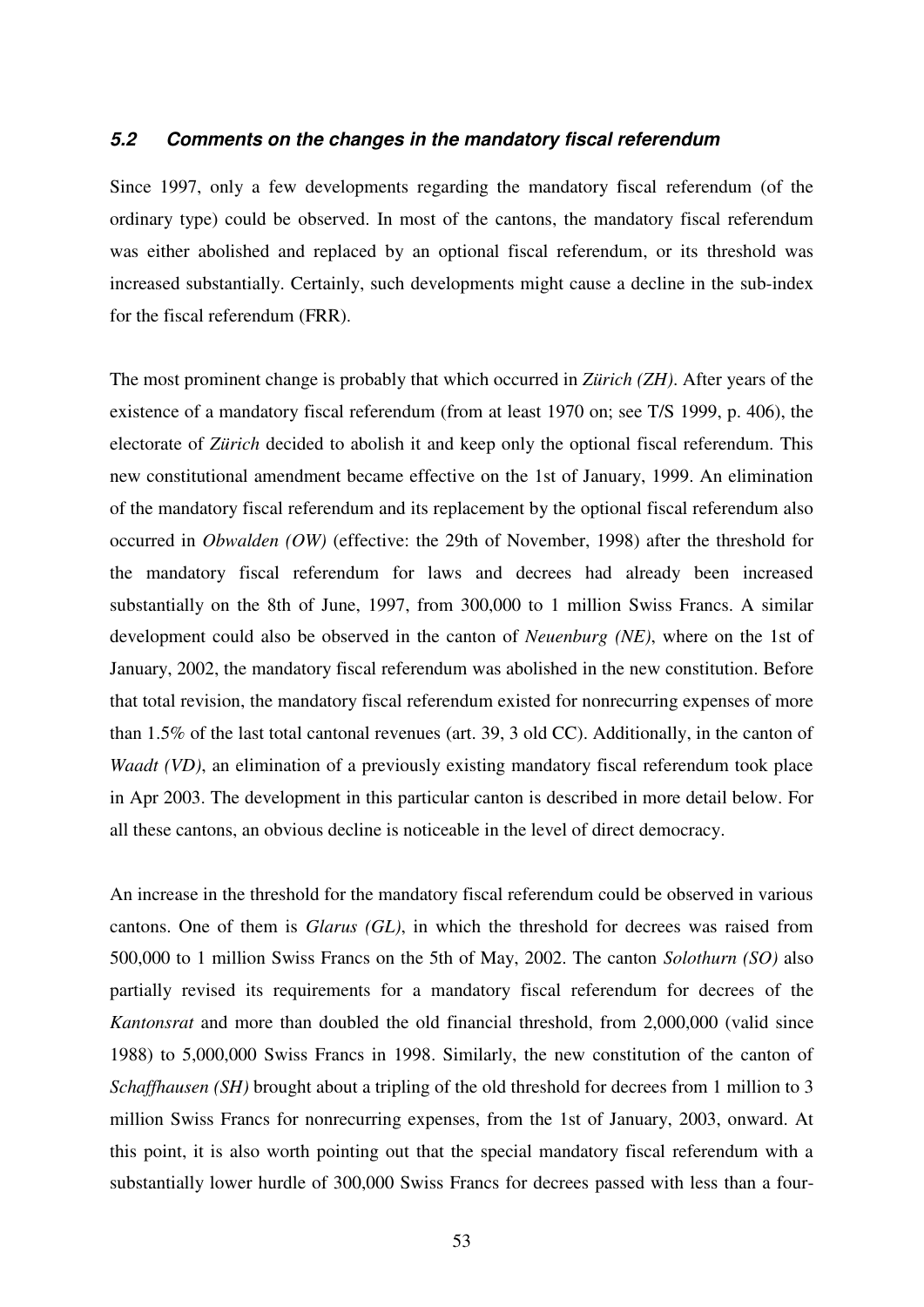fifths majority in the *Grosser Rat* was not kept in the new constitution. In the canton of *Appenzell Innerrhoden (AI)*, on the 28th of April, 2002, the old threshold for decrees was doubled to now 1 million Swiss Francs. For their new constitution, the people of the canton of *Graubünden (GR)* approved also new and higher expenditure thresholds for the mandatory fiscal referendum (effective as of the 1st of January, 2004): the figure is now 10 million Swiss Francs for nonrecurring expenses triggered by decrees of the *Grosser Rat* – twice as high as before the change. In general, increases in thresholds let the sub-index of the mandatory fiscal referendum (FRR) decline.

Amendments to the constitution, that, however, that did *not* lead to an alteration of the legal stipulations with respect to the mandatory fiscal referendum also occurred in some cantons between 1997 and 2003. One is *Freiburg (FR)*, in which a new constitution entered into force on the 1st of January, 2005, which, other than a renumbering of articles, did not affect the fiscal referendum. Another example is *Appenzell Ausserrhoden (AR)* in which, in 1997, the *Landsgemeinde* was abolished without touching the requirements for the mandatory fiscal referendum. (The last change concerning the financial hurdle had occurred the year before, on the 1st of May, 1996, when it was set at 5% of a taxing unit, equaling 1,650,500 Swiss Francs in 2003.) In the canton of *St. Gallen (SG)*, a new constitution also came into force (1st of January, 2003) that did not affect the requirements for the mandatory fiscal referendum. The financial hurdles for laws and decrees are stipulated in a cantonal law (art. 6 *RIG*) and since 1996 the figure has been 15 million Swiss Francs for nonrecurring expenses. From a political economy perspective, the regulation of hurdles at the statutory and not at the constitutional level is very interesting, as already discussed in the introductory section of this paper on the statutory referendum. A new constitution that became effective in the canton of *Tessin (TI)* on the 1st of January, 1998, also led to no alteration with regards to the mandatory fiscal referendum. In case legal stipulations do not change, the index of the fiscal referendum is unaffected.

In a few cantons, there has been an empowerment of the people through the introduction of a mandatory fiscal referendum. One of these cases is the canton of *Aargau (AG)*, in which, after years of nonexistence since 1982 (see T/S 1999, p. 341), effective since 1st of January, 2003, a mandatory fiscal referendum was introduced again – although its power is mitigated by the inclusion of a majority restriction. The evaluation of this restriction was discussed in the introductory section of this paper. The new expenditure hurdles are fixed at 5 million Swiss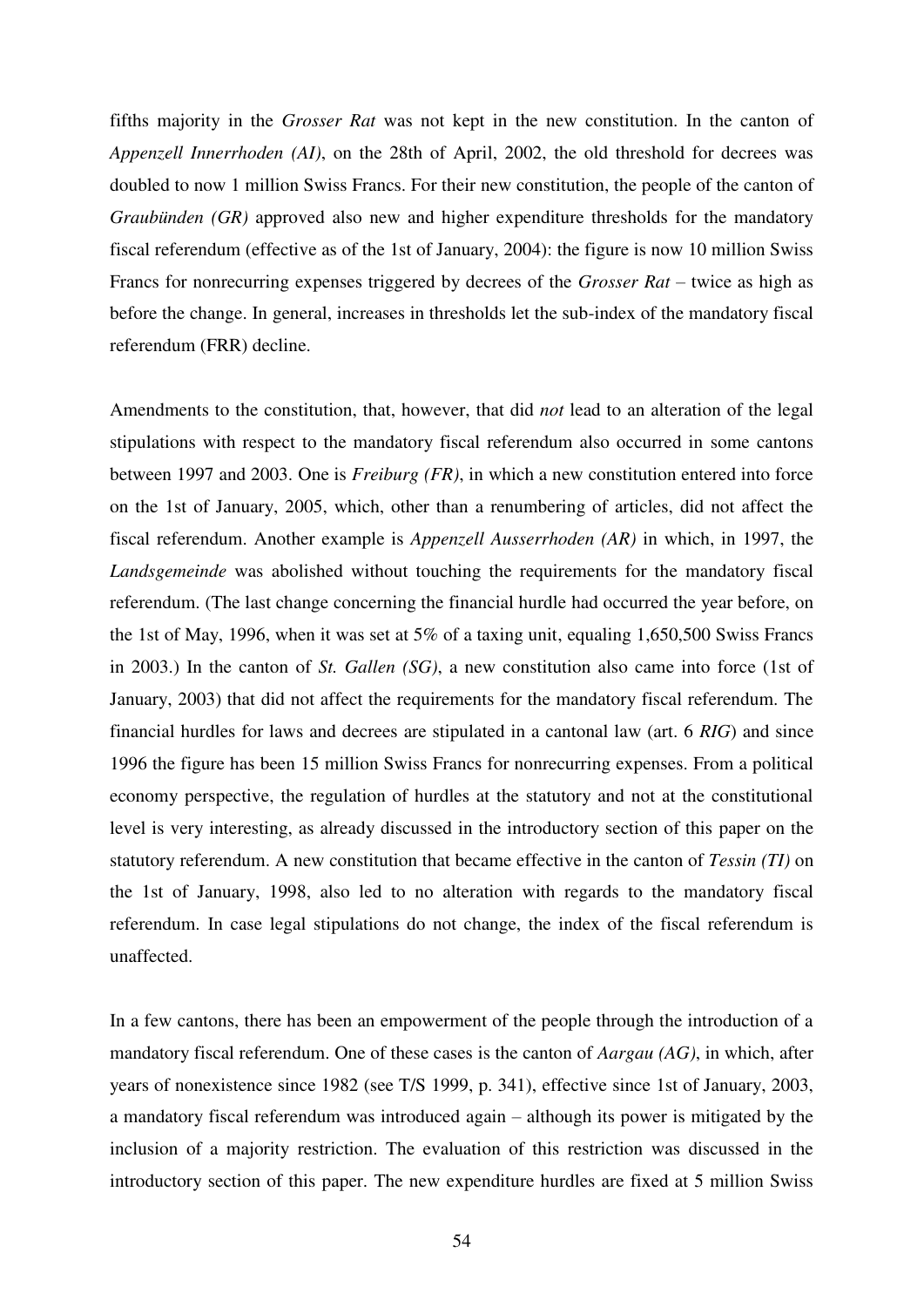Francs for nonrecurring expenses and at 600,000 Swiss Francs for recurring expenses. Similarly, on the 29th of November, 1998, *Waadt (VD)* also passed a partial revision of its constitution, introducing a new fiscal mandatory referendum with a financial threshold of 20,000,000 Swiss Francs for nonrecurring expenses (art. 27, 2 bis old CC), which had never before been known in the history of *Waadt* (see T/S 1999, p. 368 cont.). It must be noted, however, that this mandatory fiscal referendum did not lead to a people"s vote, but one of the assembly of the local communes. In the new constitution (effective: the 1st of September, 2003), however, this mandatory fiscal referendum was again abolished. Only law-changing financial measures by the government to aid a budgetary disequilibrium are now subject to a mandatory referendum (art. 83, 2 CC). This regulation seems to aim at restricting raises in income tax rates in order to equilibrate expenses and revenue (cf. art. 165, 2 CC). Through this stipulation, the electorate of *Waadt* can influence, at least indirectly, the level of income tax rates in times of overall economic hardship.

## *5.3. Optional fiscal referendum*

| Canton                   | Sign.<br>requ. | Time-limit<br>for<br>collection | Financial<br>threshold | Article in cant. const./<br>effective since (date of vote) |
|--------------------------|----------------|---------------------------------|------------------------|------------------------------------------------------------|
| Zürich                   | 5 0 0 0        | 60 days                         | $>$ 3 million          | art. 28 bis, 1 num. 1, art. 30                             |
| $(3 \text{ Mar } 2004)$  |                |                                 | (> 300 000)            | bis $1, 2$                                                 |
|                          |                |                                 |                        | 1 Jan 1999 (27 Sept 1998)                                  |
|                          |                |                                 |                        | decrees of the Kantonsrat                                  |
| Zürich                   | 5 0 0 0        | 45 days                         | $> 2$ million          | art. 30 num. 2                                             |
| $\text{(old)}$           |                |                                 | (> 200 000)            | 1 Jan 1996 (25 Sept 1994)                                  |
| Bern                     | 10 000         | 3 months                        | 2 million              | art. 62, 1 lit. c                                          |
| $(21 \text{ Oct } 2003)$ |                |                                 | ( > 400 000)           | 1 Jan 1995 / (6 Jun 1993)                                  |
|                          |                |                                 |                        | and extraordinary optional                                 |
|                          |                |                                 |                        | fiscal referendum                                          |
|                          |                |                                 |                        | $(\text{art. } 62, 1 \text{ lit. } f)$ (1 Jan 1995)        |
|                          |                |                                 |                        | decrees of the Grosser Rat                                 |

**Table 7: The fiscal referendum – optional (ordinary) 1997 - 2003**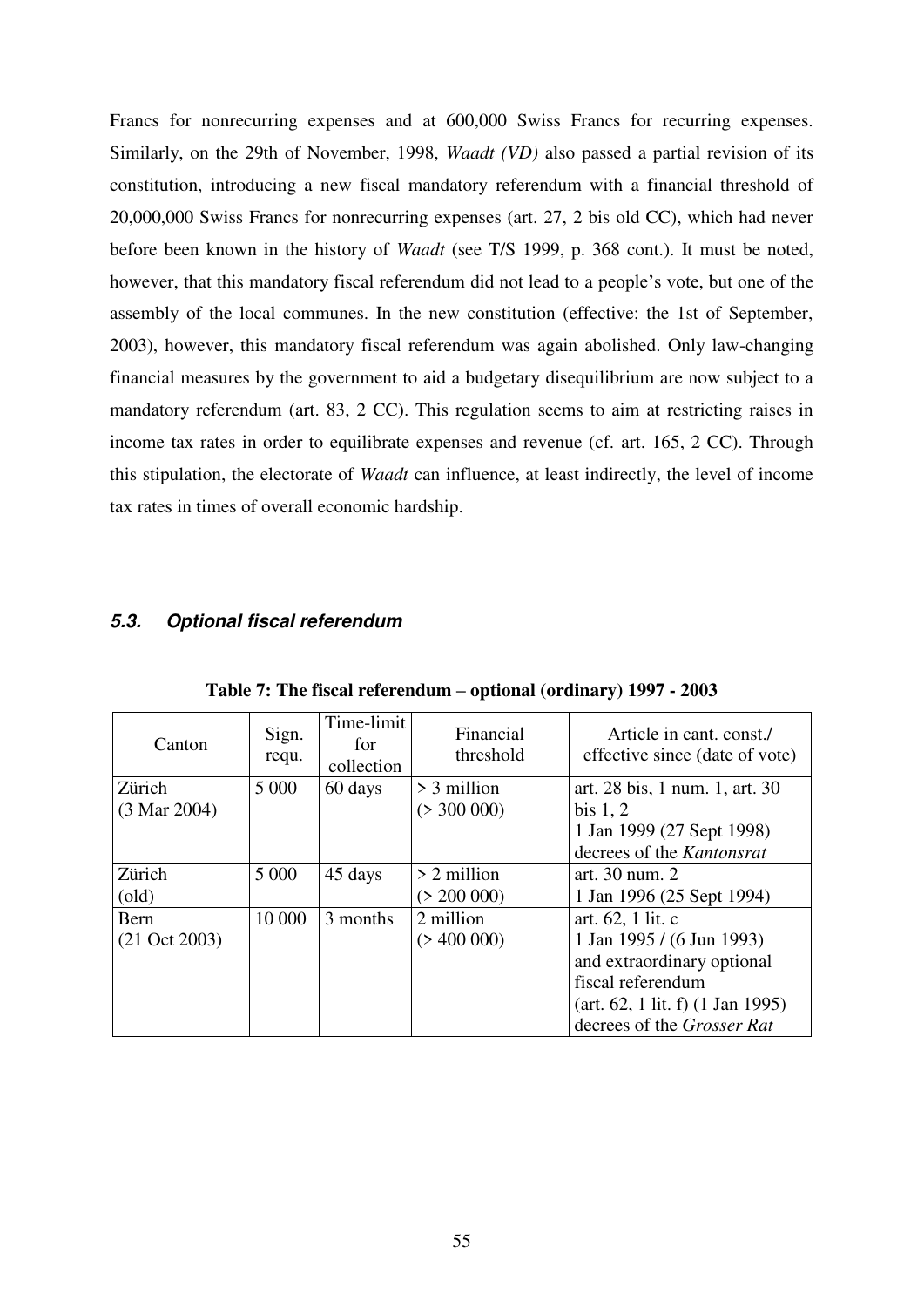| Canton                             | Sign.<br>requ. | Time-limit<br>for<br>collection | Financial<br>threshold                                                                                                                                 | Article in cant. const./<br>effective since (date of vote)                                                                                                                                                                                                                                                                         |
|------------------------------------|----------------|---------------------------------|--------------------------------------------------------------------------------------------------------------------------------------------------------|------------------------------------------------------------------------------------------------------------------------------------------------------------------------------------------------------------------------------------------------------------------------------------------------------------------------------------|
| Luzern<br>$(21 \text{ Oct } 2003)$ | 3 0 0 0        | 60 days                         | laws:<br>$> 10$ million<br>$($ > 1 million on<br>average for 10<br>years)<br>decrees:<br>$> 3$ million<br>$( > 300 000$ on<br>average for 10<br>years) | art. 39, 2<br>1 Jan 1977 (5 Dec 1976)<br>art. 39 bis 1 lit. a<br>$(25 \text{ Jun } 1995)$<br>art. 39 bis, 1 lit. b<br>(27 Sept 1998)<br>(revision only w.r.t.<br>extraordinary fisc. ref.)<br>art. 40<br>1 Nov 1969 (14 Sept 1969)<br>art. 39 bis, 3<br>1 Nov 1969 (14 Sept 1969)<br>laws and decrees of the<br><b>Grosser Rat</b> |
| Uri<br>$(1$ Apr 2003)              | 450            | 90 days                         | > 500 000 CHF<br>(> 50 000 CHF for<br>at least 10 years)                                                                                               | art. 25, 2, c, d<br>1 Jan 1994 (28 Nov1993)<br>art. 25, 1<br>1 Oct 1997 (8 June 1997)<br>art. 25, 3<br>1 Jan 1995 (28 Oct 1984)<br>" new expenses": laws and<br>decrees<br>see also T/S 1999, p. 359                                                                                                                               |
| Uri<br>$\text{(old)}$              | 300            | 90 days                         | > 500 000 CHF<br>(> 50 000 CHF for<br>at least 10 years)                                                                                               | art. 25, 2, lit. c, d<br>1 Jan 1994 (28 Nov1993)<br>art. 25, 1<br>1955<br>art. 25, 3<br>1 Jan 1995 (28 Oct 1984)<br>" new expenses": laws and<br>decrees<br>see also T/S 1999, p. 359                                                                                                                                              |
| $Schwyz^{50}$<br>(18 Aug 2004)*    |                |                                 |                                                                                                                                                        | non-existing<br>stat. ref not applicable to<br>decrees of the Kantonsrat, but<br>applicable to laws and by-<br>laws <sup>51</sup><br>See also Tables 4 and 5                                                                                                                                                                       |

**Table 7: The fiscal referendum – optional (ordinary)** (cont.)

-

 $50$  See the tables in the back of this paper for the calculation of the index value.

<sup>51</sup> Personal communication with Mr. Gander, *Staatsschreiber* of *Schwyz (SZ).*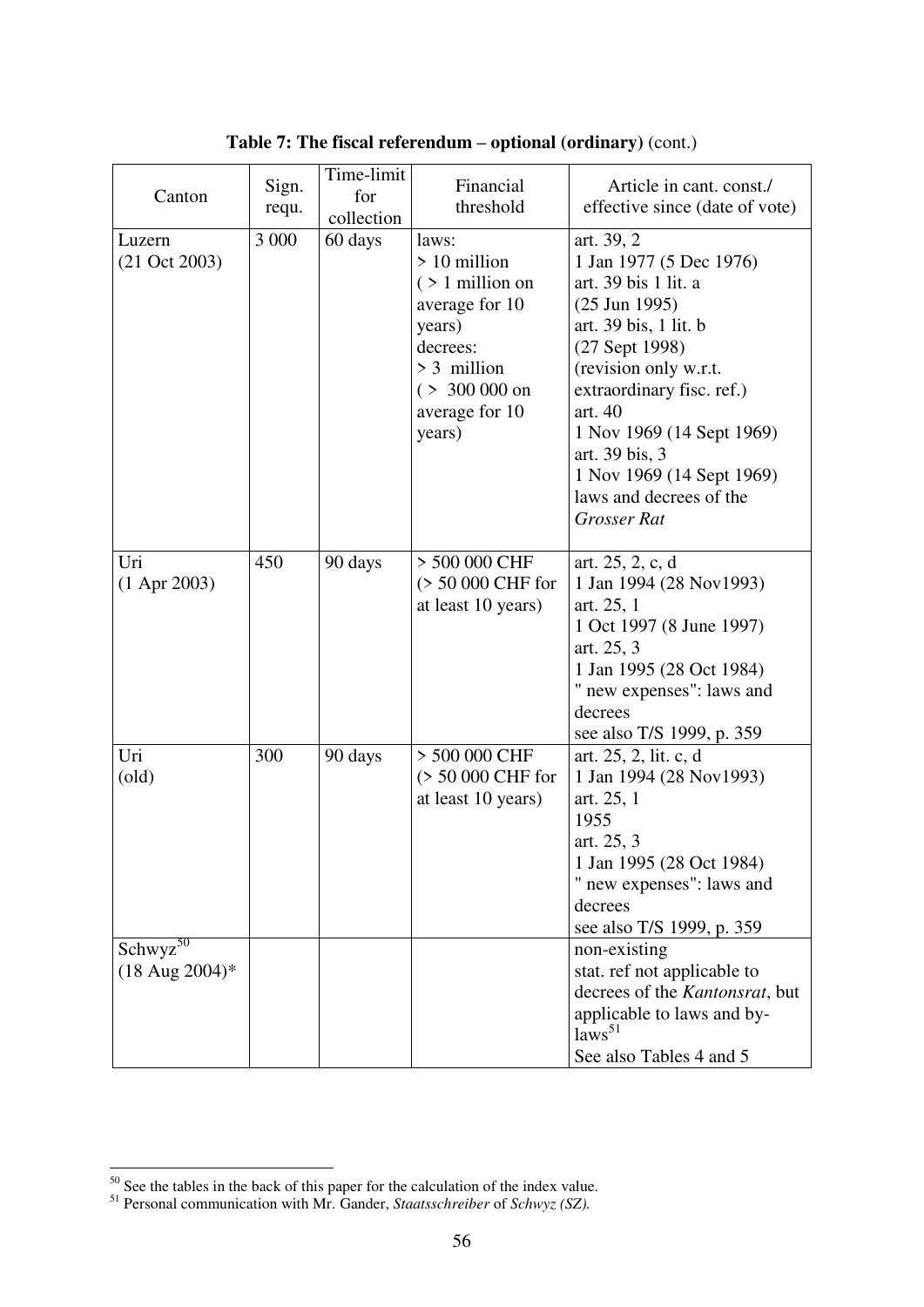| Canton                                                                                      | Sign.<br>requ. | Time-limit<br>for<br>collection | Financial<br>threshold                                                              | Article in cant. const./<br>effective since (date of vote)                                                                                                           |
|---------------------------------------------------------------------------------------------|----------------|---------------------------------|-------------------------------------------------------------------------------------|----------------------------------------------------------------------------------------------------------------------------------------------------------------------|
| Obwalden<br>(22 Oct 2002)                                                                   | 100            | 30 days                         | $>1$ million<br>(> 200 000)                                                         | (vote at the ballot box)<br>art. 59, 1 lit. b<br>art. 59, 2 lit. b<br>29 Nov 1998 (29 Nov 1998)<br>decrees of the Kantonsrat                                         |
| Obwalden<br>$(8$ June $1997 -$<br>29 Nov 1998)                                              | 100            | 30 days                         | ( > 500 000)<br>( > 100 000)                                                        | (Landsgemeinde)<br>art. 61, num. 4<br>8 June 1997 (8 June 1997)<br>art. 71, 1<br>8 June 1997 (8 June 1997)<br>decrees of the Kantonsrat                              |
| Obwalden<br>$\text{(old)}$                                                                  | 100            | 30 days                         | > 100000<br>(> 20 000)                                                              | (Landsgemeinde)<br>art. 61, num. 4<br>8 June 1986 (8 June 1986)<br>decrees of the Kantonsrat<br>art. 71, 1<br>8 June 1986 (8 June 1986)<br>decrees of the Kantonsrat |
| Nidwalden<br>$(28$ Dec $2001)$                                                              | 250            | 2 months                        | > 250000<br>(> 50000)                                                               | art. 52 lit. a, 1<br>1 Dec 1996 / (1 Dec 1996)                                                                                                                       |
| Glarus<br>(30 Mar 2004)                                                                     |                |                                 |                                                                                     | no optional fiscal referendum<br>mandatory fiscal referendum<br>see Table 6                                                                                          |
| Zug<br>$(1$ Apr 2003)                                                                       | 1 500          | 60 days                         | > 500000<br>(> 50 000)                                                              | art. 34. 1<br>art. 34, 2<br>2 Dec 1990 (2 Dec 1990)<br>laws and general decrees of<br>the Kantonsrat                                                                 |
| Freiburg<br>$(18 \text{ Aug})$<br>$2004$ <sup>**</sup><br>new constitution<br>by 1 Jan 2005 | 6000           | 90 days                         | $> 0.25\%$ of the<br>total expenditures<br>of the last budget<br>(approved account) | 1 Jan 2005<br>$(16$ May 2004)<br>art. 46, 1 lit. b<br>art. 46, 2<br>all acts of the Grand Conseil                                                                    |
| Freiburg<br>$\text{(old)}$                                                                  | 6 000          | 90 days                         | $> 0.25\%$ of the<br>total expenditures<br>of the last budget<br>(approved account) | art. 28 bis, 3<br>7 Oct 1986 (8 June 1986)<br>art. 130, 2 PRG<br>all laws and decrees<br>also applicable: art. 28 ter<br>see also T/S 1999, p.211 cont.              |
| Solothurn<br>(30 Mar 2004)                                                                  | 1500           | 90 days                         | > 1 million<br>(2100000)                                                            | art. 36, 1, lit. a<br>art. 36, 2<br>1 Jan1988 (8 June 1986)                                                                                                          |

**Table 7: The fiscal referendum – optional (ordinary)** (cont.)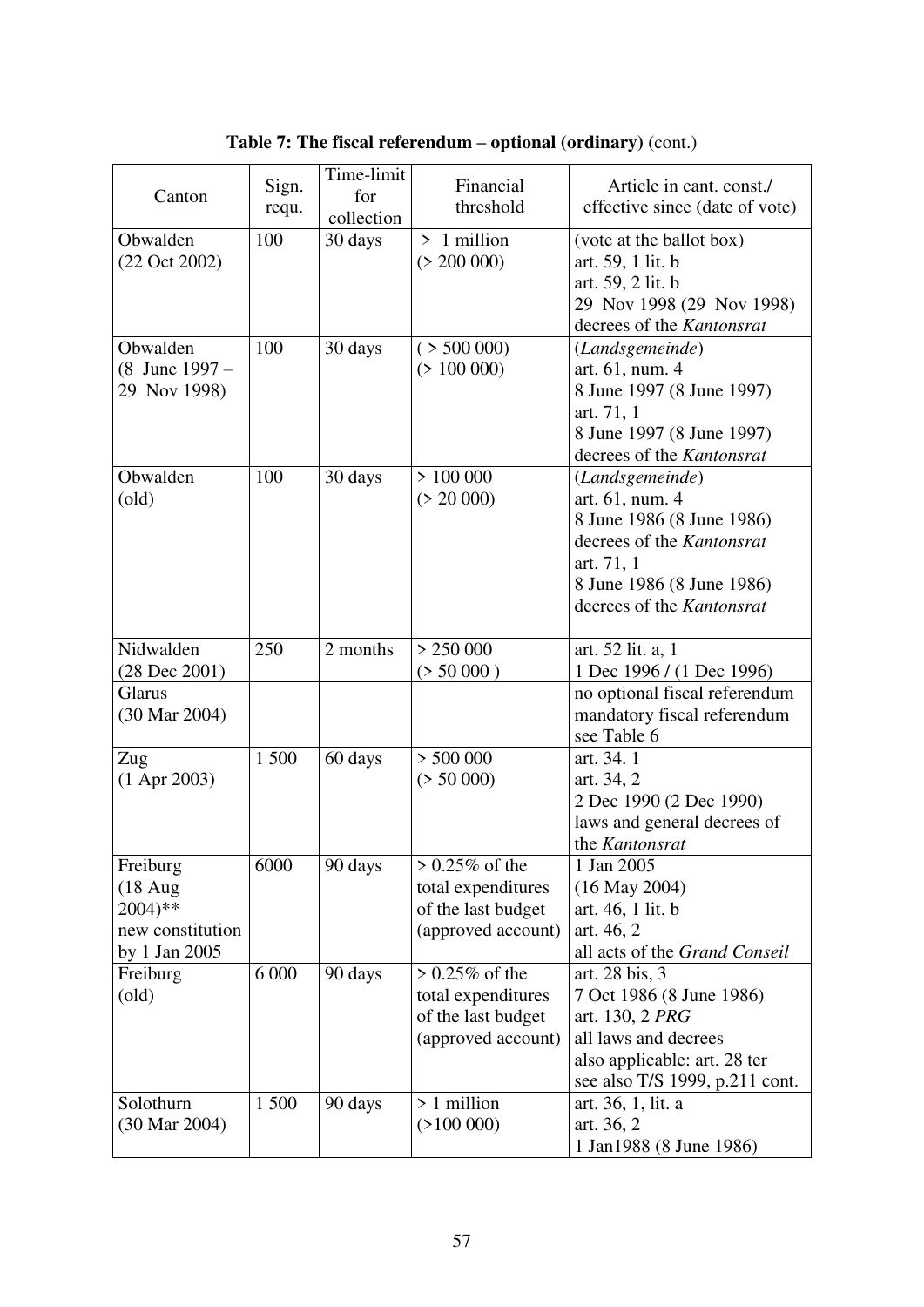| Canton                                                                            | Sign.<br>Requ. | Time-limit<br>for<br>collection | Financial<br>threshold                                                     | Article in cant. const./<br>effective since (date of vote)                                                                                         |
|-----------------------------------------------------------------------------------|----------------|---------------------------------|----------------------------------------------------------------------------|----------------------------------------------------------------------------------------------------------------------------------------------------|
| <b>Basel-Stadt</b><br>(4 July 2000)<br>(new)                                      | 2 0 0 0        | 6 weeks                         | $> 1,5$ million<br>$or = sum of all$<br>annual expenses<br>over all years) | art. 29, 3 lit. c<br>21 Jun 1979 (24 Sept 1978)<br>see T/S 1999, p.163<br>art. 22<br>Finanzhaushaltsgesetz<br>$(1$ Jan 1998)                       |
| <b>Basel-Stadt</b><br>$\text{(old)}$                                              | 2 0 0 0        | 6 weeks                         | > 1 million<br>(> 200 000)                                                 | art. 29, 3 lit. c<br>21 Jun 1979 (24 Sept 1978)<br>see T/S 1999, p.163<br>art 1, 1 $ArefG$                                                         |
| <b>Basel-Land</b><br>$(22 \text{ Oct } 2002)$                                     | 1 500          | 8 weeks                         | > 500000<br>(> 50 000)                                                     | decrees of the <i>Landrat</i><br>art. 31, 1 lit. b<br>art. 31, 1<br>art. 31, 3<br>1 Jan 1987<br>$(4$ Nov 1984)                                     |
| Schaffhausen<br>$(21 \text{ Oct } 2003)$<br>new constitution<br>by 1st Jan $2003$ | 1 000          | 90 days                         | $>1$ million<br>( > 100 000)                                               | decrees of the Kantonsrat<br>art. 33, 1 lit. d<br>art. 33, 2<br>1 Jan 2003<br>$(17$ Jun 2002)                                                      |
| Schaffhausen<br>$\text{(old)}$                                                    | 600            | 60 days                         | $>$ 300 000<br>(> 50 000)                                                  | decree of the <i>Grosser Rat</i> if<br>4/5 of present members have<br>agreed<br>art.42ter, 1<br>art. 42ter, 2<br>(23 Apr 1989)                     |
| Appenzell AR<br>$(3$ Apr 2001)                                                    |                |                                 | 1 May 1996<br>$(30.$ Apr $1995)$                                           | non-existing (Landsgemeinde)<br>(28 Sept 1997: abolishment of<br>the Landsgemeinde and<br>replacement of open vote by<br>voting at the ballot box) |
| Appenzell IR<br>(30 Mar 2004)                                                     | 200            | 30 days                         | > 250 000 CHF<br>> 50 000 CHF                                              | art. 7 $ter$ , 2<br>art. 7ter, 3<br>$(26$ Apr 1992)<br>(Landsgemeinde)<br>decrees of the Grosser Rat                                               |
| St. Gallen<br>(9 July 2002)<br>new constitution<br>by 1 Jan 2003                  | 4 0 0 0        | 40 days                         | > 3 million<br>(> 300 000 for at<br>least 10 years)                        | art. 49, 1 lit. c; art. 50, 1<br>1 Jan 2003<br>$(21$ June $2001)$<br>art. 7, 1 RIG: IV NG<br>$(11$ Apr 1996)<br>decrees of the Grosser Rat         |

**Table 7: The fiscal referendum – optional (ordinary)** (cont.)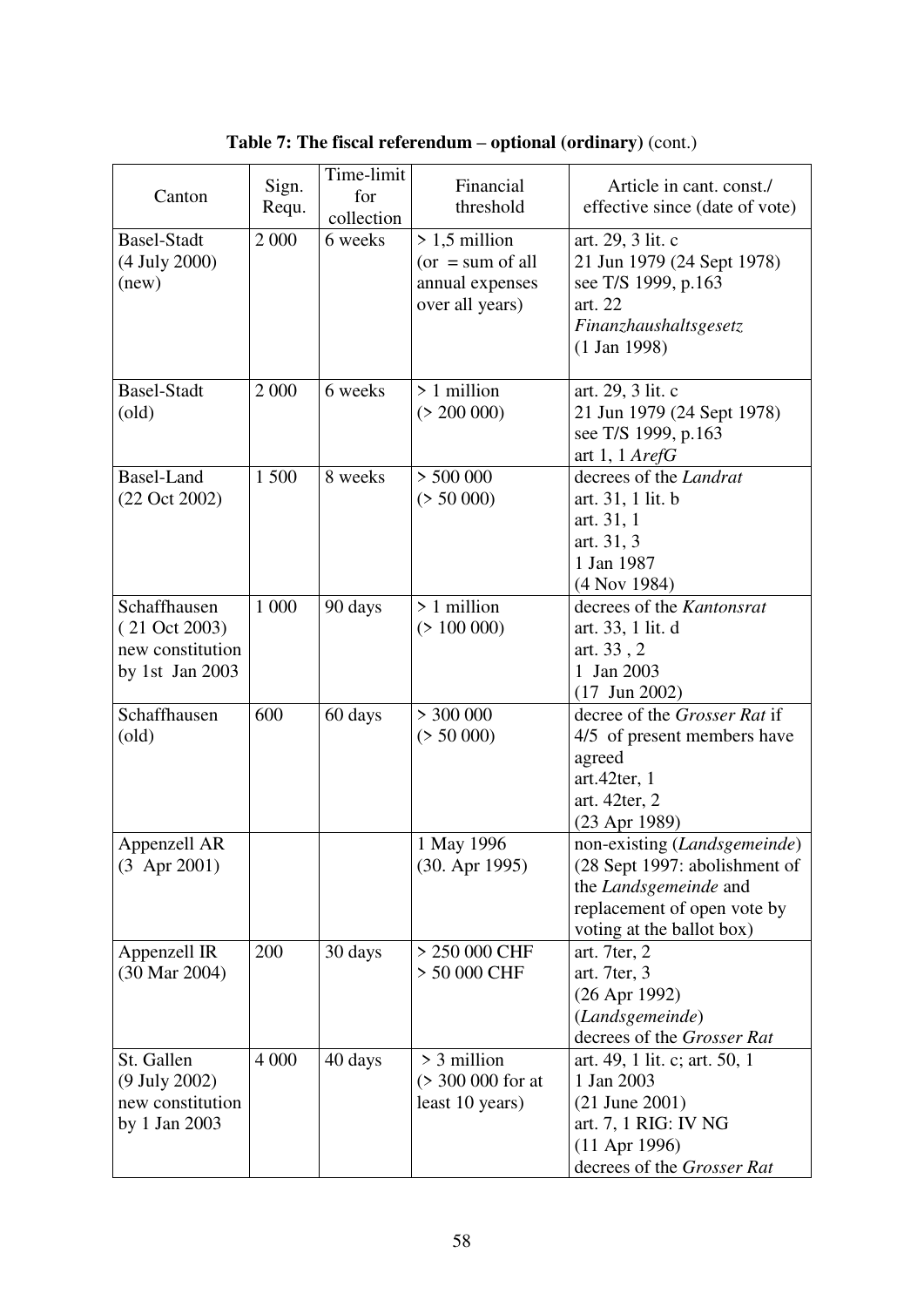| Canton                                                              | Sign.<br>requ. | Time-limit<br>for<br>collection | Financial<br>threshold                                   | Article in cant. const./<br>effective since (date of vote)                                                                                                                                 |
|---------------------------------------------------------------------|----------------|---------------------------------|----------------------------------------------------------|--------------------------------------------------------------------------------------------------------------------------------------------------------------------------------------------|
| St. Gallen<br>$\text{(old)}$                                        | 4000           | 30 days                         | > 3 million<br>(> 300 000 for at<br>least 10 years)      | art. 47<br>art. 7, 1 <i>RIG</i> : IV NG<br>1 Apr 1997<br>$(11$ Apr 1996)<br>higher upper limits through<br>mandatory fiscal referendum<br>decrees and laws                                 |
| Graubünden<br>(6 July 2004)<br>new constitution<br>by 1 Jan 2004    | 1 500          | 90 days                         | > 1 million<br>(> 300 000)                               | art. 17, 1; art. 17, 1 num. 3;<br>art. 17, 3<br>1 Jan 2004 /(18 May 2003 /<br>14 Sept 2003)<br>decrees of the Grosser Rat<br>change in upper limits through<br>mandatory fiscal referendum |
| Graubünden<br>$\text{(old)}$                                        | 3 000          | 90 days                         | > 1 million<br>( > 300 000)                              | art. 2, 2 num. 6 lit. b<br>$(28$ Jan 1973)<br>decrees of the Grosser Rat                                                                                                                   |
| Aargau<br>(30 Mar 2004)                                             | 3 000          | 90                              | $> 5$ million<br>(> 500 000)                             | art. 63, 1 lit. d<br>art. 63, 1<br>1 Jan 2003<br>(2 June 2002)<br>decrees of the Grosser Rat<br>art. 40 GPR<br>$(10 \text{ Mar } 1992)$                                                    |
| Aargau<br>$\text{(old)}$                                            | 3 000          | 90                              | $> 3$ Mio<br>( > 300 000)                                | art. 63, 1 lit. c<br>art. 63, 1<br>decrees of the Grosser Rat<br>1 Jan 1982 / (28 Sept 1980)<br>art. 40 GPR                                                                                |
| Thurgau<br>$(22 \text{ Oct } 2002)$                                 | 2 0 0 0        | 3 months                        | > 1 million<br>( > 200 000)                              | art. 23, 2<br>1 Jan 1990 (4 Dec 1988)<br>decrees of the Grosser Rat                                                                                                                        |
| Tessin<br>(30 Mar 1999)<br>new constitution<br>by the 1 Jan<br>1998 | 7 0 0 0        | 45 days                         | > 1 million<br>$( > 250 000$ for at<br>least four years) | art. 42 lit. b<br>1 Jan 1998 / (14 Dec 1997)<br>decrees and laws ("gli atti")                                                                                                              |
| Tessin<br>$\text{(old)}$                                            | 7 0 0 0        | 1 month                         | > 200000<br>$($ > 50 000 for at<br>least 4 years)        | art. 60, 2<br>(31 May 1970)<br>see also T/S 1999, p. 338 cont.                                                                                                                             |

**Table 7: The fiscal referendum – optional (ordinary)** (cont.)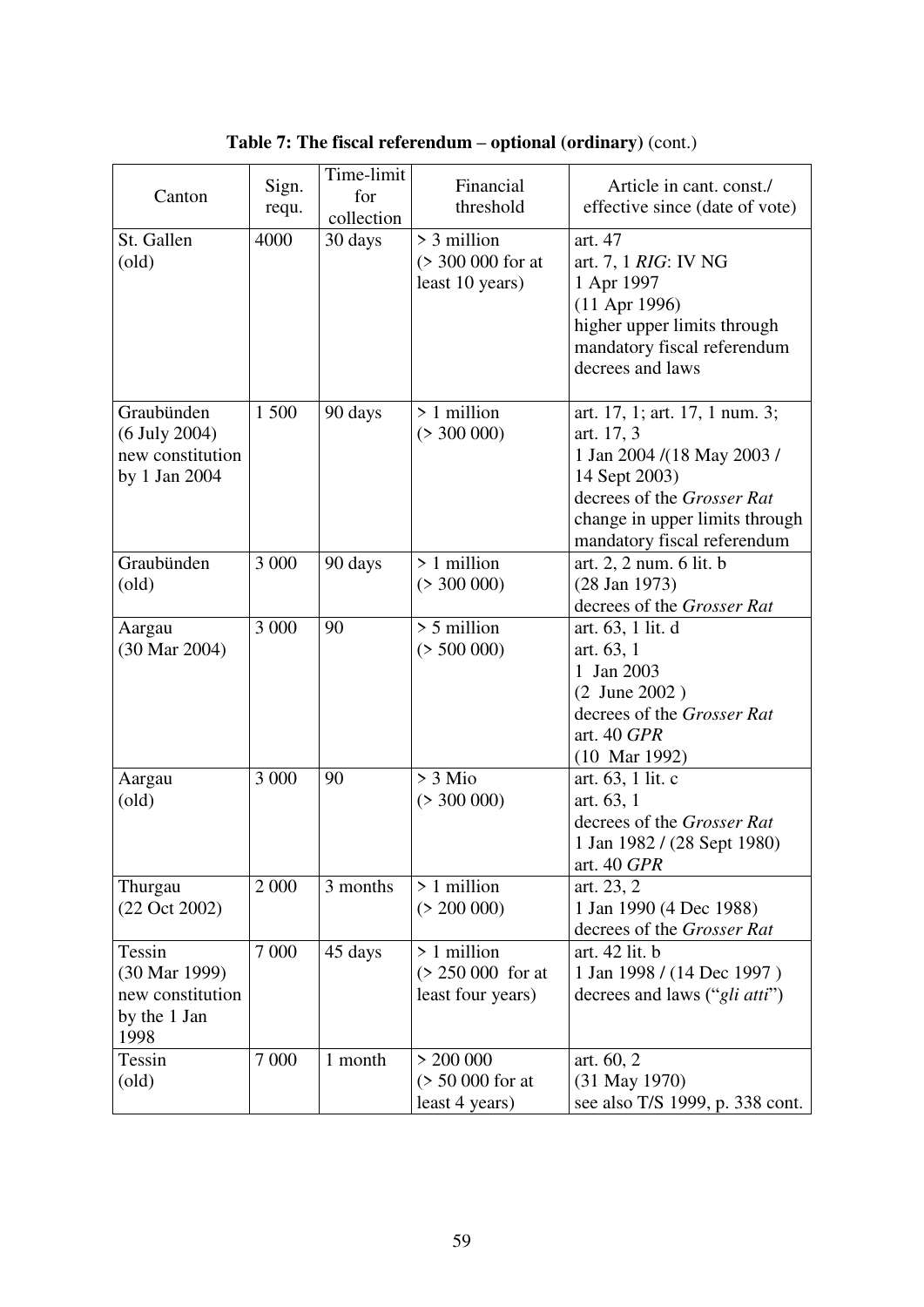| Canton                                                                  | Sign.<br>requ. | Time-<br>limit for<br>collection | Financial<br>threshold                                                                                                     | Article in cant. const./<br>effective since (date of vote)                                                                                                                                           |
|-------------------------------------------------------------------------|----------------|----------------------------------|----------------------------------------------------------------------------------------------------------------------------|------------------------------------------------------------------------------------------------------------------------------------------------------------------------------------------------------|
| Waadt<br>$(21 \text{ Oct } 2003)$<br>new constitution<br>by 1 Sept 2003 | 12 000         | 40 days                          | No threshold                                                                                                               | art. 84, 1 lit. a<br>art. 84, 2 lit. b<br>art. 84, 3<br>1 Sept 2003<br>$(14$ Apr 2003)<br>optional statutory referendum<br>applies to decrees (see also<br>Table 5)<br>exceptions: art. 84, 2 lit. b |
| Waadt<br>$(18 \text{ Jan } 2000)$                                       | 12 000         | 40 days                          | $> 2$ million<br>$( > 200 000$ for 10<br>years)                                                                            | art. 27, num. 2<br>29 Nov 1998<br>(29 Nov 1998)<br>all decrees of the Grand<br>Conseil                                                                                                               |
| Waadt<br>$\text{(old)}$                                                 | (12000)        | $(40 \text{ days})$              | no threshold                                                                                                               | optional statutory referendum<br>applies (see Table 5)<br>see also T/S 1999, p. 369<br>art. 27, num. 2<br>1978                                                                                       |
| Wallis<br>$(21 \text{ Oct } 2003)$                                      | 3 000          | 90 days                          | $> 0.75\%$<br>$(> 0.25\%)$<br>of the total gross<br>expenditure of the<br>last administration<br>and investment<br>account | decrees, but only for<br>extraordinary expenses<br>(art. 31, 3 num. 2)<br>art. 31, 1 num. 3<br>1 June 1994<br>(24 Oct 1993)                                                                          |
| Neuenburg<br>$(16$ Oct 2001)<br>new constitution<br>by 1 Jan 2002       | 4 500          | 40 days                          | None                                                                                                                       | decrees and laws which<br>trigger expenses<br>art. 42, abs. 2 lit. b<br>art. 42, 1<br>1 Jan 2002<br>(24 Sept 2000)                                                                                   |
| Neuenburg (old)                                                         | 6 0 0 0        | 40 days                          | art. 39, 2<br>art. 120 LDP<br>> 3 per mill of the<br>approved budget                                                       | simple decrees which trigger<br>a new expense                                                                                                                                                        |
| Genf<br>$(21 \text{ Oct } 2003)$                                        | 7 0 0 0        | 40 days                          | > 125000<br>( > 60 000)                                                                                                    | laws<br>art. 56<br>(2 Febr 1986)<br>art. 53<br>(7 Mar 1982)                                                                                                                                          |

**Table 7: The fiscal referendum – optional (ordinary)** (cont.)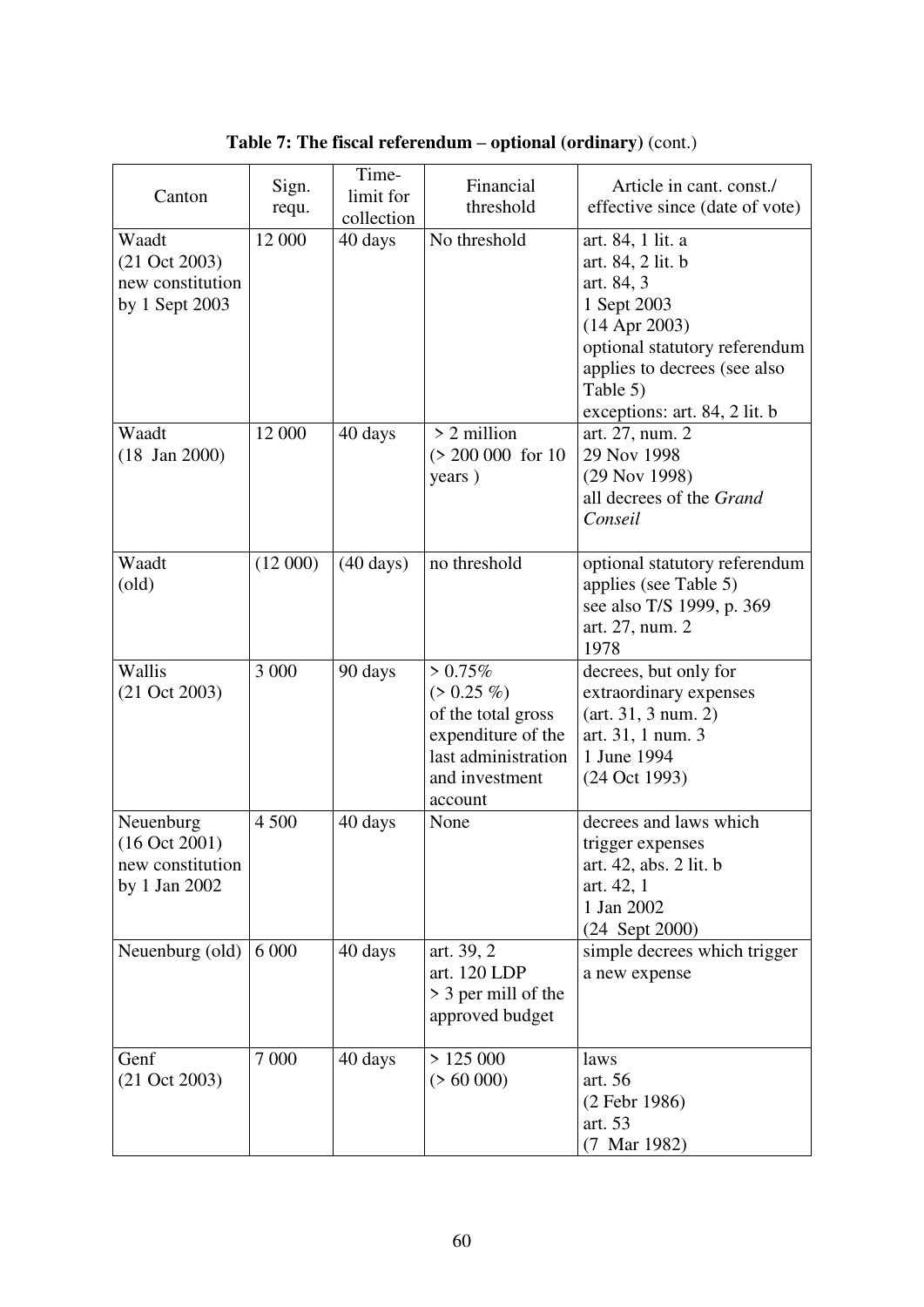| Canton                     | Sign.<br>Requ. | Time-limit<br>for<br>collection | Financial<br>threshold | Article in cant. const./<br>effective since (date of vote) |
|----------------------------|----------------|---------------------------------|------------------------|------------------------------------------------------------|
| Jura                       | 2 0 0 0        | 60 days                         | $> 5$ per mil          | art. 78 lit. b                                             |
| $(4$ July 2000)            |                |                                 | $($ > 0,5 per mil)     | all expenses not determined by                             |
|                            |                |                                 | of the revenue of      | a law                                                      |
|                            |                |                                 | the last budget        | 1 Jan 1979                                                 |
|                            |                |                                 |                        | $(20 \text{ Mar } 1977)$                                   |
|                            |                |                                 |                        | art. 94 LDP                                                |
| Notes: See Tables 2 and 6. |                |                                 |                        |                                                            |

**Table 7: The fiscal referendum – optional (ordinary)** (cont.)

## *5.4 Comments on the changes in the optional fiscal referendum*

Most of the constitutional revisions regarding the optional fiscal referendum after 1997 concern alterations of its signature requirement or its financial threshold. Only in a few cantons was an elimination of the mandatory fiscal referendum (see preceding section) accompanied by an adaptation/extension of the optional fiscal referendum.

After 1997, a major change regarding the optional fiscal referendum occurred in the canton *Zürich (ZH)* when the mandatory fiscal referendum was abolished at the end of 1998 and only a revised version of the optional fiscal referendum remained. In the same partial revision of the cantonal constitution, the period allotted to the collection of the signatures was increased from 45 to 60 days. The financial threshold was augmented to 3,000,000 CHF in contrast to 2,000,000 CHF, which prevailed until the end of 1998 (see T/S 1999, p. 408 cont.). From 1999 on, the value of the sub-index of the fiscal referendum (FRR) reached only 4, lower than the value of 5 achieved in 1998 and 1997.

The canton *Luzern (LU)* also introduced a change with respect to optional fiscal referendum, but as this did not relate to any of the requirements that form the basis for the derivation of the index, it had no impact on the index value for the optional fiscal referendum. Only with respect to the extraordinary optional fiscal referendum did a change occur concerning the number of members necessary to call in such an institution (art. 39 bis, 1 lit. b). This amendment became necessary because the size of the cantonal parliament had been reduced from 170 to 120 seats<sup>52</sup>.

-

 $52$  Personal communication with Mr. H. Bachmann, January 21, 2004.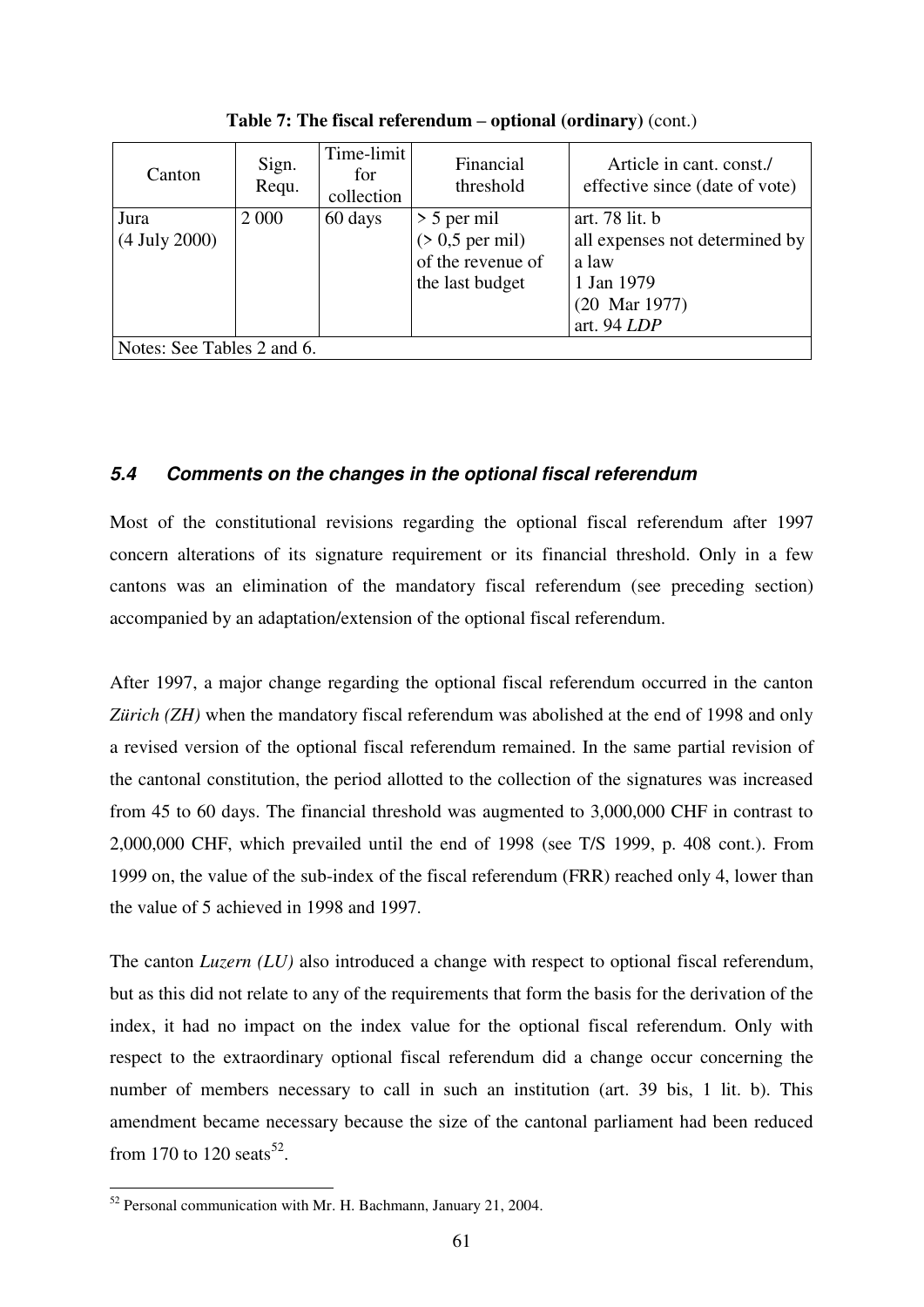The canton *Uri (UR)* is one of the rare cases in which the index value for the optional fiscal referendum remained the same for the period between 1997 and 2001, although a partial revision with respect to the requirements did take place. From 1997 to 1998, the number of signatures requested was raised from 300 to 450 (see T/S 1999, p. 359), applicable to all optional referenda. This revision, however, neither changed the results of evaluation of the absolute quantity of signatures nor that of the relative number of signatures, because both numbers (still) fall into the identical categories before and after the change.

In the canton *Obwalden (OW)* the electorate voted successfully for a supersession of the *Landsgemeinde* status on the 8th of June, 1997. An optional fiscal referendum was introduced with a signature requirement of 100 voters to be collected within 30 days, and a financial threshold of 500,000 CHF for nonrecurring expenses was set. In 1998, this threshold was then again doubled to 1,000,000 CHF; the identical development occurred for recurring expenses. Hence, the index for the optional fiscal referendum was negatively affected in both 1998 and 1999. The overall index of fiscal referendum (FRR) therefore reflects the (lower) value of the optional fiscal referendum as no mandatory referendum has existed since 1998.

The optional fiscal referendum was also revised in the canton of *Tessin (TI)* on the 14th of December, 1997, which became effective with the new constitution on the 1st of January, 1998. The number of signatures necessary for such a referendum was kept at 7,000, but the time allotted for their collection increased from 30 to 45 days (see also T/S 1999, p. 340). The financial threshold was also augmented to 1,000,000 Swiss Francs from the original 200,000 Swiss Francs (see also T/S 1999, p. 341). This development meant an increase in the value for the fiscal referendum from 1997 onwards.

Changes also occurred in *Waadt (VD)* starting in 1999. This canton (re)introduced the optional fiscal referendum as a new institution in its cantonal constitution<sup>53</sup>, with a signature requirement of 12,000, 40 days allowed for their collection, and a financial threshold set at 2,000,000 Swiss Francs. These new characteristics of the optional fiscal referendum allowed canton *Waadt* to achieve an index value of 3 between 1999 and 2001 for the optional fiscal referendum. At this point, it should be noted that in canton *Waadt* before 1999, financial expenditure projects were (theoretically) covered by the statutory referendum (see T/S 1999,

1

 $53$  An optional fiscal referendum also existed in the constitution of 1961 until 1978 (see T/S 1999, p. 371).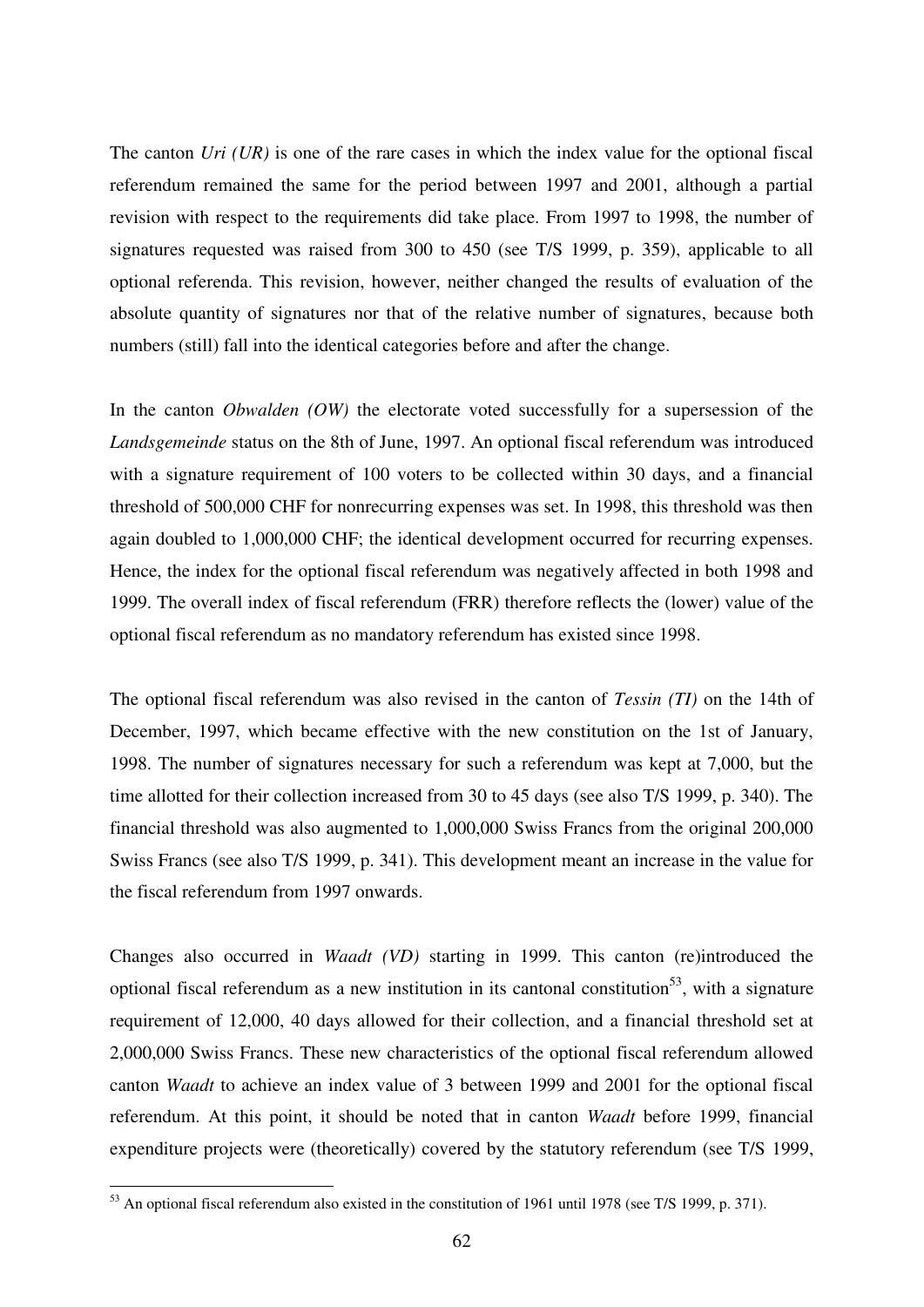p. 371). However, according to my source<sup>54</sup>, because the statutory referendum was never applied to financial issues, its potential scope was never fully exploited by the electorate. When Stutzer (1999) calculated the index values of direct democracy, however, he counted the *de iure* applicability of the optional statutory referendum toward the index of the fiscal referendum. Interestingly, the requirements for this new optional fiscal referendum were copied from those for the already existing optional statutory referendum, which shows the closeness of these two institutions. However, in contrast to the new stipulation of 1999, the optional statutory referendum of the old constitution fixed no financial threshold. Therefore, a higher index value is observed for the optional fiscal referendum before 1999.

In October 2003, the people of *Waadt (VD)* adopted a new constitution that became effective on the 1st of September, 2003. Besides the abolishment of the mandatory fiscal referendum for expenditure projects, it introduced a "*réferendum facultatif* " that serves both as a statutory referendum (art. 84, 1 a CC) and as fiscal referendum. Exempted from this referendum are the cantonal budget, supplementary credits, bonds, bound expenses, and accounting (art. 84, 1 lit. b CC)<sup>55</sup>. This stipulation means, then, that unbound (non-budgeted) expenses – i.e. expenditure projects and also tax-related issues – can be subject to an optional (fiscal) referendum. The advantage of this stipulation, from a direct democratic perspective, is that, as in the old constitution before its November 1998 revision, no expenditure threshold exists.

According to the new constitution in *Neuenburg (NE)*, which became effective on the 1st of January, 2002, 4,500 voters can demand a referendum on a law or decree that triggers expenses within 40 days after its publication. This new optional fiscal referendum applies to acts of the *Grand Conseil*, the cantonal parliament (as in the old constitution, see T/S 1999, p. 273). On the surface, there appears to be no financial threshold for the optional referendum; however, the state organ responsible for making financial decisions on expenses above 400,000 Swiss Francs is the *Grand Conseil* (the parliament), whereas for those below this threshold the responsibility falls to the *Conseil d'Etat* (the executive organ). Thus, the optional referendum appears only to apply to decrees with expenses above 400,000 Swiss Francs. (For laws, the optional statutory referendum applies with the exception of the fields stated in art. 42, 3 CC, such as budget.) There are, however, some differences with respect to the regulation in the old constitution: first, a reduction of the signature requirement has occurred (6,000 to 4,500); second, in the new constitution, the referendum is applicable to all decrees that meet

<u>.</u>

<sup>&</sup>lt;sup>54</sup> Personal communication with Prof. G. Kirchgässner, March 2004.

 $55$  This article resembles the regulation of art. 27, num. 2 ter, old CC for the mandatory referendum.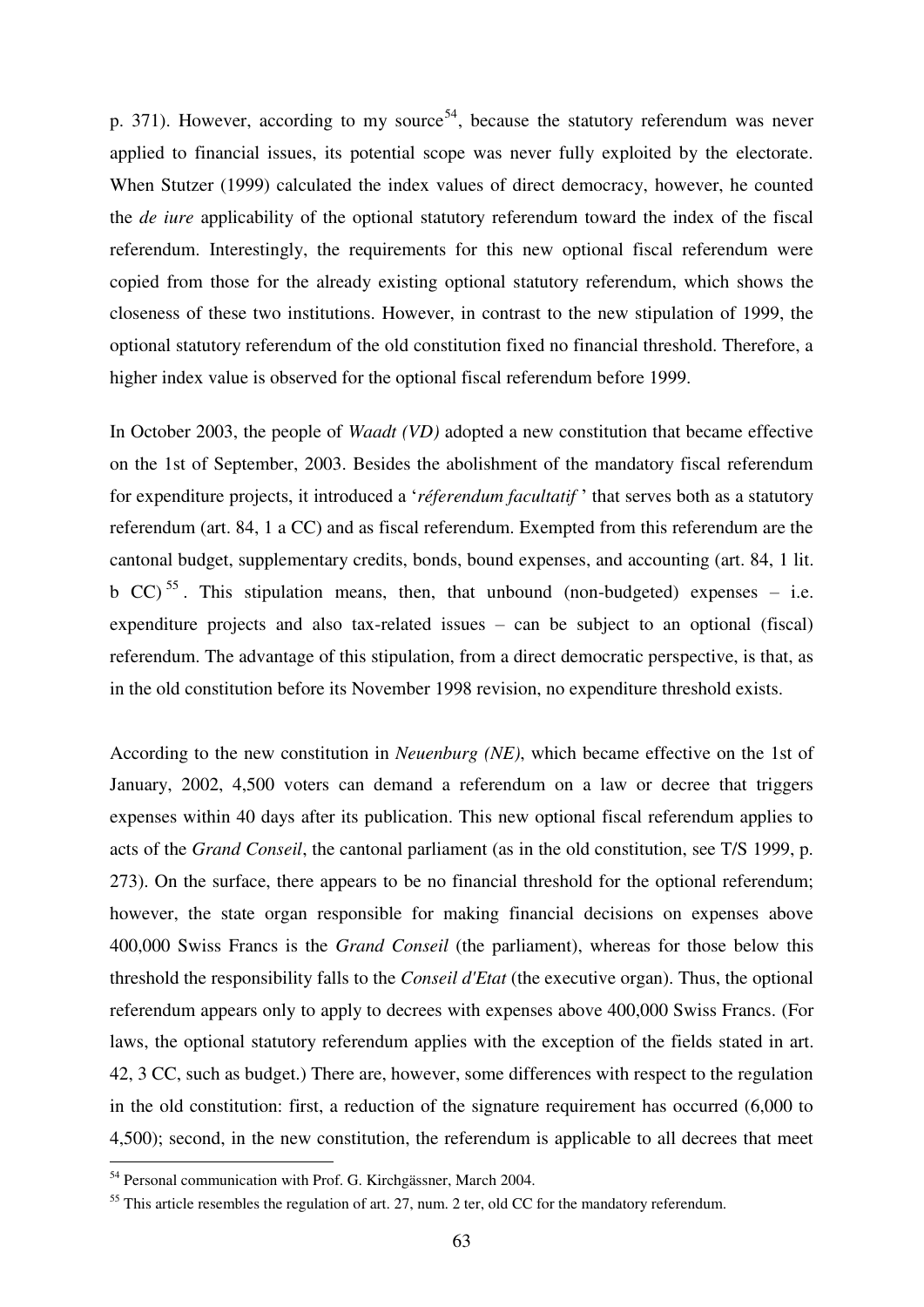the threshold requirement, not only to decrees that trigger a 'new' expense. It must also be noted, however, that there existed in the old constitution a mandatory referendum on expenditure projects for both laws and decrees that did not survive the recent total revision of the constitution. For more details of how the system of financial referenda worked under the ancient rule in *Neuenburg*, see T/S 1999, p. 272 cont.

### **6 Reconstruction of the index between 1997 and 2003**

#### *6.1. Definition of the index of direct democracy*

The index of direct democracy is an unweighted average of four different sub-indices that reflect different constitutional settings regarding four institutions of direct legislation: the constitutional initiative (VIR), the statutory initiative (GIR), the fiscal referendum (FRR), and the statutory referendum (GRR). These four sub-indices are based on an assessment of the following requirements: the number of signatures (both absolute and relative), the time period for their collection, and, in the case of the fiscal referendum, the financial threshold. Both Stutzer (1999) and Stutzer and Frey (2000) describe the construction of this index. The reader should note, however, that each article presents a different version of the index. The difference lies in the question of whether the expenditure threshold per electorate or per residential population is used in constructing the sub-index of the fiscal. In the case of this study, the number of signatures per voter and the financial threshold per resident is used to reflect the financial burden. According to L.P. Feld, this latter setup was also chosen for the construction of the index between 1980 and 1997 carried out by Ch.A. Schaltegger.

#### *6.2. General comments on constructing the index of direct democracy*

Regarding the updating of this index, a few general comments need to be made. The constitutional initiative that forms part of the index refers exclusively to the partial revision of the constitution (see Stutzer 1999). In many cantons, it is easier to launch a partial revision than a total revision of the constitution. Concerning the mandatory and the optional statutory referendum, in general, this study only takes into account those referenda referring to all types of law, not those referring to by-laws or decrees, passed by the cantonal parliament or the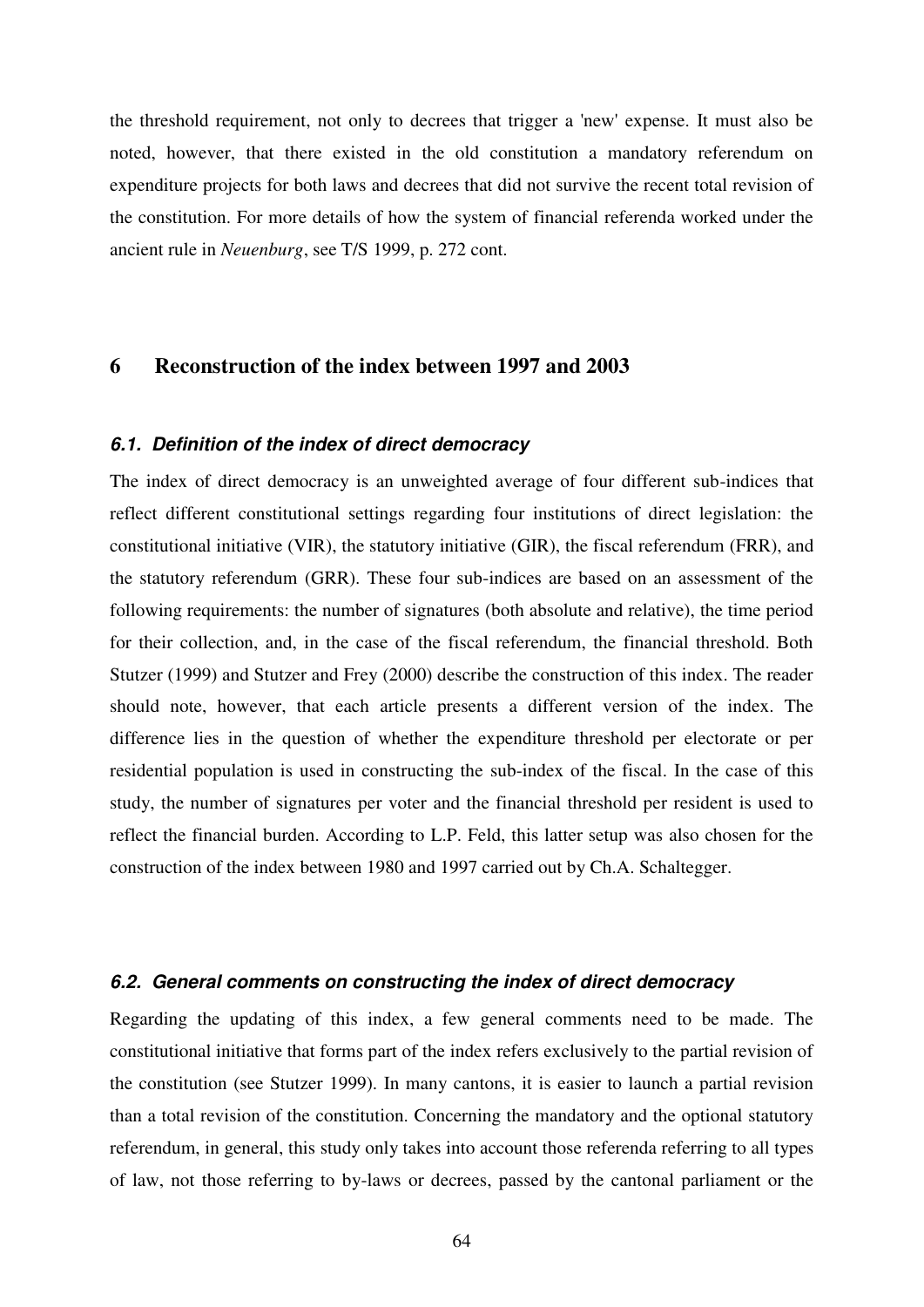executive. Hence, the loss or gain in citizen power with respect to by-laws should not affect the (sub)index of direct democracy for a canton. There are, however, a few exceptions; in addition, in most of the cantons, the statutory referendums on laws and on decrees are equivalent in their requirements. Concerning the fiscal referendum, only the threshold of nonrecurring expenses is taken into account, and changes in thresholds for recurring expenses are not reflected in the index of direct democracy (see Stutzer 1999). The index does not distinguish whether the expense is a consequence of a law or of a decree; however, in daily political practice, expenditure projects induced by an administrative act are more often the object of a fiscal referendum. Changes that occur after April 1st in any given year are accounted for in the following year; for example, the changes in the constitutions of *Obwalden (OW)* in June 1997 and of *Glarus (GL)* in May 2002 influence the index of direct democracy only from 1998 and 2003 onwards, respectively. As regards the signature requirement, a month is counted as corresponding to 30 days, 6 weeks to 45 days, and so on.

### *6.3. The sub-index for the statutory referendum (GRR)*

Regarding the statutory referendum, 6 index points are awarded to those cantons in which a mandatory statutory referendum exists. In the case of an optional referendum, index points are awarded based on its requirements (absolute and relative signature requirement, time period for collection). The difficulty with this index lies in the question of whether decrees and bylaws of the cantonal parliament are regarded as 'laws' or as administrative acts, and whether they should be included in this index or not. This distinction differs from canton to canton, and a decision can only be made according to the legal and political practice. For example, in the case of *Uri (UR)*, both the mandatory and the optional referendum exist, although the optional referendum concerns only parliamentary by-laws not formal laws. In this case, Stutzer (1999), taking into account that both types existed in parallel, decided to calculate the average of both referenda (p. 5). In my opinion, it would have been more logical either to make a decision based on the importance of the by-laws in *Uri* or to ignore referenda on bylaws and decrees in general for all cantons equally. For consistency, I have maintained the averaging of both institutions for the case of *Uri*. In addition, for the canton of *Schwyz (SZ)*, the mandatory referendum applies to laws and the optional referendum to by-laws, so here again the average of the two referenda is used because some by-laws in particular areas aim at substituting for formal laws (Stutzer, 1999, p. 5). Again to maintain consistency, I will also follow this approach. In a few cantons (*Solothurn (SO), Basel-Land (BL), Schaffhausen (SH),*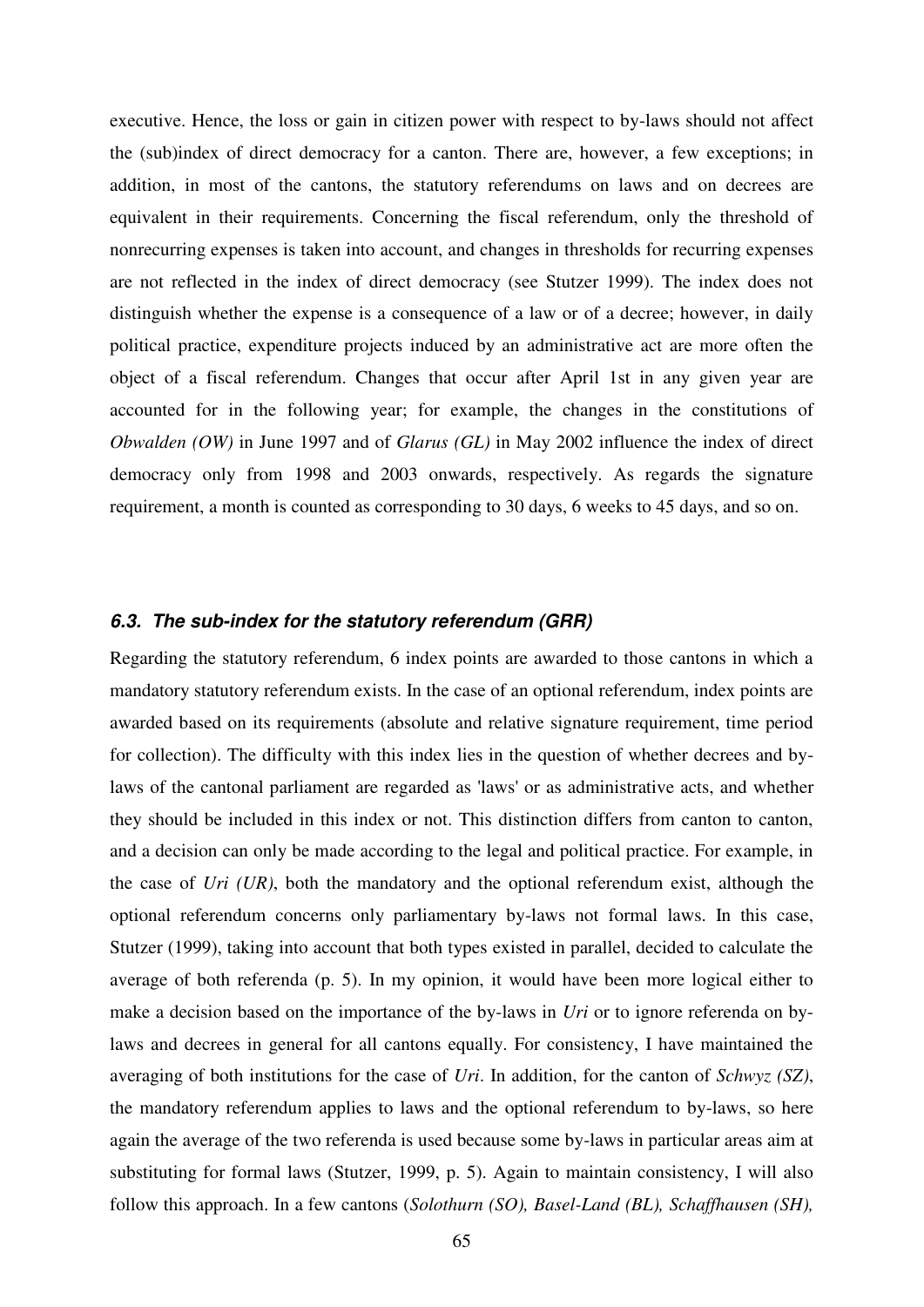*Aargau (AG)*), a majority restriction was introduced for the application of the mandatory statutory referendum during the period from 1997 to 2003; if this requirement is not met, the optional referendum applies. In these cases, I replicate the approach chosen by Stutzer (1999) and calculate the average of both types of statutory referenda. As the constitutional change in *Glarus (GL)* led de facto to no restriction of the use and scope of the mandatory statutory referendum for cantonal laws, only this institution will be taken into account for the index construction. It must be noted that except for these few cases, there usually exists in Swiss cantons only one of the two types of statutory referenda referring to cantonal laws, and hence a final sub-index value for the statutory referendum is out of the question.

#### *6.4. The sub-index for the fiscal referendum (FRR)*

As regards the fiscal referendum, both the optional and the mandatory referenda are awarded index points separately, and an index value is calculated for each. The higher value of the two is then chosen, which constitutes the sub-index of the fiscal referendum (FRR). In general, no distinction is made as to whether the fiscal referendum applies to a law or to a decree. For most of the cantons, the threshold for expenditure projects induced by laws or decrees is identical. Only the canton of *Luzern (LU)* makes an exception: here, the considerably lower financial threshold for decrees is employed as done in Stutzer (1999). These thresholds have remained unchanged since 1995. In the canton of *Schaffhausen (SH)*, the fiscal referenda apply solely to decrees, not to laws; hence, the value of the sub-index is based exclusively upon these constitutional stipulations. In the old constitution prior to January 2003, a lower threshold for the mandatory fiscal referendum was fixed when a decree was passed with less than a four-fifths majority. Stutzer (1999) did not take this specific regulation into account, probably because it did not apply often in practice. Consequently, in the new constitution of *Schaffhausen*, this particular regulation was dropped, and no majority requirement any longer applies to any fiscal referendum.

In the canton of *Aargau (AG)*, a mandatory fiscal referendum was introduced in January 2003 after a time of non-existence, but accompanied by a majority restriction. This new development is taken into account by averaging the index points for the optional and the mandatory fiscal referenda, analogously to similar cases for the mandatory statutory referendum in other cantons. Regarding the canton of *Schwyz (SZ)*, in which no ordinary optional fiscal referendum exists, Stutzer (1999) reports taking into account the optional fiscal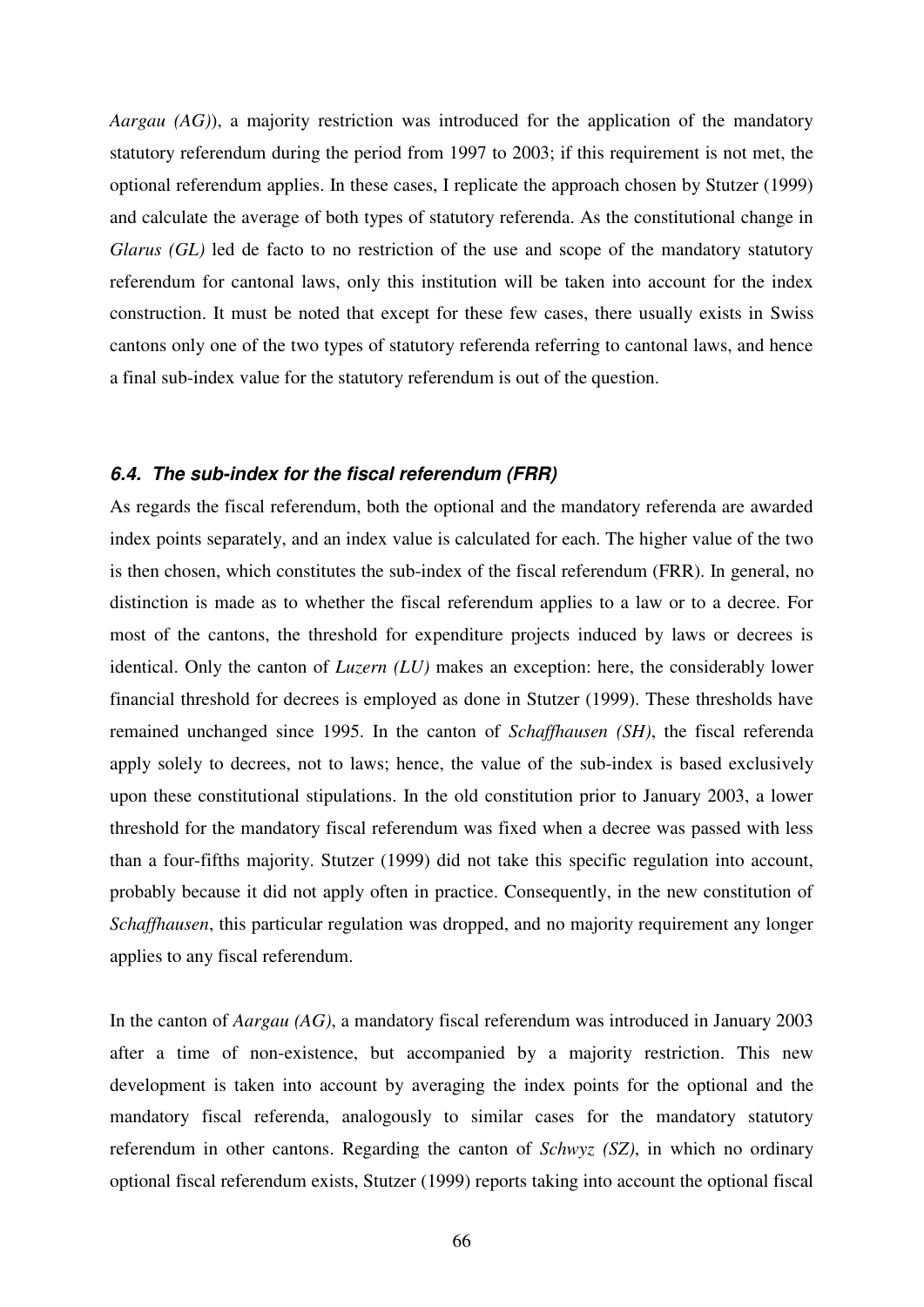referendum for state highways; in this case, the average points of the mandatory and the optional fiscal referendum (for state highways) is calculated and used as a fiscal referendum sub-index (FRR). Personally, I find this approach inconsistent because other cantons such as *St. Gallen (SG)* have similar optional fiscal referenda on special issues, particularly on infrastructure projects; for these cantons, however, this type of optional fiscal referendum is not taken into consideration during calculation of the fiscal sub-index. Nevertheless, to keep the index consistent over time, I will maintain the special treatment for the canton *Schwyz (SZ)*. In 1999, a new cantonal decree on streets (*Strassenverordnung*) was adopted by the *Kantonsrat* (effective: the 1st of January, 2000), which brought about a higher threshold for this optional fiscal referendum (new: art 20, 2 CC) with an expense of more than 20,000,000 Swiss Francs (prior to change: 2,000,000 Swiss Francs). As regards the signature requirement and the time for collection, the regulations have remained unchanged since 1972.

In Stutzer (1999), for the cantons *Wallis (VS)* and *Genf (GE)*, the requirements for the optional fiscal referendum were not taken into account during calculation of the sub-index value for the fiscal referendum (FRR) because "only non-budgetary or extraordinary" expenses are subject to this referendum. In Stutzer"s opinion, this omission weakens this political institution so considerably that it leads to a de facto nonexistence. Since the publication of his calculations in 1999, the constitutional requirements in *Wallis* have not changed (art. 31, 1 num. 3 CC). In art. 31, 1 num. 2 CC, it is explicitly stated that ordinary expenses are not subject to an optional (fiscal) referendum. A mandatory fiscal referendum exists only in its extraordinary form (since 1994) and hence does not influence the sub-index of fiscal referendum (FRR). In the canton of *Genf*, no constitutional change concerning the optional fiscal referendum for expenditure projects occurred between 1997 and 2003, so that the reasons for a considerable restriction of its use stated in Stutzer (1999) still apply. Hence, in these two cantons *Wallis* and *Genf*, the optional fiscal referendum has been awarded an index value of 1 as if this referendum were nonexistent.

Interesting also is the case of *Waadt (VD)*. As a very innovative step, this canton introduced a mandatory fiscal referendum in 1998. In contrast to the stipulations in the other constitutions, this mandatory fiscal referendum could only be used by the assembly of the communes, not by its cantonal electorate. I have, however, decided to regard this mandatory referendum as a fully valid mandatory referendum as if the electorate had been given the right to vote<sup>56</sup>. Since

-

<sup>&</sup>lt;sup>56</sup> Since in this case both mandatory and optional fiscal referenda are awarded identical points for the period in question, an averaging over the two institutions as an alternative would have brought about the identical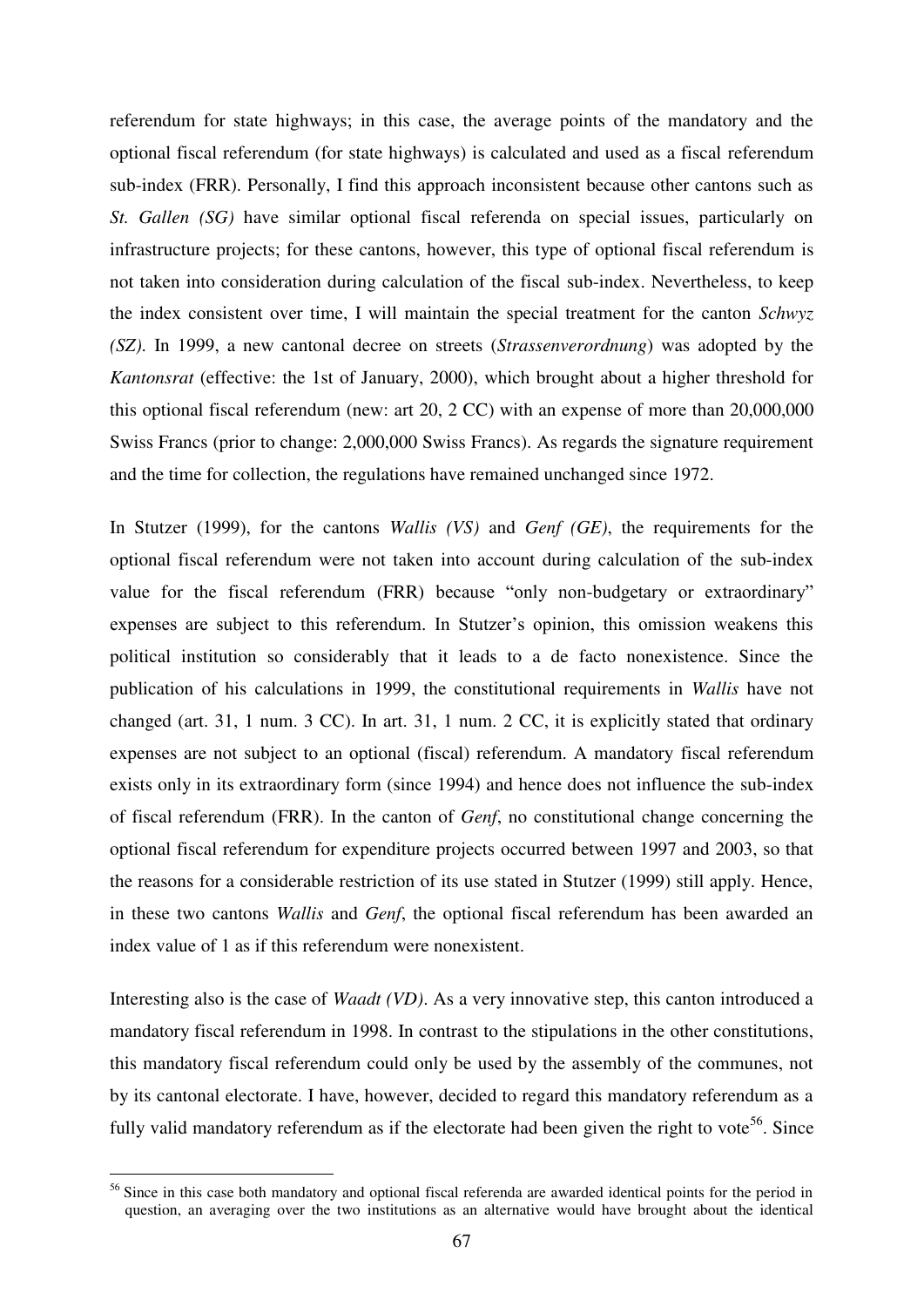there are about 380 communes in the canton of *Waadt*, the size of each of them will be so small that a single citizen can be assumed to have quite a decisive (indirect) influence on the outcome of the mandatory fiscal referendum. In the new constitution of 1 Sept 2003, however, this mandatory fiscal referendum was again abolished.

Finally, and most importantly, I must point to the case of *Zürich (ZH)*. Until the end of 1998, a mandatory fiscal referendum existed that was then replaced by an optional fiscal referendum. The existence of this important institution seems to have been overlooked by Trechsel and Serdült in a first unpublished version of a table summarizing the mandatory fiscal referenda in Switzerland, on which Stutzer (1999) then based the calculation of the index for 1992 $^{57}$ . As a consecutive fault, the sub-index for the fiscal referendum (FRR) in *Zürich* in Stutzer (1999) is based on incorrect information and is significantly lower then it should be (4.00 instead of 5.00). In Stutzer and Frey (2000), however, this mistake has been corrected and the index values reported for *Zürich* are correct.

### **7 The development of the index of direct democracy from 1997 to 2003**

Table 9 displays the values that the index of direct democracy takes on for the 26 cantons during the relevant years, while Tables A2 – A8 in the Appendix report the values for the four sub-indices. Table 8 compares three different versions of the index: that published by Stutzer (1999) for 1996, that constructed by Feld and Schaltegger for a synthetic panel running from 1980 to 1998, and, finally, my own calculations for the years 1997 and 1998. I note that in T/S 1999, and consequently Stutzer"s analysis, the so-called *Landsgemeinden* (OW, NW, GL, AR, AI, see section  $1$ ) – i.e. those cantons that knew no representative power of legislation in or until shortly prior to 1996 – were excluded from the description of institutions.

A comparison of Stutzer"s version with that of Feld for 1996 in Table 8 reveals that the value of *Zürich (ZH)*, which was correct for 1992 (see e.g. Stutzer and Frey 2000) was perpetuated by Feld and maintained until 1998, when at least since 1996, it should have been substantially higher (4.417 instead of 4.17). Minor differences can also be observed for the cantons *Luzern* 

 $\overline{a}$ 

points. In addition, taking into account only the optional fiscal referendum would not have changed the value of the sub- index for the fiscal referendum (FRR).

 $57$  In a personal communication with A. Stutzer, this mistake in Stutzer (1999) was admitted.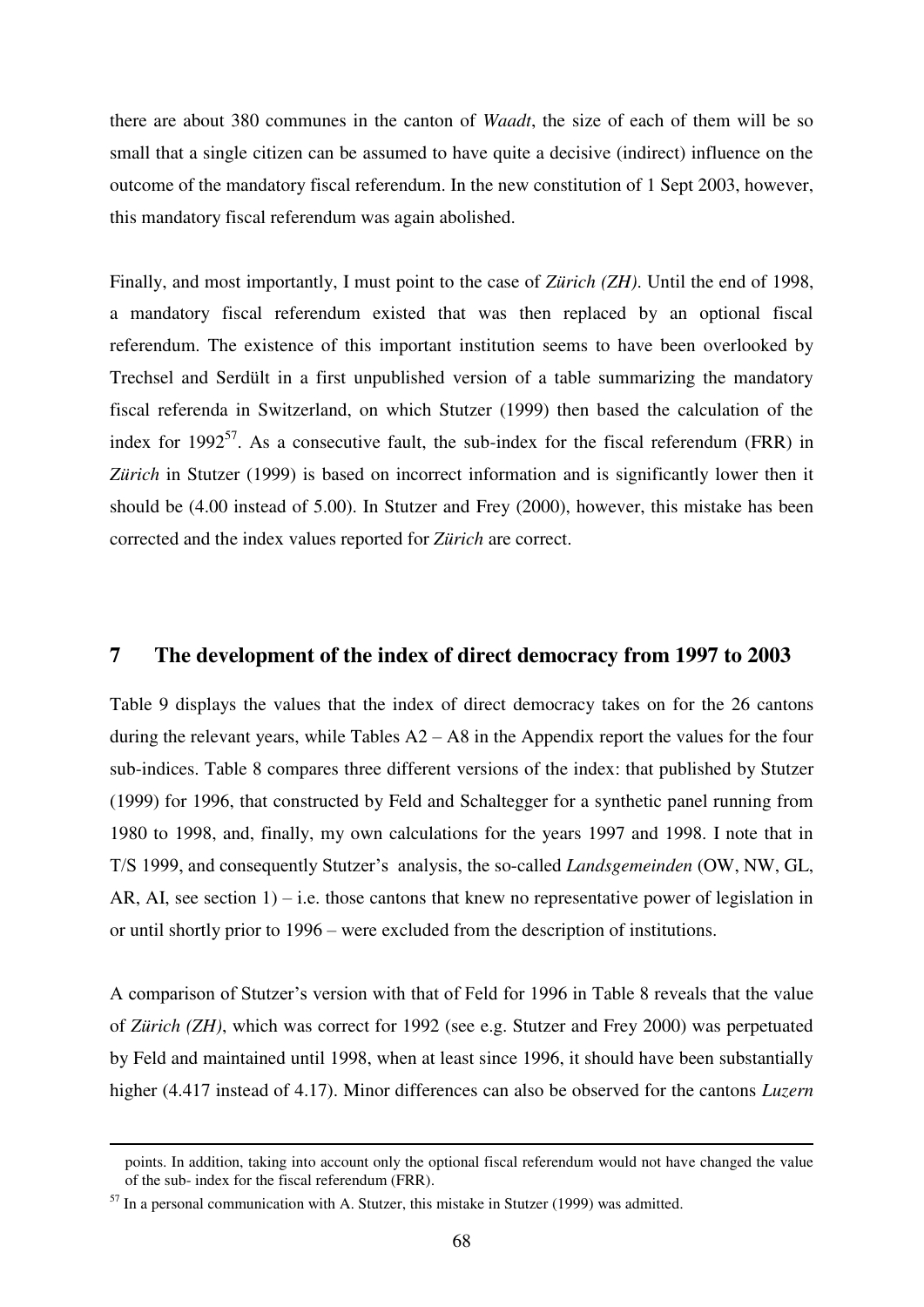*(LU), Uri (UR), Schwyz (SZ), Schaffhausen (SH), St. Gallen (SG), Graubünden (GR), Tessin (TI), Wallis (VS)*, and *Jura (JU)*. Unfortunately, I was not given access to the calculations by which Feld and Schaltegger constructed their version of the index, so the causes for these differences cannot be traced. However, the main reason for the differences between their index and mine may lie in the fact that, according to a personal communication with Ch.A. Schaltegger, they also took into account the so-called recurring expenses in the index for the fiscal referendum (FRR). The original sub-index developed by Stutzer (1999) was, however, constructed solely on the basis of one-time (i.e. non-recurring) expenditures and neglects the thresholds for recurring expenses. The reader should note, however, that in most of the cantons, the nonrecurring threshold equals the recurring threshold times the number of years in which it reoccurs, so the differences in the index resulting from different evaluation of financial thresholds should be influential only in a few cantons. The correlation between the three versions of the index of direct democracy, however, exceeds the 90% level so that econometric analyses using either version should not produce substantially different results.

Comparing my values for 1997 with the values obtained by Stutzer for 1996, only a few differences can be observed. The cantons in question (besides *Zürich, ZH*) are *Freiburg* (FR), *Graubünden* (GR), and *Jura* (JU). First, it should be noted that no new or altered constitutional stipulations were observed in these cantons between 1997 and 2003 that could affect the index of direct democracy. However, small variations in the index can occur even if constitutional revisions are absent: that is, since relative numbers also play a significant role, a change either in size of residential population or cantonal electorate can lead to different values of institutional sub-indices. In addition, changes are possible when the expenditure thresholds are defined as a percentage of some types of cantonal budget, revenues, or investments known to vary over the years. In the case of *Freiburg* (FR), for example, the variation in the index is induced by the expenditure threshold for the optional fiscal referendum, whereas in the cases of *Graubünden* (GR), and *Jura* (JU), it is mainly the change in the size of the electorate that makes the relative signature requirement tighter (JU: VIR, GIR, GRR, FRR are affected) or looser (GR: VIR is affected)<sup>58</sup>. (Since the index points vary across certain brackets and not linearly in the underlying requirement, however, not all minor changes in a relative requirement lead automatically to an index change.)

1

<sup>&</sup>lt;sup>58</sup> All other requirements remained unaffected.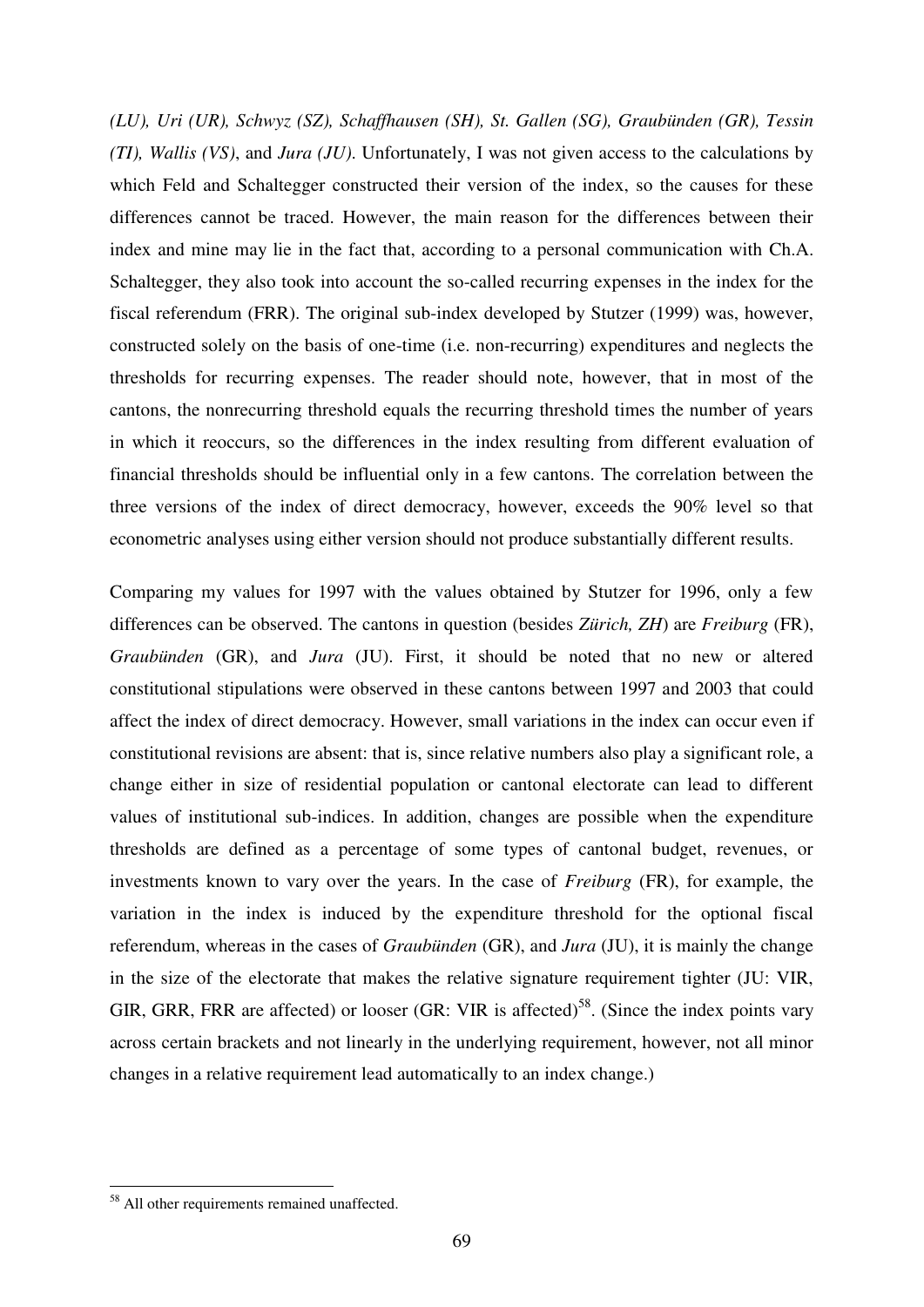|                            | (1996)  | (1996) | (1997) | (1997)  | (1998) | (1998)  |
|----------------------------|---------|--------|--------|---------|--------|---------|
| Canton                     | Stutzer | Feld   | Feld   | Fischer | Feld   | Fischer |
| ZH                         | 4.17    | 4.167  | 4.167  | 4.417   | 4.167  | 4.417   |
| $\rm BE$                   | 3.02    | 3.021  | 3.021  | 3.021   | 3.021  | 3.021   |
| LU                         | 4.42    | 4.000  | 4.000  | 4.417   | 4.000  | 4.417   |
| <b>UR</b>                  | 5.29    | 5.125  | 5.125  | 5.292   | 5.125  | 5.125   |
| $\ensuremath{\mathrm{SZ}}$ | 4.99    | 4.656  | 4.656  | 4.990   | 4.656  | 4.990   |
| <b>OW</b>                  |         | 5.833  | 5.833  | 5.833   | 5.833  | 5.333   |
| <b>NW</b>                  |         | 5.000  | 5.000  | 4.438   | 5.000  | 4.438   |
| GL                         |         | 5.500  | 5.500  | 5.750   | 5.500  | 5.333   |
| ZG                         | 4.42    | 4.417  | 4.417  | 4.417   | 4.417  | 4.417   |
| ${\sf FR}$                 | 2.85    | 2.854  | 2.917  | 2.854   | 2.917  | 2.854   |
| SO <sub>1</sub>            | 5.67    | 5.667  | 5.667  | 5.667   | 5.667  | 5.667   |
| <b>BS</b>                  | 4.4     | 4.396  | 4.396  | 4.396   | 4.396  | 4.396   |
| BL                         | 5.69    | 5.688  | 5.688  | 5.688   | 5.688  | 5.688   |
| $\operatorname{SH}$        | 5.21    | 5.000  | 5.000  | 5.208   | 5.000  | 5.208   |
| <b>AR</b>                  |         | 5.500  | 5.500  | 5.500   | 5.500  | 5.500   |
| AI                         |         | 5.250  | 5.250  | 5.375   | 5.250  | 5.375   |
| $\mathbf{S}\mathbf{G}$     | 3.58    | 3.167  | 3.167  | 3.458   | 3.167  | 3.458   |
| <b>GR</b>                  | 4.75    | 4.500  | 4.500  | 4.833   | 4.500  | 4.833   |
| AG                         | 5.46    | 5.458  | 5.458  | 5.458   | 5.458  | 5.458   |
| TG                         | 4.33    | 4.333  | 4.333  | 4.333   | 4.333  | 4.333   |
| $\mathop{\rm TI}$          | 2.10    | 1.854  | 1.854  | 2.104   | 1.854  | 2.250   |
| <b>VD</b>                  | 2.42    | 2.417  | 2.417  | 2.417   | 2.417  | 2.417   |
| <b>VS</b>                  | 3.58    | 3.250  | 3.250  | 3.583   | 3.250  | 3.583   |
| NE                         | 2.19    | 2.188  | 2.250  | 2.188   | 2.250  | 2.188   |
| <b>GE</b>                  | 1.75    | 1.750  | 1.750  | 1.750   | 1.750  | 1.750   |
| JU                         | 4.02    | 3.708  | 3.708  | 3.708   | 3.708  | 3.708   |

**Table 8: Comparison of Index Values of Direct Democracy**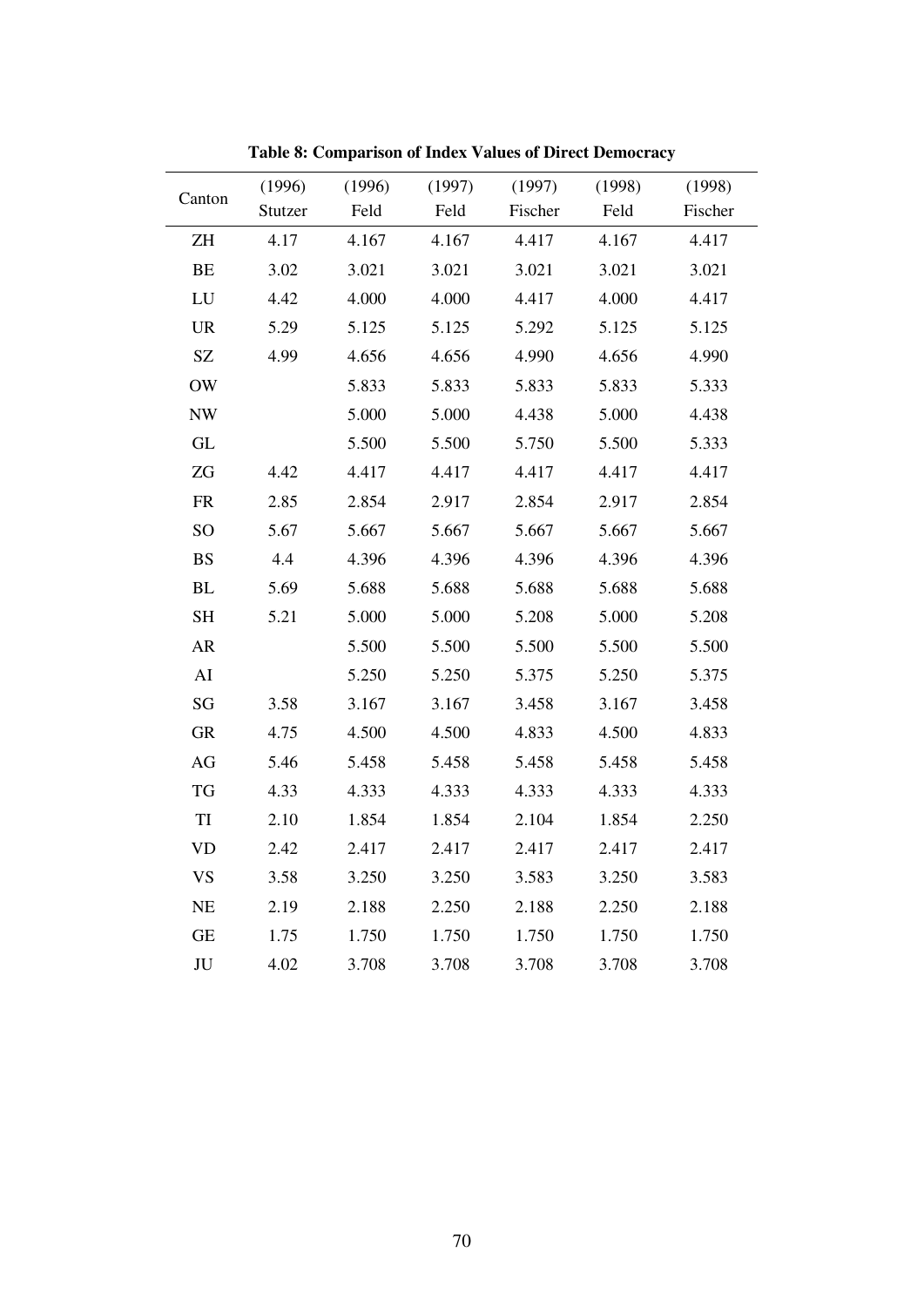| Canton          | 1997  | 1998  | 1999  | 2000  | 2001  | 2002  | 2003  |
|-----------------|-------|-------|-------|-------|-------|-------|-------|
| <b>ZH</b>       | 4.417 | 4.417 | 3.500 | 3.500 | 3.500 | 3.500 | 3.500 |
| <b>BE</b>       | 3.021 | 3.021 | 3.021 | 3.021 | 3.021 | 3.021 | 3.021 |
| LU              | 4.417 | 4.417 | 4.417 | 4.417 | 4.417 | 4.417 | 4.417 |
| <b>UR</b>       | 5.292 | 5.125 | 5.125 | 5.125 | 5.125 | 5.125 | 5.125 |
| SZ              | 4.990 | 4.990 | 4.990 | 4.927 | 4.927 | 4.927 | 4.927 |
| OW              | 5.833 | 5.333 | 4.625 | 4.625 | 4.625 | 4.625 | 4.625 |
| <b>NW</b>       | 4.438 | 4.438 | 4.438 | 4.438 | 4.438 | 4.438 | 4.438 |
| <b>GL</b>       | 5.750 | 5.750 | 5.750 | 5.750 | 5.750 | 5.750 | 5.500 |
| ZG              | 4.417 | 4.417 | 4.417 | 4.417 | 4.479 | 4.479 | 4.479 |
| <b>FR</b>       | 2.854 | 2.854 | 2.792 | 2.792 | 2.792 | 2.792 | 2.792 |
| SO <sub>1</sub> | 5.667 | 5.667 | 5.250 | 5.250 | 5.250 | 5.250 | 5.250 |
| <b>BS</b>       | 4.396 | 4.396 | 4.396 | 4.396 | 4.396 | 4.396 | 4.396 |
| <b>BL</b>       | 5.688 | 5.688 | 5.688 | 5.479 | 5.479 | 5.479 | 5.479 |
| <b>SH</b>       | 5.208 | 5.208 | 5.208 | 5.208 | 5.208 | 5.208 | 5.021 |
| <b>AR</b>       | 5.500 | 5.500 | 5.500 | 5.500 | 5.167 | 4.917 | 4.917 |
| AI              | 5.375 | 5.375 | 5.375 | 5.438 | 5.375 | 5.438 | 5.438 |
| SG              | 3.458 | 3.458 | 3.458 | 3.458 | 3.458 | 3.458 | 3.521 |
| <b>GR</b>       | 4.833 | 4.833 | 4.833 | 4.833 | 4.833 | 4.833 | 4.833 |
| AG              | 5.458 | 5.458 | 5.458 | 5.458 | 5.458 | 5.458 | 5.438 |
| <b>TG</b>       | 4.333 | 4.333 | 4.333 | 4.333 | 4.333 | 4.333 | 4.333 |
| TI              | 2.104 | 2.250 | 2.250 | 2.250 | 2.250 | 2.250 | 2.250 |
| <b>VD</b>       | 2.500 | 2.500 | 2.500 | 2.500 | 2.500 | 2.500 | 2.500 |
| <b>VS</b>       | 3.583 | 3.583 | 3.583 | 3.583 | 3.583 | 3.583 | 3.583 |
| <b>NE</b>       | 2.188 | 2.188 | 2.188 | 2.188 | 2.188 | 2.729 | 2.729 |
| <b>GE</b>       | 1.750 | 1.750 | 1.750 | 1.750 | 1.750 | 1.750 | 1.750 |
| JU              | 3.708 | 3.708 | 3.708 | 3.708 | 3.708 | 3.708 | 3.708 |
|                 |       |       |       |       |       |       |       |

**Table 9: Overview of the Index of Direct Democracy 1997 - 2003** 

Source: Own calculations by Justina A: Fischer

-

Finally, I would like to point out that there exists a difference in definition between the index constructed in Stutzer (1999) and the one employed in Frey and Stutzer (2000a). Whereas the last paper uses the threshold per vote, Stutzer (1999) uses the threshold per capita, which includes not only the cantonal electorate but also foreign residents holding a permit of one year or longer<sup>59</sup>. The first version of the relative threshold seems to take into account the decision-making power of the single citizen with respect to financial matters of the canton, while the second versions is based on the view of the threshold as a financial burden shared among all residents of the canton. As the studies of Frey and Stutzer also focus on the procedural utility gained by Swiss citizens in contrast to foreign residents, the use of the first version of this index makes sense in their research context. However, as regards the signature requirement, both versions of the index are constructed using the number of signature divided

<sup>&</sup>lt;sup>59</sup> In some cantons, foreign permanent residents account for up to 20% of the population. It takes 13 years of residence to gain Swiss citizenship.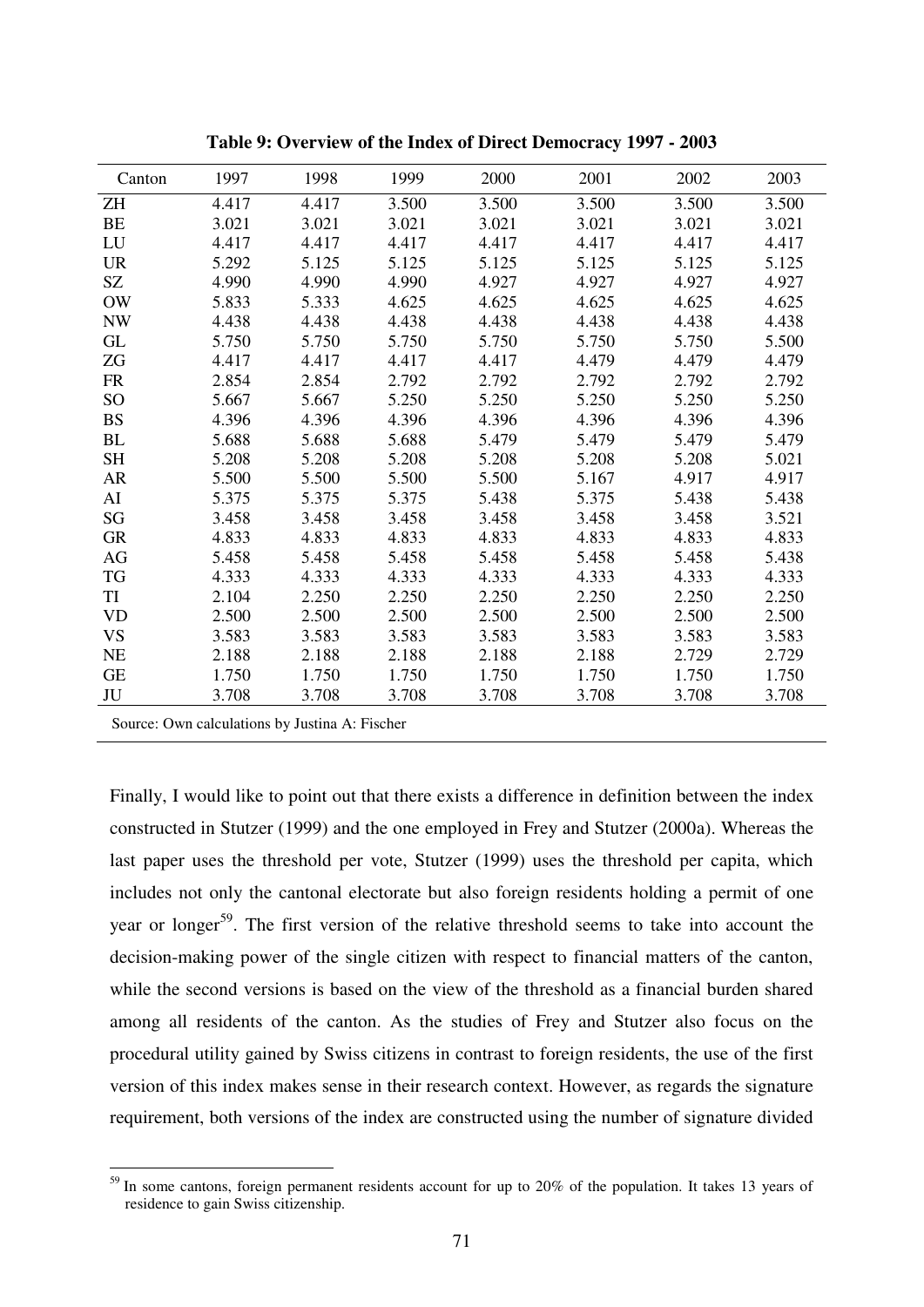by the electorate. Again, the correlation between these two index versions exceeds the value of 0.9.

#### **8 Brief critique of the index of direct democracy**

This paper will conclude with a brief critique of the composite index of direct democracy as constructed by Stutzer (1999). The index of direct democracy has many advantages: it combines the necessary requirements for utilizing a particular right and makes cantons with contrasting institutional equipments comparable. The sole prominent disadvantage is the lack of an inflation adjustment: that is, a financial threshold introduced decades ago loses its strictness over time, whereas in other cantons a threshold based on an annual budget or some of its components not only tends to grow with inflation but also varies with business cycles. In practice, however, as can be seen in the case of *Freiburg (FR)*, changes in the threshold caused by altering cantonal budget sizes affect the final index of direct democracy only on a very small scale. In addition, the missing adjustment of thresholds for inflation has no major influence on the value of the index: such an adjustment would only be decisive if it led to a switch in the category for evaluation of the relative financial hurdle. If the sub-index value of the mandatory fiscal referendum is higher than that for the optional referendum, a switch in brackets for the mandatory fiscal referendum causes an alteration of the final index of direct democracy by 0.25 index points. In case the value of the optional fiscal referendum is the highest, the sub-index for the fiscal referendum (FRR) can switch by 0.25, and the final index then by 0.0625 points. In 1997, in 8 cantons, the mandatory fiscal referendum was the stronger direct legislative institution. Hence, the majority of the cantons would not be strongly affected by an adjustment of threshold for inflation. In addition, a comparison of the index of direct democracy over time is only useful for a description of leaps in direct democracy, not small changes.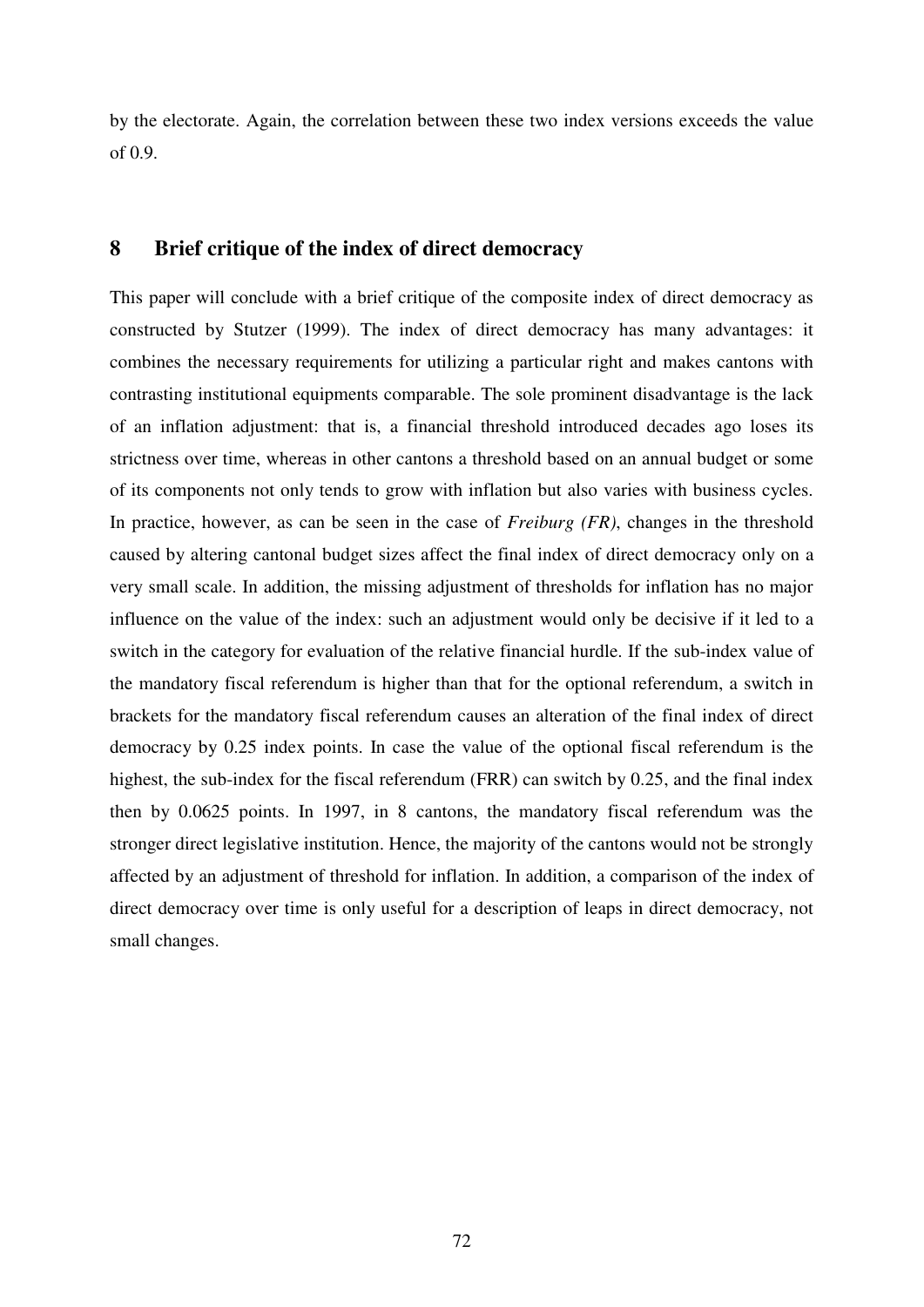#### **Acknowledgement**

A shorter version of this paper forms part of Justina Fischer"s dissertation at the University of St. Gallen, chapter 2, published in 2005 (see Fischer 2005a). Additional contributions of this author using this index of direct democracy can be downloaded from [http://ideas.repec.org/e/pfi55.html.](http://ideas.repec.org/e/pfi55.html)

Justina Fischer wishes to thank all those employees of various Swiss cantonal administrations and the Swiss federal administration that helped her gathering the appropriate legal information and interpreting it. These include, among others, Mr. Jürg Fehner (ZH), Mr. Urs Rüegg (ZH), Ms. Elisabeth Vetter (LU), Ms. Kathrin Graber (LU), Ms. Judith Lauber, Mr Georg Zemp (LU), Mr. Heinz Bachmann (LU), Mr. Peter Huber (UR), Mr. René Zehnder (SZ) and Mr. Peter Gander (SZ), Mr. Notker Dillier (OW), Mr. Josef Baumgartner (NW), Mr. Hansjörg Dürst (GL), Mr. Bruno Zimmermann (ZG), Mr André Schoenenweid (FR), Ms. Yolanda Studer (SO), Dr. Denise Mangold (BS), Mr. René Bolliger (BL), Mr. Christian Ritzmann (SH), Mr. Joe Müggler (AR), Mr. Köbi Frei (AR), Gabriela Küpfer (SG), Mr. Walter Frizzoni (GR), Mr. Urs Meier (AG), Mr. Claudio Franscini (TI), Mr. Alex Depraz (VD), Ms. Séverine Despland (NE), and Mr. Jean-Jacques Tombet (GE). She also thanks Alois Stutzer, the inventor of this index, for helpful comments and clarifications.

She also thanks her colleagues particularly from Political Science for their encouragement to make this data public. Justina Fischer gratefully acknowledges financing her dissertation by the Swiss National Science Foundation (Grant-No. 5004-58524).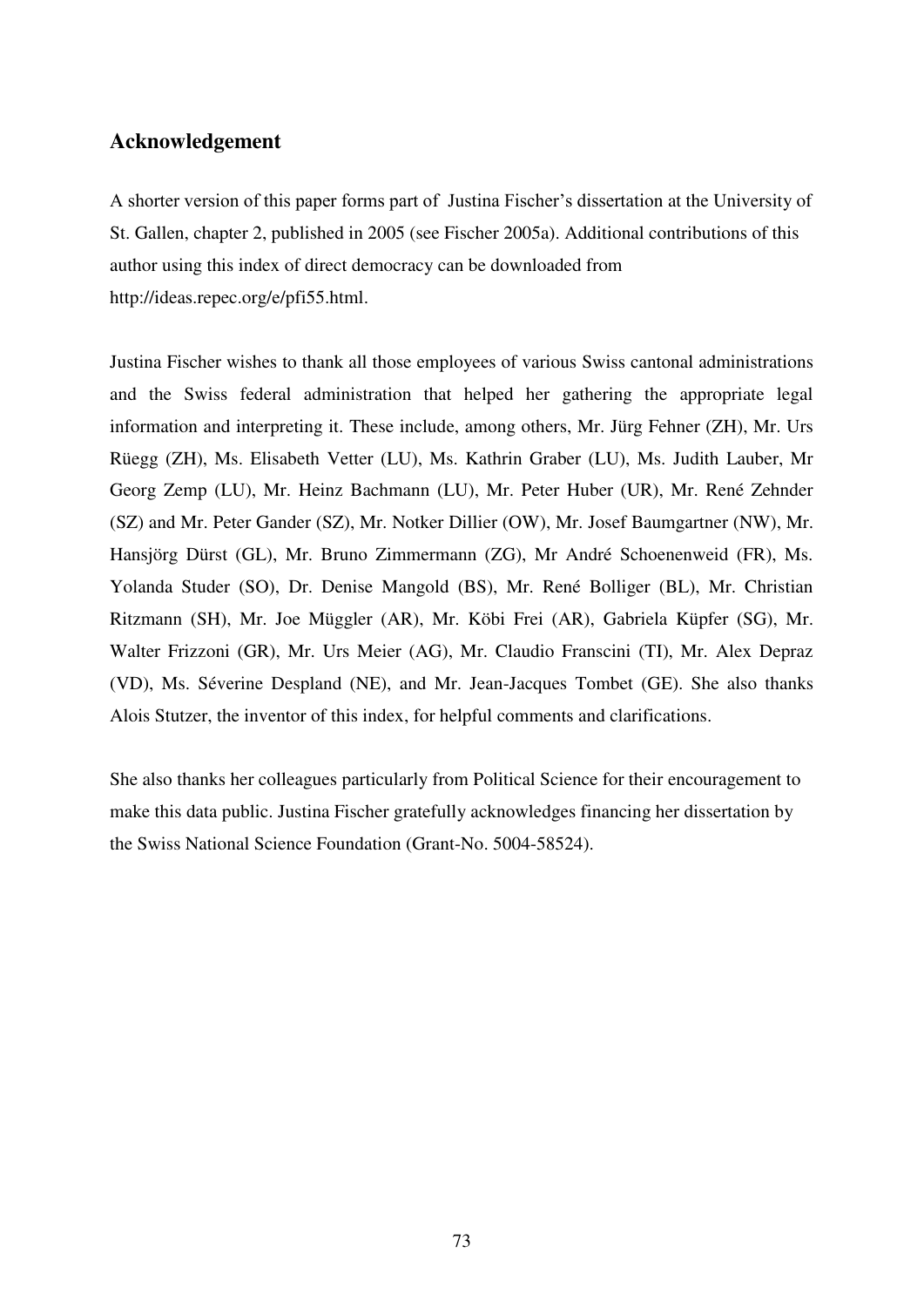#### **References**

- Barankay, I. (2002), *Referendums, Citizens' Initiatives and the Quality of Public Goods: Theory and Evidence*, presented at the Royal Economic Society conference 2002, unpublished manuscript, University of Warwick, January 2002.
- Besley, T. and S. Coate (2003), Elected vs. Appointed Regulators: Theory and Evidence, *Journal of the European Economic Association* 1 (2003), pp. 1176 – 1206.
- Besley, T. and S. Coate (2001), *Issue Unbundling via Citizens' Initiatives*, CEPR Discussion Paper No 2857, June 2001.
- Besley, T. and S. Coate (1998), Sources of Inefficiency in a Representative Democracy: A Dynamic Analysis. *American Economic Review* 88 (1998), pp. 139 – 156.
- Besley, T. and S. Coate (1997), An Economic Model of Representative Democracy. *Quarterly Journal of Economics* 112 (1997), pp. 85 – 114.
- Bjørnskov, C., A. Dreher, and J.A.V. Fischer (2008), *Formal Institutions and Subjective Well-Being: Revisiting the Cross-Country Evidence*, Stockholm School of Economics, Working Paper Series in Economics and Finance 699.
- Breton, A. (1996), *Competitive Governments. An Economic Theory of Politics and Public Finance*, Cambridge University Press, Cambridge, UK 1996.
- de Haan, J. and J.-E. Sturm (1997), Political and Economic Determinants of Budget Deficits and Government Spending: A Reinvestigation, *European Journal of Political Economy* 13 (1997), pp. 739 – 750.
- Dorn, D., J.A.V. Fischer, G. Kirchgässner, and A. Sousa-Poza (2008), Direct democracy and life satisfaction revisited: new evidence for Switzerland, *Journal of Happiness Studies* 9, pp. 227-255.
- Feld, L.P., J.A.V. Fischer and G. Kirchgässner (2007), *The Effect of Direct Democratic Institutions on Income Redistribution: Evidence for Switzerland*, Working Paper Series in Economics and Finance 689, Stockholm School of Economics (forthcoming in *Economic Inquiry*).
- Feld, L.P. and B.S. Frey (2002), Trust Breeds Trust: How Taxpayers are Treated, *Economics of Governance* 3 (2002), pp. 87 – 99.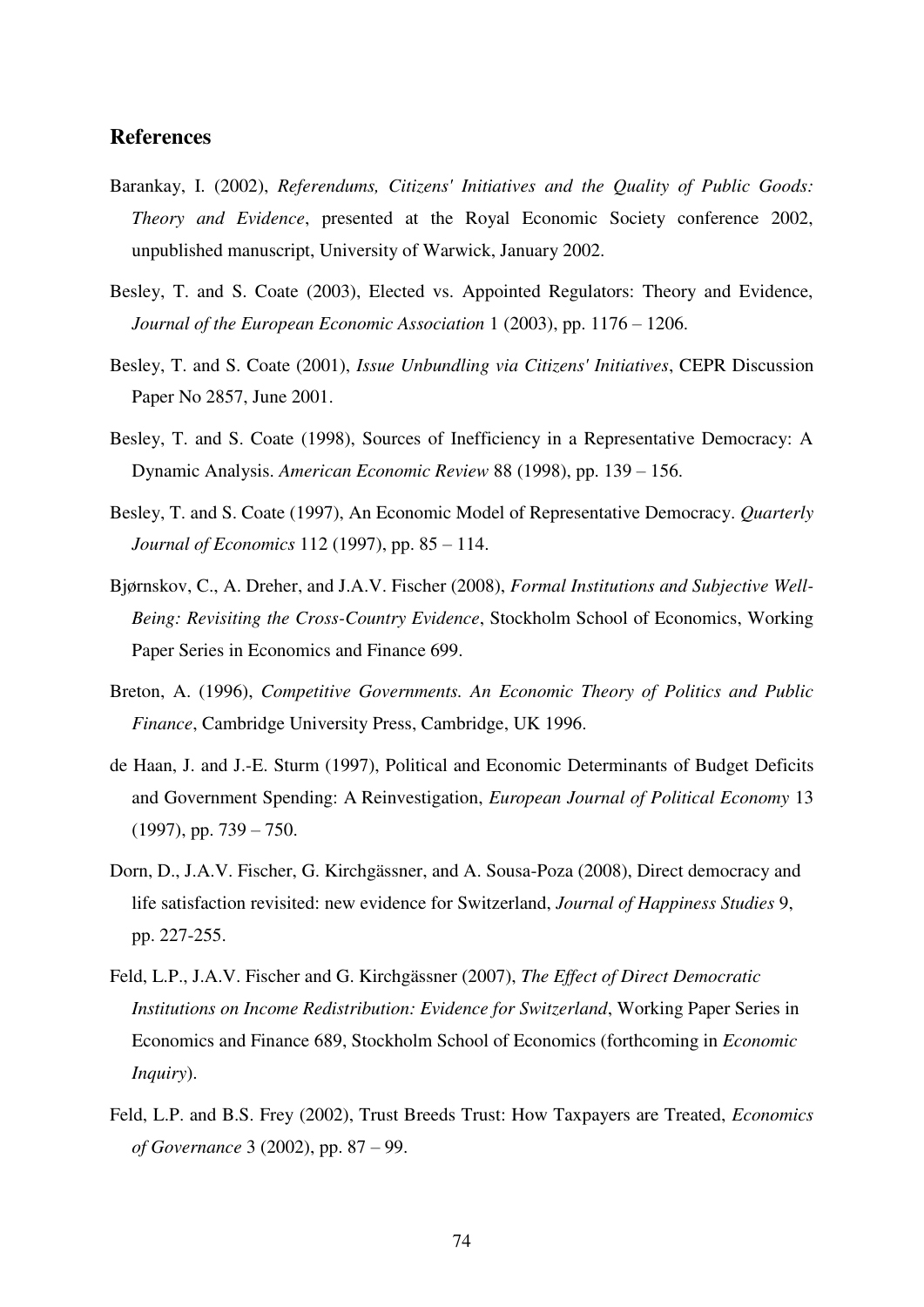- Feld, L.P. and B.S. Frey (2001), *The Tax Authority and the Taxpayer: An exploratory Analysis*, unpublished manuscript, University of St. Gallen, 2001.
- Feld, L.P., G. Kirchgässner and C.A. Schaltegger (2003), *Decentralized taxation and the Size of Government: Evidence from Swiss State and Local Governments*, CESIfo Working Paper No 1087, November 2003
- Feld, L.P., and G. Kirchgässner (2001a), Does Direct Democracy Reduce Public Debt? Evidence from Swiss Municipalities, *Public Choice* 109 (2001), pp. 347 – 370.
- Feld, L.P. and G. Kirchgässner (2001b), The Political Economy of Direct Legislation: Direct Democracy in Local and Regional Decision-Making, *Economic Policy* 33 (2001), pp. 329  $-367.$
- Feld, L.P: and G. Kirchgässner (2000), Direct Democracy, political culture, and the outcome of economic policy: a report on the Swiss experience. *European Journal of Political Economy* 16 (2000), pp. 287 – 306.
- Feld, L.P. and G. Kirchgässner (1999), Public Debt and Budgetary Procedures: Top Down or Bottom Up? Some Evidence from Swiss Municipalities in: J.M. Poterba and J. von Hagen (eds.), *Fiscal Institutions and Fiscal Performance* University of Chicago Press, Chicago 1999, pp. 151 – 179.
- Feld, L.P. and G. Kirchgässner (1998), *Die politische Ökonomie der direkten Demokratie: Eine Übersicht*, Universität St. Gallen, Discussion paper No 9807, June 1998.
- Feld, L.P. and J.G. Matsusaka (2003), Budget Referendums and Government Spending, Evidence from Swiss Cantons, *Journal of Public Economics* 87 (2003), pp. 2703 – 2724.
- Feld, L.P. and J.G. Matsusaka (2000), *The Political Economy of Tax Structure, Some Panel Evidence for Swiss Cantons*, unpublished manuscript, University of St. Gallen, 2000.
- Feld, L.P. and M.R. Savioz (1997), Direct Democracy Matters for Economic Performance: An Empirical Investigation, *Kyklos* 50 (1997), pp. 507 – 538.
- Fischer, J.A.V. (2008), *The Impact of Direct Democracy on Public Education: Evidence for Swiss Students in Reading, Mathematics and Natural Science*, Working Paper Series in Economics and Finance 688, Stockholm School of Economics.
- Fischer, J.A.V. (2005a), *The Impact of Direct Democracy on Society*, Doctoral Thesis No. 3074, University of St. Gallen, October 2005. Available through: [http://www.biblio.unisg.ch/www/edis.nsf/wwwDisplayIdentifier/3074/\\$FILE/dis3074.pdf](http://www.biblio.unisg.ch/www/edis.nsf/wwwDisplayIdentifier/3074/$FILE/dis3074.pdf)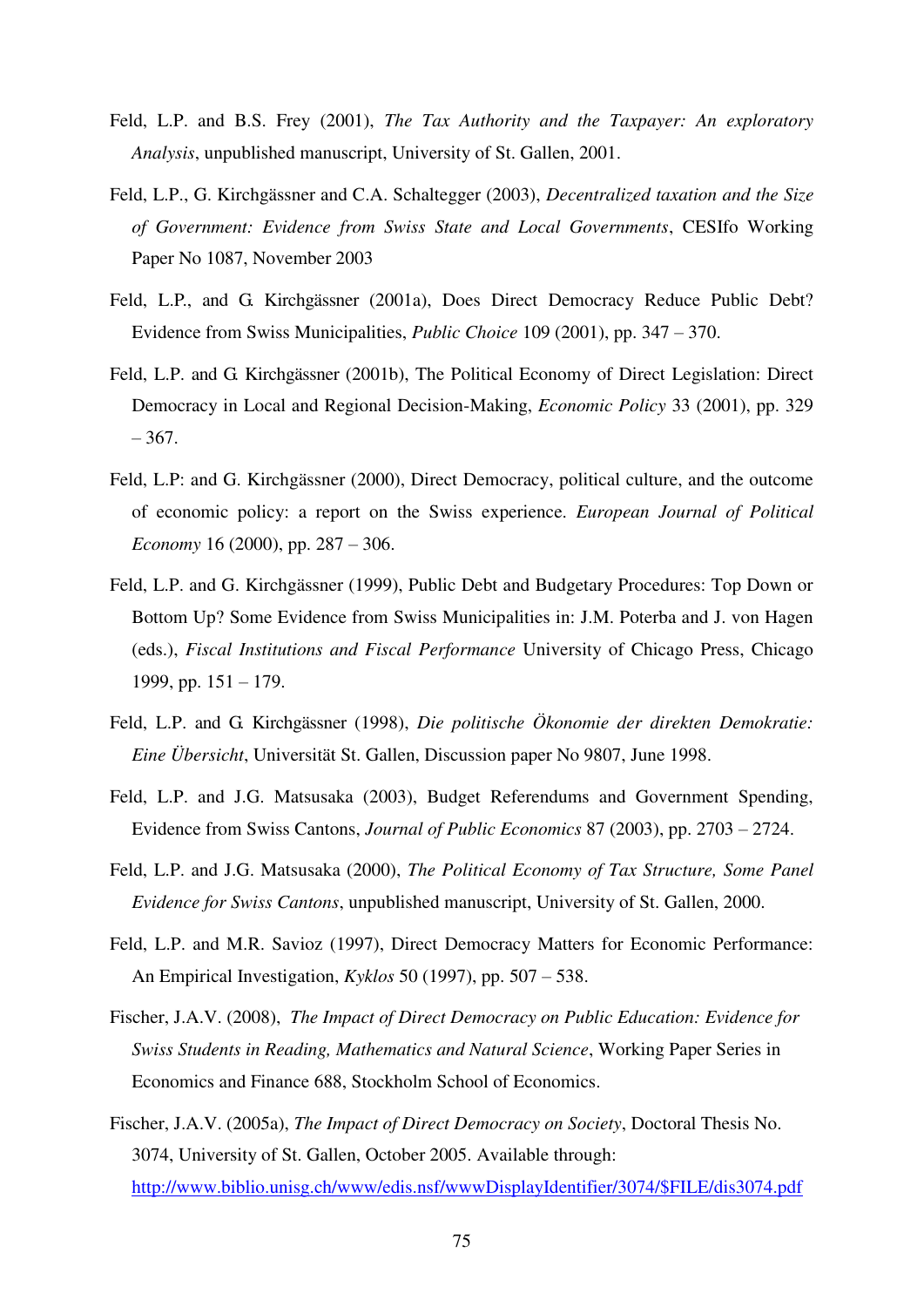- Fischer, J.A.V. (2005b), *The Impact of Direct Democracy on Public Education: Performance of Swiss Pupils in Reading*, University of St. Gallen, Working Paper No 2005-10, April 2005.
- Fischer, J.A.V. (2005c), *Do Institutions of Direct Democracy Tame the Leviathan? Swiss Evidence on the Structure of Expenditure for Public Education*, CESifo, CESifo Working Paper No. 1628.
- Fischer, J.A.V. and A. Rodriguez-Andrés (2008), *Political institutions and suicide: A regional analysis of Switzerland*, TWI Research Paper Series 33, Thurgauer Wirtschaftsinstitut, Universität Konstanz.
- Freitag, M. and A. Vatter (2000), Direkte Demokratie, Konkordanz und Wirtschafts-leistung: Ein Vergleich der Schweizer Kantone, *Schweizerische Zeitschrift für Volkswirtschaft und Statistik* 136 (2000), pp. 579 – 606.
- Frey, B.S. and A. Stutzer (2002), What Can Economists Learn from Happiness Research? *Journal of Economic Literature* 60 (2000), pp. 402 – 435.
- Frey, B.S. and A. Stutzer (2000a), Happiness, Economy and Institutions, *Economic Journal* 110 (2000), pp. 918 – 938.
- Frey, B.S. and A. Stutzer (2000b), Maximizing Happiness? *German Economic Review* 1  $(2000)$ , pp.  $145 - 167$ .
- Frey, B.S. and A. Stutzer (2000c), Happiness Prospers in Democracy, *Journal of Happiness Studies* 1 (2000), pp. 79 – 102.
- Gerber, E.R. (1999), *The Populist Paradox*: *Interest Group Influence and the Promise of Direct Legislation*, Princeton University Press, Princeton 1999.
- Gerber, E.R. (1996), Legislative Response to the Threat of Initiatives, *American Journal of Political Science* 40 (1996), pp. 99 – 128.
- Holcombe, R.G. (1980), An Empirical Test of the Median Voter, *Economic Inquiry* 18  $(1980)$ , pp.  $260 - 274$ .
- Hug, S. (2004), *Policy Consequences of Direct Legislation in the American States: Theory, Empirical Models and Evidence*, Paper presented at the Annual Meeting of the Public Choice Society, San Antonio (U.S.), 2001, and at the Brown Bag Seminar, University of St. Gallen (CH), revised version 2004.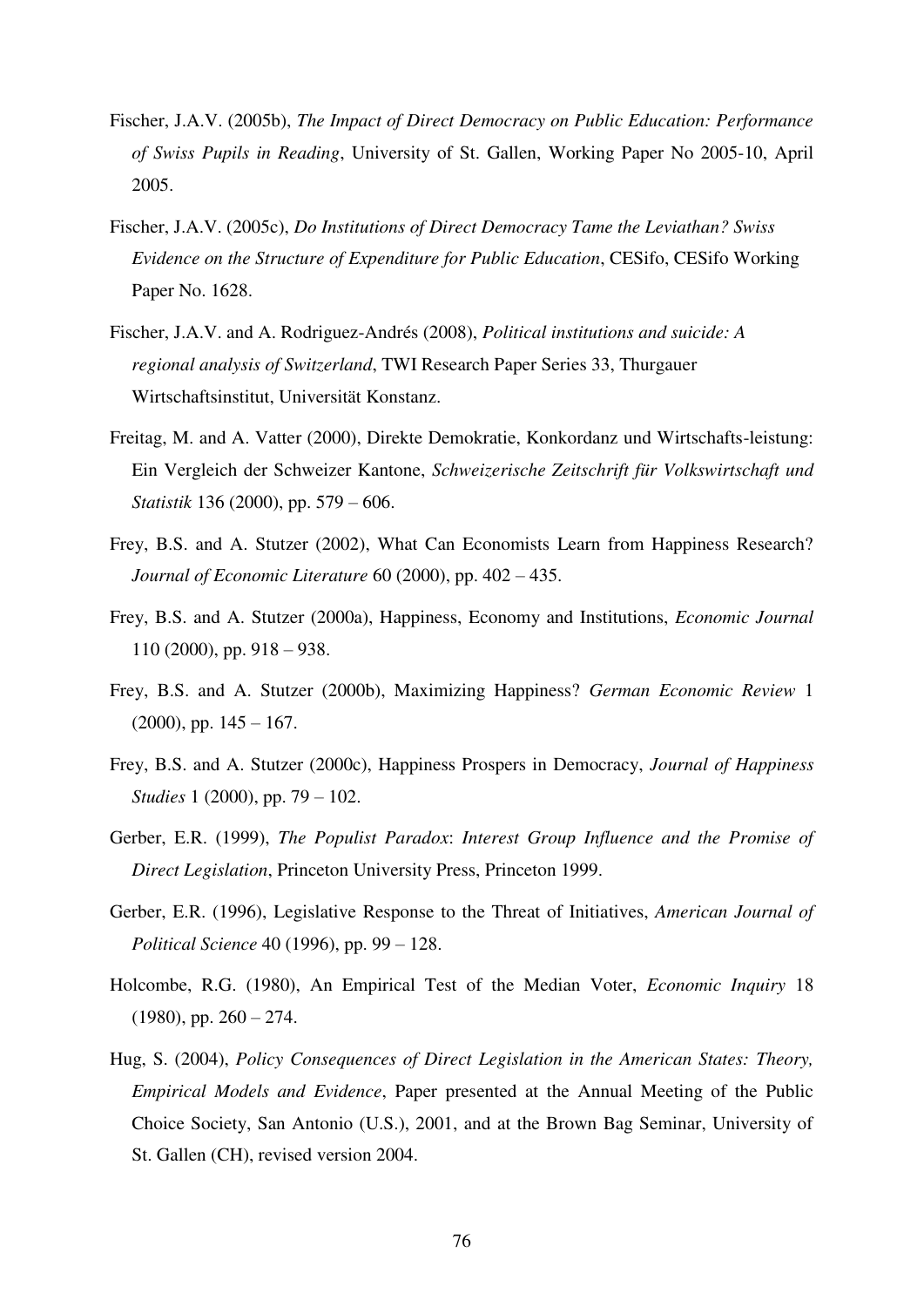- Kessler, A. (2003), *Representative versus Direct Democracy: The Role of Informational Asymmetries*; CEPR Discussion Papers No 3911, May 2003.
- Kiewiet D.R. and K. Szakaly (1996), Constitutional Limitations on Borrowing: An Analysis of State Bonded Indebtedness, *Journal of Law, Economics and Organization* 12 (1996), pp. 62 – 97.
- Kirchgässner, G. (2002a), Direkte Demokratie: Das Beispiel der Schweiz, *Zeitschrift für Politik* 49 (2002), pp. 306 – 331.
- Kirchgässner, G. (2002b), Auswirkungen der direkten Demokratie auf die öffentlichen Finanzen: Empirische Ergebnisse für die Schweiz, *Schweizerische Zeitschrift für Volkswirtschaft und Statistik/Swiss Journal of Economics and Statistics* 183 (2002), pp.  $411 - 26$
- Kirchgässner, G. (2001), Direkte Demokratie und die Effizienz des demokratischen Staates, *Ordo* 52 (2001), pp. 155 – 173.
- Kirchgässner, G. (2000), Wirtschaftliche Auswirkungen der direkten Demokratie, *Perspektiven der Wirtschaftspolitik* 1 (2000), pp. 161 – 180.
- Kirchgässner, G., L.P. Feld and M.R. Savioz (1999), *Die direkte Demokratie: Erfolgreich, modern entwicklungs- und exportfähig*, Vahlen, Basel, München 1999.
- Kirchgässner, G. and H. Hauser (2001), *Abwanderungsgefahr von Steuersubstrat ins Ausland im Rahmen der Neugestaltung des Finanzausgleichs und der Aufgaben* (NFA), Gutachten zuhanden der Eidgenössischen Finanzverwaltung sowie der Konferenz der Kantonsregierungen, Universität St. Gallen, Aug 2001.
- Kontopoulos, Y. and R. Perotti (1999), Government Fragmentation and Fiscal Policy Outcomes: Evidence from OECD Countries, in: J.M. Poterba and J. von Hagen (eds.), *Fiscal Institutions and Fiscal Performance*, Chicago University Press, Chicago 1999, pp.  $81 - 102$ .
- Lutz, G. and D. Strohmann (1998), *Wahl- und Abstimmungsrecht in den Kantonen*, Haupt, Bern, 1998.
- Matsusaka, J.G. (2000), Fiscal Effects of the Voter Initiative in the First Half of the Twentieth Century, *Journal of Law and Economics* 43 (2000), pp. 619 – 650.
- Matsusaka, J.G. (1995), Fiscal Effects of the Voter Initiative: Evidence from the Last 30 Years, *Journal of Political Economy* 103 (1995), pp. 587 – 623.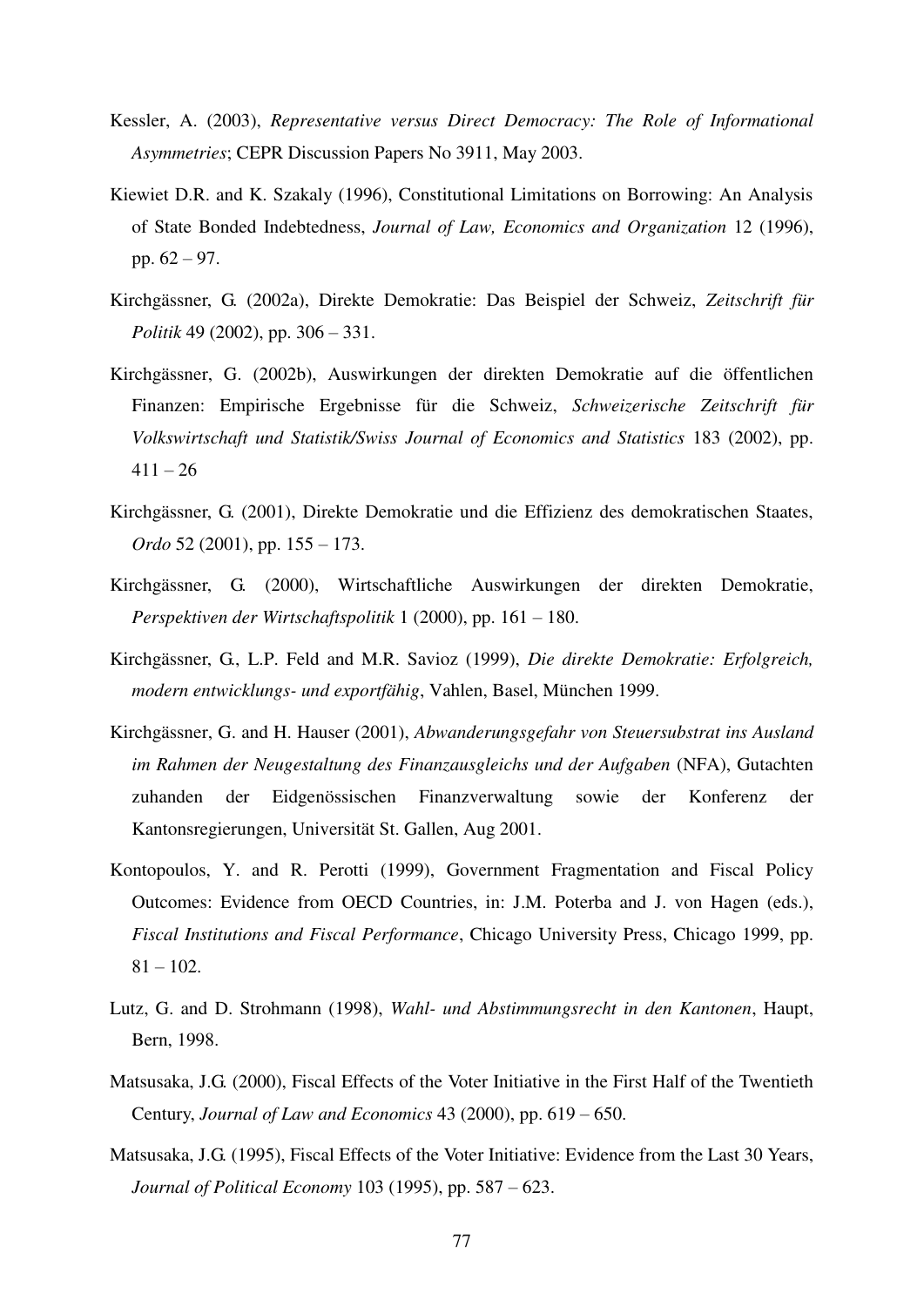- Niskanen, W. (1975), Bureaucrats and Politicians, *Journal of Law and Economics* 18 (1975), pp. 617 – 643.
- Peltzman, S. (1992), Voters as Fiscal Conservatives, Quarterly Journal of Economics (107) 1992, pp.327 – 361.
- Pommerehne, W.W. (1983), Private vs. öffentliche Müllabfuhr, nochmals betrachtet, *Finanzarchiv* 41 (1983), pp. 466 – 475.
- Pommerehne, W.W. (1978), Institutional Approaches to Public Expenditure: Empirical Evidence from Swiss Municipalities, *Journal of Public Economics* 9 (1978), pp. 255 – 280.
- Pommerehne, W.W. (1975), *Öffentliche Güter und öffentliche Ausgaben in der direkten Demokratie*, Dissertation, University of Konstanz, 1975.
- Pommerehne, W.W. and H. Weck-Hannemann (1996), Tax Rates, Tax Administration, and Income Tax Evasion in Switzerland, *Public Choice* 88 (1996), pp. 161 – 170.
- Protocol (2000a), of the second reading of the *Grosser Rat* in St. Gallen on the 25th of September, 2000, second reading of the cantonal parliament, 2000/2004, N.50/18-19.
- Protocol (2000b), Protocol of the *Grosser Rat* in St. Gallen on the 24th of February, 2000 (*Protokoll des Grossen Rates des Kantons St. Gallen*), first reading of the cantonal parliament (*Erste Lesung des Kantonsparlamentes*), 1996/2000 Nr. 601/2-6.
- Roubini, N. and J. Sachs (1989), Political and Economic Determinants of Budget Deficits in the Industrial Democracies, *European Economic Review* 33 (1989), pp. 903 – 938.
- Rueben, K. (1997), *Tax Limitations and Government Growth: The Effect of State Tax and Expenditure Limits on State and Local Governments*, MIT PhD thesis, 1997.
- Schaltegger, Ch. (2001), The Effects of Federalism and Democracy on the Size of Government: Evidence from Swiss Sub-National Jurisdictions, *ifo Studien* 47 (2001), pp. 145 – 162.
- Schaltegger, Ch. and L.P. Feld (2001), *On Government Centralization and Budget Referendums: Evidence from Switzerland*, CESifo Working Paper No 615, December 2001.
- Schneider, F. and W.W. Pommerehne (1983), Macroeconomia della crescita in disequilibrio e settore pubblico in espansione: il peso delle differenze istituzionali, *Rivista Internazionale di Scienze Economiche e Commerciali* 33 (1983), pp. 306 – 420.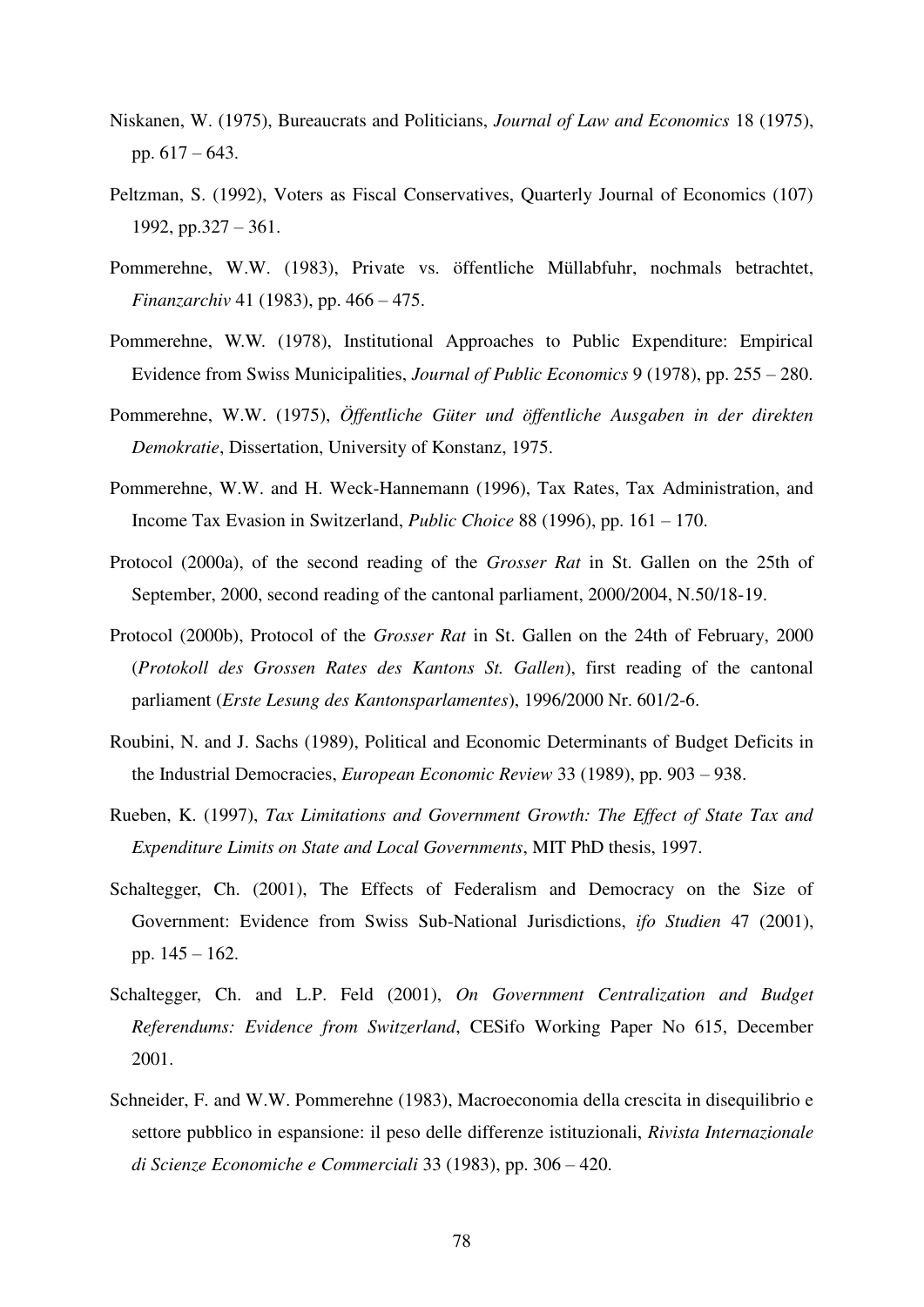- Shadbegian, R.J. (2003), Did the Property Tax Revolt Affect Local Public Education? Evidence from Panel Data, *Public Finance Review* 31 (2003), pp. 91 – 120.
- Shadbegian, R.J. (2000), Did the Property Tax Revolt Affect Local Government Wages and Employment? Evidence from the States, *Global Business and Economics Review* 2 (2000), pp. 104 – 122.
- Shadbegian, R.J. (1999), The Effect of Tax and Expenditure Limitations on the Revenue Structure of Local Government, 1962 – 87, *National Tax Journal* 52 (1999), pp. 221 – 237.
- Stutzer, A. (1999), *Demokratieindizes für die Kantone der Schweiz*, IEW Working Paper No 23, Zürich, October 1999.
- Stutzer, A. and B.S. Frey (2003), Institutions Matter for Procedural Utility: An Economic Study of the Impact of Political Participation Possibilities, in: R. Mudambi, et al. (eds.), *Economic Welfare, International Business and Global Institutional Change*, Edward Elgar, Cheltenham 2003, pp. 81 – 99.
- Stutzer, A. and B.S. Frey (2000), Stärkere Volksrechte Zufriedenere Bürger: Eine mikroökonometrische Untersuchung für die Schweiz, *Swiss Political Science Review* 6  $(2000)$ , pp.  $1 - 30$ .
- Swiss Constitution (abbreviated as SC), available at http//ww.admin.ch/ch/X/sr/c101.html with  $X = d$ , f, i indicating the German, French or Italian version, in power since 1st of January 2000, and http://www.admin.ch/ch/itl/rs/1/c101ENG.pdf for an English version (15.04.2005).
- Tullock, G. (1959) "Problems of Majority Voting," *Journal of Political Economy* 67, pp. 571- 579.
- Trechsel, A. and U. Serdült (abbreviated as T/S) (1999), *Kaleidoskop Volksrechte: Die Institutionen der direkten Demokratie in den schweizerischen Kantonen 1970 – 1996*, Faculté de Droit de Genève and Helbig & Lichtenhahn, Basel, Genf, München 1999.
- Volkerink B. and J. de Haan (2001), Fragmented Government Effects on Fiscal Policy: New Evidence, *Public Choice* 109 (2001), 221 – 242.
- Weck-Hannemann, H. and W.W. Pommerehne (1989), Einkommenssteuerhinterziehung in der Schweiz: Eine empirische Analyse, *Schweizerische Zeitschrift für Volkswirtschaft und Statistik* 125 (1989), pp. 515 – 556.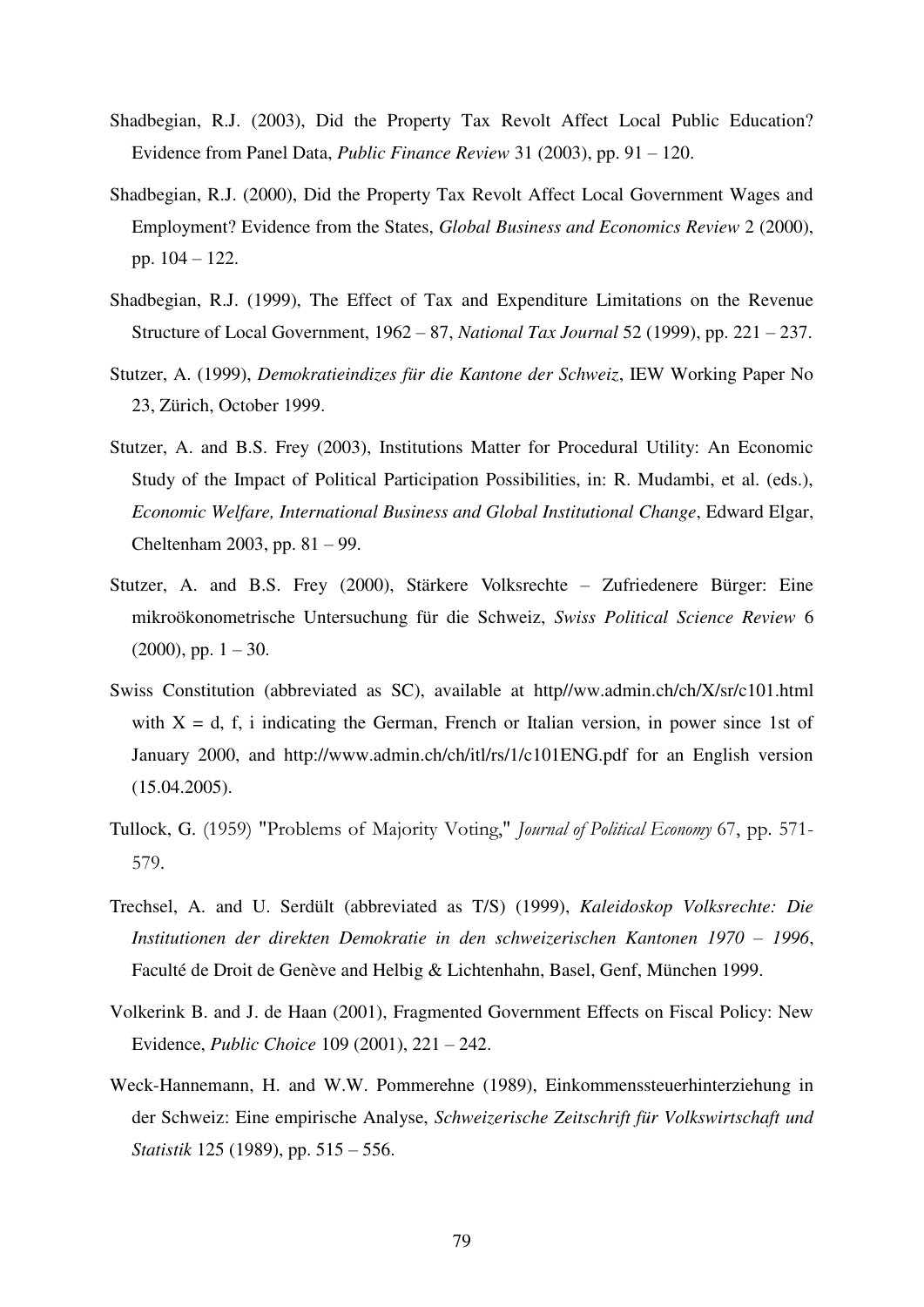Weingast, B.R., K.A. Shepsle, and C. Johnsen (1981), The Political Economy of Benefits and Costs: A Neoclassical Approach to Distributive Politics, *Journal of Political Economy* (89) 1981, pp. 642 – 64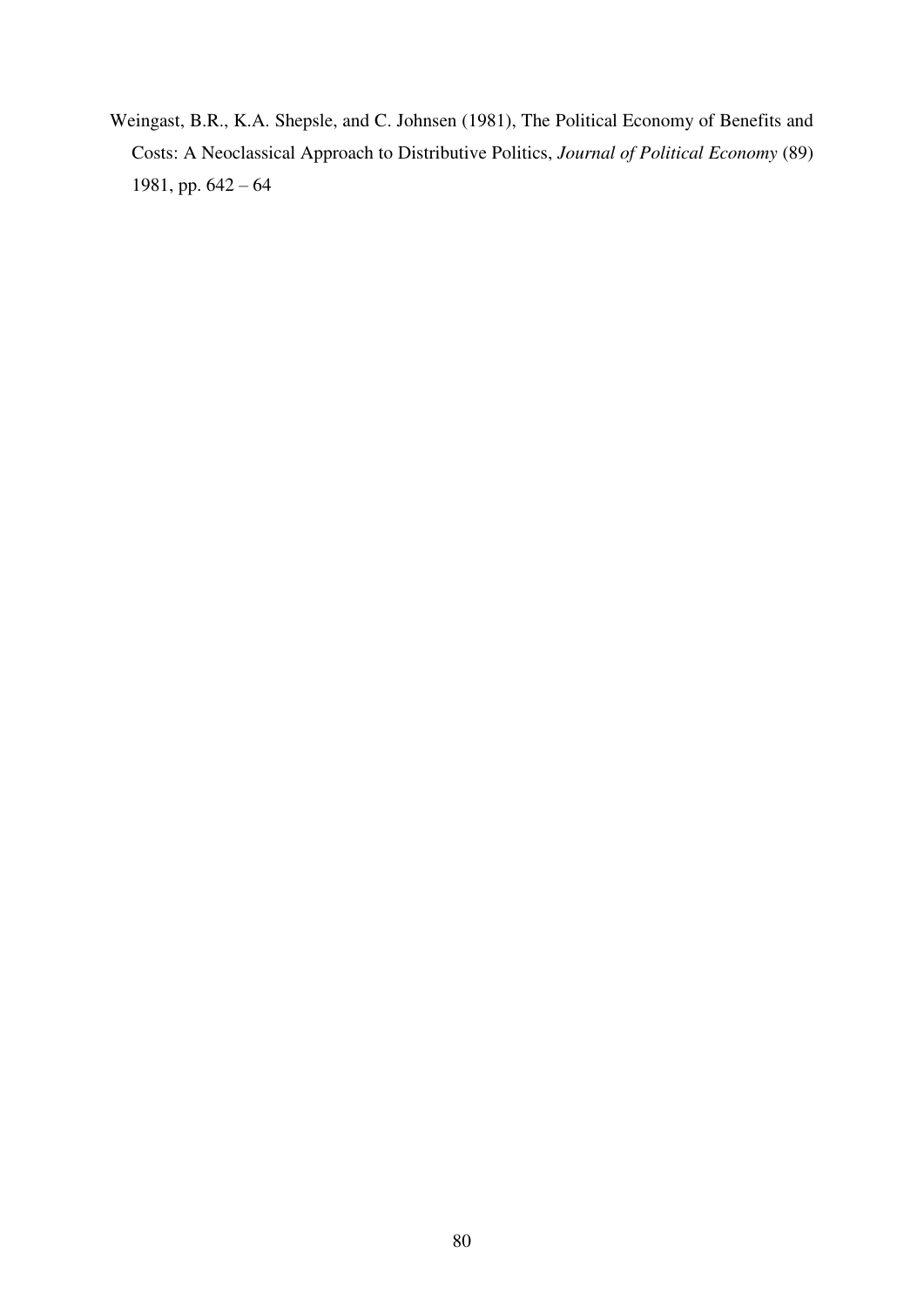# **Appendix**

| Canton                            | Law                         | Abbreviation     | Date of Enactment          |
|-----------------------------------|-----------------------------|------------------|----------------------------|
|                                   | Gesetz über die politischen | <b>GPR</b>       | 1 Sep 2003                 |
|                                   | Rechte                      |                  | effective: 1 Jan 2005      |
| ZH (Zürich)                       | Gesetz über das             | Initiativgesetz  | 1 Jun 1969                 |
|                                   | Vorschlagsrecht des Volkes  | (outdated)       | effective until 1 Jan 2005 |
| BE (Bern)                         |                             |                  |                            |
| LU (Luzern)                       | Stimmrechtsgesetz           | <b>SRG</b>       | 21 Oct 1988                |
| UR (Uri)                          |                             |                  |                            |
| SZ (Schwyz)                       |                             |                  |                            |
| $\overline{\text{OW}}$ (Obwalden) |                             |                  |                            |
| NW (Nidwalden)                    |                             |                  |                            |
| GL (Glarus)                       |                             |                  |                            |
|                                   |                             |                  |                            |
| ZG(Zug)                           |                             |                  |                            |
| FR (Freiburg)                     | Gesetz über die Ausübung    | <b>PRG</b>       | 6 Apr 2001                 |
|                                   | der politischen Rechte      |                  | effective: 1 Aug 2001      |
|                                   |                             |                  | 18 Feb 1876                |
|                                   |                             |                  | effective until 1 Aug 2001 |
| SO (Solothurn)                    |                             |                  |                            |
| <b>BS</b>                         | Finanzhaushaltsgesetz       | Finanzhaushalts- | (16 Apr 1997)              |
| (Basel-City)                      |                             | gesetz           | effective: 1 Jan 1998      |
|                                   | Gesetz über das             | ArefG            | (29. June 1978)            |
|                                   | Ausgabenreferendum          | (outdated)       | effective until 1 Jan 1998 |
| BL (Basel-Land)                   |                             |                  |                            |
| SH (Schaffhausen)                 |                             |                  |                            |
| AR (Appenzell Ausserrhoden)       |                             |                  |                            |
|                                   |                             |                  |                            |
| AI (Appenzell Innerrhoden)        |                             |                  |                            |
| SG (St. Gallen)                   | Gesetz über Referendum      | RIG              | 27 Nov 1967                |
|                                   | und Initiative              |                  | effective: 1 Jan 1968      |
| GR (Graubünden)                   | Gesetz über die Ausübung    | <b>PRG</b>       | 7 Oct 1962                 |
|                                   | der politischen Rechte      |                  |                            |
| AG                                | Gesetz über die politischen | <b>GPR</b>       | 10 Mar 1992                |
| (Aargau)                          | Rechte                      |                  |                            |
| TG (Thurgau)                      |                             |                  |                            |
| TI                                | Legge sull'esercizio dei    | <b>LEDP</b>      | 7 Oct 1998                 |
| (Tessin)                          | diritti politici            |                  | effective: 1 Jan 1999      |
|                                   | Legge sull'iniziativa       | <b>LIRR</b>      | 22 Jan 1954                |
|                                   | popolare, sul referendum e  | (outdated)       |                            |
|                                   | sulla revoca del Consiglio  |                  |                            |
|                                   | di Stato                    |                  |                            |
| VD                                | Lois sur l'exercice des     |                  |                            |
|                                   |                             | <b>LEDP</b>      | 16 May 1989                |
| (Vaud)                            | droits politiques           |                  | effective: 1 Jan 1990      |
| VS (Vallis)                       |                             |                  |                            |
| NE (Neuchatel)                    | Lois sur les droits         | LDP              | 17 Oct 1984                |
|                                   | politiques                  |                  |                            |
| GE (Geneve)                       | Lois sur l'exercice des     | <b>LEDP</b>      | 15 Oct 1982                |
|                                   | droits politiques           |                  |                            |
| JU (Jura)                         | Lois sur les droits         | LDP              | 26 Oct 1978                |
|                                   | politiques                  |                  |                            |

# **Table A1: Cantonal Laws Related to Institutions of Direct Democracy**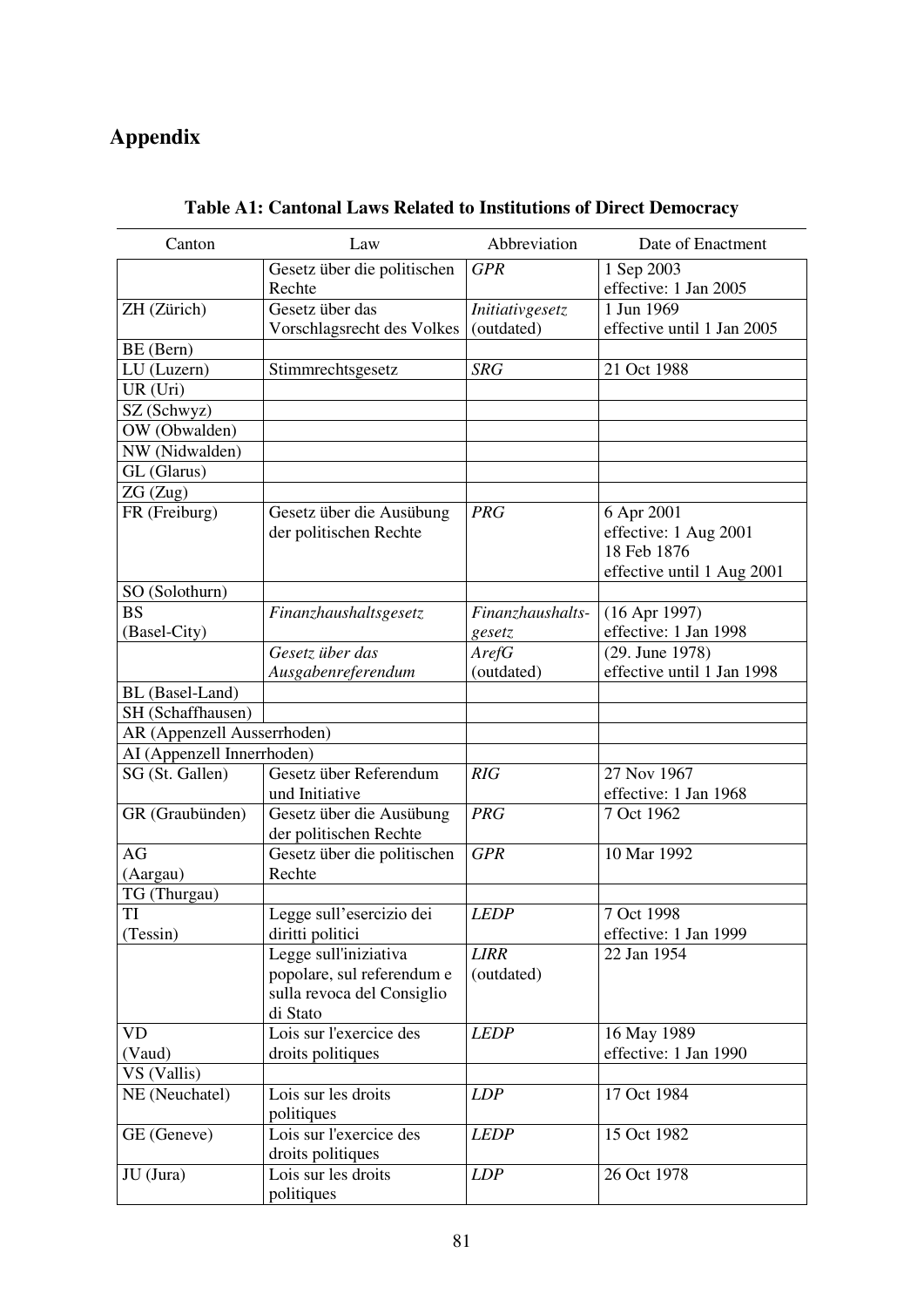|                      | Index (VIR) | Index (GIR) | Index (GRR) | Index (FRR) | Index |
|----------------------|-------------|-------------|-------------|-------------|-------|
|                      |             |             |             |             |       |
| Zürich               | 3.333       | 3.333       | 6.000       | 5.000       | 4.417 |
| Bern                 | 2.667       | 2.667       | 3.000       | 3.750       | 3.021 |
| Luzern               | 4.667       | 5.333       | 3.667       | 4.000       | 4.417 |
| Uri                  | 5.667       | 5.667       | 5.333       | 4.500       | 5.292 |
| Schwyz               | 5.333       | 5.333       | 4.667       | 4.625       | 4.990 |
| Obwalden             | 5.333       | 6.000       | 6.000       | 6.000       | 5.833 |
| Nidwalden            | 4.000       | 4.333       | 4.667       | 4.750       | 4.438 |
| Glarus               | 6.000       | 6.000       | 6.000       | 5.000       | 5.750 |
| Zug                  | 5.000       | 5.000       | 3.667       | 4.000       | 4.417 |
| Fribourg             | 3.000       | 3.000       | 2.667       | 2.750       | 2.854 |
| Solothurn            | 5.333       | 5.333       | 6.000       | 6.000       | 5.667 |
| Basel-Stadt          | 4.667       | 4.667       | 4.000       | 4.250       | 4.396 |
| Basel-<br>Landschaft | 6.000       | 6.000       | 6.000       | 4.750       | 5.688 |
| Schaffhausen         | 5.333       | 5.333       | 5.167       | 5.000       | 5.208 |
| Appenzell A.Rh.      | 6.000       | 6.000       | 6.000       | 4.000       | 5.500 |
| Appenzell I.Rh.      | 6.000       | 6.000       | 6.000       | 3.500       | 5.375 |
| St.Gallen            | 3.333       | 4.000       | 3.000       | 3.500       | 3.458 |
| Graubünden           | 4.333       | 5.000       | 6.000       | 4.000       | 4.833 |
| Aargau               | 5.667       | 5.667       | 6.000       | 4.500       | 5.458 |
| Thurgau              | 4.000       | 4.000       | 4.333       | 5.000       | 4.333 |
| Ticino               | 1.333       | 2.667       | 1.667       | 2.750       | 2.104 |
| Vaud                 | 2.333       | 2.333       | 2.000       | 3.000       | 2.417 |
| Valais               | 4.333       | 5.000       | 4.000       | 1.000       | 3.583 |
| Neuchatel            | 2.667       | 2.667       | 1.667       | 1.750       | 2.188 |
| Geneve               | 2.000       | 2.000       | 2.000       | 1.000       | 1.750 |
| Jura                 | 4.667       | 4.667       | 3.000       | 2.500       | 3.708 |

# **Table A2: Values of Indices of Direct Democracy in 1997**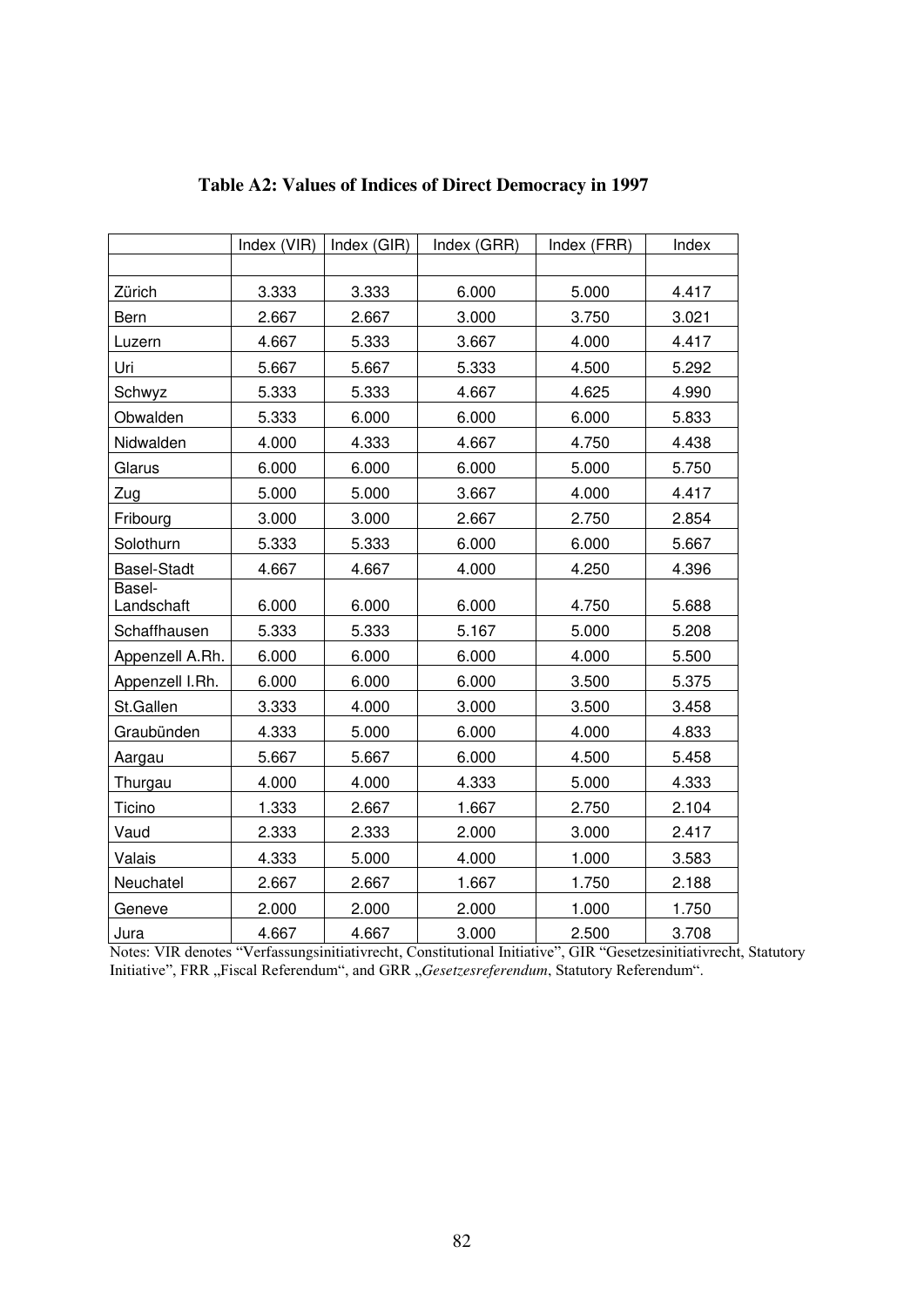|                    | Index (VIR) | Index (GIR) | Index (GRR) | Index (FRR) | Index |
|--------------------|-------------|-------------|-------------|-------------|-------|
|                    |             |             |             |             |       |
| Zürich             | 3.333       | 3.333       | 6.000       | 5.000       | 4.417 |
| Bern               | 2.667       | 2.667       | 3.000       | 3.750       | 3.021 |
| Luzern             | 4.667       | 5.333       | 3.667       | 4.000       | 4.417 |
| Uri                | 5.333       | 5.333       | 5.333       | 4.500       | 5.125 |
| Schwyz             | 5.333       | 5.333       | 4.667       | 4.625       | 4.990 |
| Obwalden           | 5.333       | 6.000       | 6.000       | 4.000       | 5.333 |
| Nidwalden          | 4.000       | 4.333       | 4.667       | 4.750       | 4.438 |
| Glarus             | 6.000       | 6.000       | 6.000       | 5.000       | 5.750 |
| Zug                | 5.000       | 5.000       | 3.667       | 4.000       | 4.417 |
| Fribourg           | 3.000       | 3.000       | 2.667       | 2.750       | 2.854 |
| Solothurn          | 5.333       | 5.333       | 6.000       | 6.000       | 5.667 |
| <b>Basel-Stadt</b> | 4.667       | 4.667       | 4.000       | 4.250       | 4.396 |
| Basel-Landschaft   | 6.000       | 6.000       | 6.000       | 4.750       | 5.688 |
| Schaffhausen       | 5.333       | 5.333       | 5.167       | 5.000       | 5.208 |
| Appenzell A.Rh.    | 6.000       | 6.000       | 6.000       | 4.000       | 5.500 |
| Appenzell I.Rh.    | 6.000       | 6.000       | 6.000       | 3.500       | 5.375 |
| St.Gallen          | 3.333       | 4.000       | 3.000       | 3.500       | 3.458 |
| Graubünden         | 4.333       | 5.000       | 6.000       | 4.000       | 4.833 |
| Aargau             | 5.667       | 5.667       | 6.000       | 4.500       | 5.458 |
| Thurgau            | 4.000       | 4.000       | 4.333       | 5.000       | 4.333 |
| Ticino             | 1.333       | 2.667       | 2.000       | 3.000       | 2.250 |
| Vaud               | 2.333       | 2.333       | 2.000       | 3.000       | 2.417 |
| Valais             | 4.333       | 5.000       | 4.000       | 1.000       | 3.583 |
| Neuchatel          | 2.667       | 2.667       | 1.667       | 1.750       | 2.188 |
| Geneve             | 2.000       | 2.000       | 2.000       | 1.000       | 1.750 |
| Jura               | 4.667       | 4.667       | 3.000       | 2.500       | 3.708 |

# **Table A3: Values of Indices of Direct Democracy in 1998**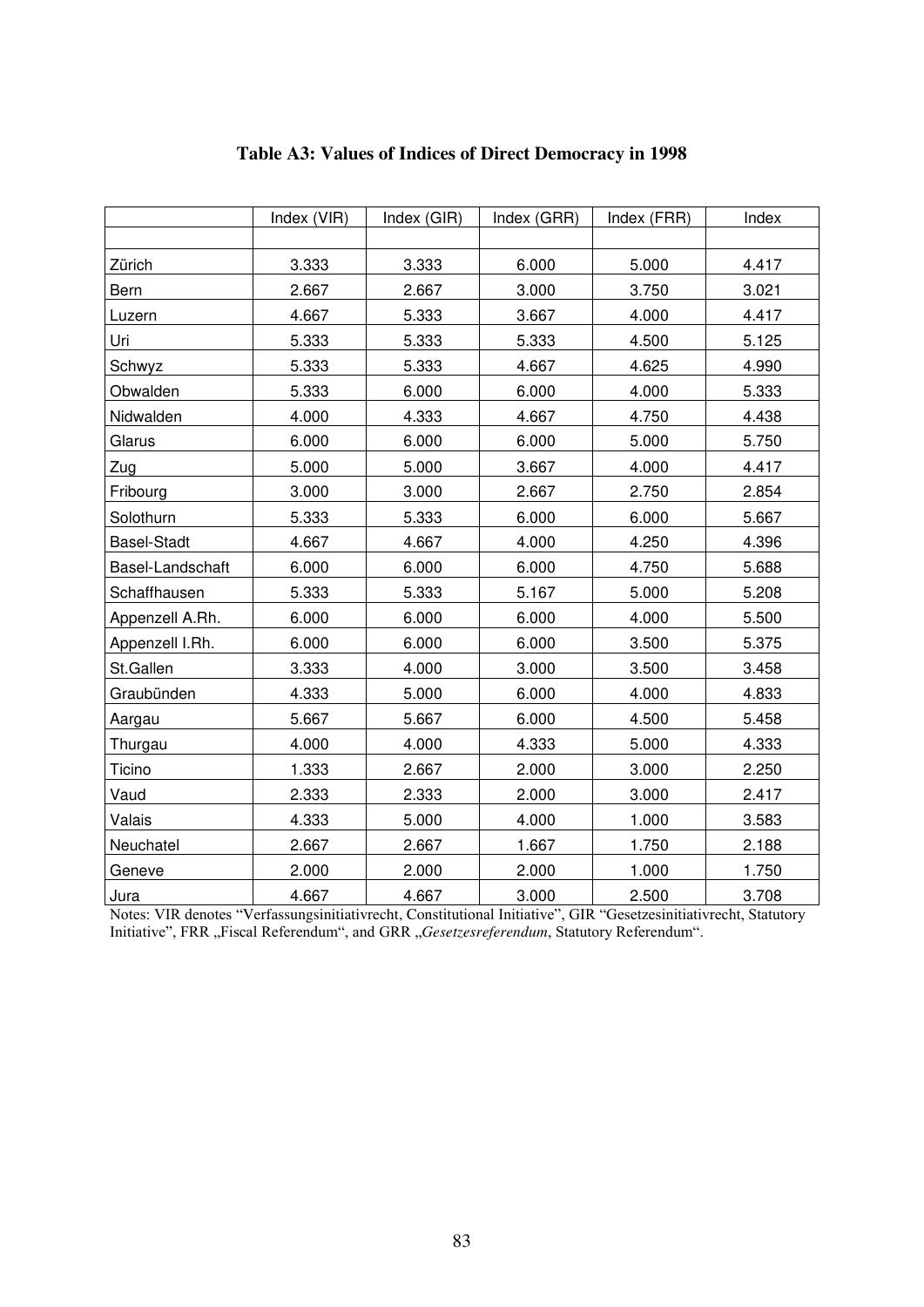|                    | Index (VIR) | Index (GIR) | Index (GRR) | Index (FRR) | Index |
|--------------------|-------------|-------------|-------------|-------------|-------|
|                    |             |             |             |             |       |
| Zürich             | 3.333       | 3.333       | 3.333       | 4.000       | 3.500 |
| Bern               | 2.667       | 2.667       | 3.000       | 3.750       | 3.021 |
| Luzern             | 4.667       | 5.333       | 3.667       | 4.000       | 4.417 |
| Uri                | 5.333       | 5.333       | 5.333       | 4.500       | 5.125 |
| Schwyz             | 5.333       | 5.333       | 4.667       | 4.625       | 4.990 |
| Obwalden           | 5.333       | 5.333       | 4.333       | 3.500       | 4.625 |
| Nidwalden          | 4.000       | 4.333       | 4.667       | 4.750       | 4.438 |
| Glarus             | 6.000       | 6.000       | 6.000       | 5.000       | 5.750 |
| Zug                | 5.000       | 5.000       | 3.667       | 4.000       | 4.417 |
| Fribourg           | 3.000       | 3.000       | 2.667       | 2.500       | 2.792 |
| Solothurn          | 5.333       | 5.333       | 5.333       | 5.000       | 5.250 |
| <b>Basel-Stadt</b> | 4.667       | 4.667       | 4.000       | 4.250       | 4.396 |
| Basel-Landschaft   | 6.000       | 6.000       | 6.000       | 4.750       | 5.688 |
| Schaffhausen       | 5.333       | 5.333       | 5.167       | 5.000       | 5.208 |
| Appenzell A.Rh.    | 6.000       | 6.000       | 6.000       | 4.000       | 5.500 |
| Appenzell I.Rh.    | 6.000       | 6.000       | 6.000       | 3.500       | 5.375 |
| St.Gallen          | 3.333       | 4.000       | 3.000       | 3.500       | 3.458 |
| Graubünden         | 4.333       | 5.000       | 6.000       | 4.000       | 4.833 |
| Aargau             | 5.667       | 5.667       | 6.000       | 4.500       | 5.458 |
| Thurgau            | 4.000       | 4.000       | 4.333       | 5.000       | 4.333 |
| Ticino             | 1.333       | 2.667       | 2.000       | 3.000       | 2.250 |
| Vaud               | 2.333       | 2.333       | 2.000       | 3.000       | 2.417 |
| Valais             | 4.333       | 5.000       | 4.000       | 1.000       | 3.583 |
| Neuchatel          | 2.667       | 2.667       | 1.667       | 1.750       | 2.188 |
| Geneve             | 2.000       | 2.000       | 2.000       | 1.000       | 1.750 |
| Jura               | 4.667       | 4.667       | 3.000       | 2.500       | 3.708 |

# **Table A4: Values of Indices of Direct Democracy in 1999**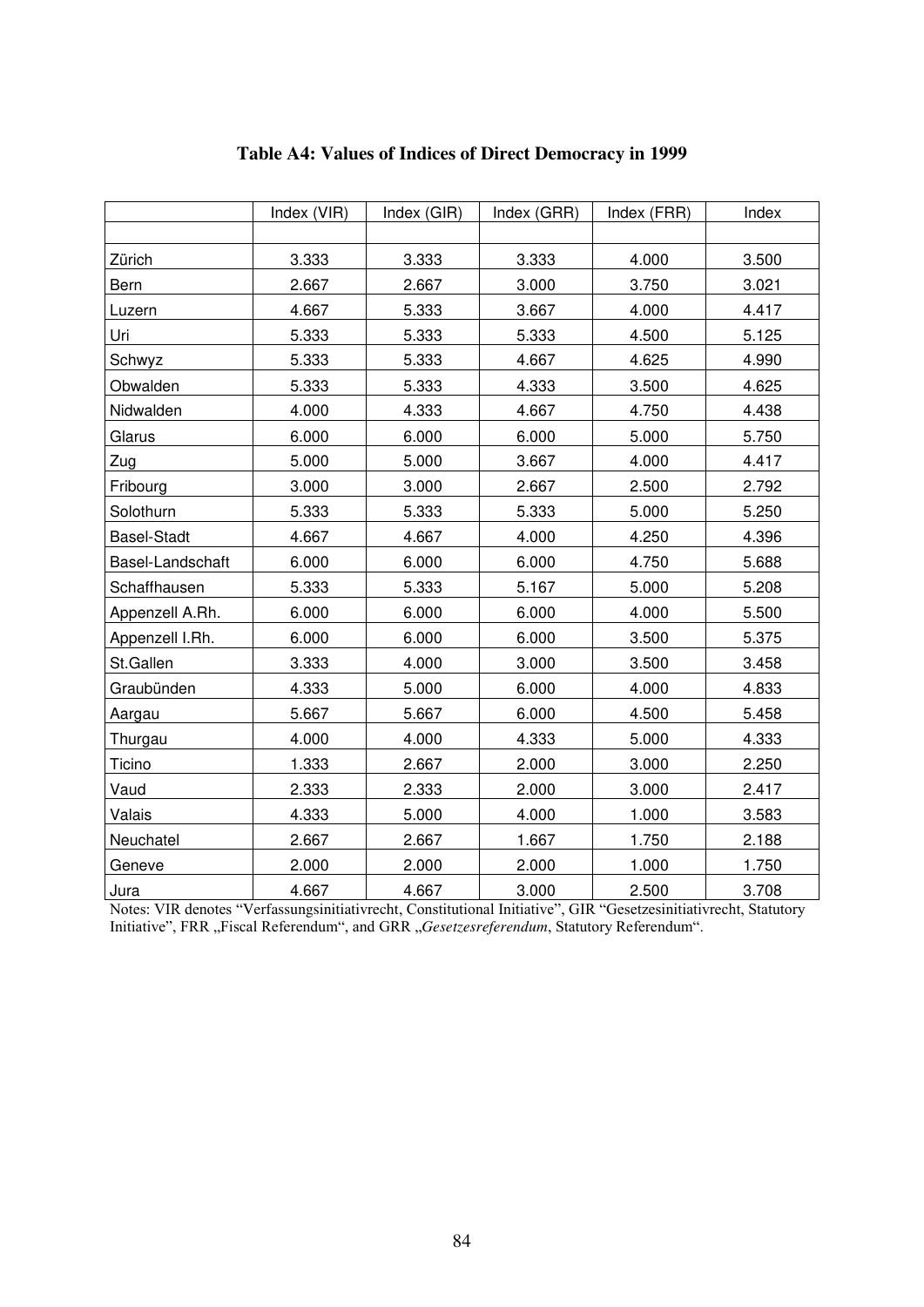|                    | Index (VIR) | Index (GIR) | Index (GRR) | Index (FRR) | Index |
|--------------------|-------------|-------------|-------------|-------------|-------|
|                    |             |             |             |             |       |
| Zürich             | 3.333       | 3.333       | 3.3333      | 4.000       | 3.500 |
| Bern               | 2.667       | 2.667       | 3.000       | 3.750       | 3.021 |
| Luzern             | 4.667       | 5.333       | 3.667       | 4.000       | 4.417 |
| Uri                | 5.333       | 5.333       | 5.333       | 4.500       | 5.125 |
| Schwyz             | 5.333       | 5.333       | 4.667       | 4.375       | 4.927 |
| Obwalden           | 5.333       | 5.333       | 4.333       | 3.500       | 4.625 |
| Nidwalden          | 4.000       | 4.333       | 4.667       | 4.750       | 4.438 |
| Glarus             | 6.000       | 6.000       | 6.000       | 5.000       | 5.750 |
| Zug                | 5.000       | 5.000       | 3.667       | 4.000       | 4.417 |
| Fribourg           | 3.000       | 3.000       | 2.667       | 2.500       | 2.792 |
| Solothurn          | 5.333       | 5.333       | 5.333       | 5.000       | 5.250 |
| <b>Basel-Stadt</b> | 4.667       | 4.667       | 4.000       | 4.250       | 4.396 |
| Basel-Landschaft   | 6.000       | 6.000       | 5.167       | 4.750       | 5.479 |
| Schaffhausen       | 5.333       | 5.333       | 5.167       | 5.000       | 5.208 |
| Appenzell A.Rh.    | 6.000       | 6.000       | 6.000       | 4.000       | 5.500 |
| Appenzell I.Rh.    | 6.000       | 6.000       | 6.000       | 3.750       | 5.438 |
| St.Gallen          | 3.333       | 4.000       | 3.000       | 3.500       | 3.458 |
| Graubünden         | 4.333       | 5.000       | 6.000       | 4.000       | 4.833 |
| Aargau             | 5.667       | 5.667       | 6.000       | 4.500       | 5.458 |
| Thurgau            | 4.000       | 4.000       | 4.333       | 5.000       | 4.333 |
| Ticino             | 1.333       | 2.667       | 2.000       | 3.000       | 2.250 |
| Vaud               | 2.333       | 2.333       | 2.000       | 3.000       | 2.417 |
| Valais             | 4.333       | 5.000       | 4.000       | 1.000       | 3.583 |
| Neuchatel          | 2.667       | 2.667       | 1.667       | 1.750       | 2.188 |
| Geneve             | 2.000       | 2.000       | 2.000       | 1.000       | 1.750 |
| Jura               | 4.667       | 4.667       | 3.000       | 2.500       | 3.708 |

### **Table A5: Values of Indices of Direct Democracy in 2000**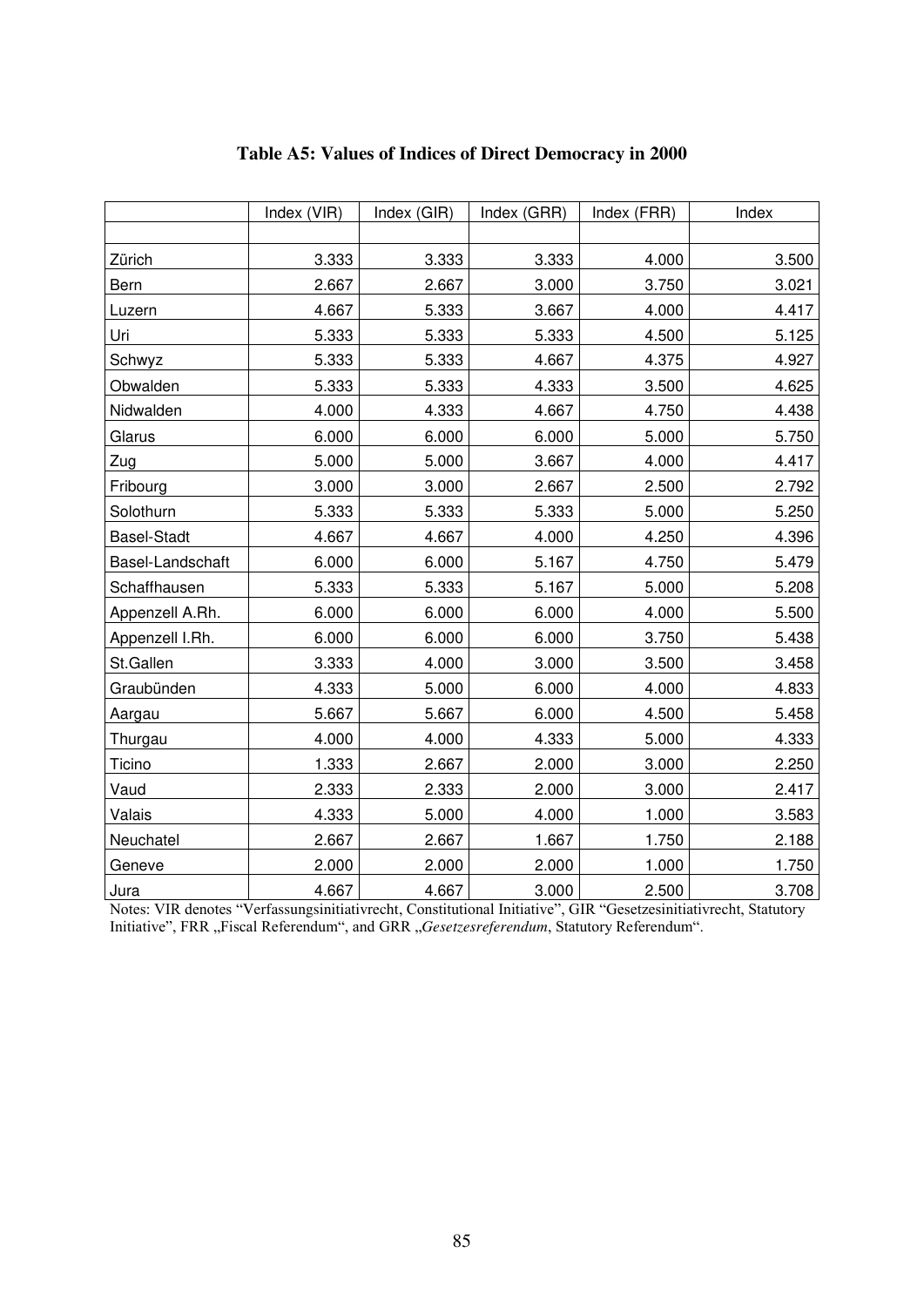|                    | Index (VIR) | Index (GIR) | Index (GRR) | Index (FRR) | Index |
|--------------------|-------------|-------------|-------------|-------------|-------|
|                    |             |             |             |             |       |
| Zürich             | 3.333       | 3.333       | 3.333       | 4.000       | 3.500 |
| Bern               | 2.667       | 2.667       | 3.000       | 3.750       | 3.021 |
| Luzern             | 4.667       | 5.333       | 3.667       | 4.000       | 4.417 |
| Uri                | 5.333       | 5.333       | 5.333       | 4.500       | 5.125 |
| Schwyz             | 5.333       | 5.333       | 4.667       | 4.375       | 4.927 |
| Obwalden           | 5.333       | 5.333       | 4.333       | 3.500       | 4.625 |
| Nidwalden          | 4.000       | 4.333       | 4.667       | 4.750       | 4.438 |
| Glarus             | 6.000       | 6.000       | 6.000       | 5.000       | 5.750 |
| Zug                | 5.000       | 5.000       | 3.667       | 4.250       | 4.479 |
| Fribourg           | 3.000       | 3.000       | 2.667       | 2.500       | 2.792 |
| Solothurn          | 5.333       | 5.333       | 5.333       | 5.000       | 5.250 |
| <b>Basel-Stadt</b> | 4.667       | 4.667       | 4.000       | 4.250       | 4.396 |
| Basel-Landschaft   | 6.000       | 6.000       | 5.167       | 4.750       | 5.479 |
| Schaffhausen       | 5.333       | 5.333       | 5.167       | 5.000       | 5.208 |
| Appenzell A.Rh.    | 6.000       | 6.000       | 4.667       | 4.000       | 5.167 |
| Appenzell I.Rh.    | 6.000       | 6.000       | 6.000       | 3.500       | 5.375 |
| St.Gallen          | 3.333       | 4.000       | 3.000       | 3.500       | 3.458 |
| Graubünden         | 4.333       | 5.000       | 6.000       | 4.000       | 4.833 |
| Aargau             | 5.667       | 5.667       | 6.000       | 4.500       | 5.458 |
| Thurgau            | 4.000       | 4.000       | 4.333       | 5.000       | 4.333 |
| Ticino             | 1.333       | 2.667       | 2.000       | 3.000       | 2.250 |
| Vaud               | 2.333       | 2.333       | 2.000       | 3.000       | 2.417 |
| Valais             | 4.333       | 5.000       | 4.000       | 1.000       | 3.583 |
| Neuchatel          | 2.667       | 2.667       | 1.667       | 1.750       | 2.188 |
| Geneve             | 2.000       | 2.000       | 2.000       | 1.000       | 1.750 |
| Jura               | 4.667       | 4.667       | 3.000       | 2.500       | 3.708 |

### **Table A6: Values of Indices of Direct Democracy in 2001**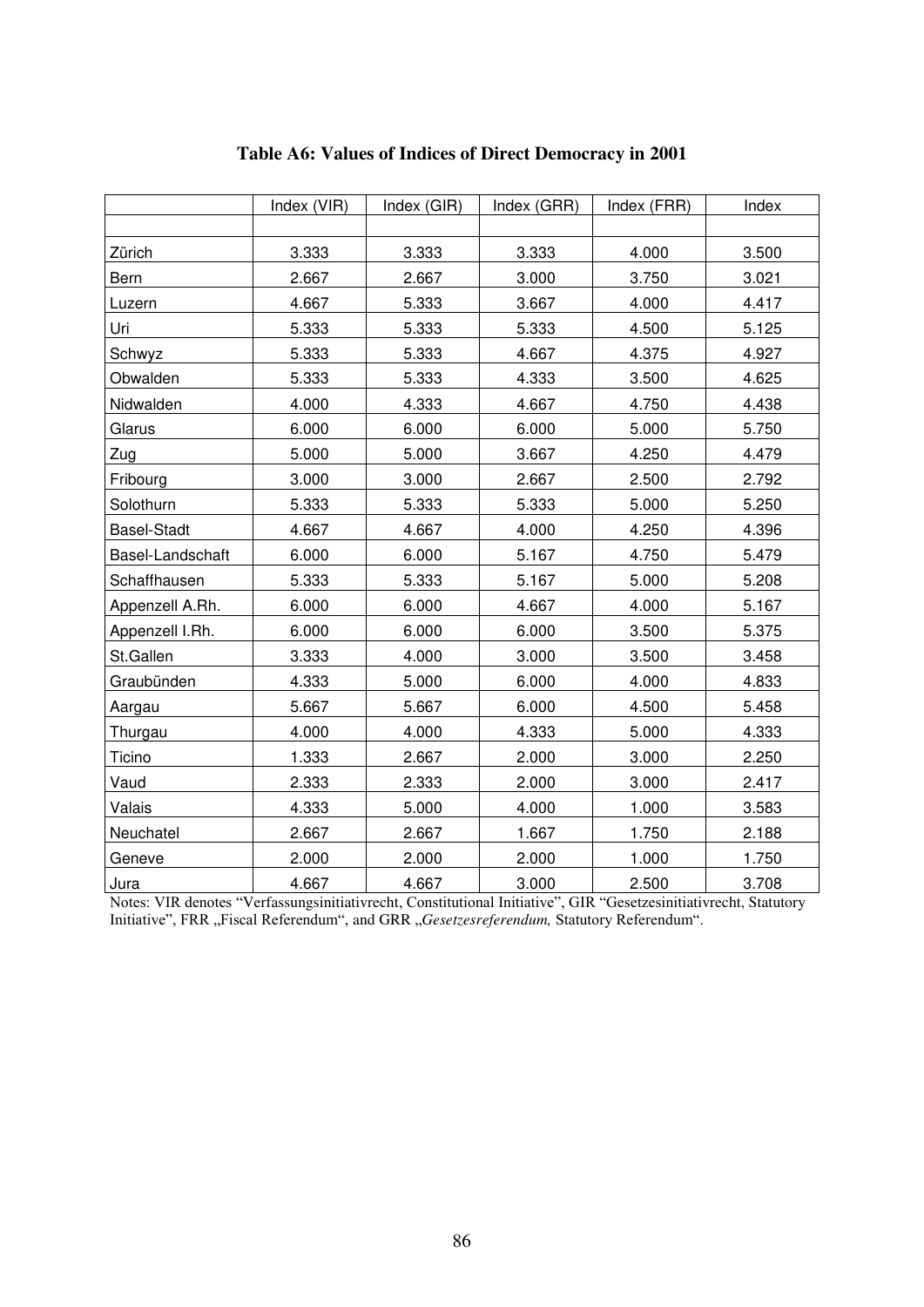|                    | Index (VIR) | Index (GIR) | Index (GRR) | Index (FRR) | Index |
|--------------------|-------------|-------------|-------------|-------------|-------|
|                    |             |             |             |             |       |
| Zürich             | 3.333       | 3.333       | 3.333       | 4.000       | 3.500 |
| Bern               | 2.667       | 2.667       | 3.000       | 3.750       | 3.021 |
| Luzern             | 4.667       | 5.333       | 3.667       | 4.000       | 4.417 |
| Uri                | 5.333       | 5.333       | 5.333       | 4.500       | 5.125 |
| Schwyz             | 5.333       | 5.333       | 4.667       | 4.375       | 4.927 |
| Obwalden           | 5.333       | 5.333       | 4.333       | 3.500       | 4.625 |
| Nidwalden          | 4.000       | 4.333       | 4.667       | 4.750       | 4.438 |
| Glarus             | 6.000       | 6.000       | 6.000       | 5.000       | 5.750 |
| Zug                | 5.000       | 5.000       | 3.667       | 4.250       | 4.479 |
| Fribourg           | 3.000       | 3.000       | 2.667       | 2.500       | 2.792 |
| Solothurn          | 5.333       | 5.333       | 5.333       | 5.000       | 5.250 |
| <b>Basel-Stadt</b> | 4.667       | 4.667       | 4.000       | 4.250       | 4.396 |
| Basel-Landschaft   | 6.000       | 6.000       | 5.167       | 4.750       | 5.479 |
| Schaffhausen       | 5.333       | 5.333       | 5.167       | 5.000       | 5.208 |
| Appenzell A.Rh.    | 6.000       | 6.000       | 4.667       | 3.000       | 4.917 |
| Appenzell I.Rh.    | 6.000       | 6.000       | 6.000       | 3.750       | 5.438 |
| St.Gallen          | 3.333       | 4.000       | 3.000       | 3.500       | 3.458 |
| Graubünden         | 4.333       | 5.000       | 6.000       | 4.000       | 4.833 |
| Aargau             | 5.667       | 5.667       | 6.000       | 4.500       | 5.458 |
| Thurgau            | 4.000       | 4.000       | 4.333       | 5.000       | 4.333 |
| Ticino             | 1.333       | 2.667       | 2.000       | 3.000       | 2.250 |
| Vaud               | 2.333       | 2.333       | 2.000       | 3.000       | 2.417 |
| Valais             | 4.333       | 5.000       | 4.000       | 1.000       | 3.583 |
| Neuchatel          | 2.667       | 2.667       | 2.333       | 3.250       | 2.729 |
| Geneve             | 2.000       | 2.000       | 2.000       | 1.000       | 1.750 |
| Jura               | 4.667       | 4.667       | 3.000       | 2.500       | 3.708 |

# **Table A7: Values of Indices of Direct Democracy in 2002**